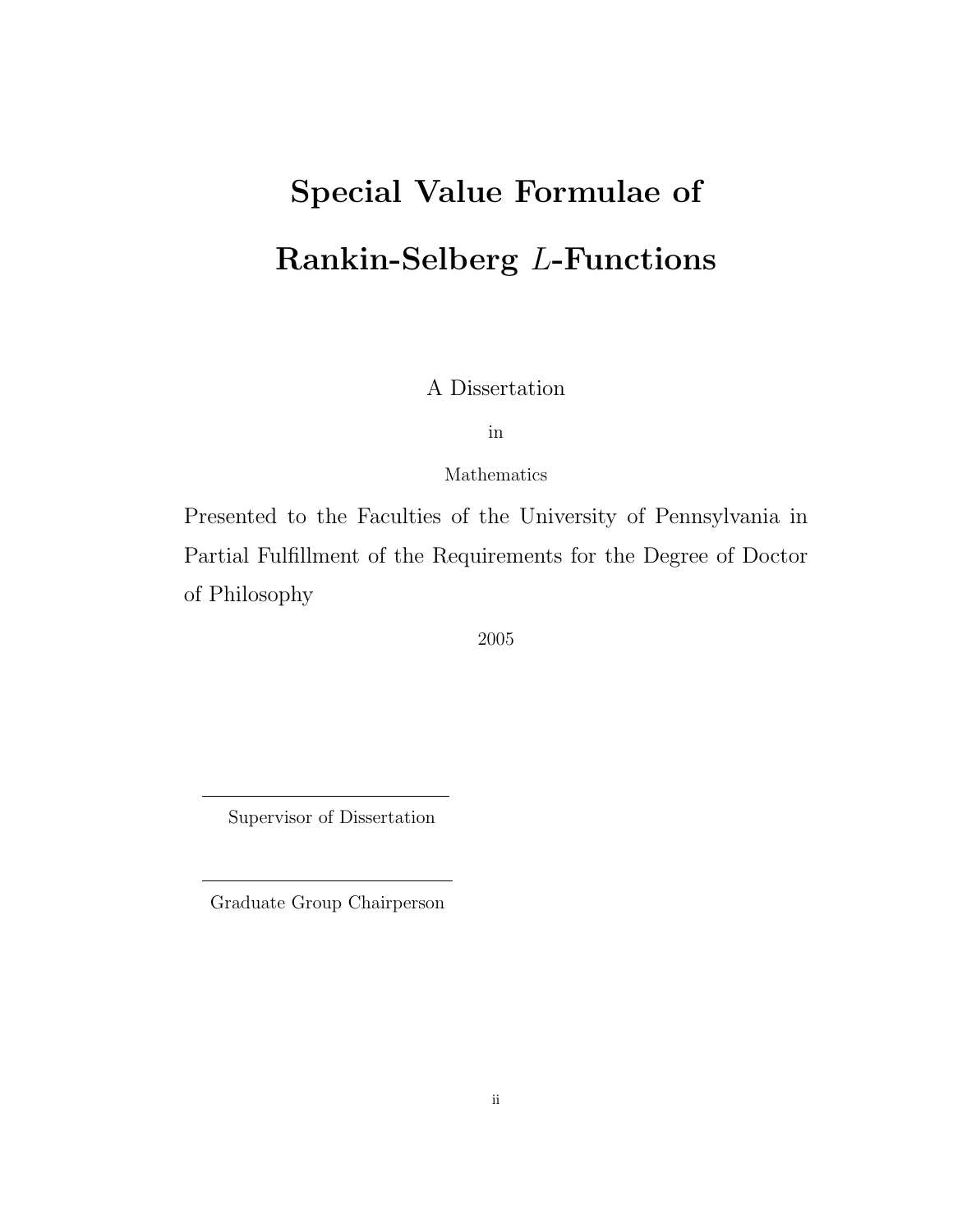# Acknowledgement

I would like to express my indebtness to Shou-Wu Zhang for his wonderful idea of using the trick of Eisenstein series as well as his fundamental papers [21] and [22] from which I learned his new language to compute Fourier coefficients. I also would like to thank my advisor Ted Chinburg for his constant support and encouragement. At last but not the least, I wish to express my heartiest thanks to Ye Tian who told me this interesting topic and constantly encourage me to work out the problem and shared his idea with me always. In fact this is the a part of a joint project with Ye Tian aiming to establishing a  $p$ -adic analogue of the special value formula of a Hida family of Hilbert newforms.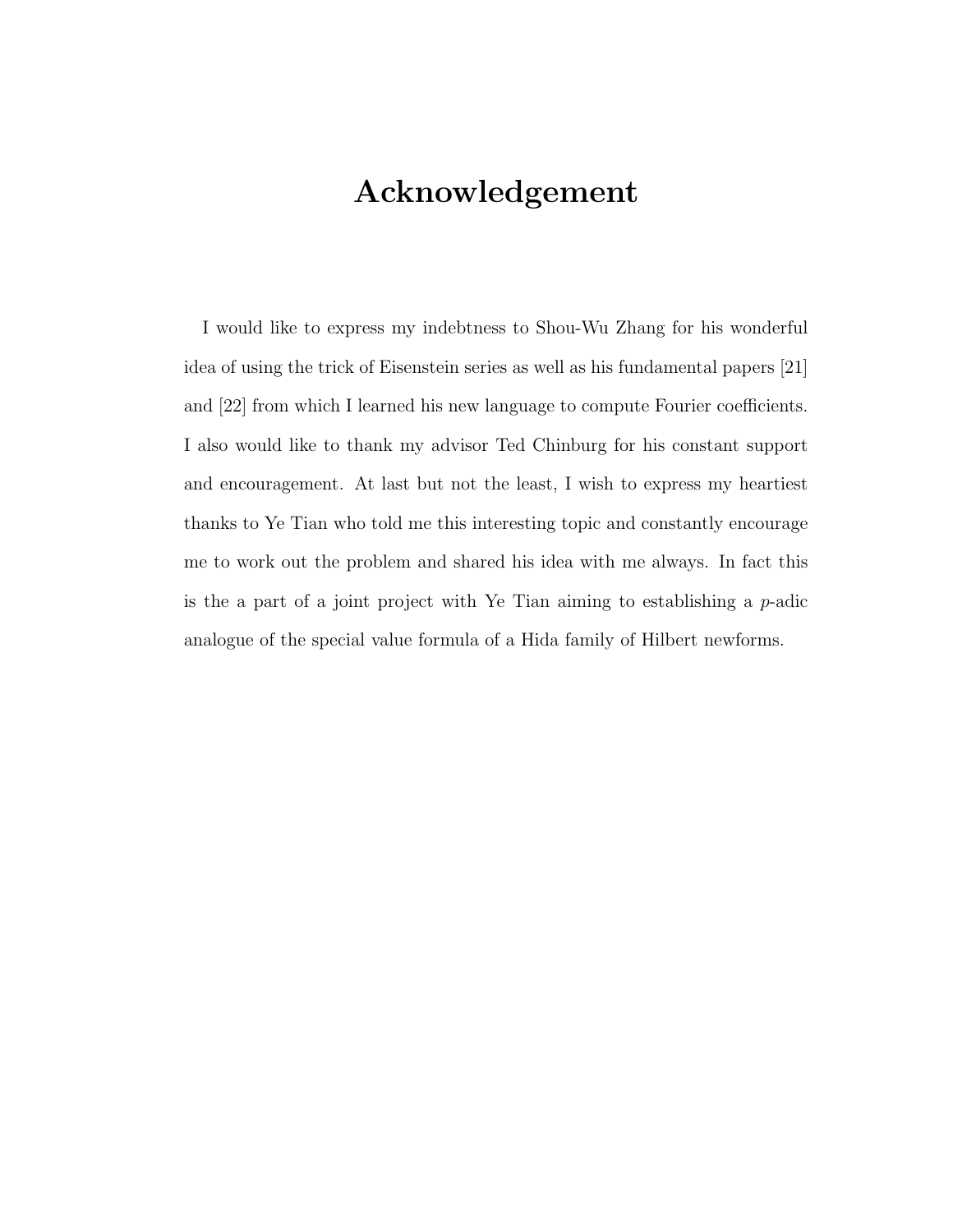# ABSTRACT

Haiping Yuan

Advisor: Ted Chinburg

In this paper, we prove a special value formula of level N of Rankin-Selberg L-function associated to a Hilbert modular form of higher weight and a ring class character of an totally imaginary quadratic extension of a totally real field. The formula relates the special value of the Rankin-Selberg L-functions at  $s=\frac{1}{2}$  $\frac{1}{2}$  to the value of certain test form at some CM-point on a 0-dimensional Shimura Variety associated to a quaterion algebra. The formula generalizes the formula proved by Shou-Wu Zhang which is a vast generalization of classical Gross-Zagier formula. The proof is based on a formula (level ND) of Hui Xue combined with a technique of Eisenstein Series to compute the universal constants which arise in the comparison of both formulae of level N and ND.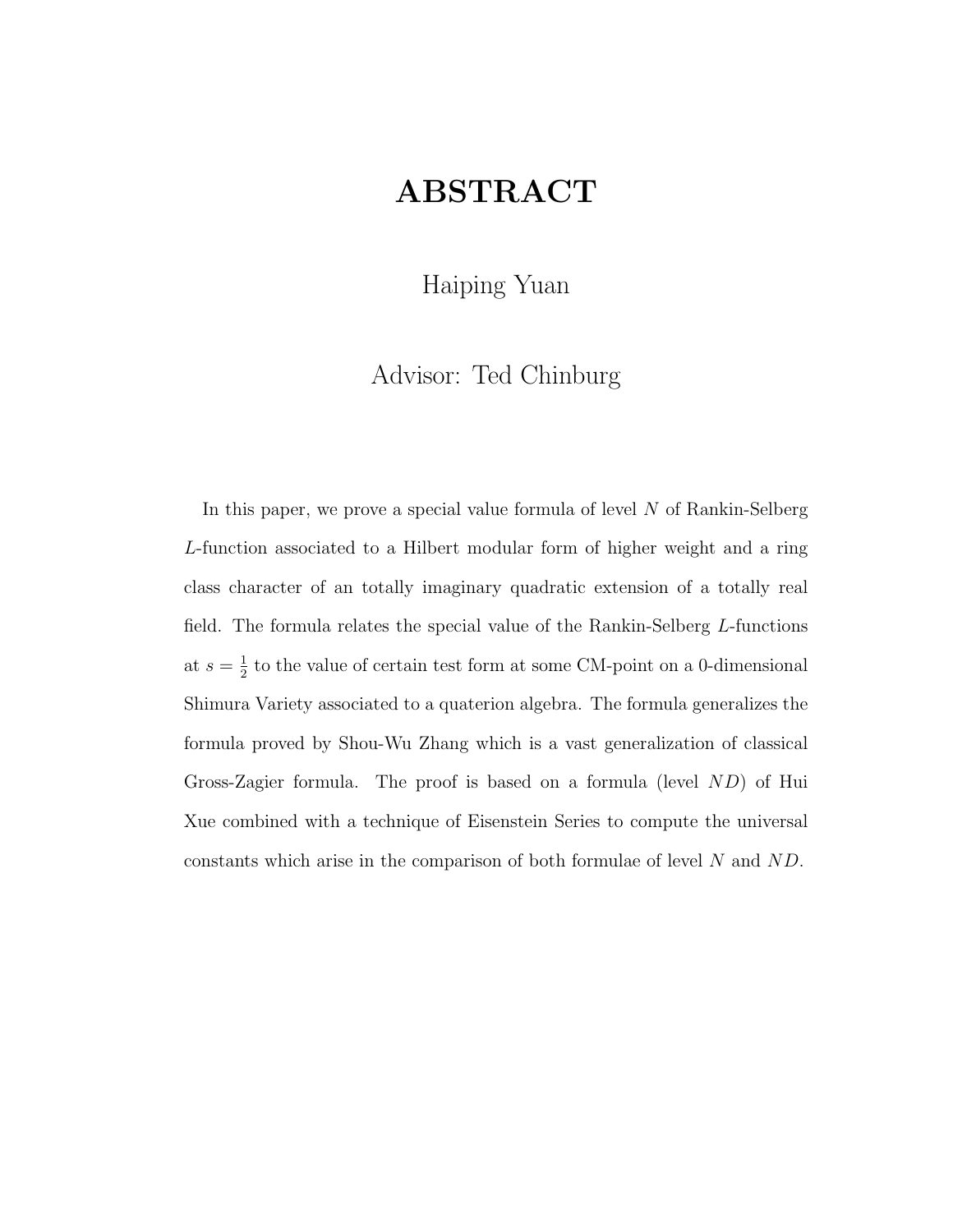## **CONTENTS**

| Introduction<br>1.                                                                                   | $\mathbf{1}$ |
|------------------------------------------------------------------------------------------------------|--------------|
| Hilbert modular forms and automorphic representations<br>2.                                          | 8            |
| Hilbert modular forms<br>2.1.                                                                        | 8            |
| Classification of local admissible representations<br>2.2.                                           | 13           |
| Newform theory<br>2.3.                                                                               | 15           |
| Weil representation and Jacquet-Langlands correspondence<br>2.4.                                     | 27           |
| Rankin-Selberg L-functions<br>2.5.                                                                   | 35           |
| Unitary similitudes<br>2.6.                                                                          | 39           |
| Special value formula of level ND<br>3.                                                              | 44           |
| Kernel function and quasi-newform<br>3.1.                                                            | 45           |
| Geometric pairing and local Gross-Zagier formula<br>3.2.                                             | 48           |
| Special value formula of level $N$<br>4.                                                             | 56           |
| Universal constants<br>4.1.                                                                          | 58           |
| Determination of universal constants<br>4.2.                                                         | 66           |
| Appendix. Continuous spectrum of $L^2(\text{GL}_2(F)\backslash\text{GL}_2(\mathbb{A}),\omega)$<br>5. | 79           |
| References                                                                                           | 85           |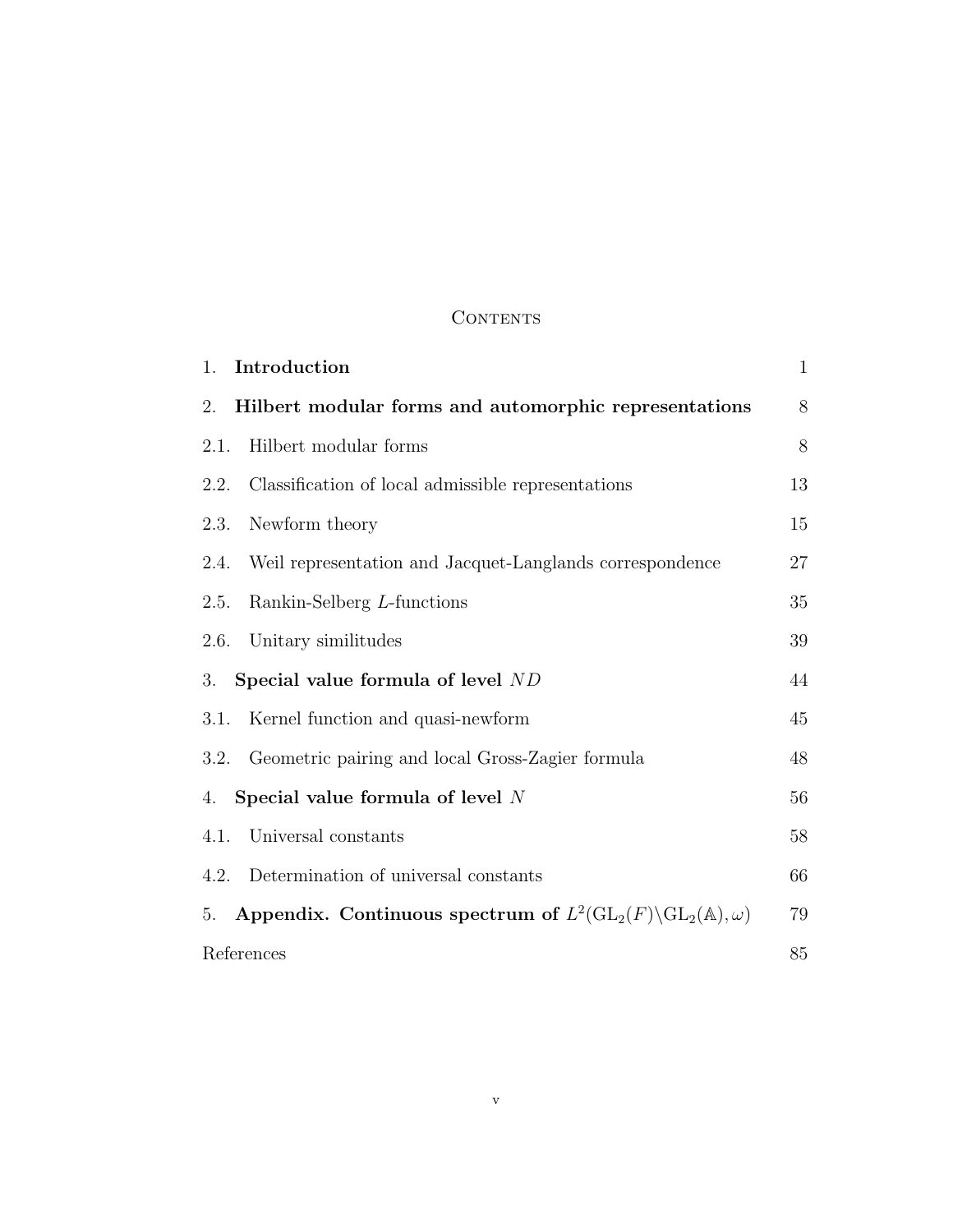# 1. Introduction

Let F be a totally real number field, and  $K/F$  a totally imaginary quadratic extension of relative discriminant d. Fix a Hilbert cusp newform  $\phi$  of  $GL_2$  over F of level N which generates a cuspidal automorphic representation  $\pi(\phi)$  of  $GL_2(\mathbb{A}_F)$ , and a ring class character  $\chi$  of K, i.e., a finite order Hecke character of K which is trivial on  $\mathbb{A}_F^{\times}$  $_{F}^{\times}$  and  $K^{\times}$ . We denote by  $c(\chi)$  the conductor of  $\chi$ .

To  $\phi$  and  $\chi$ , one associates a Rankin-Selberg L-function  $L(s, \phi, \chi)$  (following Jacquet), which has analytic continuation and satisfies the functional equation under  $s \to 1-s$ . It is well known that the central critical value  $L(1/2, \phi, \chi)$  is related to the "height" of certain CM divisor on some 0-dimensional Shimura Variety. In [8], Gross proves a formula expressing the special value in terms of the height of certain CM divisor on a 0-dimensional Shimura variety in the special case that  $F = \mathbb{Q}$ , and N and D are primes. A far reaching generalization is proposed by Gross ( [7], [9]). There has been breakthrough recently on this conjecture. Shou-Wu Zhang( [21] and [22]) proves a special (but still quite general) case of the conjecture. More precisely, let  $\phi$  be a Hilbert cusp newform of weight  $(2, \dots, 2)$ , of level N, and of the trivial character. Assuming that  $N, c(\chi)$ , and d are coprime to each other, he shows that the special value  $L(1/2, \phi, \chi)$  can be expressed as the height of certain CM divisor of 0dimensional Shimura variety, namely, an (torus) integral of certain form on the torus given by  $K^{\times}$ . His results generalize Gross' earlier results and give an refinement of Waldspurger's results [19] concerning the equivalence between the non-vanishing of  $L(1/2, \phi, \chi)$  and the non-vanishing of the torus integral. We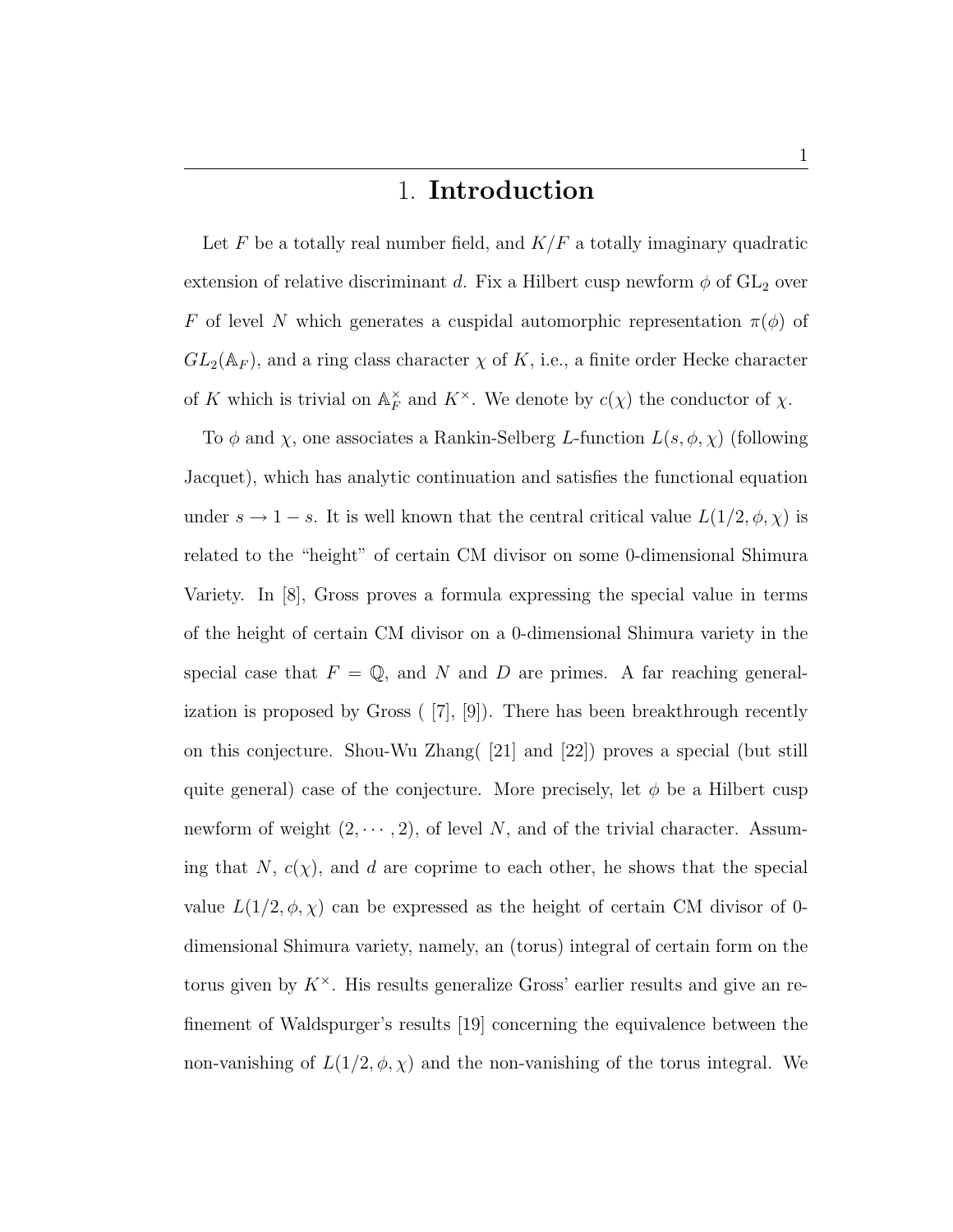generalize Zhang's results to higher weight  $(2k, \dots, 2k)$ , based on Hui Xue's formula of level ND [20], thus partially proves Gross' conjecture.

Here are a little more details. Let  $\phi$  be a Hilbert cusp newform over F of level N, of weight  $(2k, \dots, 2k)$ ,  $k \geq 1$ , and of trivial central character, see chapter 2 for the definition. The representation of  $GL_2(\mathbb{A}_F)$  spanned by  $\phi$  is denoted by  $\pi$ . Fix a ring class character  $\chi$  of  $\mathbb{A}_K^{\times}/K^{\times}$  with conductor  $c(\chi)$ , i.e.,  $\chi: \mathbb{A}_K^\times/K^\times \mathbb{A}_F^\times \to \mathbb{C}^\times$  is a homomorphism. We denote by  $\omega$  the quadratic character associated to  $K/F$ . The Rankin-Selberg L-function  $L(s, \phi, \chi)$  has analytic continuation and satisfies the following functional equation

$$
L(s, \phi, \chi) = (-1)^{\# \Sigma} N_{F/\mathbb{Q}} (ND)^{1-2s} L(1-s, \phi, \chi),
$$

where  $D := c(\chi)^2 c(\omega)$  and  $\Sigma$  is the following set of places of F

$$
\Sigma = \{ v |v| \infty, \text{ or } v \nmid \infty \text{ and } \omega_v(N) = -1 \}.
$$

The point  $s=\frac{1}{2}$  $\frac{1}{2}$  is the central critical point. We consider the special value of  $L(s, \phi, \chi)$  at  $s = \frac{1}{2}$  $\frac{1}{2}$  under the assumption that  $\#\Sigma$  is even and that  $N, c(\chi), c(\varepsilon)$ are coprime to each other. Then there exists a unique quaternion algebra  $B$ over F ramified exactly at the places in  $\Sigma$ . Let G be the algebraic group given by  $B^{\times}/F^{\times}$ . Associated to  $\phi$  and  $\chi$ , one can define two forms:

(1) the quasi-newform  $\phi^{\#}$ ,

the unique form of level ND in the space  $\pi$  satisfying the relation

$$
(\phi^{\#}, \phi_a) = \nu^*(a)(\phi^{\#}, \phi^{\#}), \quad (a|D)
$$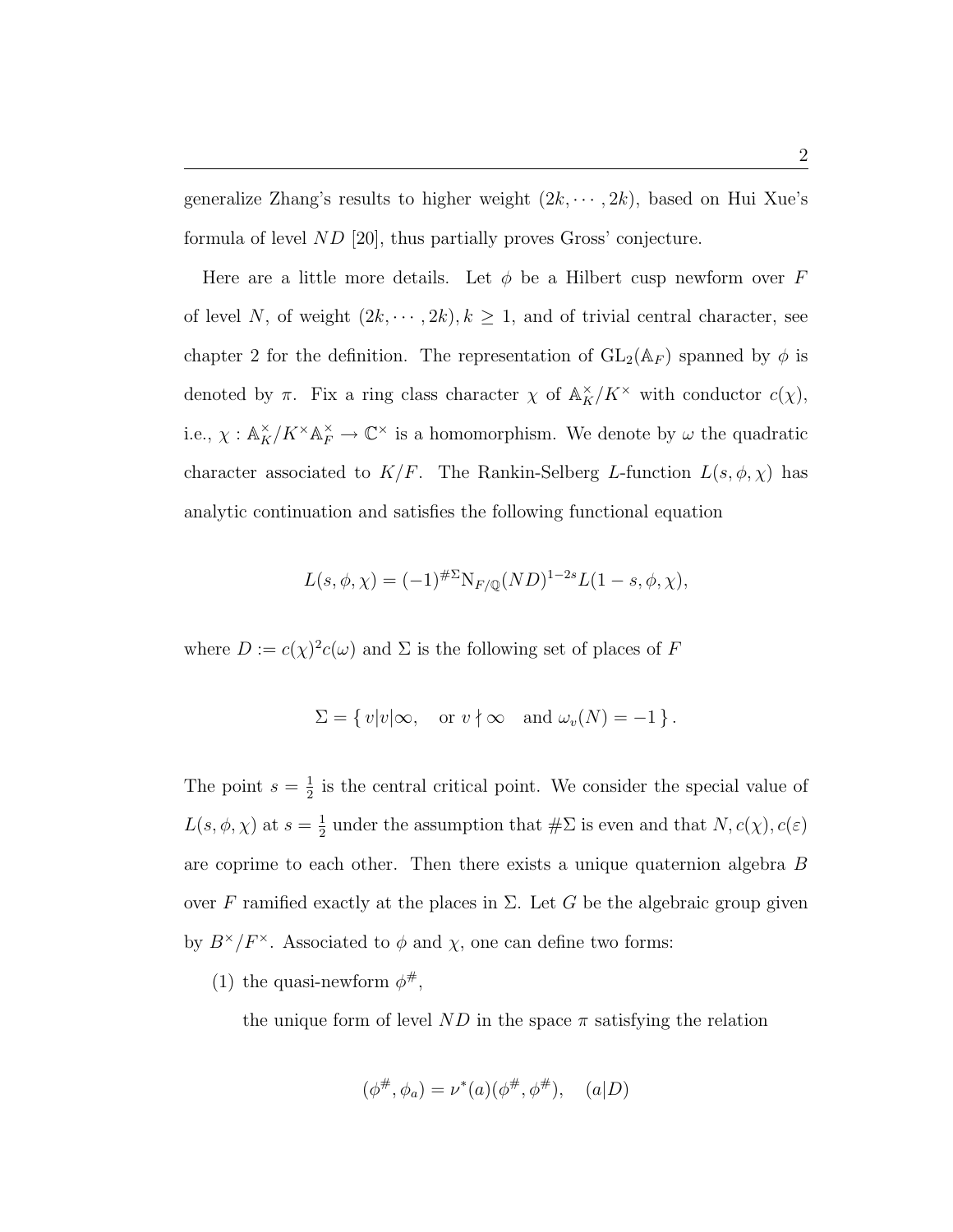where

 $(2)$ 

where  
\n
$$
\nu^*(a) = \begin{cases}\n\nu(a), & \text{if } a|c(\varepsilon); \\
0, & \text{otherwise.} \n\end{cases}
$$
\nand  $\phi_a := \rho \left( \begin{pmatrix} a^{-1} & 0 \\ 0 & 1 \end{pmatrix} \right) \phi$ ;  
\na test form  $\phi$ ,

an automorphic form on  $M_U$  such that for each finite place v not dividing  $ND, \widetilde{\phi}$  is the eigenform for Hecke operators  $T_v$  with the same eigenvalue as  $\phi$ , where  $M_U = G(F) \backslash G(\mathbb{A}_f) / U$  with U an order of B of reduced discriminant N.

Zhang [21] (and Hui Xue [20] for higher weight case) proves the following special value formula for  $L(\frac{1}{2})$  $(\frac{1}{2}, \phi, \chi)$  in terms of the quasi-newform  $\phi^{\#}$ :

(1.1) 
$$
\widehat{\phi^{\#}}(1)L(\frac{1}{2}, \phi, \chi) = \frac{C}{\sqrt{\mathrm{N}_{\mathrm{F}/\mathbb{Q}}(c(\omega))}}||\phi^{\#}||_{U_0(ND)}^2 \cdot |(\phi_{\chi}, \eta)|^2,
$$

where  $C = \left(\frac{2 \cdot 4^{k-1}[(k-1)!]^2}{(2k-1)!}\right)^g$ ,  $\widehat{\phi^{\#}}(1)$  the first Fourier coefficient of the quasinewform  $\phi^{\#}$ ,  $\phi_{\chi}$  a toric newform on  $M_U$  suitably normalized, and  $||\phi^{\#}||_{U_0(ND)}^2$ is computed as  $L^2$ -norm with respect to the Haar measure  $dg$  which is the product of the standard measure on  $N(\mathbb{A}_F)A(\mathbb{A}_F)$ , and the measure on the standard maximal compact group with

$$
\text{vol}(\text{SO}(F_{\infty})U_0(ND)) = 1.
$$

In [8], Gross conjectures that the special value may be expressed in terms of the test form  $\widetilde{\phi}$  in viewing of earlier work of Waldspurger [19] and taking advantage of  $\widetilde{\phi}$  being of level N. Meanwhile various applications ( [2], [18])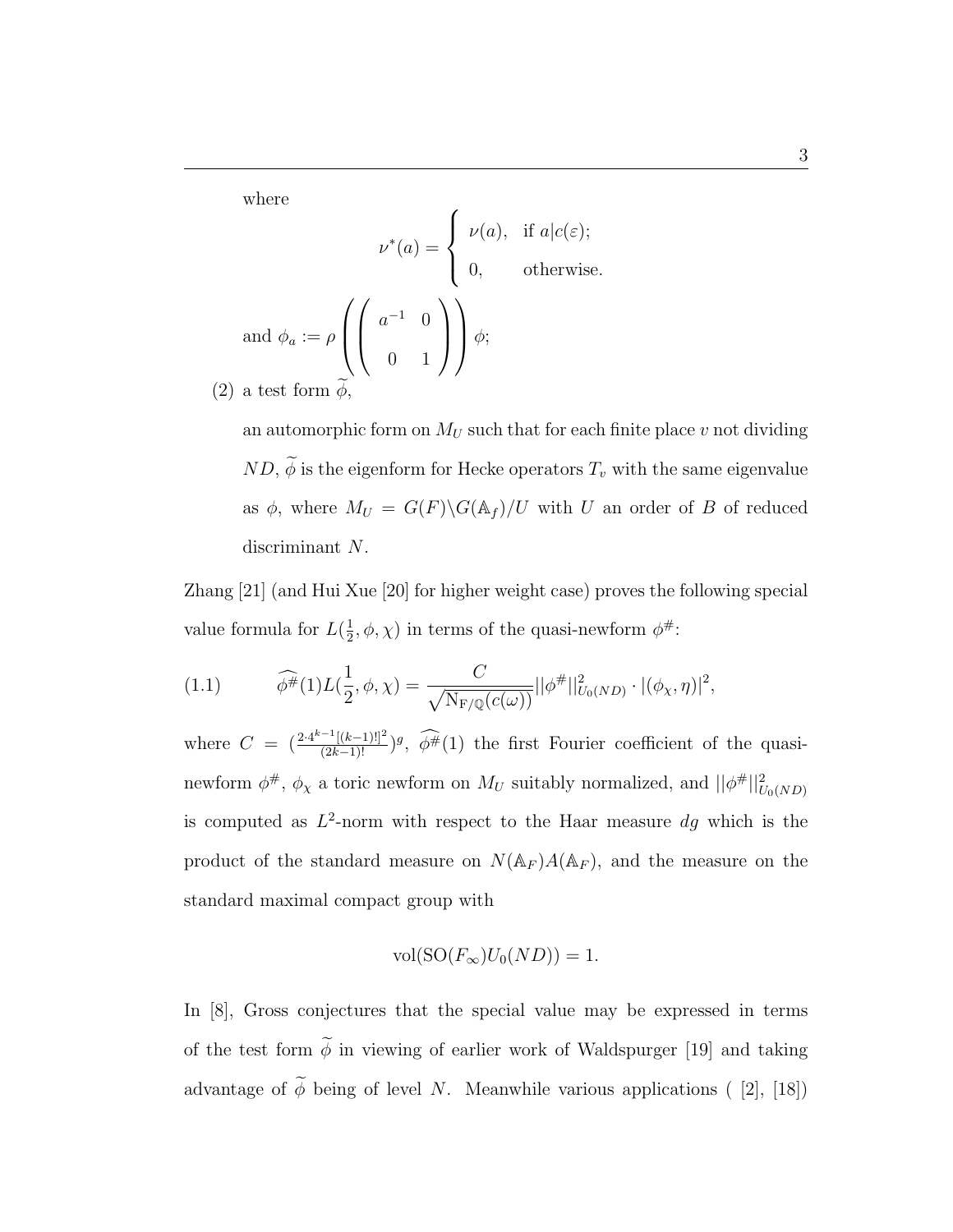suggest that it would be more natural to have a formula expressing the special value in terms of  $\phi$  and  $\chi$ . Inspired by those motivations, Zhang proves the conjecture of Gross using the technique of continuous spectrum to deduce the formula of level N from his above formula in the case of  $k = 1$ . Our approach basically follows Zhang's. Notice that a test form  $\tilde{\phi}$  is a form in the space of  $\pi' = \otimes_v \pi'_v$ , the representation of  $G(\mathbb{A})$  corresponding to  $\pi$  via Jacquet-Langlands correspondence. In the special case that  $k = 1, \pi'_{v}$  is trivial for  $v|\infty$  so that one can ignore the archimedean part. This is treated by Zhang. In general, it is of finite dimension, since  $\pi'_v$  is irreducible representation of  $G(F_v) \cong SO_3(\mathbb{R})$ , which is compact. In fact, the dimension is  $2k - 1$ . The formula can be stated as follows.

**Theorem.** Assume that  $\#\Sigma$  is even, then

(1.2) 
$$
L(\frac{1}{2}, \phi, \chi) = \frac{C}{\sqrt{\mathrm{N}_{F/\mathbb{Q}}(D)}} ||\phi||_{U_0(N)}^2 |(\widetilde{\phi}, P_\chi)|^2,
$$

Here  $P_{\chi} := \sum$  $\sigma \in \mathrm{Gal}(H_c/K)$  $\chi^{-1}(\sigma)[P_c^{\sigma}]$  with  $P_c$  a CM point in  $G(F)\backslash G(\mathbb{A}_f)/U$ .

To explain the idea of the proof, one rewrites the formula (1.1) in the following way:

$$
\frac{\widehat{\phi^{\#}}(1)}{N_{F/\mathbb{Q}}c(\chi)}\frac{||\phi||^2_{U_0(N)}}{||\phi^{\#}||^2_{U_0(ND)}}\frac{|\langle \widetilde{\phi},P_\chi \rangle|^2}{|(\phi_\chi,\eta)|^2}L(\frac{1}{2},\phi,\chi)=\frac{C}{\sqrt{N(D)}}||\phi||^2_{U_0(N)}|(\widetilde{\phi},P_\chi)|^2.
$$

We define the archimedean components of the test form  $\widetilde{\phi}$  to be same as those of toric newform  $\phi_{\chi}$ . Thus the norm of the  $\phi_{v}$  at archimedean place is same as that of toric newform. Therefore to deduce the formula (1.2) from formula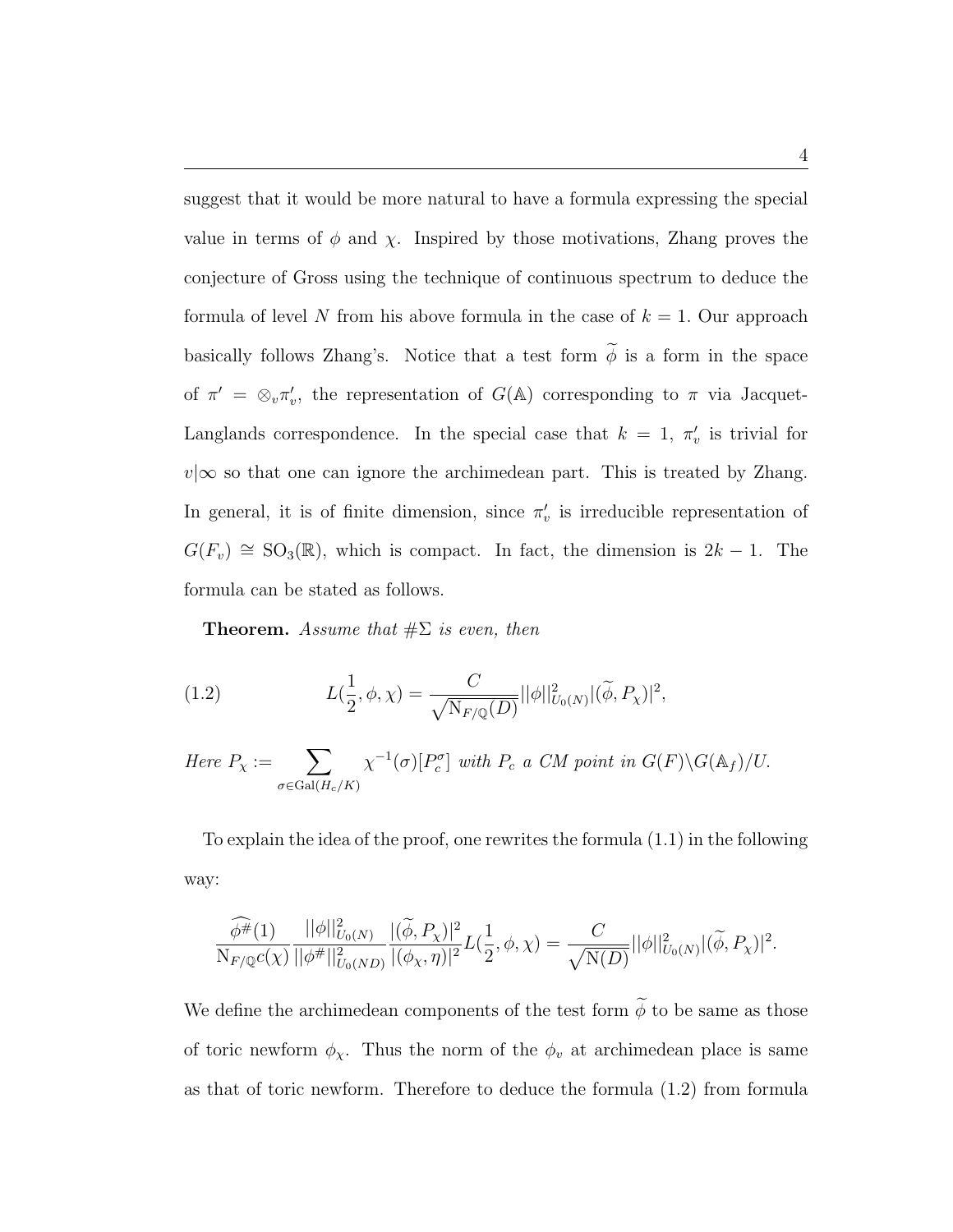(1.1), it suffices to prove that the product

(1.3) 
$$
\frac{\widehat{\phi^{\#}}(1)}{\mathrm{N}_{F/\mathbb{Q}}c(\chi)}\frac{||\phi||_{U_0(N)}^2}{||\phi^{\#}||_{U_0(ND)}^2}\frac{|\widetilde{(\phi},P_\chi)|^2}{|(\phi_\chi,\eta)|^2}=1.
$$

Now the key idea is that instead of fixing the Hilbert cusp newform  $\phi$ , one views  $\phi$  as a form varying in the space  $L^2(\text{GL}_2(F) \backslash \text{GL}_2(\mathbb{A}_F))$ , a space which decomposes into a discrete part where the form  $\phi$  lies in and a continuous part whose elements are continuous sums of Eisenstein series. A crucial step is that the left hand side of the equation (1.3) is actually a universal function of local parameters in the sense that it is independent of the form  $\phi$ . More precisely, for a finite place  $v|D$ , there exists a rational function  $Q_v(t) \in \mathbb{C}(t)$ , which depends only on  $\chi_v$ ,  $Q_v(0) = 1$ , and  $Q_v(t)$  is regular for  $|t| \leq |\varpi_v|^{\frac{1}{2}} + |\varpi_v|^{-\frac{1}{2}}$  such that

$$
\frac{\widehat{\phi^{\#}}(1)}{N_{F/\mathbb{Q}}c(\chi)}\frac{||\phi||_{U_0(N)}}{||\phi^{\#}||_{U_0(ND)}^2}\frac{|\langle \widetilde{\phi}, P_\chi \rangle|^2}{|(\phi_\chi, \eta)|^2} = C(\chi)\prod_{v|D}Q_v(\lambda_v),
$$

where  $C(\chi)$  is a constant depending only on  $\chi$ , and  $\lambda_v$  is the parameter in  $L_v(s, \phi) = (1 - \lambda_v |\varpi_v|^s + |\varpi_v|^{2s})^{-1}$ . The hard part of the above is to show the ratio  $\frac{|(\widetilde{\phi},P_\chi)|^2}{|(f_0-p)|^2}$  $\frac{|(\phi, P_X)|^2}{|(\phi_X, \eta)|^2}$  has the similar property which requires to carefully analyze both test form and toric newform. Thus replace the form  $\phi$  by a form E in the continuous spectrum  $L^2_{\text{cont}}(\text{GL}_2(F) \backslash \text{GL}_2(\mathbb{A}_F))$ . The entire proof of the formula  $(1.1)$  can be carried over to  $L(s, E, \chi)$  to obtain a similar special value formula for  $L(s, E, \chi)$  through which the same constants occur. Now choosing the form  $E$  appropriately, one reduces it to computing the periods of Eisenstein series, a feasible computation. Finally it turns out that both  $C(\chi)$  and  $Q_v(t)$  are equal to 1 for  $v|D$ .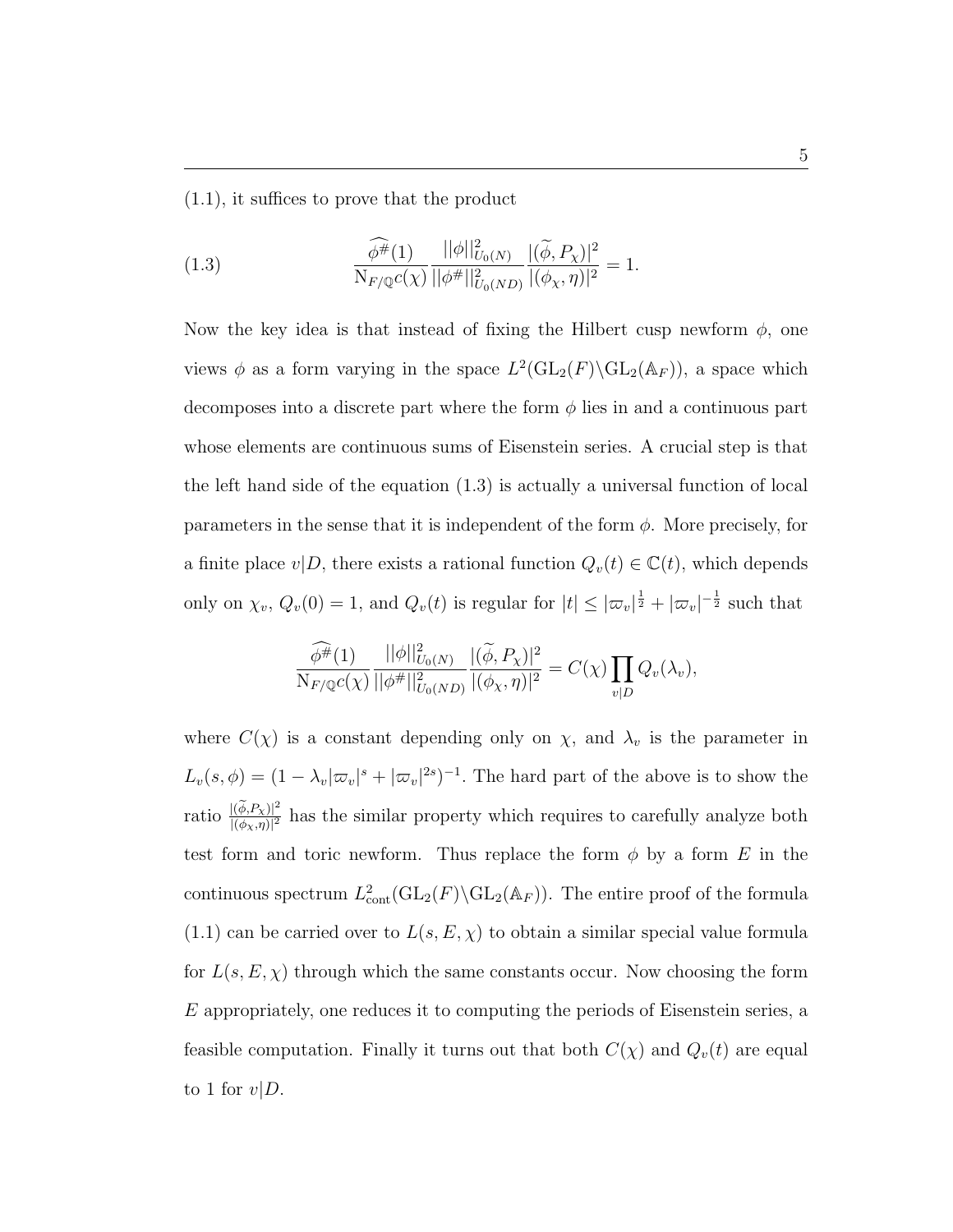For the purpose of self-contained paper, in chapter 2, we collect the materials needed for our proof. We briefly describe the relationship between Hilbert modular forms and automorphic representations, adelic newform theory, Weil representation and Jacquet-Langlands correspondence, Rankin-Selberg L-functions (following Jacquet). In addition, we add a proof of a theorem concerning the isomorphism of the group  $GL_2 \times T/\Delta \mathbb{G}_m(F)$  with  $GU(F)$ , the group of Frational points of a group of unitary similitude, which is a beginning part of programme proposed by Gross [9] refining Waldspurger's general results. We wish to come to this topic in future. Chapter 3 is a brief review of proof of Xue's formula of level  $ND$  and meanwhile we explain various term occurring in the formula in order to carry out the computation in chapter 4. We prove the final formula using the technique of Eisenstein series. In order not to interrupt the continuity of the proof, an appendix of the spectral decomposition of the  $L^2$ -space  $L^2(\mathrm{GL}_2(F)\backslash \mathrm{GL}_2(\mathbb{A}),\omega)$  is added.

### Notations.

We fix a totally real field  $F$  of degree  $g$ , and a totally imaginary quadratic field extension K of F. Let  $\varpi_v$  denote the uniformizer of  $\mathcal{O}_v$ , the integer ring of the completion of F at v, and  $A := A_F$  be the ring of adeles of F.

Let  $\psi$  be a fixed additive character of  $F \backslash \mathbb{A}$ . Write  $\psi = \otimes_v \psi_v$ , and  $\delta_v \in F_v^{\times}$ denotes the conductor of  $\psi_v$ , i.e., if v is finite, then  $\delta_v^{-1} \mathcal{O}_v$  is the maximal fractional ideal of  $F_v$  such that  $\psi_v|_{\delta_v^{-1}\mathcal{O}_v} \equiv 1$ , if v is infinite,  $\psi_v(x) = e^{2\pi \delta_v x}$ . Set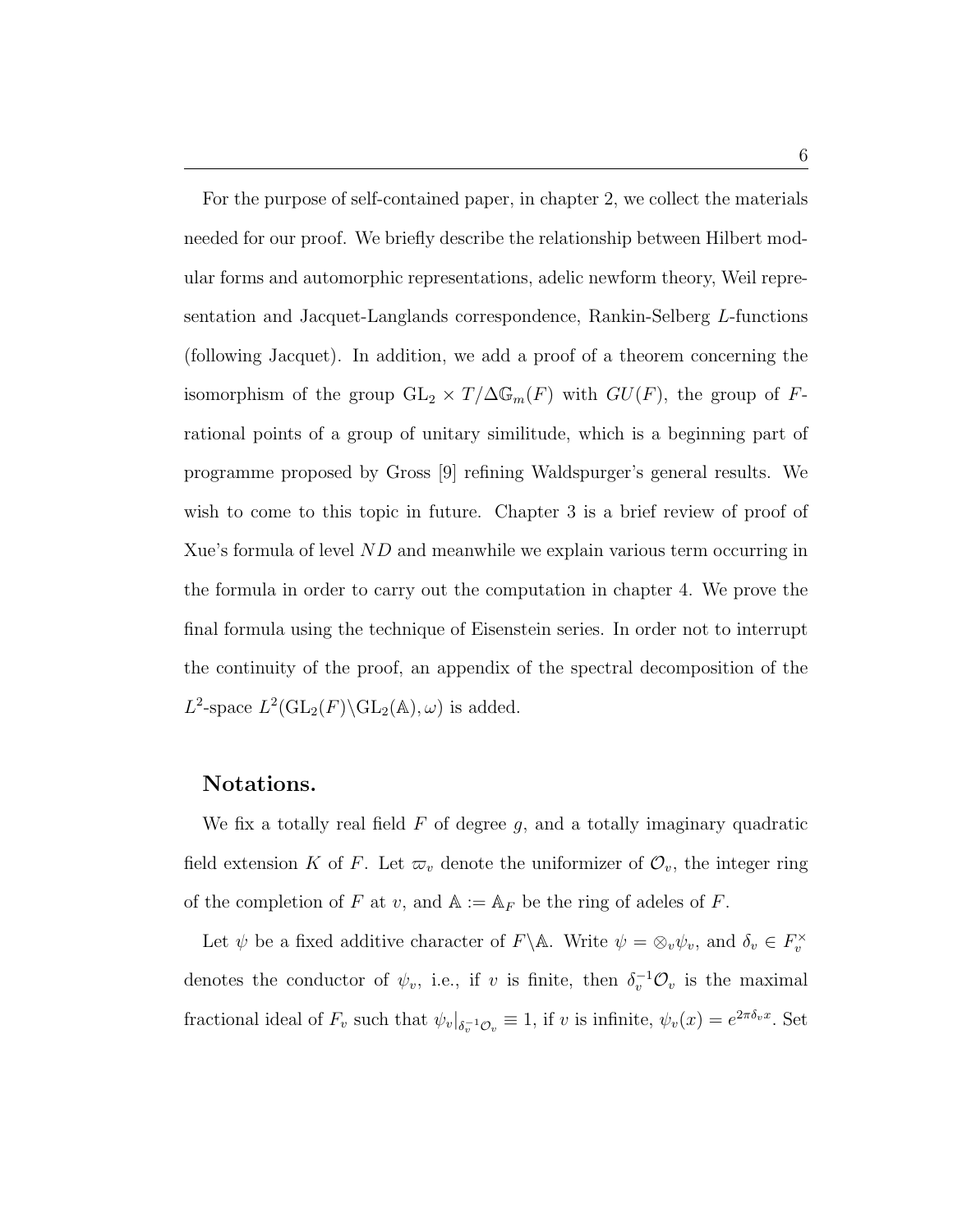$\delta =$  $\overline{a}$  $\delta_v \in \mathbb{A}^{\times}$ . Then one sees that

$$
|\delta|^{-1} = d_F.
$$

Unless specifically mentioned, we usually normalize a Haar measure on A such that  $vol(F \backslash \mathbb{A}) = 1$ . The measure is decomposed as

$$
dx = \otimes_v dx_v
$$

such that  $dx_v$  is self-dual with respect to  $\psi_v$ , and the multiplicative measure  $dx^{\times} = \otimes_v dx_v^{\times}$  has the property that

$$
dx_v^{\times} = \frac{dx_v}{x_v}
$$
 if  $v | \infty$ , and  
vol $(\mathcal{O}_v^{\times}) = 1$  if  $v \nmid \infty$ .

For the torus T given by  $K^{\times}/F^{\times}$ , a Haar measure is chosen so that

$$
\mathrm{vol}(T(F_v))=1
$$

if v|∞. If B is a quaternion algebra over F which is ramified at all infinite places. We fix a Haar measure

$$
dg = \otimes_v dg_v
$$

such that  $vol(G(F_v)) = 1$  if  $v | \infty$ , and  $vol(U) = 1$  for some open compact subgroup  $U \subset G(\mathbb{A}_f)$  depending on the subgroup U. For the group PGL<sub>2</sub>, we choose the standard Haar measure  $dg = \otimes_v dg_v$ , i.e.,  $vol(PGL_2(\mathcal{O}_v)) = 1$  if  $v \nmid \infty$  and vol(SO<sub>2</sub>( $\mathbb{R}$ )) = 1 if  $v | \infty$ .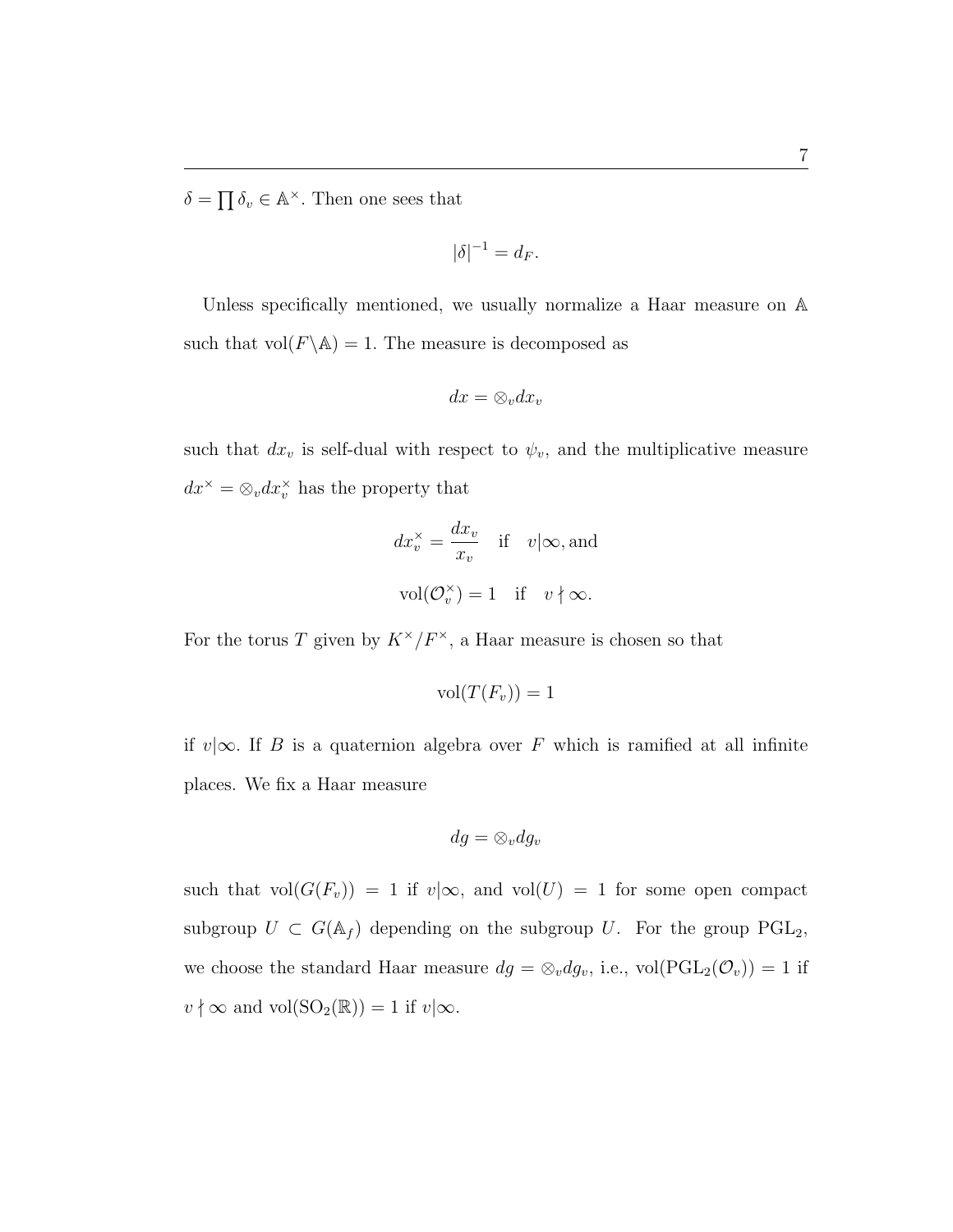# 2. Hilbert modular forms and automorphic

## representations

In this section,we shall discuss the basic relationship between Hilbert modular forms and automorphic representations. We shall also collect some further results which are needed later.

2.1. Hilbert modular forms. We fix some notations and give the definition of Hilbert modular form. Then we discuss the representations generated by Hilbert modular forms.

Let F be a totally real field of degree d, I the set of embedding  $F \hookrightarrow \mathbb{R}$ . The A-points of  $GL_2$  is denoted by  $GL_2(\mathbb{A})$ . It's easily checked that one has

$$
GL_2(\mathbb{A}) = GL_2(\mathbb{A}_f) \times GL_2(F_{\infty}),
$$

where  $F_{\infty} = F \otimes_{\mathbb{Q}} \mathbb{R} \cong \mathbb{R}^I$ . Fix  $k = (k_i) \in \mathbb{Z}^I$  such that each component  $k_i \geq 2$ and such that all components have the same parity. Set  $t = (1, \dots, 1)$ , and  $z_0 = (\sqrt{-1}, \cdots,$ √  $\overline{-1}$ )  $\in \mathcal{H}^{I}$ , where H stands for the Poincaré upper half plane. Let  $m = k - 2t$  and we choose  $v \in \mathbb{Z}^I$  such that  $w_v \geq 0$ ,  $w_v = 0$  for some v and  $m + 2w = \mu t$  for some  $\mu \in \mathbb{Z}^{\geq 0}$  For  $g = \begin{pmatrix} a & b \end{pmatrix}$ c d  $\Big| \in GL_2(F_{\infty})$  and  $z \in \mathcal{H}^I$ , one defines

$$
j_{k,w}(g, z) = (ad - bc)^{t-w-k} (cz + d)^k.
$$

Let U be an open compact subgroup of  $GL_2(\mathbb{A}_f)$ . Following Hida [12] and Tayler [17], one gives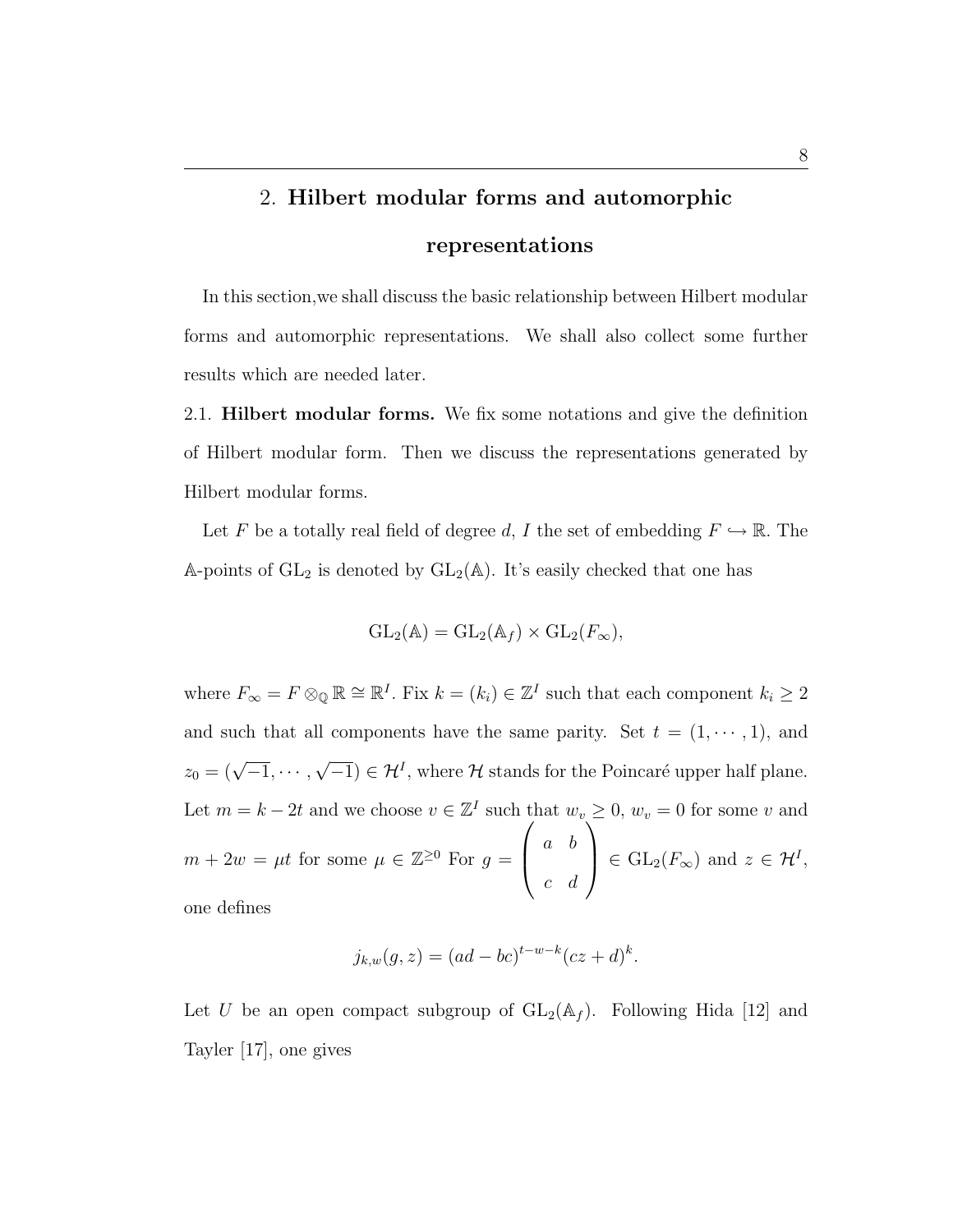**Definition 2.1.1** A Hilbert modular form of weight  $(k, w)$  with respect to the group U is a function  $f: GL_2(\mathbb{A}) \to \mathbb{C}$ , satisfying the following two conditions:  $(i)$   $(f|_ku)(x) := j_{k,w}(u_{\infty}, z_0)^{-1} f(\alpha x u) = f(x)$  for  $\alpha \in GL_2(F)$ , and  $u \in U \cdot (\mathbb{R}^{\times})$ .  ${SO}_2(\mathbb{R}))^I$ ;

(ii) For all  $x \in GL_2(\mathbb{A}_f)$ , the function  $f_x : \mathcal{H}^I \to \mathbb{C}$  defined by

$$
u_{\infty}z_0 \mapsto f(xu_{\infty})j_{k,w}(u_{\infty},z_0)
$$

for  $u_{\infty} \in GL_2(F_{\infty})$  is holomorphic. If  $F = \mathbb{Q}$ , one has to assume that the function  $f_x$  is holomorphic at cusps for each  $x \in GL_2(\mathbb{A}_f)$ . In addition, if

$$
\int_{F \backslash \mathbb{A}} f\left(\left(\begin{array}{cc} 1 & a \\ 0 & 1 \end{array}\right) g\right) da = 0
$$

for all  $g \in GL_2(\mathbb{A})$ , then f is called a cuspidal Hilbert modular form.

Remark 2.1.2: Using the formula in condition (i), one easily verifies that the function  $f_x$  in condition (ii) is well defined.

We denote by  $\mathcal{M}_{k,w}(U)(\mathcal{S}_{k,w}(U))$  the space of (cuspidal) Hilbert modular forms of weight  $(k, w)$  with respect to group U.

In particular, the Hilbert modular form defined above is an automorphic form. Recall that an automorphic form is a function  $\phi : GL_2(\mathbb{A}) \to \mathbb{C}$  with the following properties:

- $\phi(z\gamma g) = \omega(z)\phi(g)$  for  $z \in Z(\mathbb{A}), \gamma \in GL_2(F)$ , where Z is the center of  $GL_2$ ;
- $\phi$  is invariant under the right action of some open compact subgroup of  $GL_2(\mathbb{A}_f);$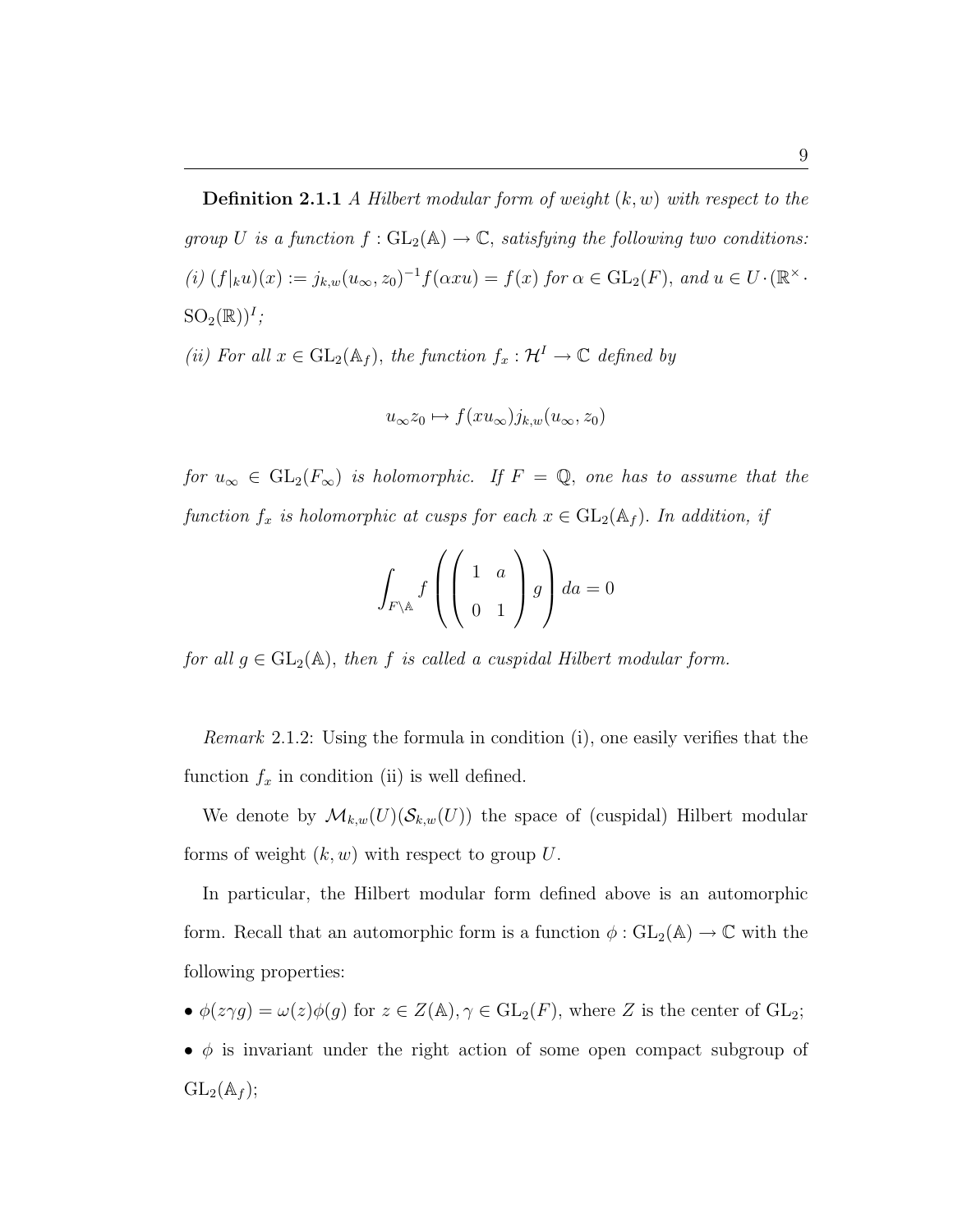• For each  $v|\infty, \phi$  is smooth in  $g_v \in GL_2(F_v)$  and  $SO_2(F_v)$ -finite, i.e.,  $\phi(gr(\theta))$ form a finite dimensional vector space, where  $r(\theta) = \begin{pmatrix} \cos \theta & \sin \theta \\ \cos \theta & \sin \theta \end{pmatrix}$  $-\sin\theta \cos\theta$  $\vert$ • For each  $v\mid\infty, \phi$  is  $\mathfrak{gl}_2(F_v)$ -finite, i.e., for  $X \in \mathfrak{gl}_2(F_v) \cong \mathcal{Z} := \text{center of the}$ universal enveloping algebra of  $\mathfrak{gl}_2(F_v)$ ,  $X\phi$  form a finite dimensional vector space, where

$$
X\phi(g) := \frac{d}{dt}\phi(g\exp(tX))\big|_{t=0}
$$

•  $\phi$  has moderate growth, i.e., for any compact subset  $\Omega$  there exist positive numbers  $C, t$ , such that

$$
\left|\phi\left(\left(\begin{array}{cc}a&0\\0&1\end{array}\right)g\right)\right|< C(|a|+|a|^{-1})^t, \forall g\in\Omega.
$$

Let  $\mathcal{A}(\mathrm{GL}_2(F)\backslash \mathrm{GL}_2(\mathbb{A}), \omega)$  denote the space of automorphic forms with central character  $\omega$ .

In addition, if

$$
\int_{F \backslash \mathbb{A}} \phi \left( \begin{pmatrix} 1 & a \\ & 0 & 1 \end{pmatrix} g \right) = 0, \forall g \in \text{GL}_2(\mathbb{A}),
$$

then one says that  $\phi$  is *cuspidal*. And we denote by  $\mathcal{A}_0(\text{GL}_2(F)\backslash\text{GL}_2(\mathbb{A}), \omega)$  the space of cuspidal automorphic forms.

The group  $GL_2(\mathbb{A}_f)$  acts on  $\mathcal{A}(GL_2(F)\backslash GL_2(\mathbb{A}), \omega)$  via right translation, i.e., for  $g \in GL_2(\mathbb{A}_f)$ , and  $\phi \in \mathcal{A}(\mathrm{GL}_2(F) \backslash \mathrm{GL}_2(\mathbb{A}), \omega)$ ,

$$
\pi(g)\phi(x) := \phi(xg).
$$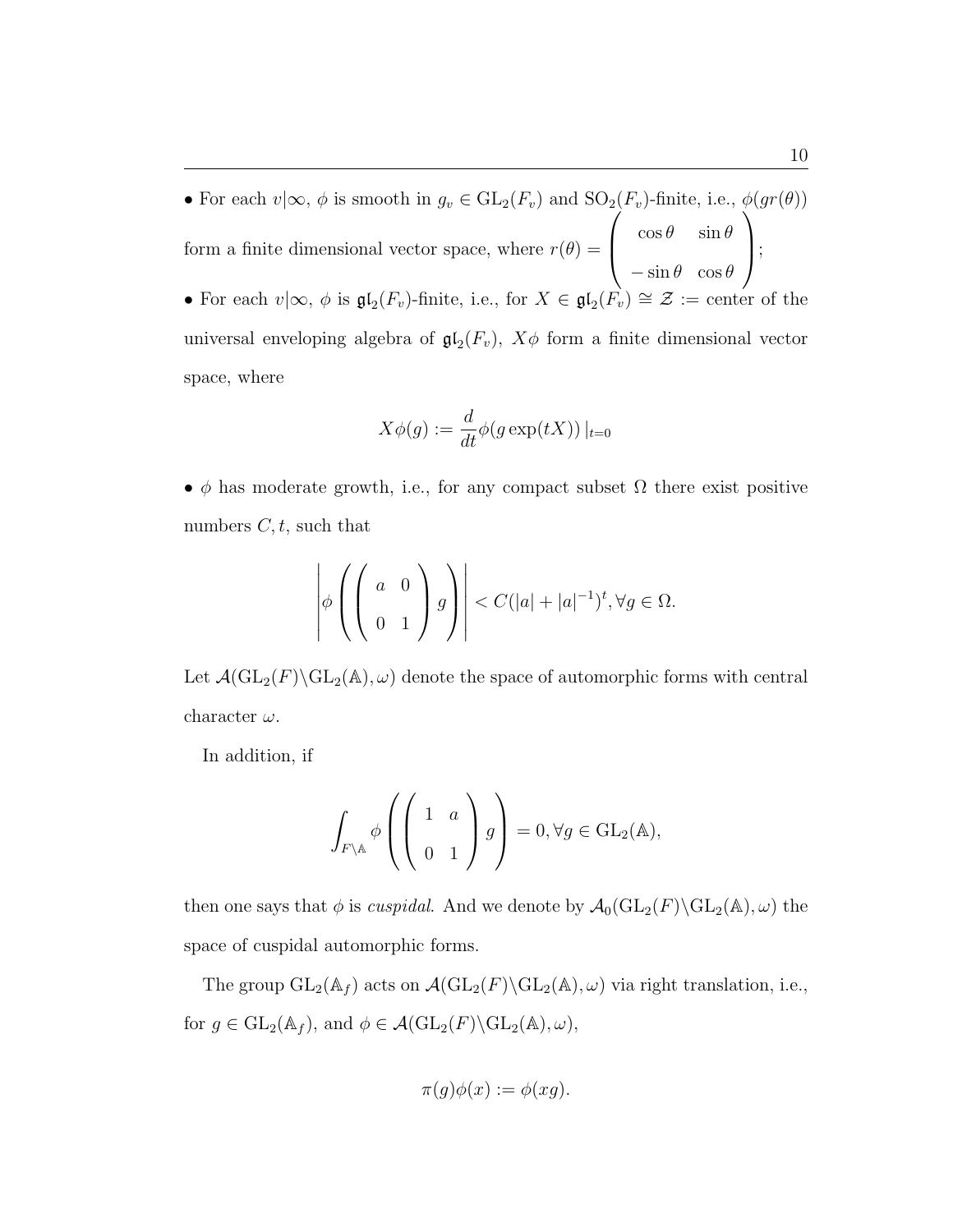Unfortunately the group  $GL_2(F_\infty)$  doesn't act on the space  $\mathcal{A}(GL_2(F)\backslash GL_2(\mathbb{A}), \omega)$ , since  $\pi(g)\phi$  may not be  $SO_2(F_v)$ -finite, for  $g \in GL_2(F_\infty)$ . But we do have actions of both  $SO_2(F_v)$  and  $\mathfrak{gl}_2(F_v)$ . For  $X \in \mathfrak{gl}_2(F_v)$ , define

$$
X\phi(g) := \frac{d}{dt}\phi(g\exp(tX))|_{t=0}
$$

One can show that if  $\phi$  is  $SO_2(F_v)$ -finite, then  $X\phi$  is an automorphic form and is  $SO_2(F_v)$ -finite. Moreover one requires that both actions are compatible in the following sense: for  $g \in SO_2(F_v)$ ,  $X \in \mathfrak{gl}_2(F_v)$  and  $\phi \in \mathcal{A}(\mathrm{GL}_2(F) \backslash \mathrm{GL}_2(\mathbb{A}), \omega)$ ,

$$
\pi(g)\pi(X)\pi(g^{-1})\phi = \pi(\mathrm{Ad}(g)X)\phi,
$$

where Ad :  $GL_2(F_v) \to Aut(\mathfrak{gl}_2(F_v))$  is the adjoint representation of  $GL_2(F_v)$ . A vector space V equipped with such representations of  $SO_2(F_v)$  and  $\mathfrak{gl}_2(F_v)$  is called a  $(SO_2(F_v), \mathfrak{gl}_2(F_v))$ -module.

**Definition 2.1.3** A representation  $\pi$  of  $GL_2(\mathbb{A})$  or more precisely a representation of  $GL_2(\mathbb{A}_f)$  and a commuting  $(SO_2(F_v), \mathfrak{gl}_2(F_v))$ -module is called an automorphic representation if  $\pi$  is isomorphic to a subquotient of  $\mathcal{A}(\mathrm{GL}_2(F)\backslash \mathrm{GL}_2(\mathbb{A}), \omega)$ (a quotient of submodule of  $\mathcal{A}(\mathrm{GL}_2(F)\backslash \mathrm{GL}_2(\mathbb{A}), \omega)$ ).

For the purpose of the paper, we are particularly interested in the following two open compact subgroups  $U_0(N)$  and  $U_1(N)$  of  $GL_2(\mathbb{A}_f)$ . Let N be an ideal of  $F$ , define

$$
U_0(N) = \left\{ \left( \begin{array}{cc} a & b \\ c & d \end{array} \right) \in \text{GL}_2(\widehat{\mathcal{O}}_F) \bigg| c \equiv 0 \pmod{N} \right\},
$$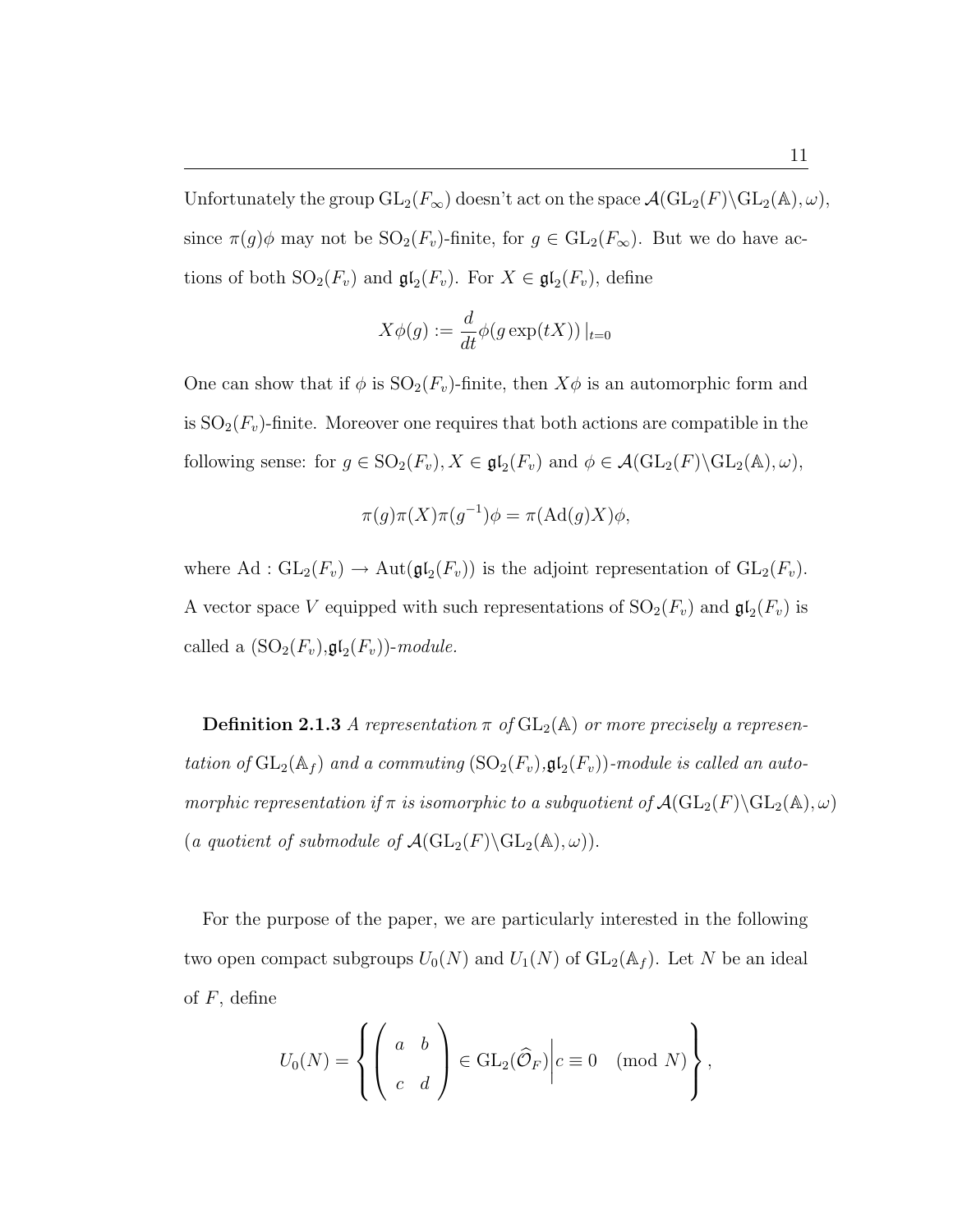$$
U_1(N) = \left\{ \left( \begin{array}{cc} a & b \\ c & d \end{array} \right) \in U_0(N) \middle| d \equiv 1 \pmod{N} \right\},
$$

For each  $v|\infty$ , let  $r(\theta) =$  $\overline{\phantom{a}}$  $\cos \theta$   $\sin \theta$  $-\sin\theta \cos\theta$  $\mathbf{r}$  . one easily checks that the Hilbert modular form  $f$  satisfies the following property:

$$
f(gr(\theta)) = f(g)e^{k_v\theta i},
$$

which inspires the following

**Definition 2.1.4** An automorphic form  $\phi$  is said to have weight  $k = (k_v)$ , if for each  $v|\infty$ ,

$$
\phi(gr(\theta)) = \phi(g)e^{k_v\theta i}.
$$

Similar to classical Hilbert modular form, one says that  $\phi$  is of level N, if

$$
\phi(gu) = \phi(g), \forall u \in U_1(N).
$$

As already mentioned in the Introduction, we are primarily interested in Hilbert modular forms with trivial central character of level  $N$  and weight k. Having defined Hilbert modular forms and automorphic representation, we now briefly review the classification of local admissible representations. See Gelbart [5] for more details.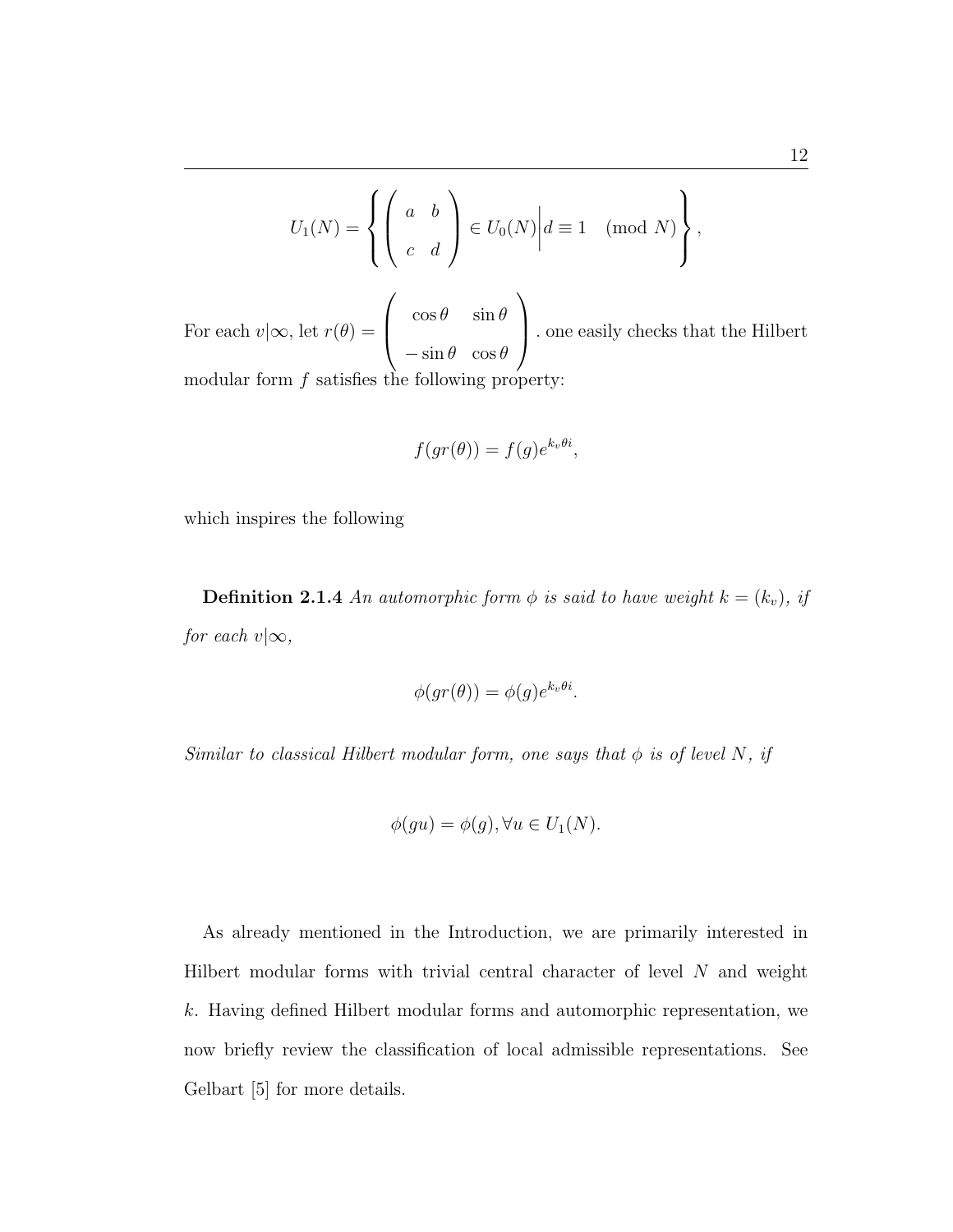2.2. Classification of local admissible representations. Let  $(\pi, V)$  be an automorphic representation of  $GL_2(\mathbb{A})$ . It's well known that for each place v of F, there exists an irreducible admissible representation  $\pi_v$  of  $GL_2(F_v)$  such that  $\pi$  is isomorphic to the restricted tensor product of  $\pi_v$ :

$$
\pi \cong \otimes_v \pi_v.
$$

Thus it boils down to the local irreducible admissible representations of  $GL_2(F_v)$ . One has complete classification of all irreducible admissible infinite-dimensional representations of  $GL_2(F_v)$ . See [5] and [14] for details

#### I. If  $v$  is nonarchimedean place of  $F$ .

(1) Principal series. These are the representations induced from a quasicharacter of the Borel subgroup determined by two quasi-characters of  $F^{\times}$ . Let  $\mu_1, \mu_2 : F^{\times} \to \mathbb{C}^{\times}$ , be two quasi-characters, Define the space of locally constant functions on  $GL_2(F_v)$ 

$$
\mathcal{B}(\mu_1, \mu_2) = \text{Ind}_{B}^{\text{GL}_2}(\mu_1 \mu_2)
$$
  
= 
$$
\left\{ f : \text{GL}_2(F) \to \mathbb{C} \middle| f \left( \begin{pmatrix} a & b \\ 0 & d \end{pmatrix} g \right) = \mu_1(a) \mu_2(d) \left| \frac{d}{a} \right|^{\frac{1}{2}} f(g) \right\}
$$

The group  $GL_2(F_v)$  acts on  $\mathcal{B}(\mu_1, \mu_2)$  via right translation and the resulting representation is called a principal series if it is irreducible and is denoted  $\pi(\mu_1, \mu_2)$ . Using the Iwasawa decomposition

$$
GL_2(F_v) = B(F_v)K_v,
$$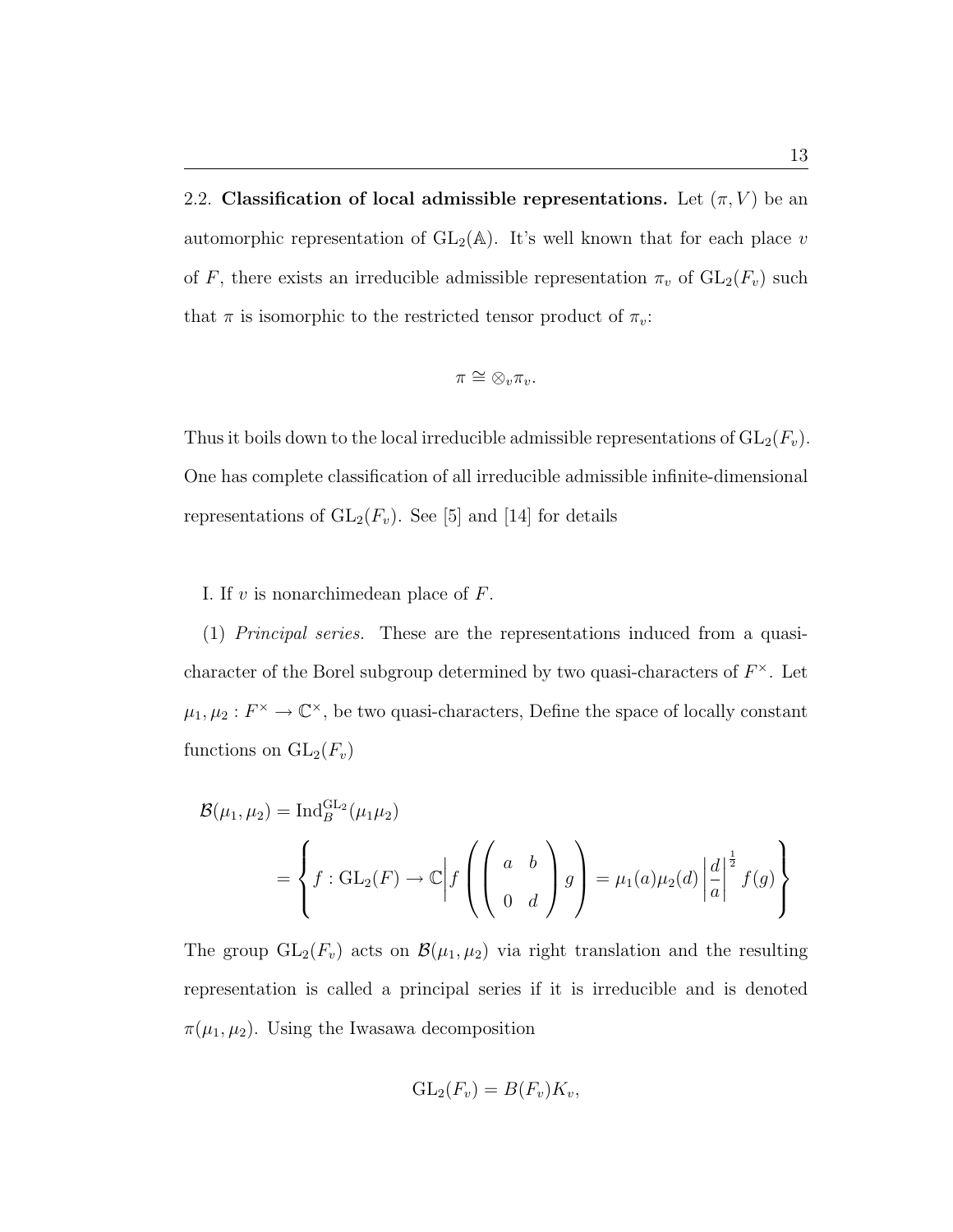where  $B(F_v) =$  $\overline{a}$  $\left($  $\mathcal{L}$  $\overline{\phantom{a}}$  $\begin{pmatrix} a & b \\ c & d \end{pmatrix}$  $0 \t d$  $\mathbf{r}$  $\overline{\phantom{a}}$  $a, d \in F_v^{\times}, b \in F_v$  $\mathbf{r}$  $\mathcal{L}$ and  $K_v = GL_2(\mathcal{O}_v)$ , one sees easily that such a representation is admissible.

(2) Special representation. If the above representation is not irreducible, then one must have  $\mu(x) := \mu_1(x)\mu_2(x) = |x|^{\pm 1}$ . If  $\mu(x) = |x|^{-1}$ , then  $\pi(\mu_1, \mu_2)$ contains a one-dimensional invariant subspace and the representation induced on the quotient space is irreducible. If  $\mu(x) = |x|$ , then  $\pi(\mu_1, \mu_2)$  contains an irreducibly invariant subspace of codimension one. In both cases, the irreducible subquotients of  $\pi(\mu_1, \mu_2)$  are called special representation and denoted  $\sigma(\mu_1,\mu_2).$ 

(3) Supercuspidal representation. If an irreducible admissible representation is neither principal nor special, then it is called supercuspidal.

#### II. if v is archimedean.

(1) principal series. Similar to the non-archimedean case, one still defines the induced representation of a character of Borel subgroup to  $GL_2(F_v) \cong GL_2(\mathbb{R})$ . Let  $\mu_1, \mu_2 \to \mathbb{C}^{\times}$ , be two characters,  $K_v = O_2(F_v)$ . Define the space of  $K_v$ -finite functions on  $GL_2(F_v)$ :

$$
\mathcal{B}(\mu_1, \mu_2) = \left\{ f : GL_2(\mathbb{R}) \to \mathbb{C} \bigg| f\left( \begin{pmatrix} a & b \\ 0 & d \end{pmatrix} g \right) = \mu_1(a) \mu_2(d) \left| \frac{d}{a} \right|^{\frac{1}{2}} f(g) \right\}.
$$

The Lie algebra  $\mathfrak{gl}_2(\mathbb{R})$  acts on  $\mathcal{B}(\mu_1, \mu_2)$  by

$$
X \cdot \phi(g) = \frac{d}{dt} \phi(g \exp(tx))|_{t=0},
$$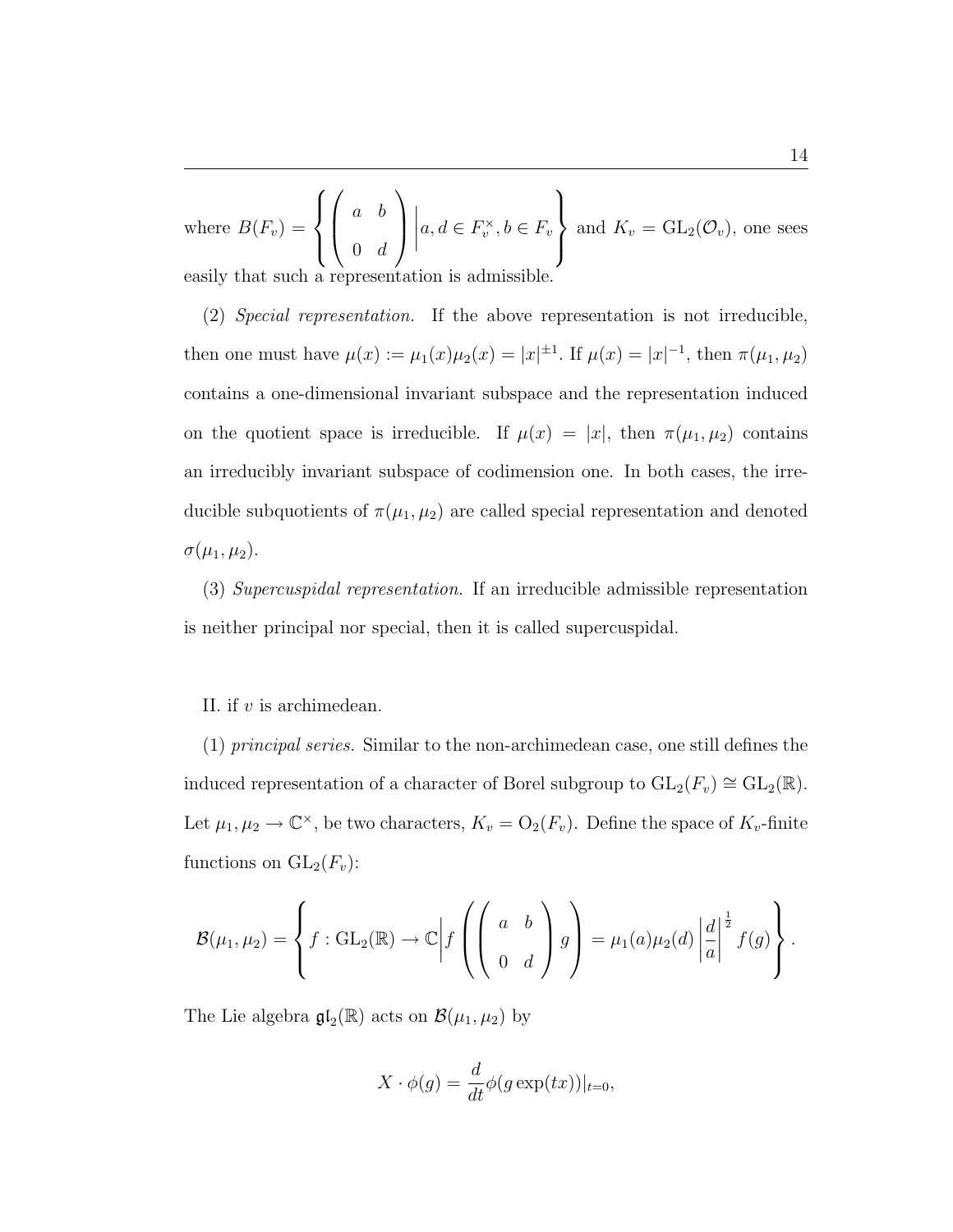where  $X \in \mathfrak{gl}_2(\mathbb{R})$ . The compact group  $K_v$  acts via the right translation, thus produces a  $(\mathfrak{gl}_2(\mathbb{R}), K_v)$ -module. If  $\mu(x) := \mu_1 \mu_2^{-1}(x) \neq \text{sgn}(x)^{\varepsilon} |x|^{k-1}$ , where  $\varepsilon = 0$  or 1, and k is an integer of the same parity as  $\varepsilon$ , then the representation is irreducible and denoted by  $\pi(\mu_1, \mu_2)$ .

(2) Discrete series. If  $\mu x = \text{sgn}(x)^{\epsilon} |x|^{k-1}$ , then  $\mathcal{B}(\mu_1, \mu_2)$  contains an unique nonzero subspace  $V_0$  which is either finite dimensional or infinite dimensional depending that if  $k > 1$  or  $k < 1$ . In this case, one denotes by  $\sigma(\mu_1, \mu_2)$  and calls it discrete series.

The following strong multiplicity one theorem is extremely useful in applications.

Theorem 2.2.1 (strong multiplicity one) If  $\pi = \otimes_v \pi_v$  and  $\pi' = \otimes_v \pi'_v$ are two cuspidal irreducible representations of  $GL_2(\mathbb{A})$ , if  $\pi_v \cong \pi'_v$ , for almost all v, then  $\pi \cong \pi'$ 

2.3. Newform theory. The adelic analogue of classical Atkin-Lehner theory is recalled briefly in this section, meanwhile we shall discuss a modified notion of newform.

2.3.1. Atkin-Lehner theory. As in classical modular form case, if  $N'|N$ , one may embed the space of modular forms of level  $N'$  into the space of modular forms of level N. In automorphic forms, one has the similar results. Let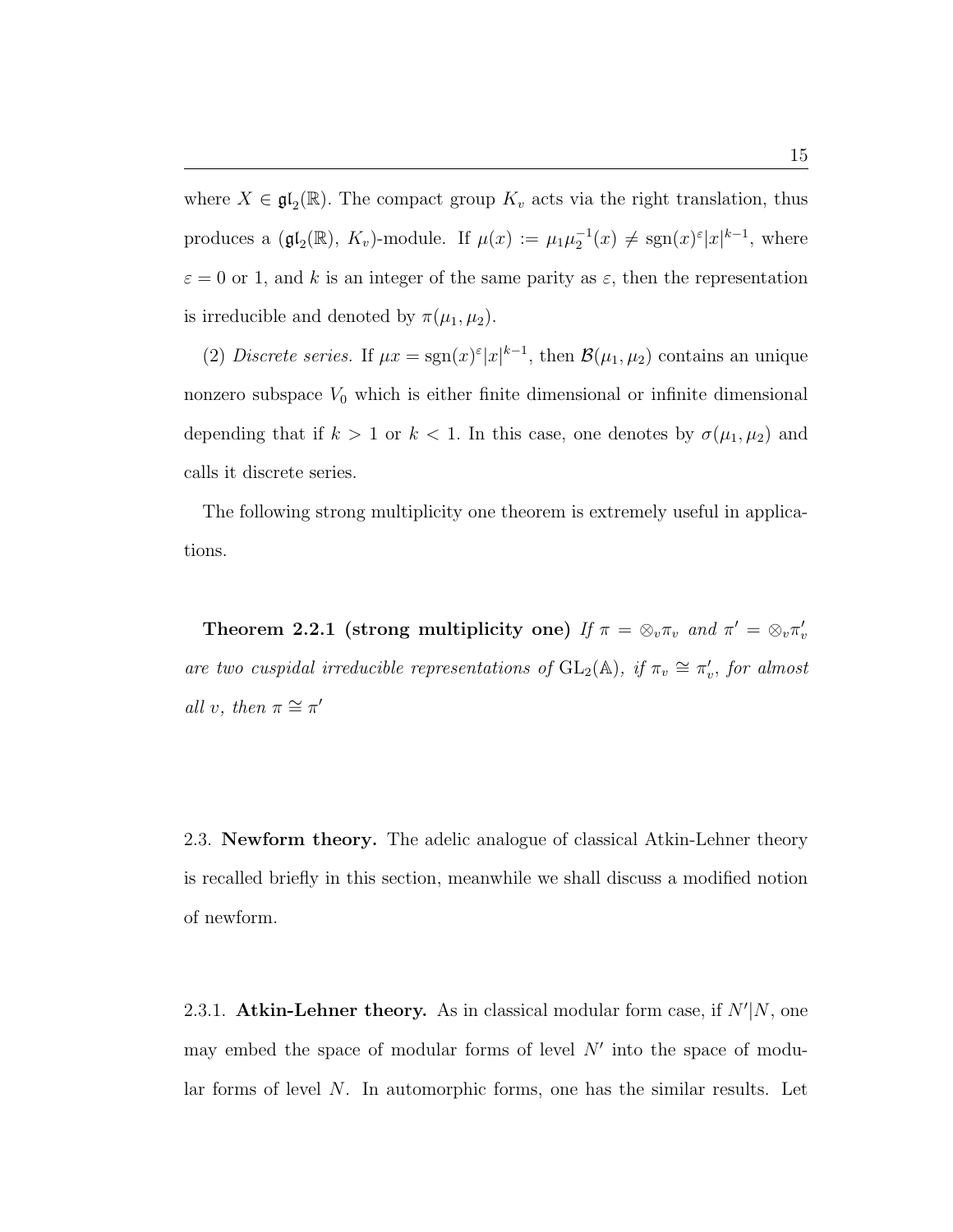$\mathcal{A}_k(N,\omega)$  be the space of forms of weight k and level N and with central character  $\omega$ , one defines the following two operators:

$$
\phi \mapsto \pi \left( \begin{array}{cc} \varpi_v & 0 \\ 0 & 1 \end{array} \right) \phi \quad (v \nmid \infty),
$$

$$
\phi \mapsto \pi \left( \begin{array}{cc} 1 & i \\ -i & 1 \end{array} \right) \phi \quad (v | \infty).
$$

The first one increases the level by order 1 at the place  $v$ , the second one increases weight by 2 at infinite place  $v$ . Thus one obtains an embedding:

$$
\mathcal{A}_{k'}(N',\omega) \hookrightarrow \mathcal{A}_k(N,\omega),
$$

if  $N'|N$  and  $k' \leq k$ , i.e.,  $k_v - k'_v \geq 0, \forall v \in \infty$ . Let  $\mathcal{A}_k(N, \omega)$  be the subspace of those forms which come from lower level or lower weight, i.e., they are obtained by applying one of these two operators. To define newform. We need to define Hecke operators. For each finite place  $v, v \nmid N$ , One defines the Hecke operator  $T_v$  to be the characteristic function of the double coset  $H_v := U_0(N) \left\{ \begin{array}{r} \varpi_v \quad 0 \end{array} \right.$ 0 1  $\big| U_0(N)$ , where  $\varpi_v$  is the idele whose v-th component is  $\varpi_v$  and 1 elsewhere. Recall that the Hecke operator acts on  $\mathcal{A}_k(N, \omega)$  by

$$
\pi \mapsto \mathrm{T}_v \cdot \phi(g) = \int_{H_v} \phi(gh) dh.
$$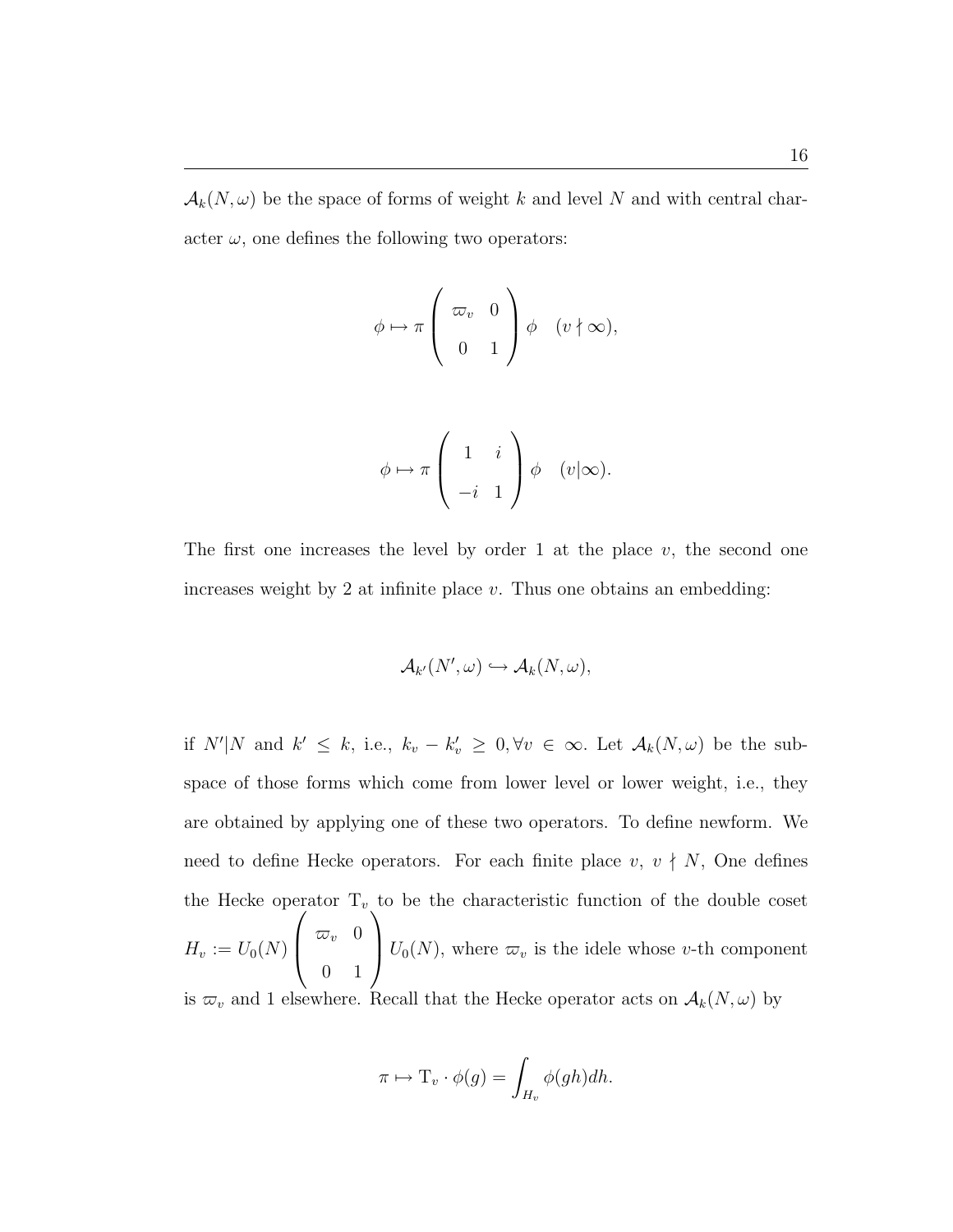Similar to classical situation, for any ideal  $\mathfrak{a}, (\mathfrak{a}, N) = 1$ , the Hecke operator  $T_{\mathfrak{a}}$ on  $\mathcal{A}_k(N,\omega)$  is the following

$$
\mathcal{T}_{\mathfrak{a}}\phi(g) = \sum_{\substack{\alpha\beta = \mathfrak{a} \\ x \pmod{\mathfrak{a}}}} \phi\left(g\left(\begin{array}{cc} \alpha & x \\ 0 & \beta \end{array}\right)\right).
$$

where  $\alpha$  and  $\beta$  run through representatives of integral ideles modulo  $\widehat{\mathcal{O}}_F^{\times}$  with trivial component at places dividing N such that  $\alpha\beta$  generates **a**. A form  $\phi \in \mathcal{A}_k(N, \omega)$  is called a newform if it is an eigenform under  $T_a$ , for each ideal  $\alpha$  of F and there is no old form which has the same eigenvalues as  $\phi$ .

In previous section, we already discussed the automorphic representation generated by an automorphic form. A natural question is that when the representation is irreducible. One has

**Lemma 2.3.1.1** Assume that  $\phi$  is an eigenform for all Hecke operators  $T_v, v \nmid$ N, then the representation  $\pi_{\phi}$  generated by  $\phi$  is irreducible.

*Proof.* Let  $\mathcal{H}_v$  be the Hecke algebra of  $GL_2(F_v)$ . It's well known, see Bump [3] Proposition 4.6.5, that  $\mathcal{H}_v$  is generated by  $T_v, R_v$  and  $R_v^{-1}$ , where  $R_v$  is the characteristic function of the double coset

$$
H'_{v} = U_0(N) \begin{pmatrix} \varpi_v & 0 \\ 0 & \varpi_v \end{pmatrix} U_0(N).
$$

Since  $\mathrm{R}_v \phi(g) = \int_{H'_v} \phi(gh) dh = \omega(\varpi_v) \phi(g)$ . Thus  $\phi$  is also an eigenform under  $R_v$  with eigenvalue  $\omega(\varpi_v)$ . Hence  $\phi$  is an eigenform of  $\mathcal{H}_v$ . Note that  $\phi$  is determined by eigenvalues of  $\mathcal{R}_v$  and  $\mathcal{T}_v$ .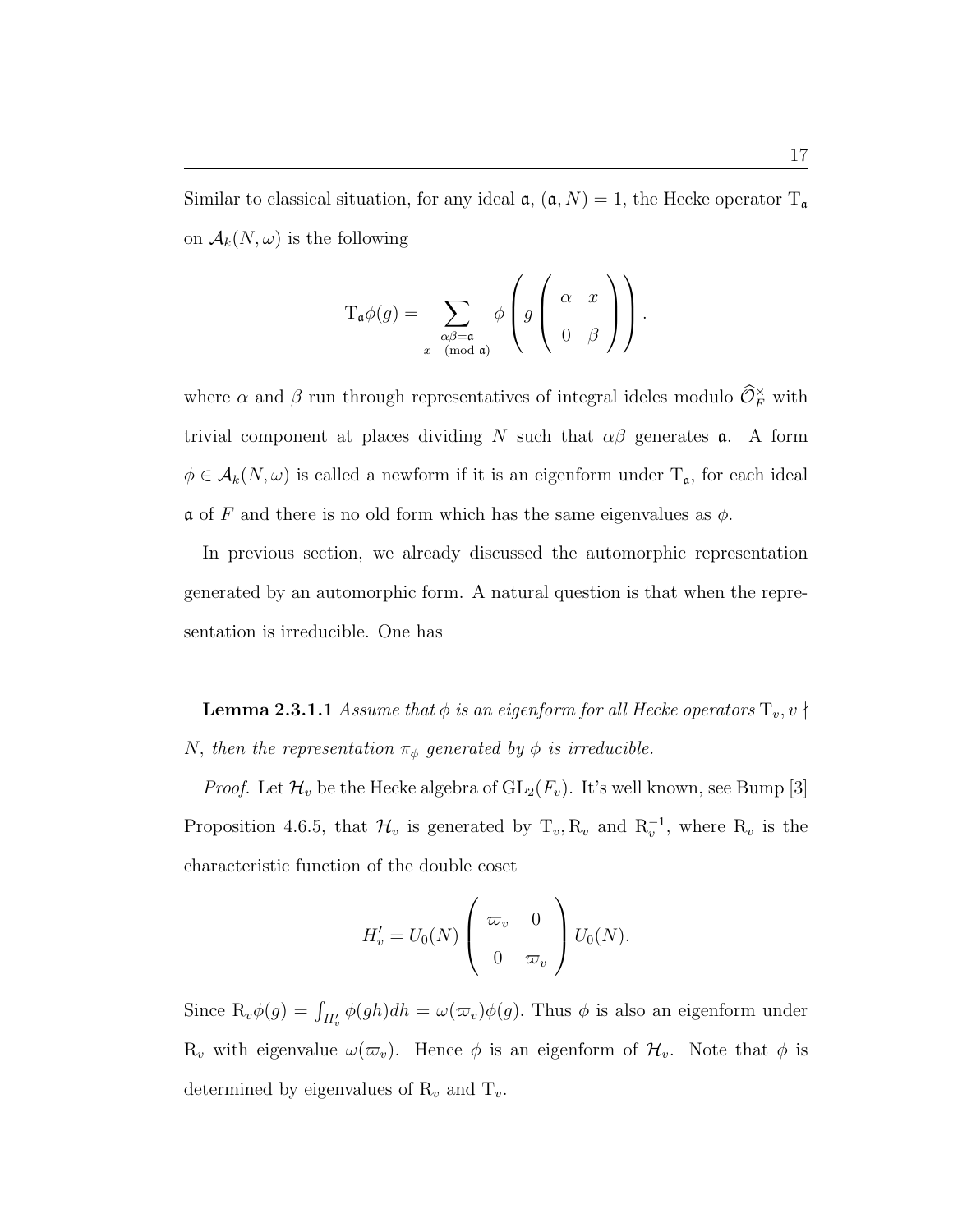Now let V be an irreducible subrepresentation inside  $L_0^2(\text{GL}_2(F) \backslash \text{GL}_2(\mathbb{A}), \omega)$ such that the projection  $\phi'$  of  $\phi$  onto V is not zero. Since the projection is  $GL_2(\mathbb{A})$ -equivariant, thus  $\phi$  and  $\phi'$  have the same eigenvalues under  $T_v$  and  $R_v$ at least at those places v such that both  $\pi_v$  and  $\pi'_v$  are spherical representations. Hence  $\pi_v \cong \pi'_v$  by a well known fact in representation theory of p-adic groups, see Bump [3] theorem 4.6.3. Finally strong multiplicity one theorem 2.2.1 implies that  $\pi \cong \pi'$ , since  $\pi$  is spherical representation for almost all v.  $\Box$ 

*Remark* 2.3.1.2 If f is a classical Hilbert eigenform of level N, weight  $k$ , one may easily show that the Hilbert modular form  $\phi_f$  produced by f is an eigenform of  $\mathcal{H}_v$  for all  $v \nmid N$ , and both have the same eigenvalues, thus corresponds to an irreducible representation of  $GL_2(\mathbb{A})$ .

The converse of the above lemma also holds. It is the adelic analogue of classical Atkin-Lehner theory proved by Casselman [4]. To describe that, we need to introduce a few notions.

I. Let F be a nonarchimedean local field with uniformizer  $\varpi$ ,  $(\pi, V)$  be a admissible irreducible representation of  $GL_2(F)$  with central character  $\omega$ . For any  $c \geq 0$ , one defines

$$
U_0(\varpi^c) = \left\{ \left( \begin{array}{cc} a & b \\ c & d \end{array} \right) \in \text{GL}_2(\mathcal{O}_F) \middle| c \equiv 0 \pmod{\varpi} \right\},
$$

$$
U_1(\varpi^c) = \left\{ \left( \begin{array}{cc} a & b \\ c & d \end{array} \right) \in \text{GL}_2(\mathcal{O}_F) \middle| \left( \begin{array}{cc} a & b \\ c & d \end{array} \right) \equiv \left( \begin{array}{cc} * & * \\ 0 & 1 \end{array} \right) \pmod{\varpi^c} \right\}
$$

.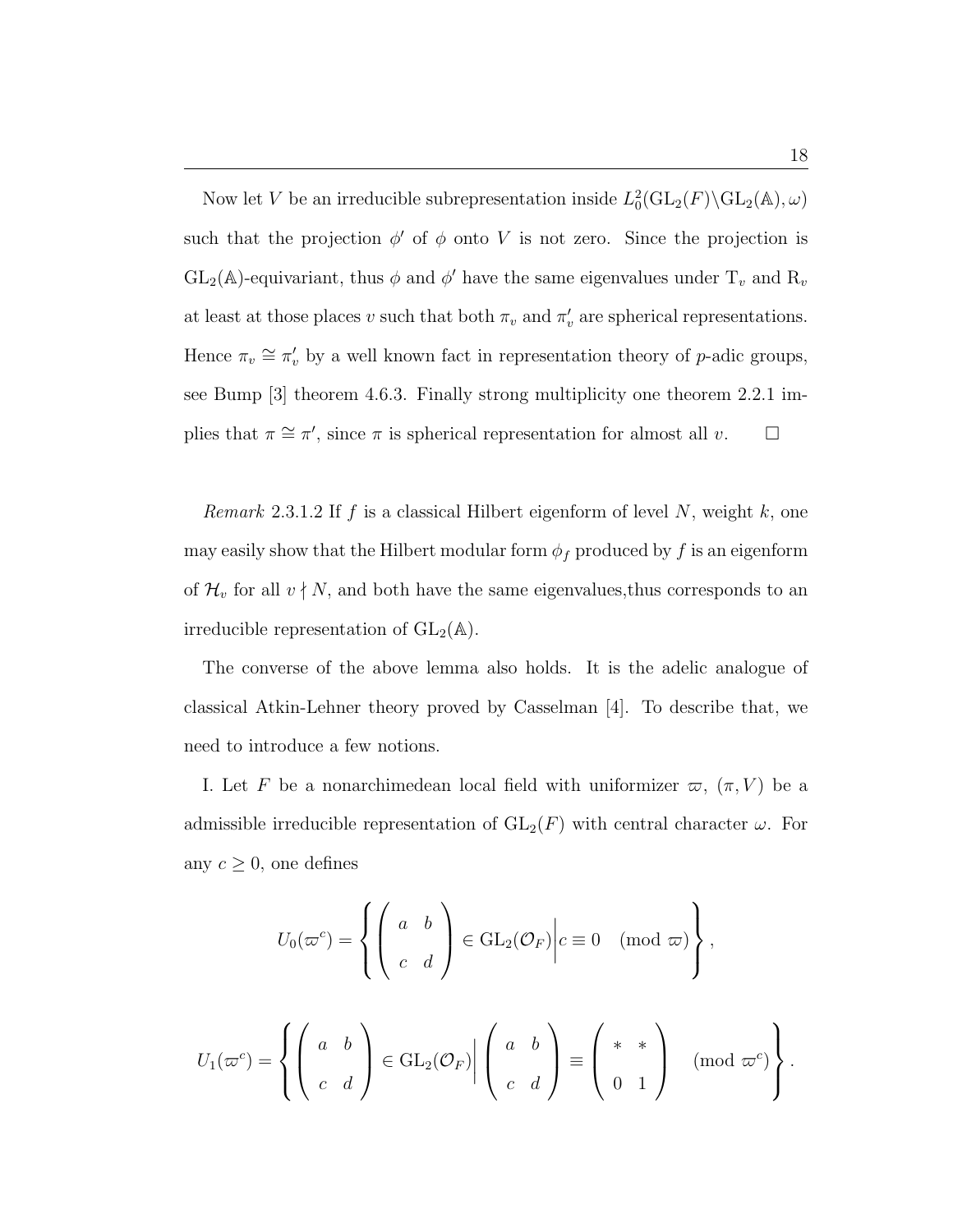A vector v of V is said to have level  $\varpi^c$  if v is invariant under  $U_1(\varpi^c)$ .

**Definition 2.3.1.3** The order  $o(\pi)$  of  $\pi$  is the minimal nonnegative integer c such that V has nonzero vector of level  $\varpi^c$ .

Theorem 2.3.1.4 [Casselman]  $(1)$  Let

$$
V((\varpi^c)) = \left\{ f : GL_2(F) \to \mathbb{C} \bigg| f\left(g\begin{pmatrix} a & b \\ c & d \end{pmatrix} \right) \right\} = \omega(d)f(g), \forall \begin{pmatrix} a & b \\ c & d \end{pmatrix} \in U_0(\varpi^c) \right\},\
$$

then  $V((\varpi^c))$  is one dimensional. Let  $v_\pi$  be a basis. (2) If  $c \ge o(\pi)$ , then the space of vectors of level  $\varpi^c$  is of dimension  $c - o(\pi) + 1$ , and is generated by

$$
v_i := \pi \left( \begin{array}{cc} \varpi^{-i} & 0 \\ 0 & 1 \end{array} \right) v_{\pi}, \quad i = 0, \cdots, c - o(\pi).
$$

Proof. We only give the proof of the case that the representation is principal series. See Casselman [4] for other type of representations. So assume that the representation  $(\pi, V)$  is a principal series  $\pi(\mu_1, \mu_2)$ , where  $\mu_i$  is a quasi-character of  $F^{\times}$ ,  $i = 1, 2$ . Recall that it is the space of locally constant functions of  $GL_2(F)$ and

$$
V = \left\{ f : GL_2(F) \to \mathbb{C} \middle| f \left( \begin{pmatrix} a & b \\ 0 & d \end{pmatrix} g \right) = \mu_1(a) \mu_2(d) \left| \frac{a}{d} \right|^{\frac{1}{2}} f(g) \right\}
$$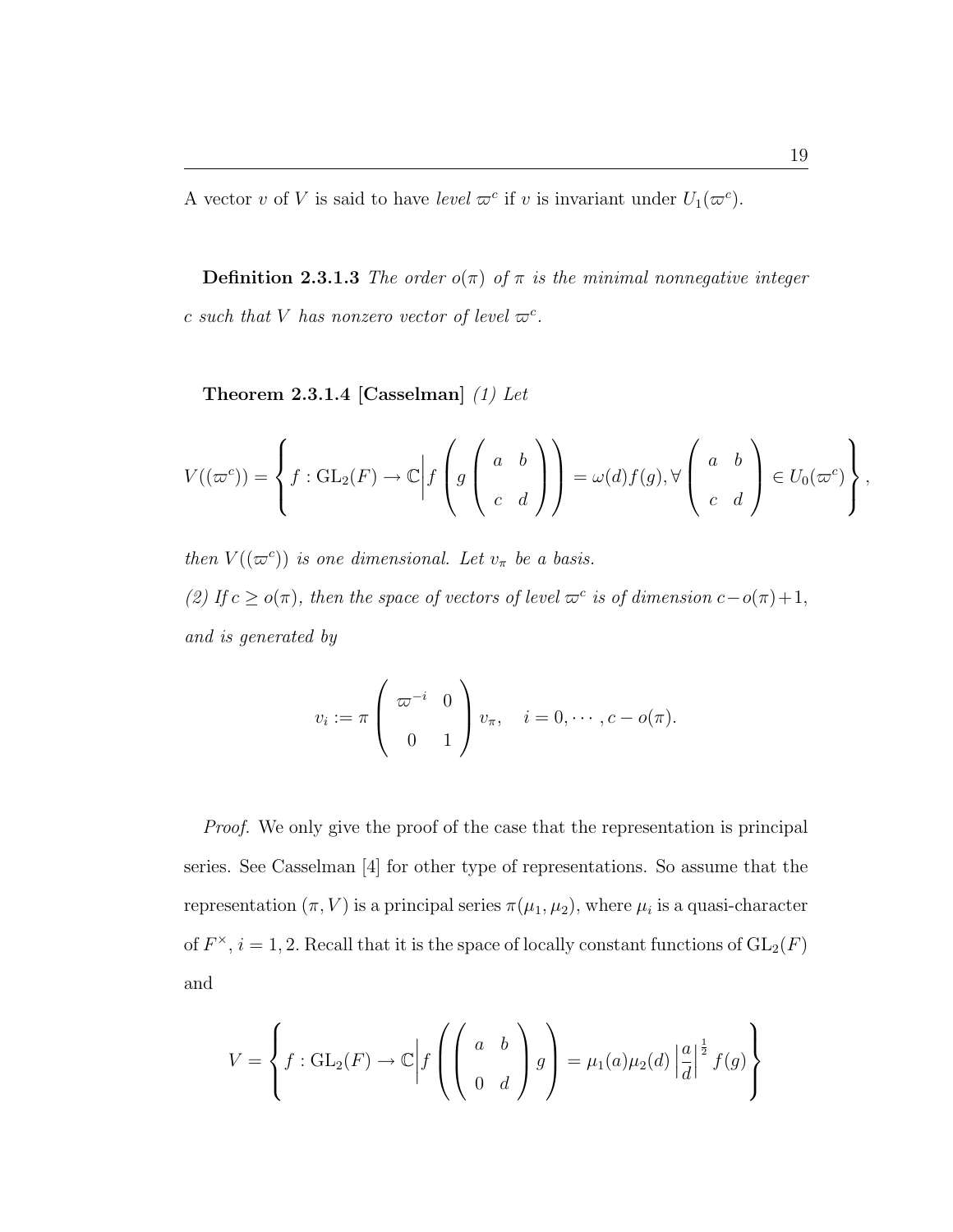Let n be the order of the representation  $\pi$ , using the Iwasawa decomposition of  $GL_2(F) = B(F) \cdot GL_2(\mathcal{O}_F)$ , one can write the space  $V((\varpi^n))$ 

$$
= \left\{ f : GL_2(\mathcal{O}_F) \to \mathbb{C} \bigg| f\left( \left( \begin{array}{cc} a & b \\ 0 & d \end{array} \right) g \left( \begin{array}{cc} a' & b' \\ c' & d' \end{array} \right) \right) = \mu_1(a) \mu_2(d) f(g) \mu_1 \mu_2(d') \right\}
$$

where 
$$
\begin{pmatrix} a' & b' \\ c' & d' \end{pmatrix} \in U_0((\varpi^n))
$$
.

We claim that  $n \geq n_1 + n_2$ , where  $n_i$  is the order of  $\mu_i$ , i.e.,  $n_i$  is the minimal nonnegative integer such that  $\mu_i|_{1+(\varpi^{n_i})} \equiv 1, i = 1, 2$ . The Bruhat decomposition of  $\operatorname{GL}_2(F) = B(F)$  $\overline{r}$  $B(F) \cdot w \cdot B(F)$ , where  $w = \begin{bmatrix} 0 & 1 \\ 0 & 1 \end{bmatrix}$ −1 0 |, implies that a function f of  $V((\varpi^n))$  is determined by f  $\overline{a}$  $\vert w \vert$  $\overline{a}$  $\begin{pmatrix} 1 & x \\ y & z \end{pmatrix}$ 0 1  $\tilde{\phantom{a}}$  $\overline{\phantom{a}}$  $\mathcal{N}_{\mathcal{N}}$ . So take

 $0 \neq f \in V((\varpi^n))$ , let  $\Phi(x) = f\left[w\right]^{1-x}$  $\mathcal{L}$   $\mathcal{L}$   $\mathcal{L}$ 0 1 . We look at the action of  $\overline{\phantom{a}}$  $\mathbf{r}$  $\sqrt{ }$  $\mathbf{r}$  $\frac{1}{2}$  $\mathbf{r}$ 

following elements:  $\begin{pmatrix} 1 & \mathcal{O}_F \end{pmatrix}$ 0 1  $\vert$ ,  $\begin{pmatrix} a & 0 \\ 0 & 0 \\ 0 & 0 \\ 0 & 0 \\ 0 & 0 \\ 0 & 0 \\ 0 & 0 \\ 0 & 0 & 0 \\ 0 & 0 & 0 \\ 0 & 0 & 0 \\ 0 & 0 & 0 & 0 \\ 0 & 0 & 0 & 0 \\ 0 & 0 & 0 & 0 & 0 \\ 0 & 0 & 0 & 0 & 0 \\ 0 & 0 & 0 & 0 & 0 & 0 \\ 0 & 0 & 0 & 0 & 0 & 0 \\ 0 & 0 & 0 & 0 & 0 & 0 & 0 \\ 0 & 0 & 0 & 0 & 0 & 0 & 0 \\ 0 & 0 & 0 & 0 & 0$  $0 \quad d$  $\vert$ ,  $\begin{pmatrix} 1 & 0 \\ 0 & 0 \\ 0 & 0 \\ 0 & 0 \\ 0 & 0 \\ 0 & 0 \\ 0 & 0 \\ 0 & 0 & 0 \\ 0 & 0 & 0 \\ 0 & 0 & 0 \\ 0 & 0 & 0 & 0 \\ 0 & 0 & 0 & 0 \\ 0 & 0 & 0 & 0 & 0 \\ 0 & 0 & 0 & 0 & 0 \\ 0 & 0 & 0 & 0 & 0 & 0 \\ 0 & 0 & 0 & 0 & 0 & 0 \\ 0 & 0 & 0 & 0 & 0 & 0 & 0 \\ 0 & 0 & 0 & 0 & 0 & 0 & 0 \\ 0 & 0 & 0 & 0 &$  $(\varpi^n)$  1 , on the function  $\Phi(x)$ . Three conditions are obtained

- (1)  $\Phi(x) = \Phi(x+b), \quad \forall b \in (\varpi^n);$
- (2)  $\Phi(ax) = \mu_2(a)\Phi(x), \quad \forall a \in \mathcal{O}_F^{\times};$
- (3)  $\Phi(x) = \mu(cx+1)^{-1}|cx+1|^{-1}\Phi(\frac{x}{cx+1}), \forall c \in (\varpi^n), \text{ where } \mu := \mu_1 \cdot \mu_2^{-1}.$

We may assume that either  $n_1$  or  $n_2 \geq 1$ , since otherwise the claim is automatically true.

,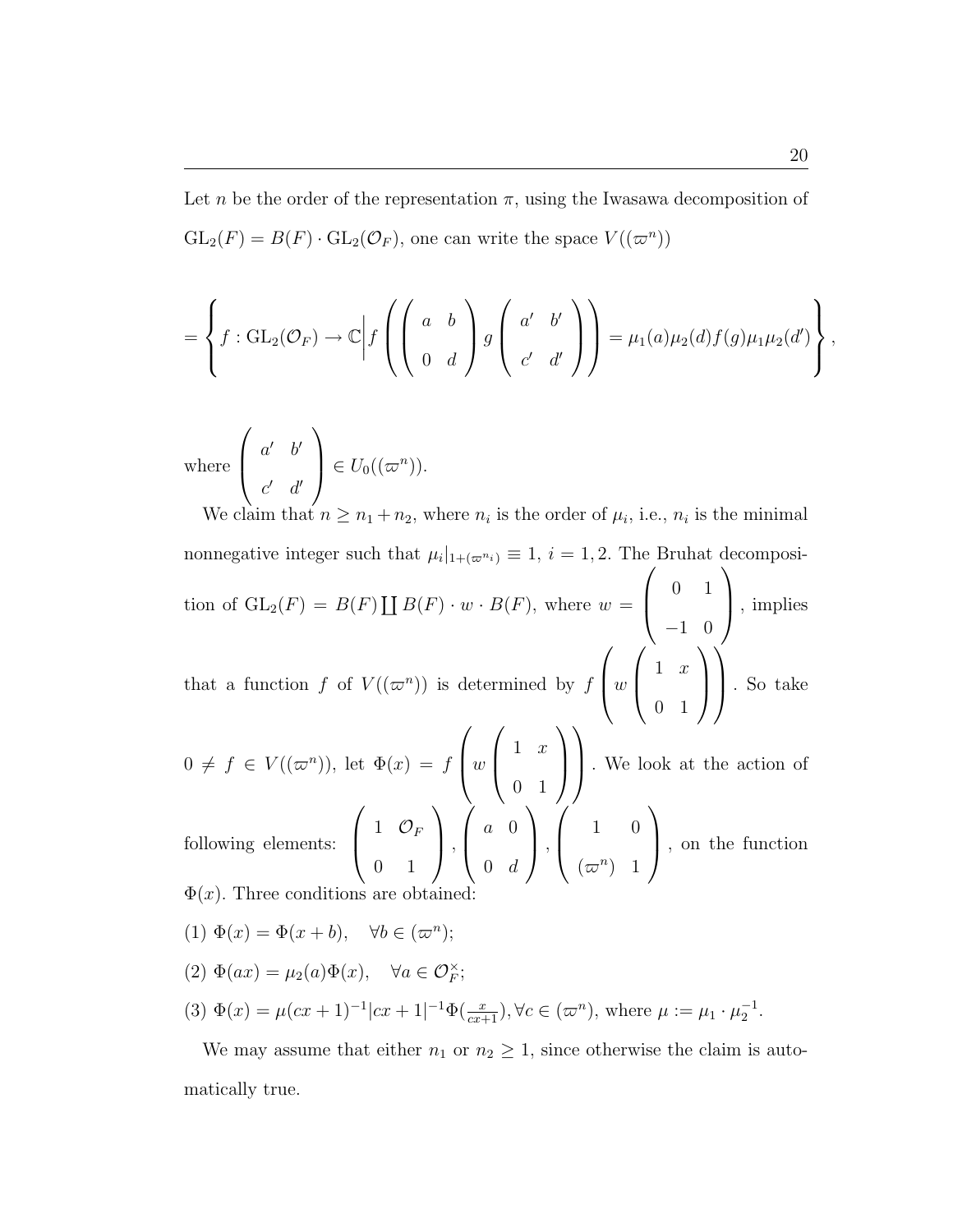**Case 1:**  $n_1, n_2 \geq 1$ .

(i) Take  $a \in 1 + \infty^{n_2-1}$ , if  $x(a-1) \in \mathcal{O}_F$ , then  $\Phi(x) = 0$ , i.e.,  $\Phi(x) = 0$  if  $x \in \varpi^{-n_2+1}$ . So we get an upper bound for  $\text{ord}(x), x \in \text{Supp}(\Phi)$ . (ii)  $\Phi(\lambda x) = \mu(\lambda)^{-1} |\lambda|^{-1} \Phi(x)$ ,  $\forall \lambda \in F^{\times}$ , s.t., ord $(\lambda^{-1} - 1) \geq n + \text{ord}(x)$ . In particular, if  $n+\text{ord}(x) \geq 0$ , then  $\Phi(\lambda x) = \mu(\lambda)^{-1} |\lambda|^{-1} \Phi(x)$ ,  $\forall \lambda \in \mathcal{O}_{n+\text{ord}(x)}^{\times}$ . Assume first that  $n+\text{ord}(x) \geq 0$ ,  $x \in \text{Supp}(\Phi)$ , then  $\mu(\lambda)^{-1}|\lambda|^{-1}\Phi(x) =$  $\mu_2(\lambda)\Phi(x)$ , i.e.,  $n+\text{ord}(x) \geq n_1$ , since  $c(\mu_1) = n_1$ , which implies that  $n \geq$  $n_1 + n_2$ . Secondly, suppose that  $\text{ord}(x) < -n$ . Recall

$$
\Phi(\lambda x) = \mu(\lambda)^{-1} |\lambda|^{-1} \Phi(x), \quad \forall \lambda \in F^{\times}, s.t., ord(\lambda^{-1} - 1) \ge n + ord(x).
$$

In particular, the above formula holds for any  $\lambda \in \mathcal{O}_F^{\times}$ . Hence one has

$$
\Phi(ax) = \mu_2(a)\Phi(x) = \mu_1^{-1}(x)\mu_2(x)\Phi(x) \Longrightarrow \mu_1(x) = 1, \quad \forall x \in \mathcal{O}_F^\times \Longrightarrow c(\mu_1) = 0.
$$

A contradiction!

Case 2:  $n_1 \geq 1$ ,  $n_2 = 0$ .

**Claim:**  $n + \text{ord}(x) \ge 0$ ,  $\forall x \in \text{Supp}(\Phi)$ , then  $\Phi(\lambda x) = \mu^{-1}(\lambda) |\lambda|^{-1} \Phi(x)$ ,  $\lambda \in$  $\mathcal{O}_F^{\times} \Longrightarrow \mu_1(\lambda) = 1$ , hence  $n_1 = 0$ . A contradiction.

The other parts are similar.  $\Phi(\lambda x) = \mu(\lambda)^{-1} |\lambda|^{-1} \Phi(x) = \mu_2(x) \Phi(x)$ ,  $\forall \lambda \in$  $\mathcal{O}_{\alpha}^{\times}$  $\sum_{\text{ord}(x)+n}^{\infty}$ . Hence one gets  $\text{ord}(x)+n \geq n_1$ , i.e.,  $\text{Supp}(\Phi) = \varpi^{n_1-n} \mathcal{O}_F$ . We want:  $n \geq n_1$ . If  $n < n_1$ , then  $Supp(\Phi) \subseteq \varpi$ . A contradiction, since  $\Phi(x + b) =$  $\Phi(x), \quad \forall b \in \mathcal{O}_F.$ 

Thus one can view  $\mu_1, \mu_2$  as characters of  $(\mathcal{O}_F/(\varpi^n))^{\times}$ , which implies that the space  $V((\varpi^n))$  is isomorphic to the space of functions  $\psi$  on  $GL_2(\mathcal{O}_F/(\varpi^n))$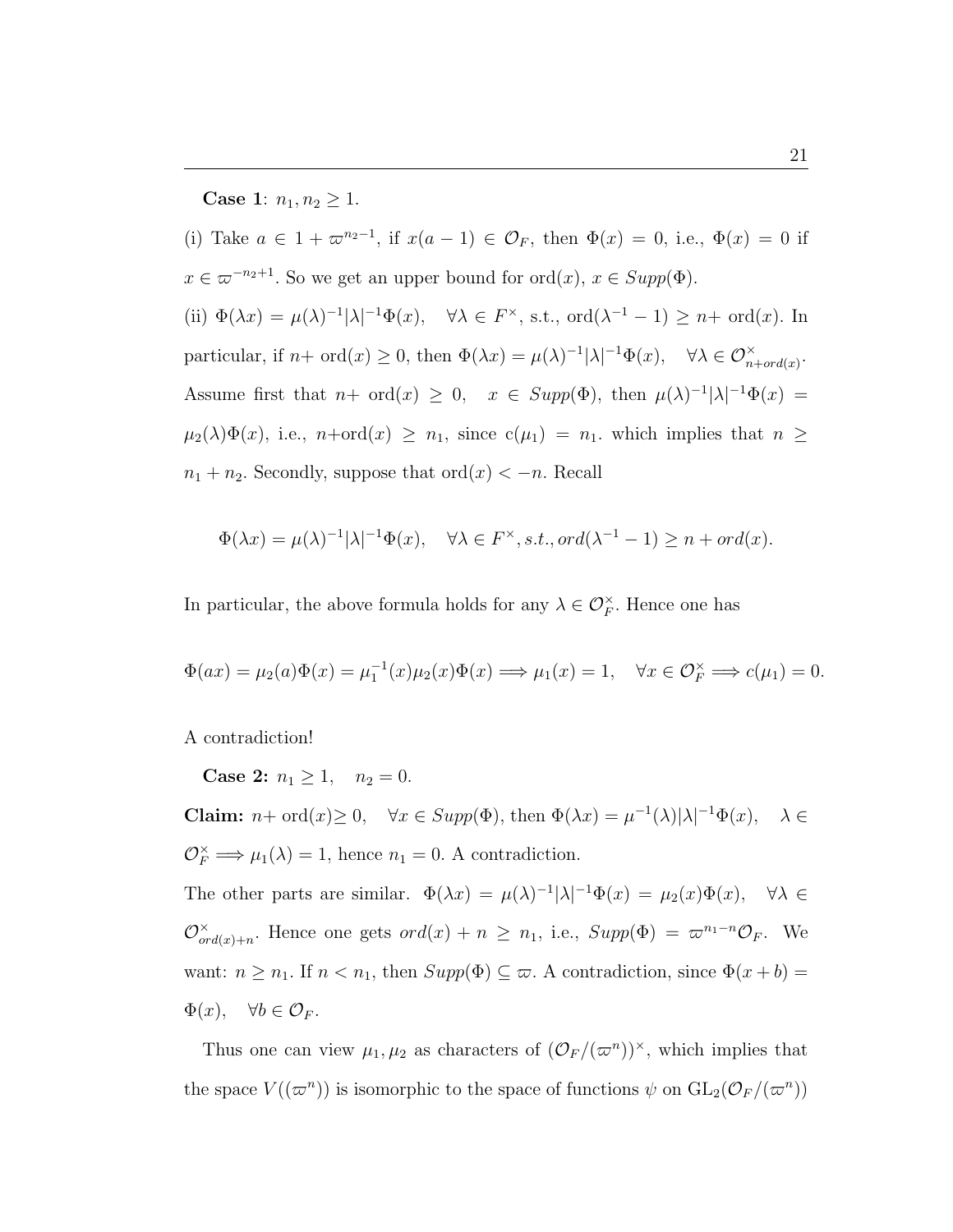$$
U(\varpi^n) = \left\{ \gamma \in \operatorname{GL}_2(\mathcal{O}_F \bigg| \gamma \equiv \left( \begin{array}{cc} 1 & 0 \\ 0 & 1 \end{array} \right) \pmod{\varpi^n} \right\}
$$

is normal in both  $\mathrm{GL}_2(\mathcal{O}_F)$  and  $U_0(\varpi^n)$ . We denote by  $\overline{B}$  the image in  $\mathrm{GL}_2(\mathcal{O}_F/(\varpi^n))$ of the Borel subgroup  $B(\mathcal{O}_F)$  and can easily show that

$$
\operatorname{GL}_2(\mathcal{O}_F/(\varpi^n) = \coprod_{i=0}^n \overline{B} \left( \begin{array}{cc} 1 & 0 \\ \varpi^i & 1 \end{array} \right) \overline{B}.
$$

Therefore, a function  $\psi$  is determined by the value at  $\overline{B}$  $\begin{pmatrix} 1 & 0 \\ 0 & 0 \\ 0 & 0 \\ 0 & 0 \\ 0 & 0 \\ 0 & 0 \\ 0 & 0 \\ 0 & 0 & 0 \\ 0 & 0 & 0 \\ 0 & 0 & 0 \\ 0 & 0 & 0 & 0 \\ 0 & 0 & 0 & 0 \\ 0 & 0 & 0 & 0 & 0 \\ 0 & 0 & 0 & 0 & 0 \\ 0 & 0 & 0 & 0 & 0 & 0 \\ 0 & 0 & 0 & 0 & 0 & 0 \\ 0 & 0 & 0 & 0 & 0 & 0 & 0 \\ 0 & 0 & 0 & 0 & 0 & 0 & 0 \\ 0 & 0 & 0 & 0 &$  $x \quad 1$  $\sqrt{B}$ . To end the  $\overline{\ }$  $\mathbf{r}$ 

proof, we just need to know what function  $\psi$  on some  $\overline{B}$  $\begin{pmatrix} 1 & 0 \\ 0 & 0 \\ 0 & 0 \\ 0 & 0 \\ 0 & 0 \\ 0 & 0 \\ 0 & 0 \\ 0 & 0 & 0 \\ 0 & 0 & 0 \\ 0 & 0 & 0 \\ 0 & 0 & 0 & 0 \\ 0 & 0 & 0 & 0 \\ 0 & 0 & 0 & 0 & 0 \\ 0 & 0 & 0 & 0 & 0 \\ 0 & 0 & 0 & 0 & 0 & 0 \\ 0 & 0 & 0 & 0 & 0 & 0 \\ 0 & 0 & 0 & 0 & 0 & 0 & 0 \\ 0 & 0 & 0 & 0 & 0 & 0 & 0 \\ 0 & 0 & 0 & 0 &$  $x<sub>1</sub>$  $\sqrt{B}$  satisfies the above condition. the condition can be translated into the following one: if

$$
\left(\begin{array}{cc} a & b \\ 0 & d \end{array}\right) \left(\begin{array}{cc} 1 & 0 \\ \varpi^i & 1 \end{array}\right) = \left(\begin{array}{cc} 1 & 0 \\ \varpi^i & 1 \end{array}\right) \left(\begin{array}{cc} a' & b' \\ 0 & d' \end{array}\right) \pmod{\varpi^n},
$$

then  $\mu_1(a)\mu_2(d) = \mu_1(d')\mu_2(d')$ . For given  $a, d, a', d'$  there exist  $x, x'$  for which the equation holds if and only if the following equations have solution:  $d \equiv d'$  $(\text{mod } \varpi^i), a \equiv a' \pmod{\varpi^i}, a' \equiv d \pmod{\varpi^{n-i}}, d-d' = a'-a$ , which is equivalent to (1)  $\varpi^{i}$  lies in the conductor  $\mu_1$  and (2)  $\varpi^{n-i}$  is contained in the conductor of  $\mu_2$ . Therefore, one sees that the minimal such *n* is exactly  $n_1+n_2$ . For a given  $c \geq n$ , there are exactly  $c - n + 1$  such distinct functions satisfying conditions, which form a basis of  $V((\varpi))$ .  $\Box$ 

 $\mathbf{r}$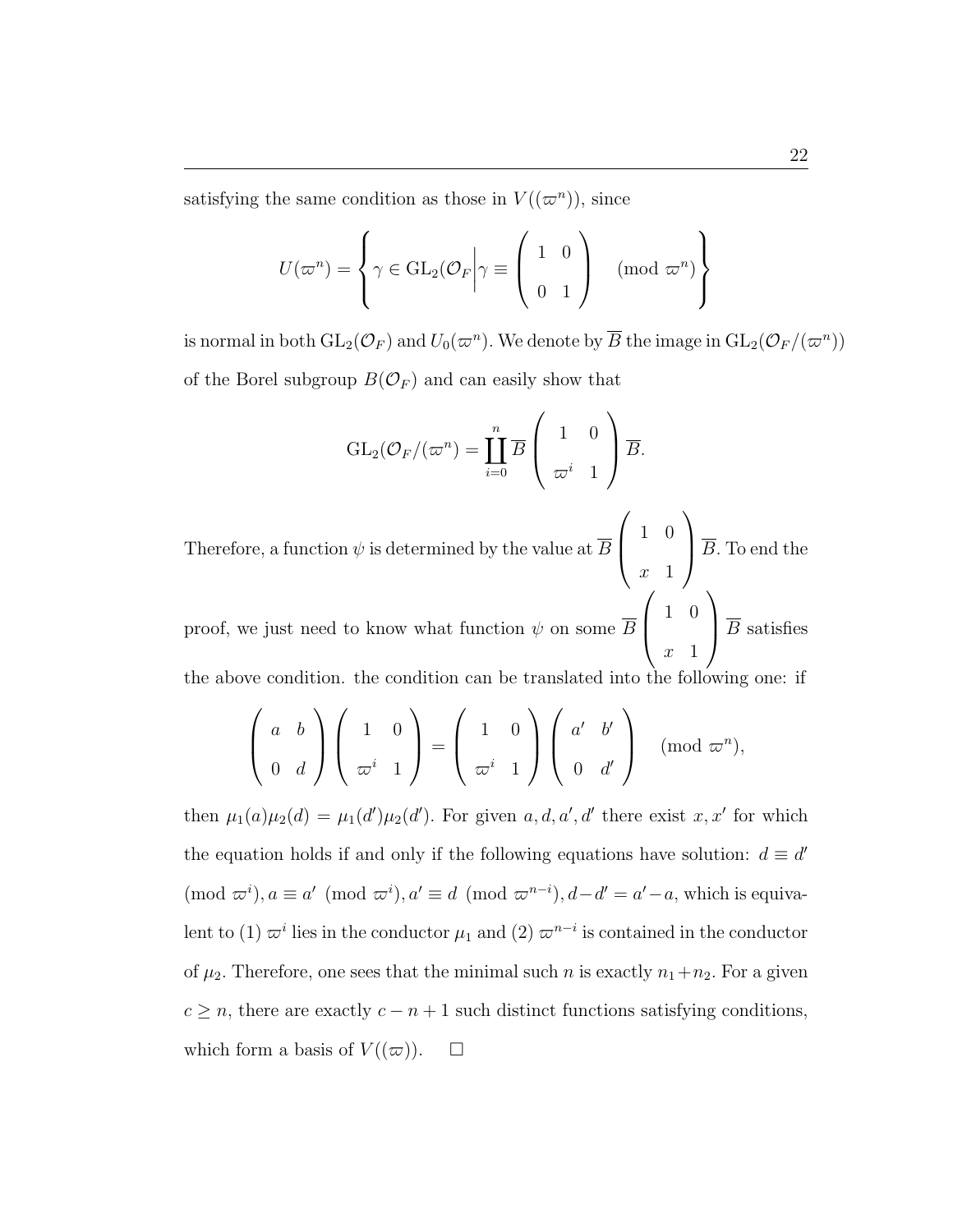II. If  $F$  is an archimedean local field, we already defined the notion of weight, which is the analogue of order for archimedean place. The weight of a representation  $\pi$  is the smallest nonnegative integer such that  $\pi$  has a nonzero vector of weight k. In fact, from the classification of  $(\mathfrak{gl}_2(\mathbb{R}), K_v)$ -modules, one knows that for any integer, the space of vectors of weight  $n$  is one dimensional of  $|n| > k, n \equiv k \pmod{2}$ , zero otherwise.

Back to the number field case. Thus if  $\pi = \otimes_v \pi_v$  is an irreducible representation of  $GL_2(\mathbb{A})$ , since  $\pi_v$  is irreducible, applying the above theorem, one obtains a unique line of newforms for each place  $v, v \nmid \infty$ . Globally, there exists a unique new ector up to a scaler, which generates the representation  $\pi$ . Therefore there exists one-one correspondence between newforms of level N and irreducible cuspidal representations of  $GL_2(\mathbb{A})$ .

2.3.2. **Gross-Prasad theory and toric newform.** We need a modified notion of newform as well as test form theory of Gross and Prasad, which occur in the formula. As a motivation, we first describe the theory of Waldspurger.

2.3.2.1 Theory of Waldspurger. Let  $F$  be a nonarchimedean local field,  $K$ be a quadratic extension of F (including the split case  $K = F \oplus F$ ). Let T denote the torus of  $K^{\times}$  embedded in  $GL_2(F)$ . We denote  $G = B^{\times}/F^{\times}$ , where B is the quaternion algebra over F into which K is embedded. Let  $(\pi, V)$  be an irreducible admissible, infinite dimensional representation of  $GL_2(F)$ , and χ be a quasi-character of K<sup>×</sup>. We assume that the central character ω of π is equal to  $\chi^{-1}|_{F^\times}$ , i.e., the subgroup  $\Delta F^\times$  embedded diagonally in  $\mathrm{GL}_2(F) \times T$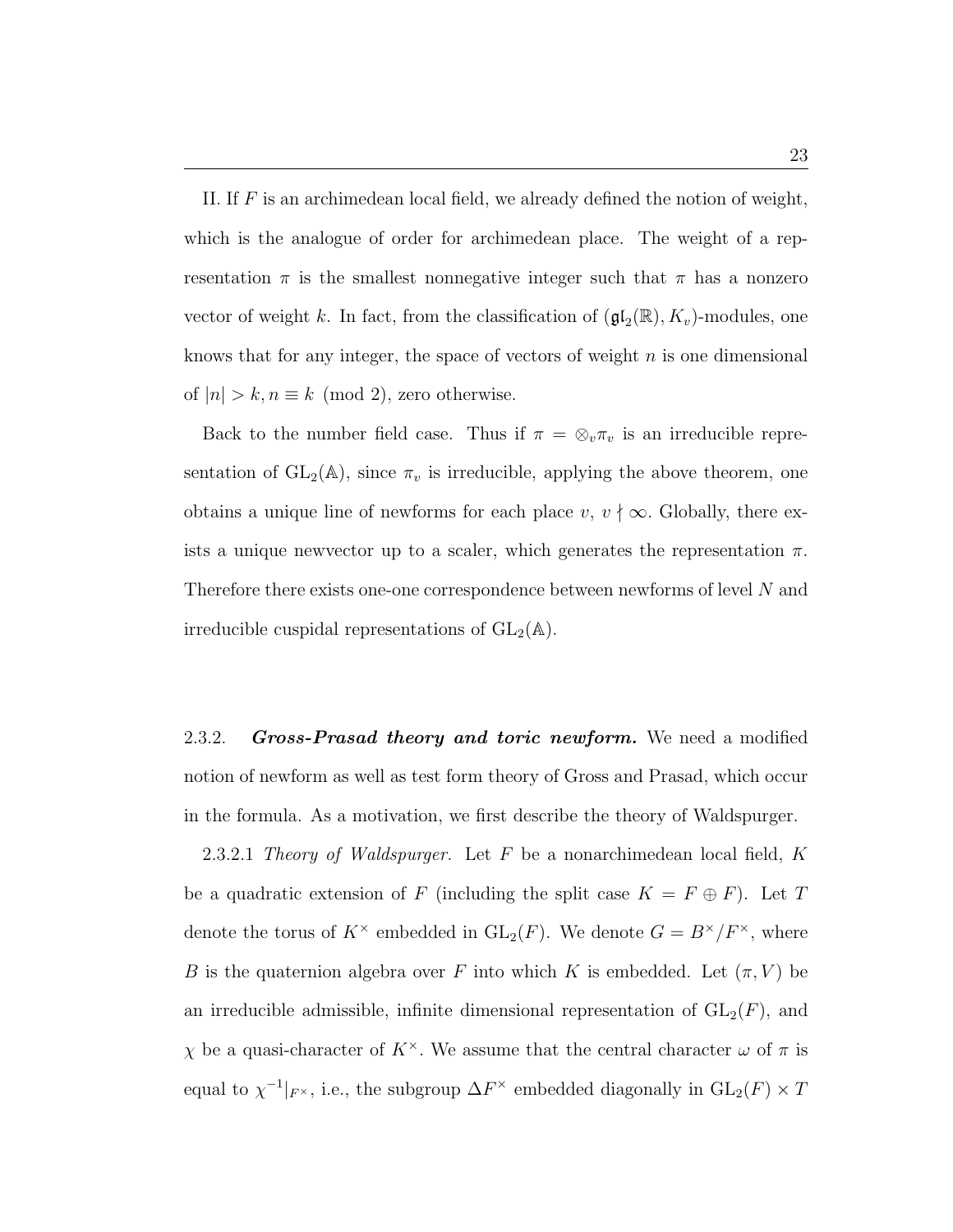acts trivially on  $V \otimes \mathbb{C}$ . One considers the space of  $\Delta F^{\times}$ -invariant linear form  $\ell : V \otimes \mathbb{C} \to \mathbb{C}$ . Using Gelfand pairings, one can show that such a space is at most one dimensional if it exists. Waldspurger and Tunnel gave a criterion for a nonzero  $\Delta F^{\times}$ -invariant linear form to exist. To state Waldspurger and Tunnel's criterion, let  $\sigma_1$  be the 2-dimensional representation of Deligne-Weil group of F associated to  $\pi$  by local Langlands correspondence, and  $\sigma_2$  be the two-dimensional representation of Weil group of  $F$  which is induced from the quasi-character  $\chi: K^{\times} \to \mathbb{C}^{\times}$ . Then  $\det \sigma_1 = \omega$ , and  $\det \sigma_2 = \alpha_{K/F} \cdot \chi|_{F^{\times}}$ , where  $\alpha_{K/F}$  is the quadratic character associated to  $K/F$ . The four-dimensional representation of the Deligne-Weil group has local root number  $\epsilon(\sigma_1 \otimes \sigma_2) = \pm 1$ .

The condition that  $\epsilon(\sigma_1 \otimes \sigma_2) \neq \alpha_{K/F} \cdot \omega(-1)$  implies that the representation  $(\pi, V)$  is square-integrable, and K is a field, thus by local Jacquet-Langlands correspondence,  $(\pi, V)$  corresponds to an irreducible infinite dimensional representation  $(\pi', V')$  of  $G(F)$ . Similarly one considers the representation  $V' \otimes \mathbb{C}$ of the group  $G(F) \times GL_1(K)$ , and can show that the space of  $\Delta K^{\times}$ -invariant linear form  $\ell' : V' \otimes \mathbb{C} \to \mathbb{C}$  is at most one. Waldspurger and Tunnel's criterion for both cases is

**Theorem 2.3.2.1**(Waldspurger, Tunnel) There is a nonzero  $\Delta K^{\times}$ - invariant linear form  $\ell : V \otimes \mathbb{C} \to \mathbb{C}$ , if and only if

$$
\epsilon(\sigma_1 \otimes \sigma_2) = \alpha_{K/F} \cdot \omega(-1).
$$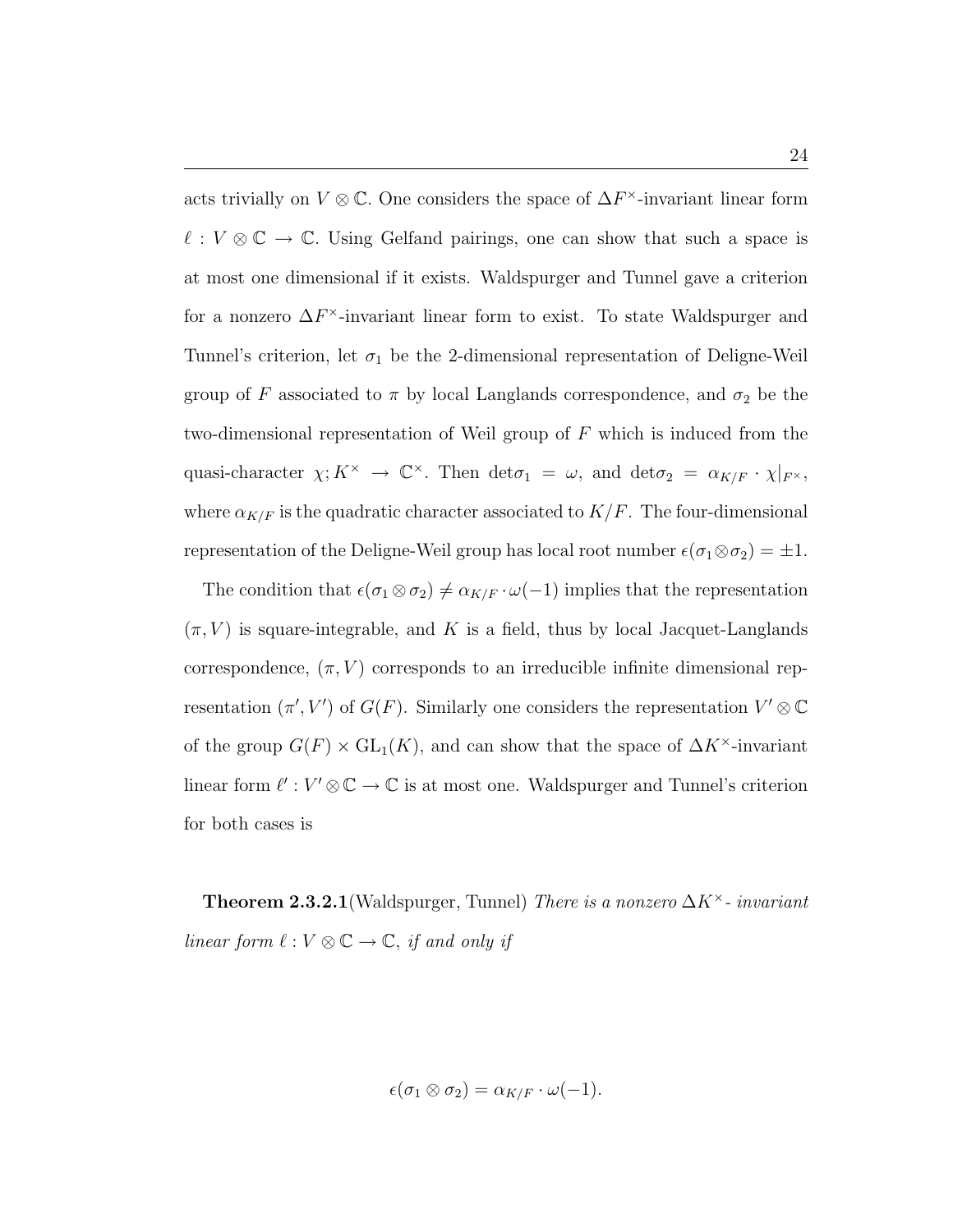$$
\epsilon(\sigma_1 \otimes \sigma_2) = -\alpha_{K/F} \cdot \omega(-1).
$$

Globally, one defines the global nonzero linear form if locally it exists for each place v. The significance of the existence of such a nonzero linear form is the following theorem due to Waldspurger.

**Theorem 2.3.2.2** There is a global nonzero linear form if and only if  $L(\frac{1}{2})$  $(\frac{1}{2}, \pi, \chi) \neq$ 0.

2.3.2.2 Theory of Gross-Prasad. If a local nonzero linear form  $\ell$  exists, the vector  $v \in V \otimes \mathbb{C}$  such that  $\ell(v) \neq 0$  is called a test form. Gross and Prasad gave a concrete realization of such test vector under the assumption:

Either  $\pi$  is a unramified principal series of  $GL_2(F)$  or  $\chi$  is an unramified quasi-character of  $K^{\times}$ .

I. If  $\pi$  is an unramified principal series, then  $B \cong M_2(F)$ , let R be a maximal order in  $M_2(F)$  optimally containing the order  $\mathcal{O}_{c(\chi)}$  of K. In this case, their result reads

**Proposition 2.3.2.3** If  $(\pi, V)$  is an umramified principal series, then there is a unique line L fixed by  $R^\times \times \mathcal{O}_{c(\chi)}^\times$ . If  $\ell$  is any nonzero  $\Delta K^\times$ -invariant linear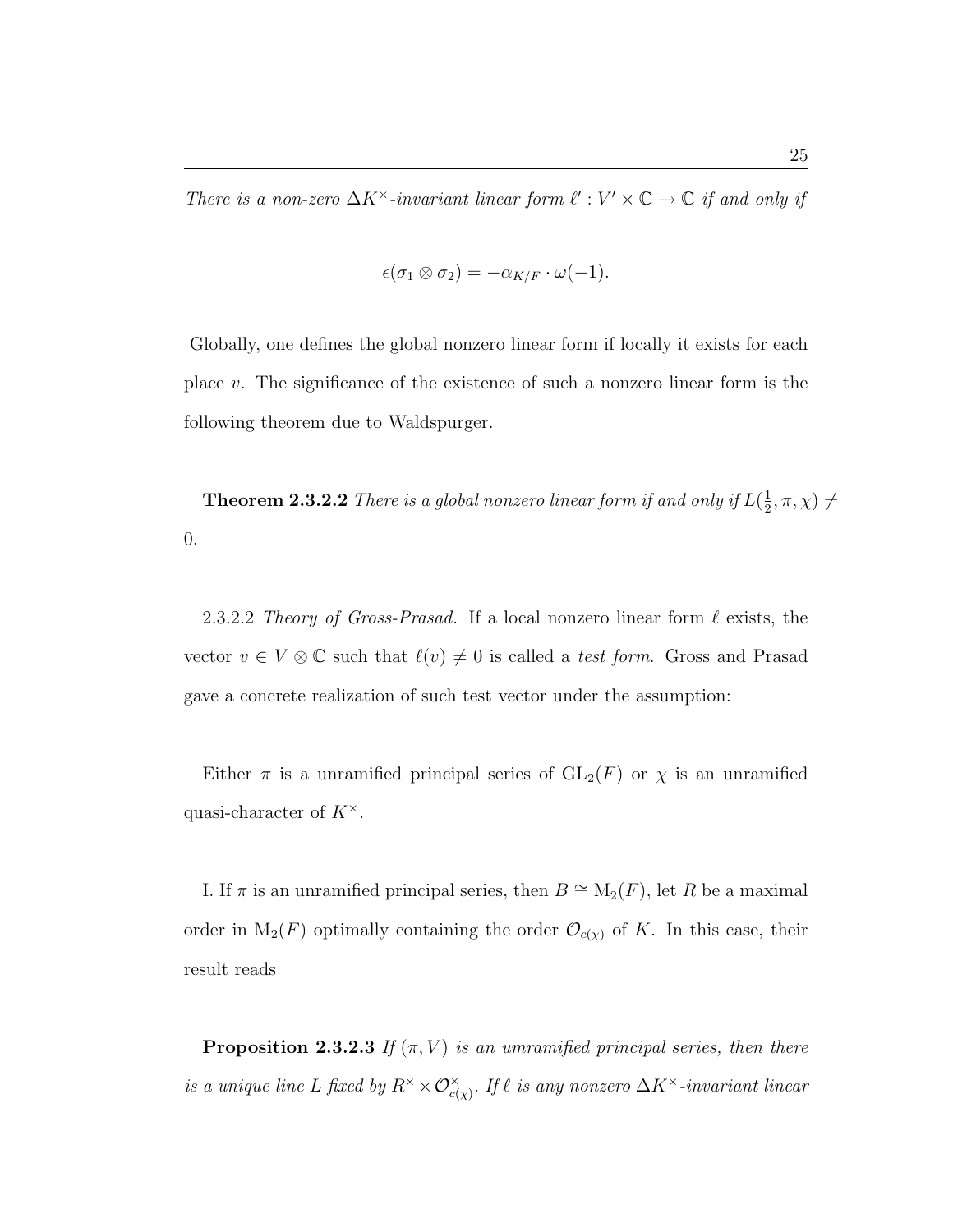form, then  $\ell(v) \neq 0, \forall v \in L$ .

II. If  $\chi$  is unramified. When  $\epsilon(\sigma_1 \otimes \sigma_2) = \alpha_{K/F} \cdot \omega(-1)$ , let  $R_n$  be an order of reduced discriminant  $(\varpi)^n$  in  $M_2(F)$  containing  $\mathcal{O}_K$ , where n is the conductor of  $\pi$ . When  $\epsilon(\sigma_1 \otimes \sigma_2) = -\alpha \cdot \omega(-1)$ , the condition forces  $n \geq 1$ . Let  $R'_n$  be an order of reduced discriminant  $({\bar{\varpi}})^n$  in B containing  $\mathcal{O}_K$ .

**Proposition 2.3.2.4** Assume that  $\chi$  is an unramified quasi-character of  $K^{\times}$ , when  $n(\pi) \geq 2$ , assume further that the extension  $K/F$  is unramified. If  $\epsilon(\sigma_1 \otimes \sigma_2) = \alpha_{K/F} \cdot \omega(-1)$ , the open compact subgroup  $R_n^{\times} \times \mathcal{O}_K^{\times}$  fixes a unique line L, if  $\ell$  ia a nonzero  $\Delta K^{\times}$ -invariant linear form, then  $\ell(v) \neq 0, \forall v \in L$ . If  $\epsilon(\sigma_1 \otimes \sigma_2) = -\alpha_{K/F} \omega(-1)$ , the group  $R_n^{\prime\prime} \times \mathcal{O}_K^{\times}$  fixes a unique line L'. If  $\ell'$ is a nonzero  $\Delta K^{\times}$ -invariant linear form, then  $\ell'(v) \neq 0, \forall v \in L'.$ 

If v is archimedean, then the representation  $\pi'$  is of finite dimensional and the torus  $T(F)$  is compact. One shows that the fixed subspace of  $T(F)$  in  $\pi'$  is of one dimension. And one defines a test vector to be any fixed vector up to a scalar.

2.3.2.3 Toric newform. In the formula of level  $ND$ , there is a modified notion of test form called toric newform, a form having character  $\chi$  under the action of  $T(F)$ . The existence and uniqueness of such a form is guaranteed by the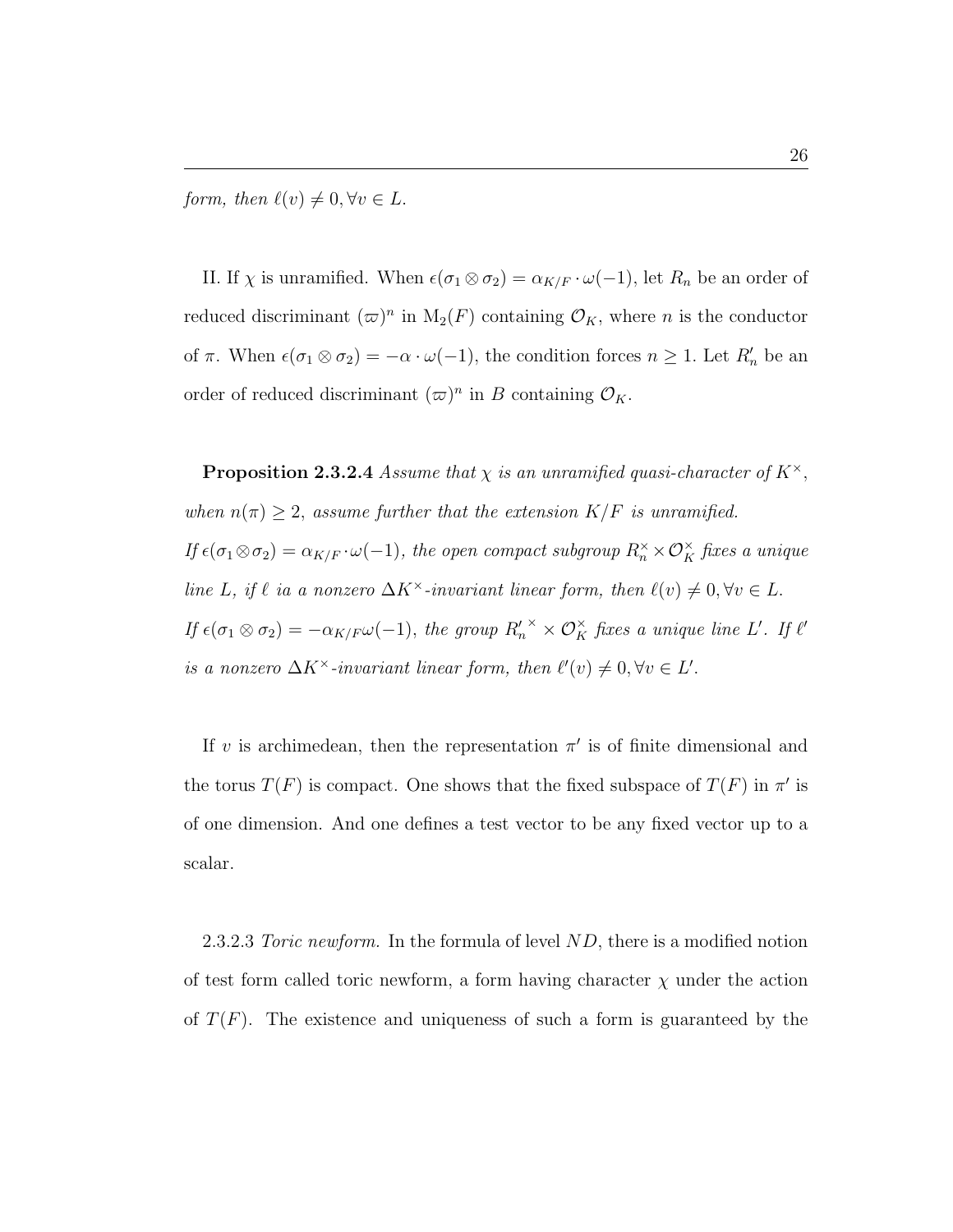following

### Lemma 2.3.2.5 [21]

- (1) If v is non-archimedean place of F, the x-isotypic component  $\pi'_{v,x}$  of  $\pi'_{v,x}$ under the action of  $\Delta_v$  (see [22] for definition) is one-dimensional.
- (2) If v is archimedean place of F, then the subspace of forms fixed by  $T(F_v)$ in  $\pi'_v$  is of one dimension.

2.4. Weil representation and Jacquet-Langlands correspondence. We review the constructions of theta series associated to a character  $\chi$  of K and Jacquet-Langlands correspondence. For the purposes of the paper, it is sufficient to use Weil representation following Shimizu [15] to give construction directly, even though both constructions are special cases of much more general theory of theta lifting. So we first describe Weil representation, then give explicit constructions of theta series and Jacquet-Langlands correspondence. For details, see [5], [15].

2.4.1. Weil representation. In this subsection, we let F denote a non-archimedean local field. For our purposes, let V denote

- (1) either a separable quadratic extension  $L$  of  $F$  equipped with a norm map q or
- (2) the unique quaternion division algebra B over F with q the reduced norm.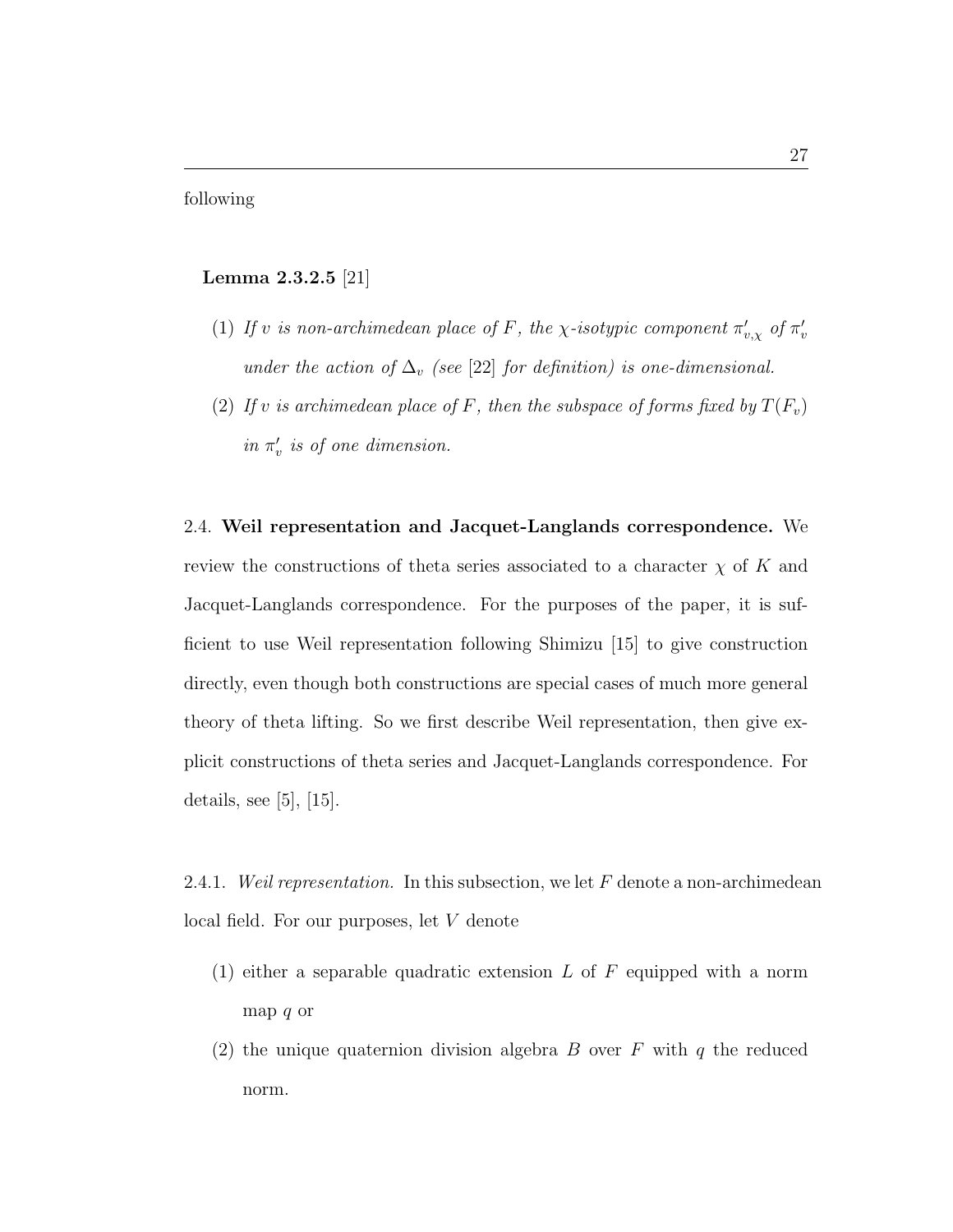In either case, let  $x \to x^{\sigma}$  denote the canonical involution of V. Then

$$
q(x) = x \cdot x^{\sigma}, \quad \forall x \in V
$$

and

$$
\operatorname{tr}(x) = x + x^{\sigma}, \quad \forall x \in V.
$$

Let's fix a non-trivial additive character  $\tau$  of F. V can be identified with its dual by the pairing

$$
\langle x, y \rangle = \tau(\text{tr}(xy)),
$$

since  $(x, y) \rightarrow \text{tr}(xy)$  is a non-degenerate bilinear form on V.

Let  $S(V)$  denote the space of Schwartz-Bruhat functions on V. Recall that for each  $\Phi \in S(V)$ , the Fourier transform  $\hat{\Phi}$  of  $\Phi$  is defined to be

$$
\hat{\Phi}(x) = \int_{V} \Phi(y) < x, y > dy
$$

where Haar measure  $dy$  is chosen so that

$$
(\hat{\Phi})^{\wedge}(x) = \Phi(-x).
$$

The Weil representation is associated to the pairing  $(q, V)$ . To describe it, we first construct a representation  $r(s)$  of  $SL_2(F)$  in  $S(V)$ . Since elements of the form  $\overline{\phantom{a}}$  $\lambda$  $\overline{1}$  $\mathbf{r}$  $\overline{\phantom{a}}$  $\mathbf{r}$ 

$$
\left(\begin{array}{cc}\n\alpha & 0 \\
0 & \alpha^{-1}\n\end{array}\right), \left(\begin{array}{cc}1 & u \\
0 & 1\n\end{array}\right), \text{and} \left(\begin{array}{cc}0 & 1 \\
-1 & 0\n\end{array}\right)
$$

generate  $SL_2(F)$ . It suffices to describe the actions of

$$
r\left(\left(\begin{array}{cc}1&u\\0&1\end{array}\right)\right), r\left(\left(\begin{array}{cc}\alpha&0\\0&\alpha\end{array}\right)\right), \text{and} \quad r\left(\left(\begin{array}{cc}0&1\\-1&0\end{array}\right)\right)
$$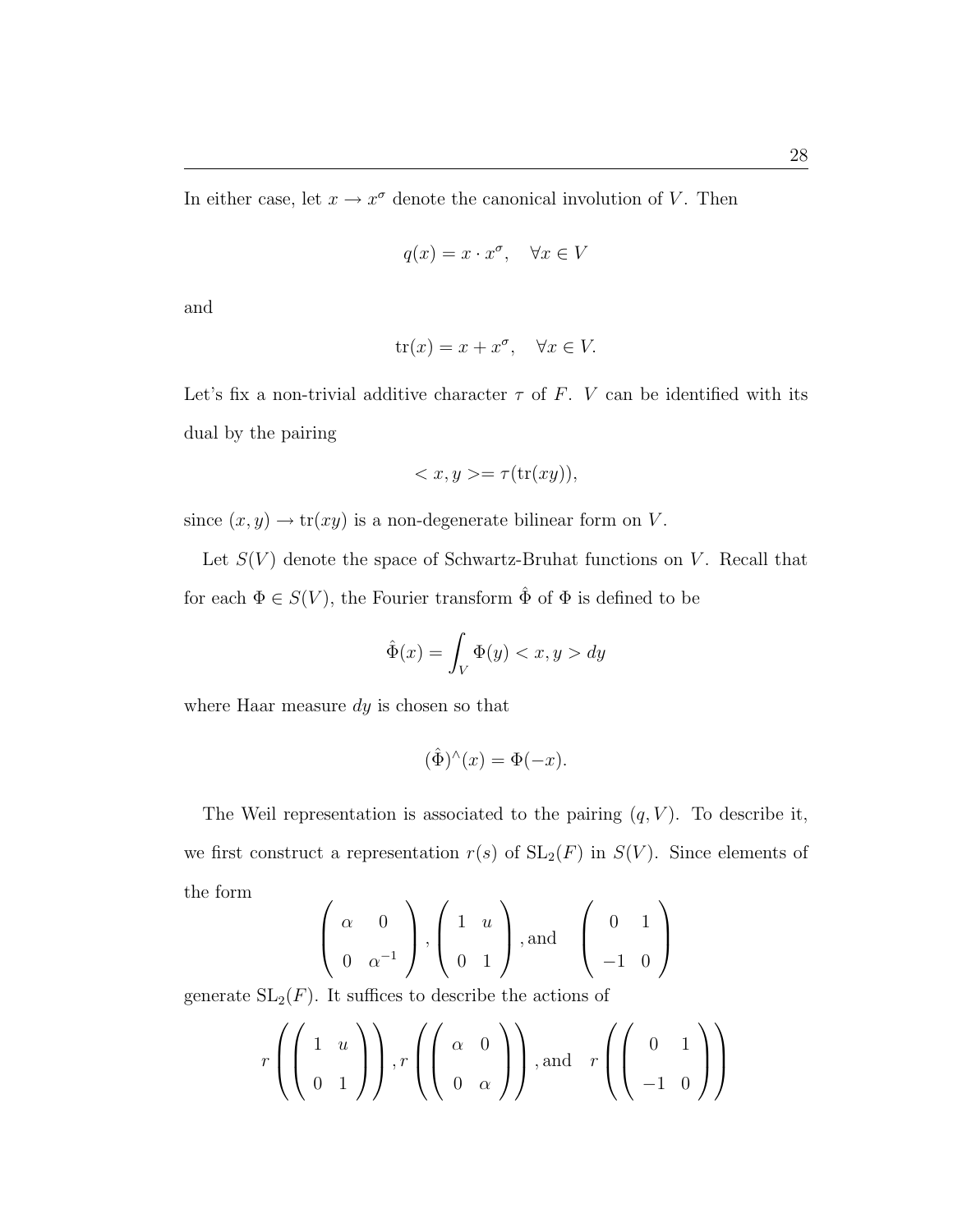on  $S(V)$ . One has

$$
r\left(\begin{pmatrix} 1 & u \\ 0 & 1 \end{pmatrix}\right) \Phi(x) = \tau(uq(x))\Phi(x),
$$

$$
r\left(\begin{pmatrix} \alpha & 0 \\ 0 & \alpha^{-1} \end{pmatrix}\right) \Phi(x) = \omega(\alpha)|\alpha|^{\frac{1}{2}}\Phi(\alpha x),
$$

$$
r\left(\begin{pmatrix} 0 & 1 \\ 0 & 0 \end{pmatrix}\right) \Phi(x) = \gamma \cdot \hat{\Phi}(x^{\sigma}).
$$

Here  $\omega$  is the non-trivial character of  $F^{\times}/q(V^{\times})$  if  $V = L$  and the trivial character of  $F^{\times}$  if  $V = B$ , and  $\gamma = -1$  if  $V = B$  and  $|\gamma| = 1$  if  $V = L$ .

The existence of such a representation is proved by Weil, Shalika, and Tanaka. The representation may depend on the character  $\tau$ . One may extend the representation to a representation of the group  $G_+$  consisting of elements in  $GL_2(F)$ with determinant in  $q(V^*)$ . This group is of index 2 or 1 in  $GL_2(F)$  depending on whether  $V = L$  or  $V = B$ . For  $a = q(h) \in q(V^*)$ , set

$$
r\left(\left(\begin{array}{cc}a&0\\0&1\end{array}\right)\right)\Phi(x)=\Phi(xh).
$$

One can show that this gives rise to a representation denoted by  $r(n)$  of  $G_+$ .

Finally the induced representation

$$
r(g) = \mathrm{Ind}_{G_+}^{\mathrm{GL}_2(F)}(r(n))
$$

is called the *Weil representation* of  $GL_2(F)$  associated to  $(q, V)$ . A remarkable thing is that it is independent of  $\tau$ . This Weil representation is the bulk of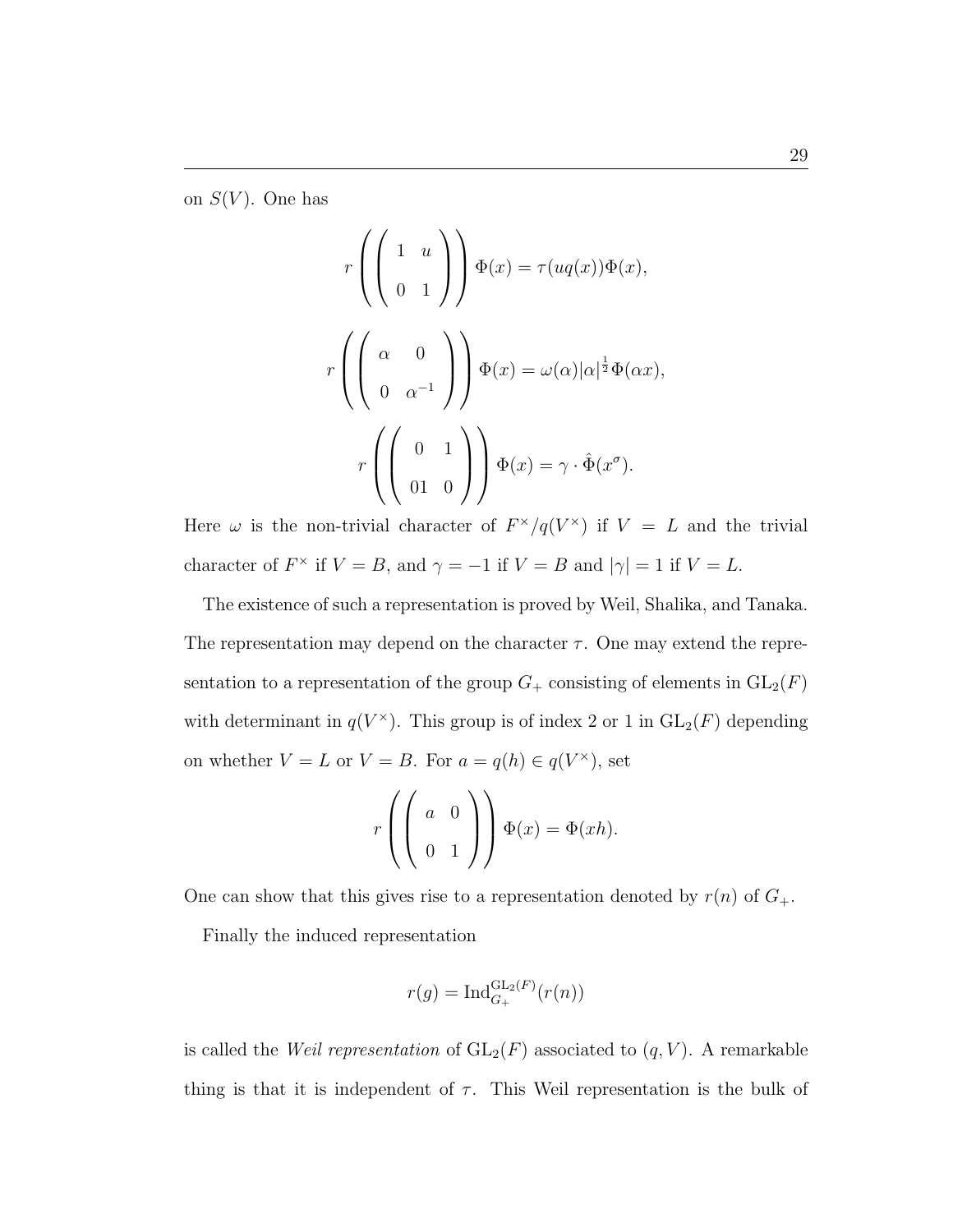the constructions we are working on which associates to each finite dimensional irreducible representation  $\pi'$  of  $V^{\times}$  an irreducible representation  $\pi$  of  $GL_2(F)$ .

So suppose that  $(\pi', H)$  is a finite-dimensional irreducible representation of  $V^{\times}$ . Consider the space

$$
S(V)\otimes H
$$

on which  $SL_2(F)$  acts. Here  $SL_2(F)$  acts on H trivially. One may view elements of  $S(V) \otimes H$  as functions on V valued on H. We are interested in the subspace

$$
\{\Phi \in S(V) \otimes H | \Phi(xh) = \pi'(h^{-1})\Phi(x), \forall h \in V^{\times}, q(h) = 1\}.
$$

One can show the subspace is invariant under  $SL_2(F)$ . The resulting representation is denoted by  $r_{\pi'}$ . Now following the same procedure as we did to Weil representation, i.e., we extend the representation  $r_{\pi'}$  to a representation of  $G_+$ by requiring

$$
r_{\pi'}\left(\left(\begin{array}{cc}a&0\\0&1\end{array}\right)\right)\Phi(x)=|h|^{\frac{1}{2}}\pi'(x)\Phi(xh)
$$

if  $a = q(h)$  for some  $h \in V^{\times}$ . And Moreover

$$
r\left(\left(\begin{array}{cc}a&0\\0&a\end{array}\right)\right)=\omega(a)\chi_{\pi'}(a)I
$$

for  $a \in F^{\times}$  and  $\chi_{\pi'}$  the central character of  $\pi'$ . The induced representation, still denoted by  $r_{\pi'}$ ,  $\text{Ind}_{G_+}^{\text{GL}_2(F)}(r_{\pi'})$  has the remarkable property.

**Theorem 2.4.1.** Assume that  $V = L$ .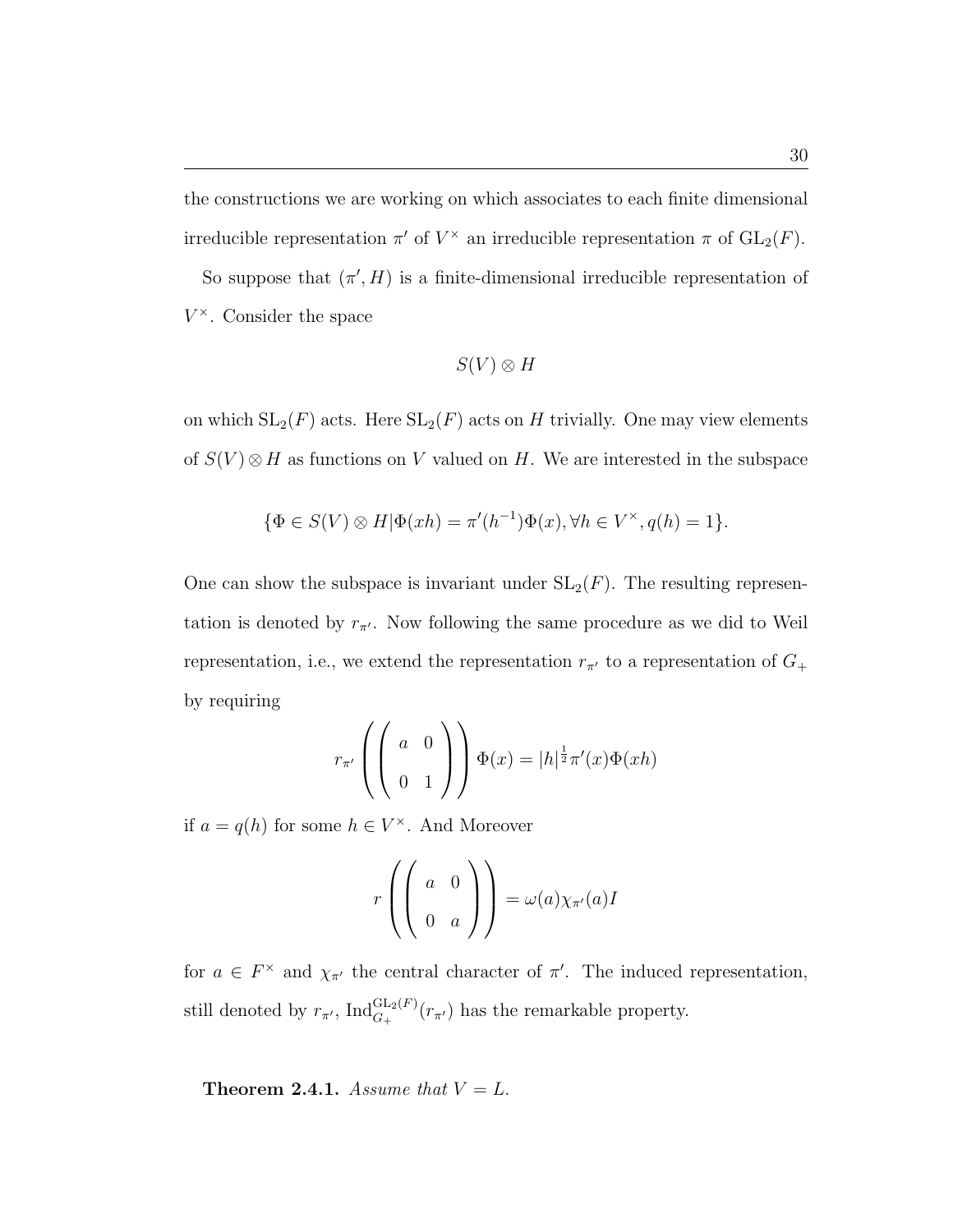- (1) If there is no character  $\lambda$  of  $F^{\times}$  such that  $\chi = \lambda \cdot q$  then  $r_{\pi}(q)$  is a supercuspidal representation of  $GL_2(F)$ .
- (2) If  $\chi = \lambda \cdot q$  for some character  $\lambda$  of  $F^{\times}$  then  $r_{\pi}(g)$  is equivalent to the principal series  $\pi(\lambda, \lambda \omega)$ .

**Theorem 2.4.2.** Assume that  $V = B$ .

- (1) The representation  $r_{\pi}(g)$  decomposes as the direct sum of  $d = \dim(\pi')$ mutually equivalent irreducible representations  $\pi(\pi')$  of  $GL_2(F)$ ;
- (2) Each  $\pi(\pi')$  is supercuspidal if  $d > 1$  and special if  $d = 1$ ;
- (3) All supercuspidal and special representations of  $GL_2(F)$  are obtained in this way. More precisely, the map

$$
\pi' \to \pi(\pi')
$$

gives a one-to-one correspondence between the equivalence classes of finite-dimensional irreducible representations of  $V^{\times}$  and the equivalence classes of special and supercuspidal representations of  $GL_2(F)$ .

Remark 2.4.3. In the above, we assume that  $F$  is non-archimedean. Now assume that  $F$  is archimedean local field  $\mathbb{R}$ .

Case 1.  $V = L = \mathbb{C}$ .

If  $\chi$  is not of the form  $\lambda \cdot q$  with  $\lambda$  a character of  $\mathbb{R}$ , then

$$
\chi(z) = (z\bar{z})^r z^m \bar{z}^n
$$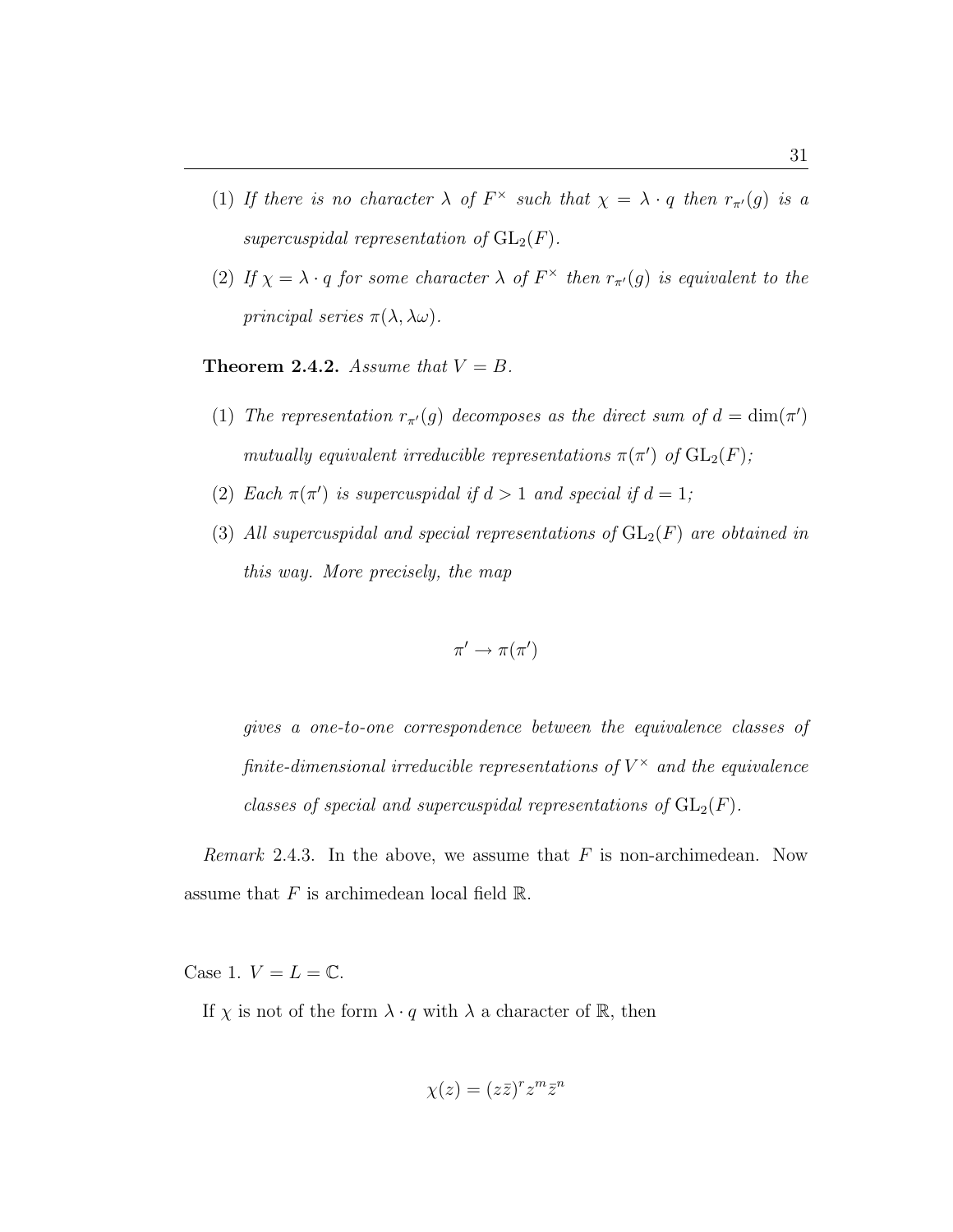with  $r \in \mathbb{C}$ , m and n two integers, one zero and other positive. In this case,  $r_{\chi} = \sigma(\mu_1, \mu_2)$ . Here

$$
\mu_1(t) = |t|^{2r} t^{m+n} \text{sgn}(t)
$$

and

$$
\mu_1 \mu_2^{-1}(t) = t^{m+n} \text{sgn}(t).
$$

If  $\chi = \lambda \cdot q$  with  $m + n = 0$ , then

$$
r_{\pi'} = \pi(\mu_1, \mu_1 \cdot \text{sgn}).
$$

Case 2.  $V = B = \mathbb{H}$ .

Identifying H with matrices  $\begin{pmatrix} a & b \end{pmatrix}$  $-\bar{b}$   $\bar{a}$ ,  $a, b \in \mathbb{C}$  then  $q(h) = \det(h)$ . Every

 $\mathbf{r}$ 

irreducible finite-dimensional representation  $\pi'$  of  $\mathbb{H}^{\times}$  has the form

 $\overline{\phantom{a}}$ 

$$
\pi'(h) = q(h)^r \rho_n(h)
$$

Where  $r \in \mathbb{C}$ , and  $\rho_n$  is the *n*-th symmetric tensor product of the standard representation of  $GL_2(\mathbb{C})$ . Let  $\mu_1, \mu_2$  be characters of  $\mathbb{R}^{\times}$  defined by

$$
\mu_1(\alpha) = |\alpha|^{r+n+\frac{1}{2}}
$$
  

$$
\mu_2(\alpha) = |\alpha|^{r-\frac{1}{2}} \text{sgn}(\alpha)^n.
$$

define

$$
\pi = \sigma(\mu_1, \mu_2).
$$

In particular, in our special case that the automorphic representation  $\pi =$  $\otimes_v \pi_v$  is generated by Hilbert cusp newform  $\phi$  of weight  $(2k, \dots, 2k)$  with trivial central character. The local representation  $\pi_v$  for  $v|\infty$  is a discrete series  $\sigma(p, t)$ ,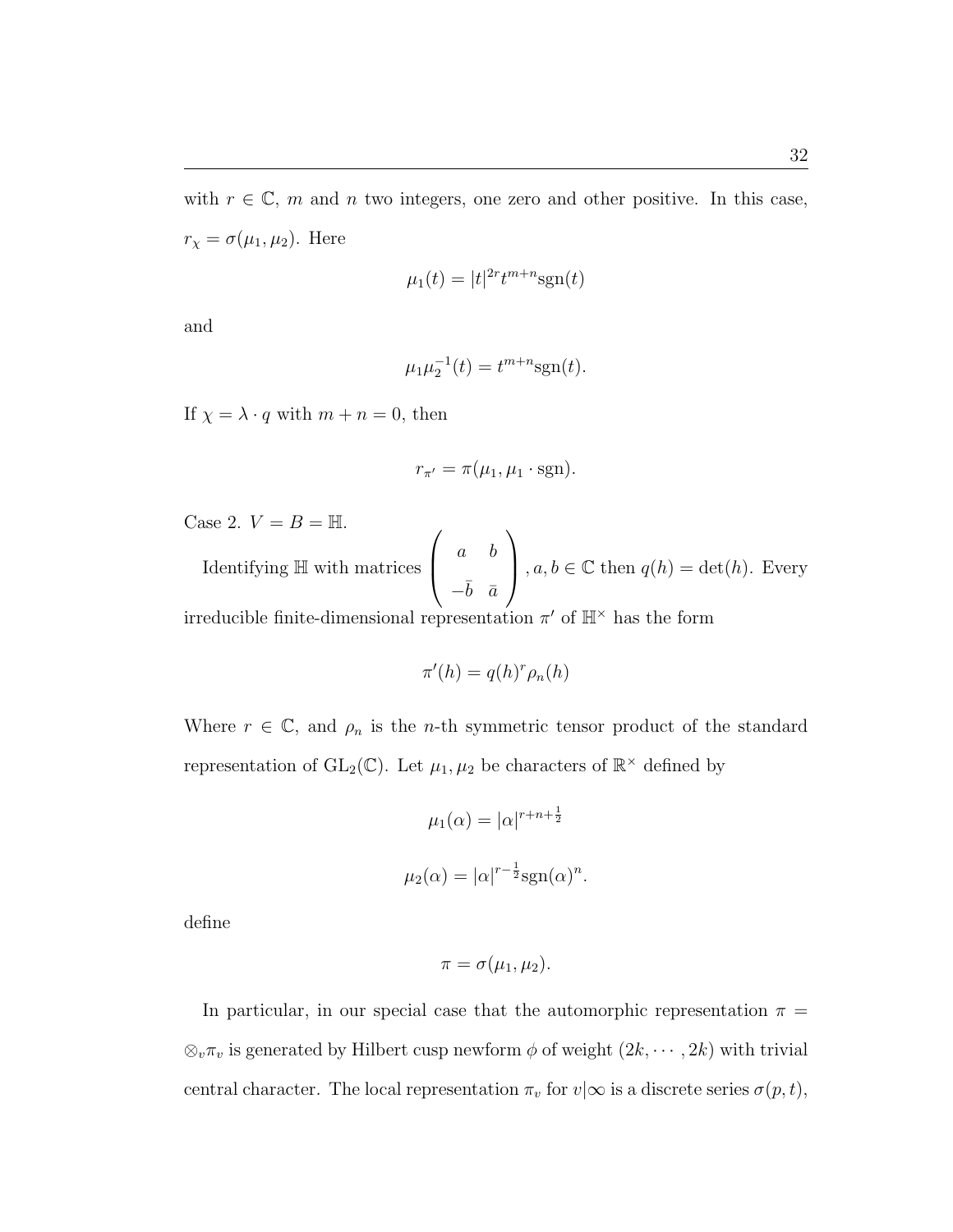where  $p = 2k - 1, t = 0$ , see [5]. So one can determine n. It's easy to see that  $n = 2k - 2$ . Hence  $\pi'_v$  for  $v | \infty$  is a finite dimensional representation of  $\text{SO}_3(\mathbb{R})$ . Its dimension is  $2k - 1$ .

2.4.2. Theta series and Jacquet-Langlands correspondence. Now we are able to construct automorphic representation associated to a character of  $\chi$  of K and Jacquet-Langlands correspondence. So we assume that  $F$  is a number field.

Case 1.  $(V = L)$ 

Let  $\chi$  be a character of  $\mathbb{A}_{L}^{\times}$  $\chi_L^{\times}/L^{\times}$ . Write

$$
\chi=\otimes_w\chi_w.
$$

We shall attach to  $\chi$  an automorphic representation

$$
\pi(\chi) = \otimes_v \pi_v.
$$

of  $GL_2(\mathbb{A}_F)$ . The local representation  $\pi_v$  is constructed as follows.

(1) If v splits in L, write  $v = w_1 w_2$  in  $\mathcal{O}_L$ . Thus we may view both characters  $\chi_{w_1}$  and  $\chi_{w_2}$  as characters of  $F_v$ . Define

$$
\pi_v = \pi(\chi_{w_1}, \chi_{w_2}).
$$

(2) If there is only one prime w lying above v. Then  $L_w$  is a genuine quadratic extension of  $F_v$ . Now to  $\chi_w$ , apply Weil representation. We define

$$
\pi_v = \pi(\chi_w).
$$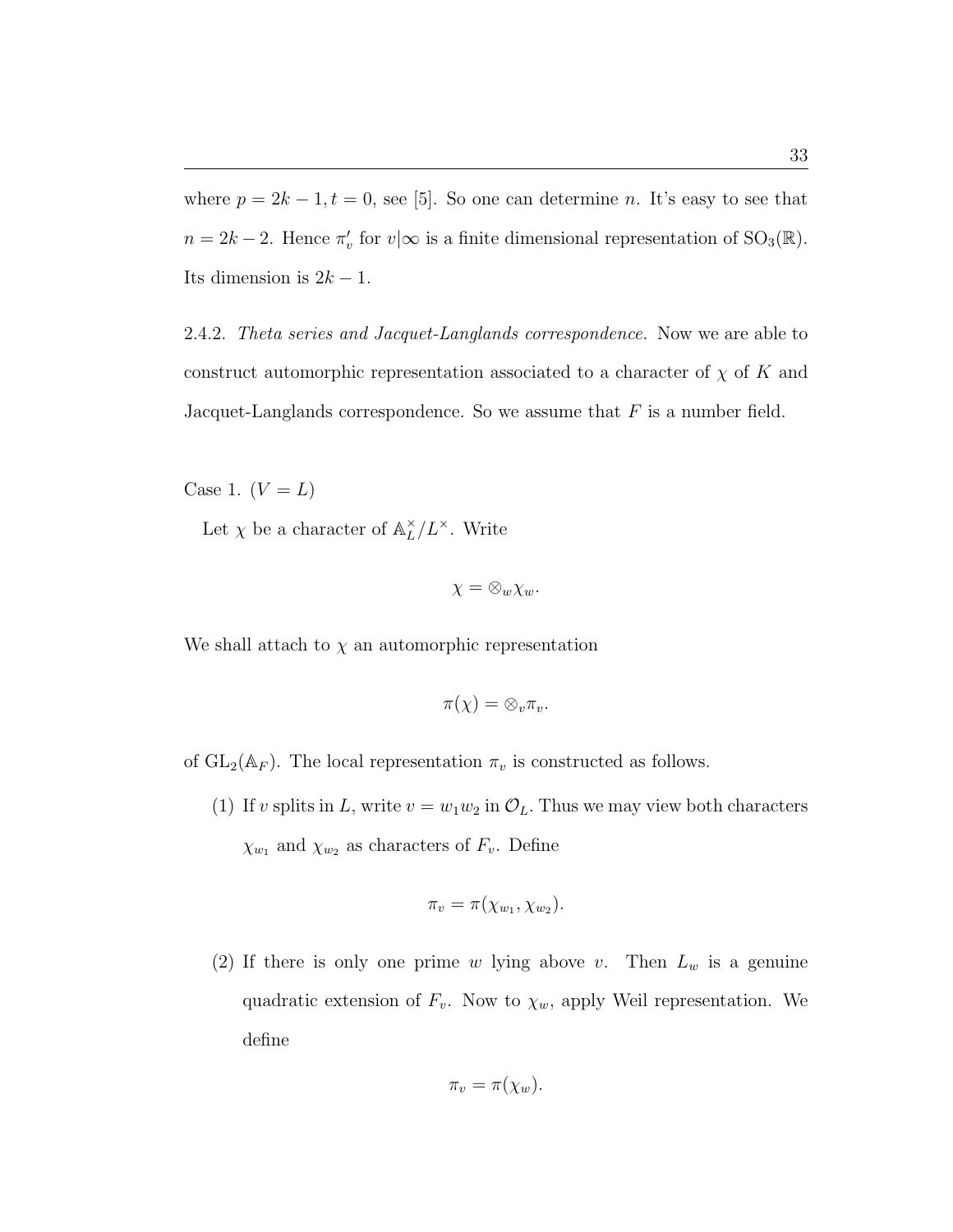One can show that  $\otimes \pi_v$  defines an irreducible unitary representation of  $\mathrm{GL}_2(\mathbb{A}_F)$ . The newform  $\theta_{\chi}$  of this representation is called the *theta series* associated to  $\chi$ . It is easy to see that

$$
L(s, \pi(\chi)) = L(s, \chi).
$$

Here the right hand of the equation is the Hecke L-series associated to  $\chi$ .

Case 2.  $(V=B)$ 

Let G be the algebraic group  $B^{\times}$  over F. Assume that  $\pi'$  is an irreducible representation of  $G(\mathbb{A}_F)$ . Write

$$
\pi'=\otimes_v\pi'_v.
$$

To  $\pi'$ , we may associate an irreducible representation  $\pi$  of  $GL_2(\mathbb{A}_F)$ .

(1) If B in unramified at v. Then  $B_v \cong M_2(F_v)$ . Define

$$
\pi_v=\pi'_v.
$$

(2) If B is ramified at v. Then  $\pi'_v$  is finite-dimensional, since  $\pi'_v$  is irreducible and  $G(F_v)$  is compact modulo its center. Now apply Weil representation, and define

$$
\pi_v = \pi(\pi'_v).
$$

To sum up,

**Theorem 2.4.4.** (Jacquet-Langlands correspondence) To each irreducible unitary representation  $\pi' = \otimes_v \pi'_v$  of  $G(\mathbb{A}_F)$ , one associates an irreducible unitary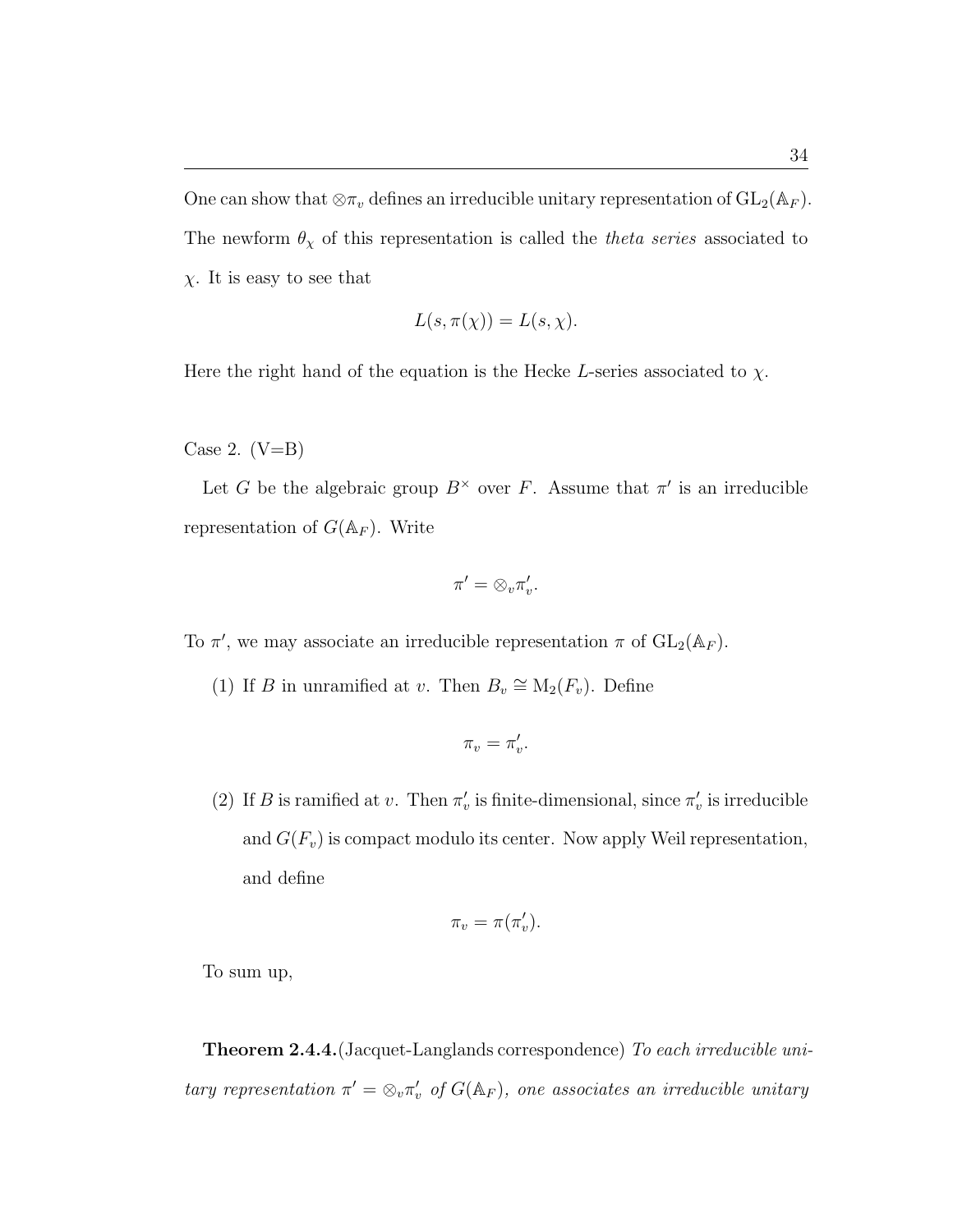representation  $\pi = \otimes_v \pi_v$  of  $GL_2(\mathbb{A}_F)$ , where  $\pi_v = \pi'_v$  if v is not ramified, and  $\pi_v = \pi(\pi'_v)$  if v is ramified. Moreover

- (1)  $\pi$  is cuspidal for  $GL_2(\mathbb{A}_F)$  if  $\pi'$  is (greater than one dimensional) cusp*idal for*  $G(\mathbb{A}_F)$ .
- (2) The mapping

$$
\pi' \to \pi,
$$

restricted to the collection of (greater than one dimensional) cuspidal representations on  $G(\mathbb{A}_F)$  is one-to-one correspondence onto the collection of all equivalence classes of cuspidal representations  $\otimes_{v} \pi_{v}$  on  $GL_2(\mathbb{A}_F)$  such that  $\pi_v$  is square-integrable for those v at which B is ramified.

2.5. Rankin-Selberg L-functions. The aim of this subsection is to review theory of Rankin-Selberg L-function associated to an automorphis representation and a character  $\chi$  of K. Before that, we first go over the L-function associated to a single automorphic representation. Our references are [?], [14].

2.5.1. L-function associated to an cuspidal automorphic representation. Let  $\pi = \otimes \pi_v$  be a cuspidal irreducible representation of  $GL_2(\mathbb{A})$ . Let's fix an additive character  $\psi : \mathbb{A} \to \mathbb{C}^\times$ . The L-series  $L(s, \pi)$  of  $\pi$  is defined as  $L(s, \pi) =$  $\prod_{v} L_v(s, \pi_v)$ , which satisfies functional equation with  $\epsilon(s, \pi) = \prod_{v} \epsilon_v(s, \pi_v, \psi_v)$ . So we start with local version. One defines local L-factor  $L_v(s, \pi_v)$  and  $\epsilon_v(s, \phi, \psi_v)$  for each type of local irreducible representation of  $GL_2(F_v)$  as follows: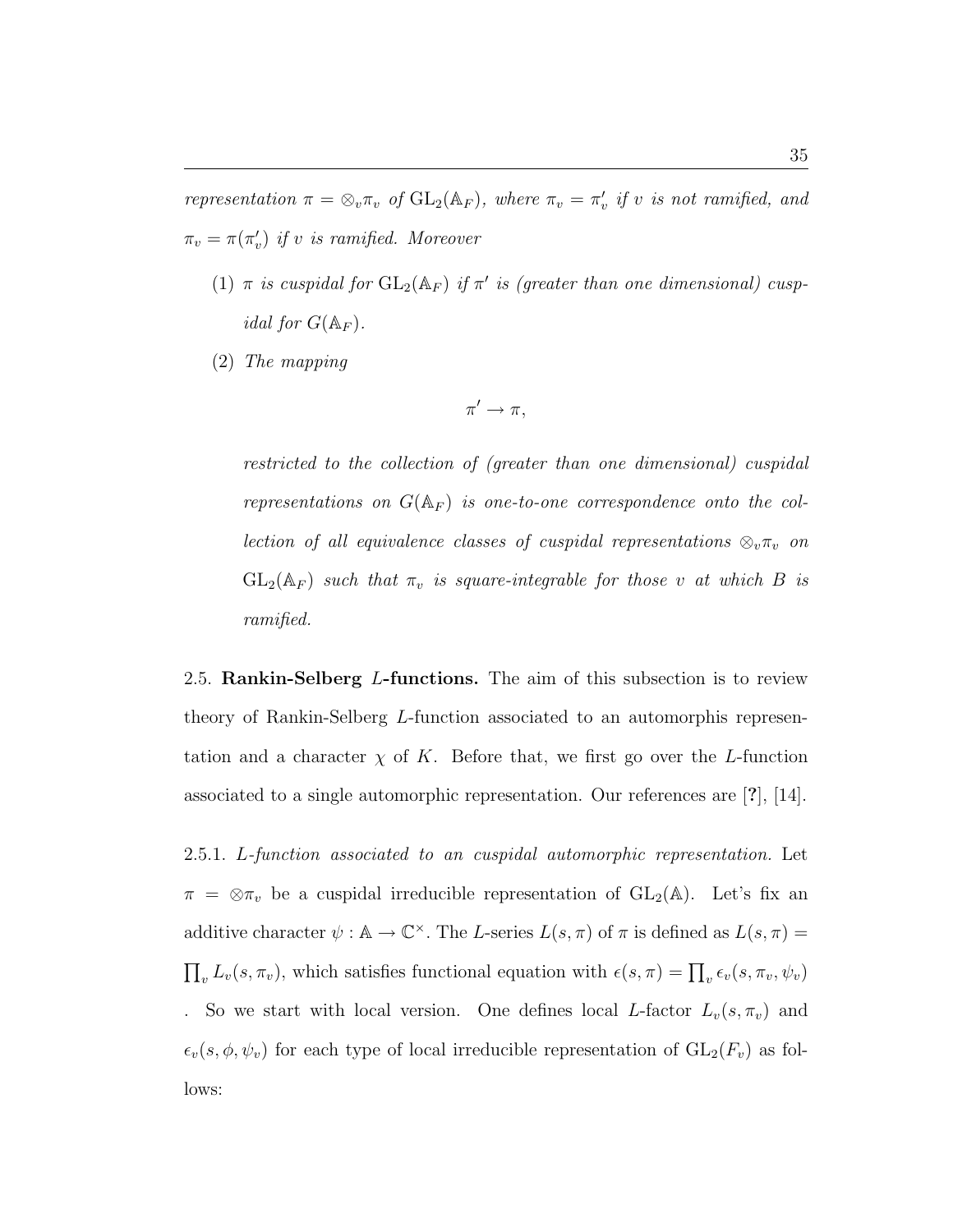I. v is nonarchimedean place.

(1) if  $\pi_v$  is a principal series,  $\pi_v = \pi(\mu_1, \mu_2)$ , with  $\mu_i : F^\times \to \mathbb{C}^\times$ , quasicharacters, then

$$
L_v(s, \pi_v) = (1 - \mu_1(\varpi_v)|\varpi_v|^s)^{-1} (1 - \mu_2(\varpi_v)|\varpi_v|^s)^{-1},
$$
  

$$
\epsilon(s, \pi_v, \psi_v) = \epsilon(s, \mu_1, \psi_v)\epsilon(s, \pi_v, \psi_v).
$$

(2)if  $\pi_v$  is a special representation,  $\pi_v = \sigma(\mu)$ , define

$$
L(s, \pi_v) = (1 - \mu(\varpi_v)|\varpi_v|^s)^{-1}
$$

$$
\epsilon(s, \pi_v, \psi_v) = \epsilon(s, \mu_1, \psi_v)\epsilon(s, \mu_2, \psi_v)\frac{L(1 - s, \mu_1^{-1})}{L(s, \mu_2)},
$$

if one writes  $\mu_1 = \mu \cdot | \cdot |^{\frac{1}{2}}$ , and  $\mu_2 = \mu \cdot | \cdot |^{-\frac{1}{2}}$ .

(3) if  $\pi_v$  is supercuspidal, one defines

$$
L(s, \pi_v) = 1.
$$

II.  $v$  is archimedean place, we assume that  $v$  is real.

(1) if  $\pi_v$  is principal series,  $\pi_v = \pi(\mu_1, \mu_2)$ , then

$$
L(s, \pi_v) = L(s, \mu_1)L(s, \mu_2),
$$

$$
\epsilon(s,\pi_v)=\epsilon(s,\mu_1,\psi_v)\epsilon(s,\mu_2,\psi_v).
$$

(2) if  $\pi_v$  is discrete series,  $\pi_v = \sigma(p, t)$ , one defines

$$
L(s, \pi_v) = (2\pi)^{-s - \frac{t+p}{2}} \Gamma(s + \frac{t+p}{2}),
$$
  

$$
\epsilon(s, \pi_v) = i^{p+1-n_1-n_2} i^{s_1+s_2},
$$

if  $\mu_j(x) = |x|^{s_j} \text{sgn}(x)^{n_j}$ .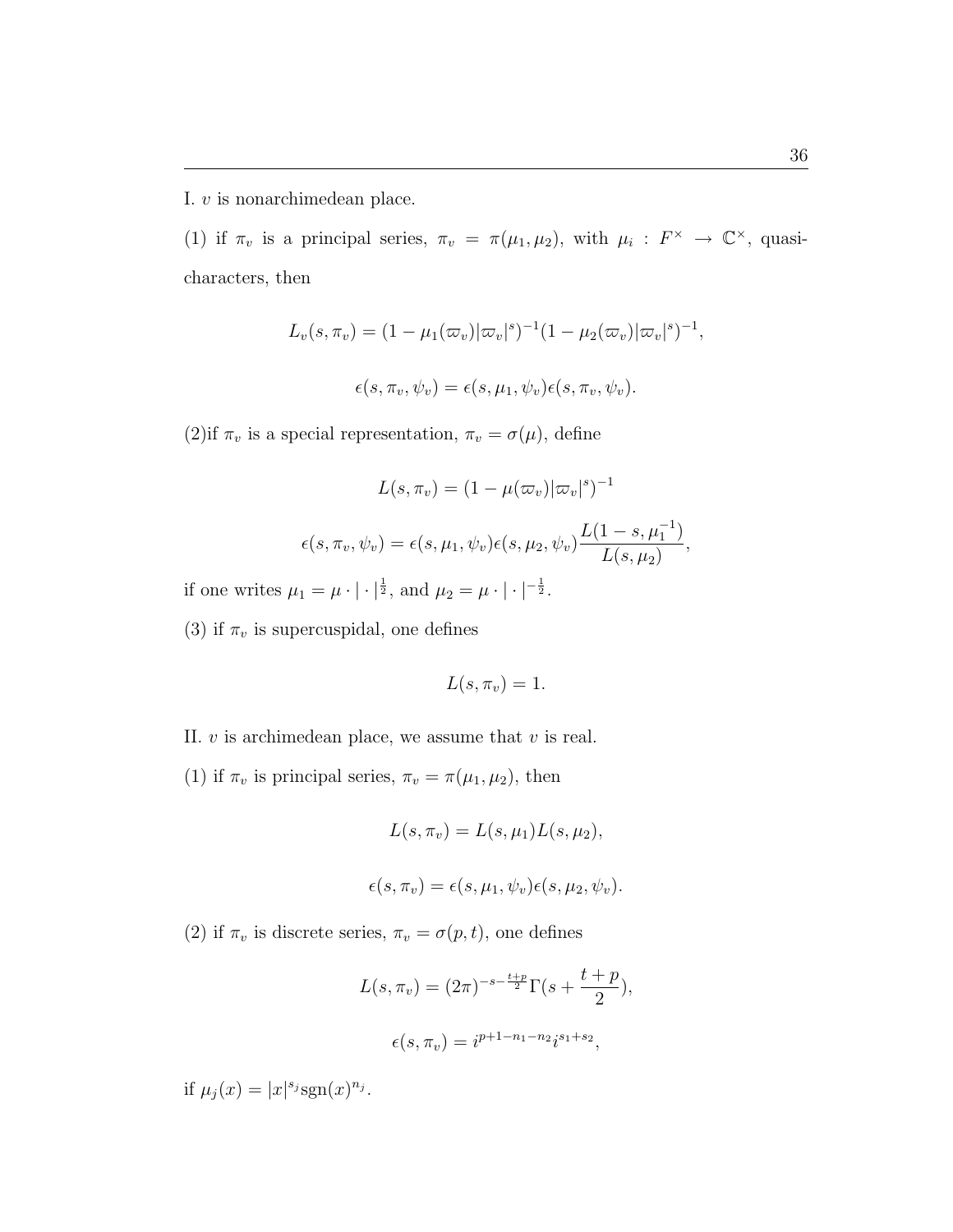The L-function  $L(s, \pi)$  is only defined for  $\text{Re}(s) \gg 0$ , so one has to have analytic continuation to the whole complex plane in order to have applications.

**Theorem 2.6.1.1**(Jacquet-Langlands)  $L(s, \pi)$  can be continued to a holomorphic function on the entire complex plane and satisfies the functional equation

$$
L(s,\pi) = \epsilon(s,\pi)L(1-s,\pi).
$$

Let f be a classical Hilbert newform of weight  $(k, \dots, k)$ , level N and of character  $\psi$ ,  $k \geq 2$ . Using the type of local irreducible representation of  $\pi_f$ described before, one sees easily that

$$
L(s,\pi) = \prod_{v} L(s,\pi_v),
$$

where

$$
L_v(s, \pi_f) = (1 - \lambda_v |\varpi_v|^s + \psi(\varpi_v) |\varpi_v|^{2s})^{-1}, \quad \text{if } v \nmid \infty,
$$
  

$$
L_v(s, \pi_f) = (2\pi)^{-s - \frac{k-1}{2}} \Gamma(s + \frac{k-1}{2}), \quad \text{if } v \mid \infty,
$$

where  $\lambda_v |\varpi_v|^{-\frac{k-1}{2}}$  is the eigenvalue of  $T_v$  acting on f,  $\forall v \nmid \infty$ .

Classically, see Shimura [15], one defines the L-series of  $f$  as

$$
L(s, f) = \prod_{v} (1 - \lambda_{v} |\varpi_{v}|^{-\frac{k-1}{2}} |\varpi_{v}|^{s} + \psi(\varpi_{v}) |\varpi_{v}|^{2s - (k-1)})^{-1}
$$
  
= 
$$
\prod_{v} (1 - \lambda_{v} |\varpi_{v}|^{s - \frac{k-1}{2}} + \psi(\varpi_{v}) |\varpi_{v}|^{2(s - \frac{(k-1)}{2})})^{-1}
$$
  
= 
$$
\prod_{v} (1 - \lambda_{v} |\varpi_{v}|^{s'} + \psi(\varpi_{v}) |\varpi_{v}|^{2s'})^{-1},
$$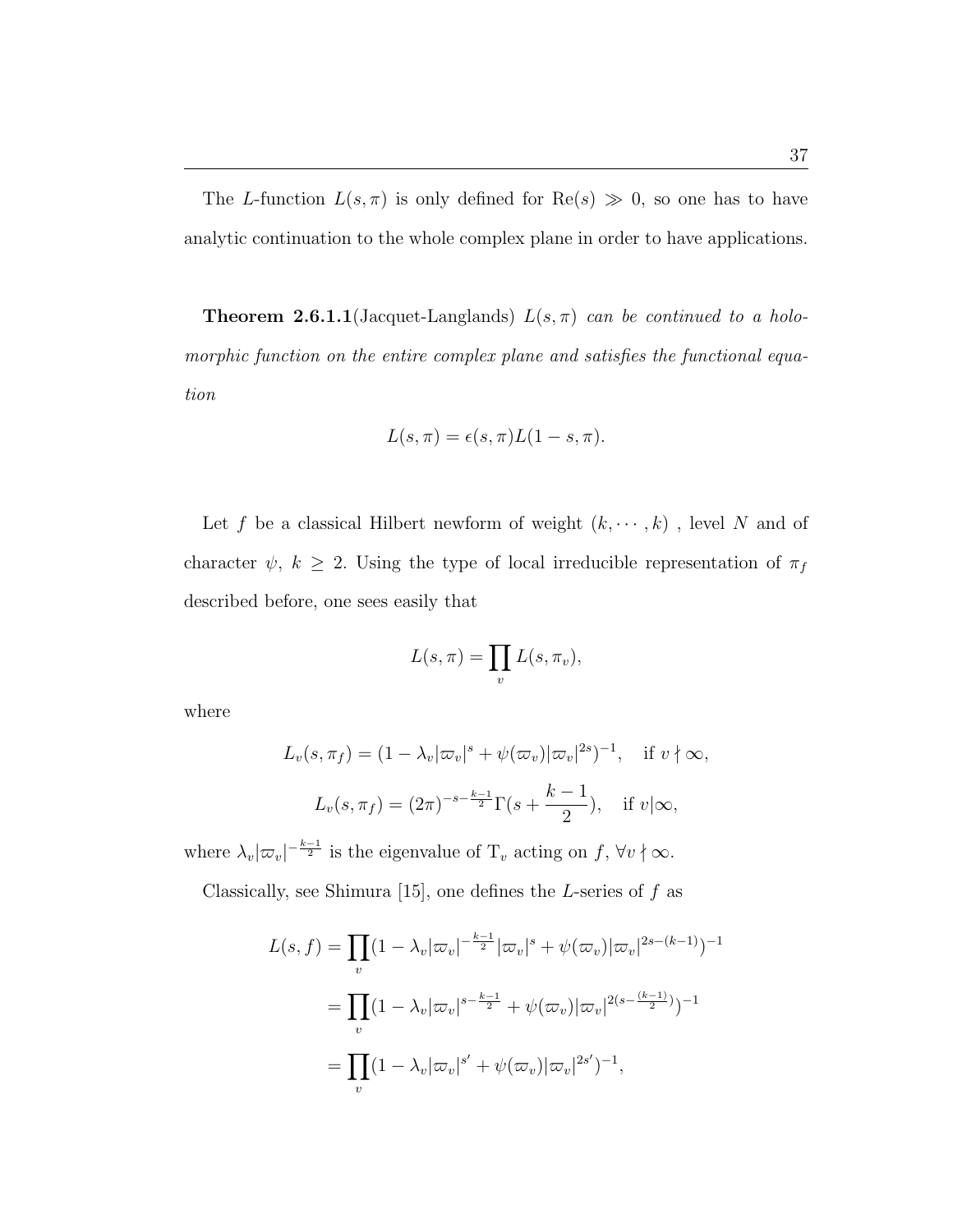where  $s' = s - \frac{k-1}{2}$  $\frac{-1}{2}$ , hence one obtains

$$
L(s,f) = L(s - \frac{k-1}{2}, \pi_f).
$$

Thus  $L(s, f)$  yields a functional equation under  $s \to k - s$ .

2.5.2. Rankin-Selberg L-functions associated to  $\phi$  and  $\chi$ . We only discuss the Rankin-Selberg L-function associated to a newform  $\phi$  and  $\chi$ . For more general Rankin-Selberg convolution associated to automorphic representations, see Jacquet [13] or Zhang [21].

The Rankin-Selberg L-function  $L(s, \phi, \chi)$  is defined by an Euler product over primes of  $F$ :

$$
L(s, \phi, \chi) = \prod_{v} L_{v}(s, \phi, \chi),
$$

where the factors is of degree  $\leq 4$  in  $|\varpi_v|^s$ . The local factors can be defined explicitly as follows.

For a finite place  $v$ , let write

$$
L_v(s, \phi) = (1 - \alpha_1 |\varpi_v|^s)^{-1} (1 - \alpha_2 |\varpi_v|^s)^{-1},
$$
  

$$
\prod_{w|v} L_w(s, \chi_w) = (1 - \beta_1 |\varpi_v|^s)^{-1} (1 - \beta_2 |\varpi_v|^s)^{-1},
$$

then

$$
L_v(s, \phi, \chi) = \prod_{i,j} (1 - \alpha_i \beta_j |\varpi|^s)^{-1}.
$$

Here for a place w of K, the local factor  $L(s, \chi_w)$  is defined as follows:

$$
L(s, \chi_w) = \begin{cases} (1 - \chi_w(\varpi_w)|\varpi_w|^s)^{-1}, & \text{if } w \nmid c \cdot \infty; \\ G_2(s), & \text{if } w \mid \infty; \\ 1, & \text{if } w \mid c(\chi). \end{cases}
$$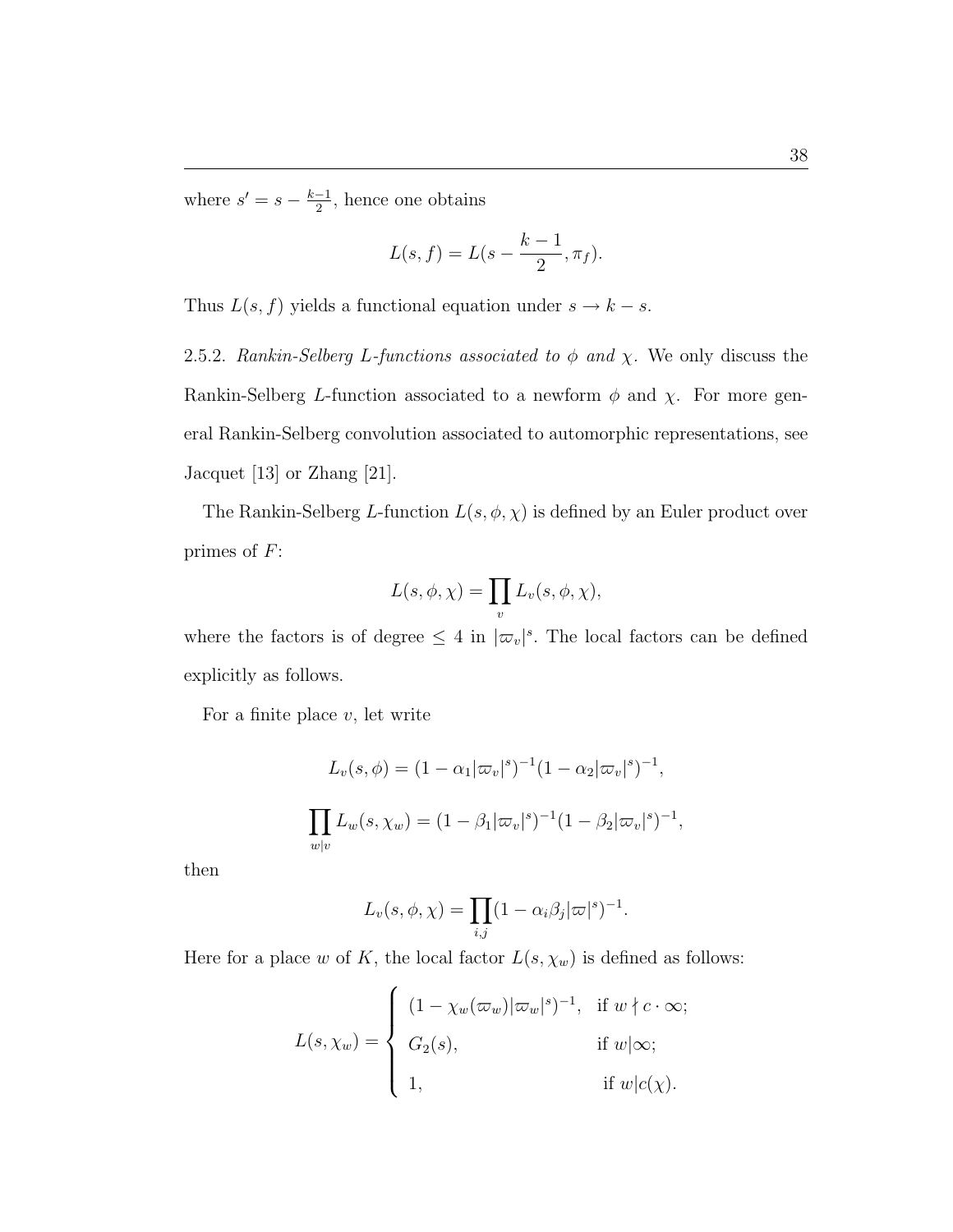Here  $G_2(s) := 2(2\pi)^{-s} \Gamma(s)$ .

If  $v$  is an infinite place of  $F$ , one may write

$$
L_v(s, \phi) = G_1(s + \sigma_1)G_1(s + \sigma_2)
$$
  

$$
L_v(s, \chi) = G_1(s + \tau_1)G_1(s + \tau_2).
$$

The the local L-factor  $L_v(s, \phi, \chi)$  is defined in the following

$$
L_v(s, \chi, \chi) = \prod_{i,j} G_1(s + \sigma_i + \tau_j)
$$
  
= 
$$
\begin{cases} G_2(s + \frac{k_v - 1}{2})^2, & \text{if } k_v \ge 2; \\ G_2(s + it_v)G_2(s - it_v), & \text{if } k_v = 0. \end{cases}
$$

Where  $t_v$  is the parameter associated to  $\phi$  at place v where the weight is 0 and  $G_2(s) = G_1(s)G_1(s + 1).$ 

2.6. Unitary similitudes. Gross[6] proposes a programme unifying both special values of  $L(1/2, \phi, \chi)$  and  $L'(1/2, \phi, \chi)$  which refines the work of Waldspurger. One of his key observations is that the group  $GL_2 \times T/\Delta \mathbb{G}_m(F)$  is isomorphic to the group of  $F$ -rational points of a group of unitary similitudes GU. We show in this subsection this isomorphism.

2.6.1. Local theory. We begin with the local theory. Let  $F$  be a local field, and let K be an etale quadratic extension of F. Let  $e \mapsto \overline{e}$  be the nontrivial involution of  $K$  fixing  $F$ . There are two cases:

(1) K is a field, then  $e \mapsto \overline{e}$  is the nontrivial element in  $Gal(K/F)$ .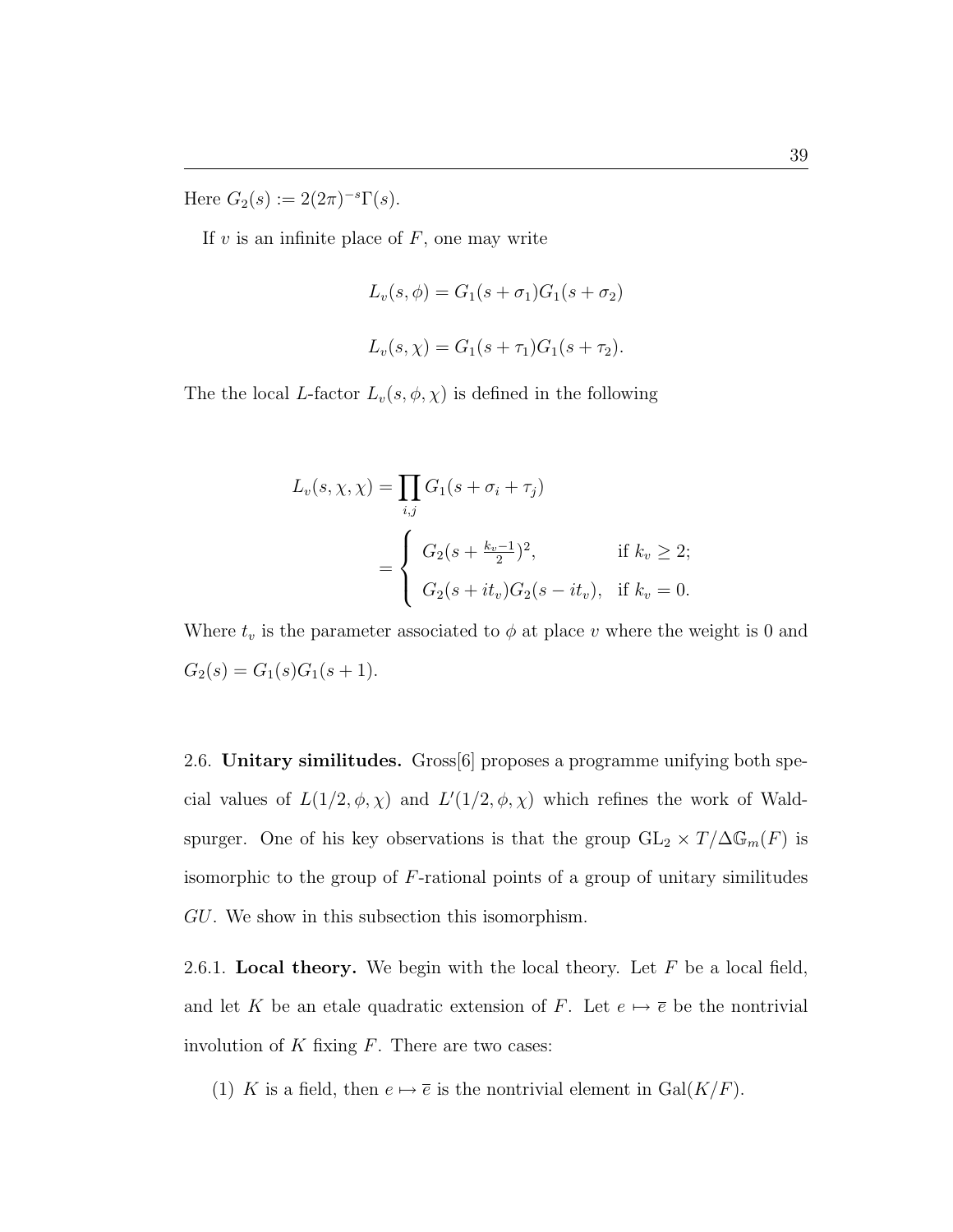(2) K is a split F-algebra. Then K is isomorphic to  $F[x]/(x^2 - x) \simeq F + F$ . There are two orthogonal idempotents  $e_1$  and  $e_2$  in K, with  $e_1 + e_2 = 1$ , and  $\overline{e_1} = e_2$ .

By local class field theory, there is a unique character  $\omega : F^{\times} \longrightarrow {\pm 1}$  whose kernel is the norm group  $N K^{\times} = \{e\overline{e} : e \in K^{\times}\}\subset F^{\times}$ .

Let  $\pi$  be an irreducible (complex) representation of  $GL_2(F)$ , with central character  $\omega: F^{\times} \longrightarrow \mathbb{C}^{\times}$ . We assume that  $\pi$  is generic, or equivalently, that  $\pi$ is infinite-dimensional.

Let S be the two-dimensional torus  $\text{Res}_{K/F}\mathbb{G}_m$ , and let  $\chi$  be an irreducible complex representation of the group  $S(F) = K^{\times}$ . Since K has rank 2 over F, we have an embedding of the groups:

$$
S(F) \simeq \mathrm{Aut}_K(K) \longrightarrow \mathrm{GL}_2(F) \simeq \mathrm{Aut}_F(E).
$$

We will consider the tensor product  $\pi \otimes \chi$  as an irreducible representation of the group  $GL_2(F) \times S(F)$ , and wish to restrict this representation to the diagonally embedded subgroup  $S(F)$ . The central local problem is to compute the space of coinvariants  $\text{Hom}_{S(F)}(\pi \otimes \chi, \mathbb{C})$ . If this is non-zero, we must have

$$
\omega \cdot \chi|_{F^\times} = 1 \tag{*}
$$

as a character of  $F^{\times}$ . From now on, we assume that (\*) holds. Then  $\pi \otimes \chi$  is an irreducible representation of the group  $G(F)$ , with

$$
G = (\mathrm{GL}_2 \times S)/\Delta \mathbb{G}_m,
$$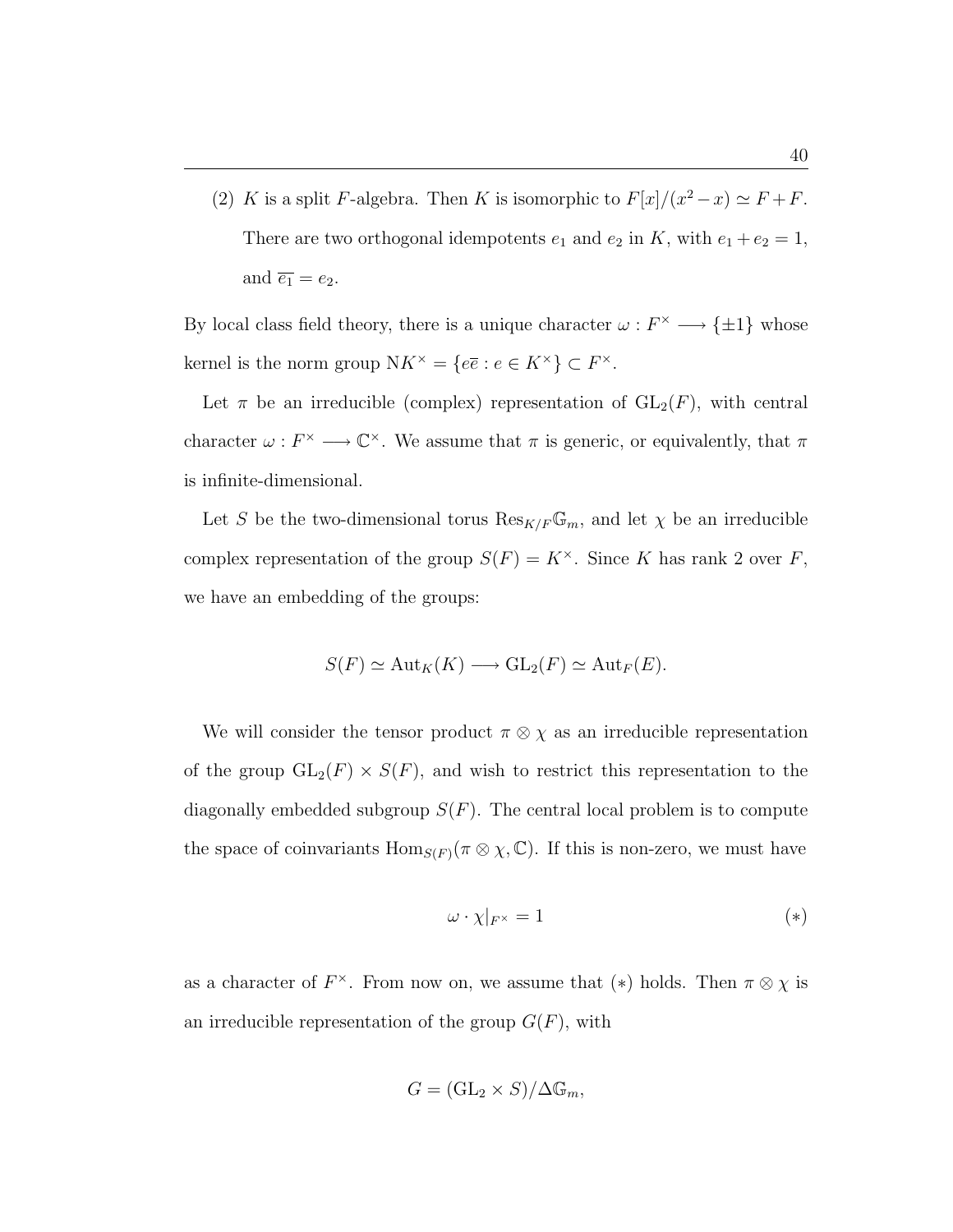and we wish to restrict it to the subgroup  $T(F)$ , where T is the diagonally embedded one-dimensional torus  $S/\mathbb{G}_m$ . The group G defined above is a group of unitary similitudes. We explain this for general situation. Note that any quadratic  $K/F$  can be embedded into  $M_2(F)$  via  $\text{End}_K(K) \subset \text{End}_F(K)$ , but this is not true for quaternion algebra.

2.6.2. Unitary Similitudes. Let  $B$  be a quaternion algebra over  $F$  with a fixed embedding  $K \subset B$ . We will show that  $B^{\times} \times K^{\times}/\Delta F^{\times}$  is a group of unitary similitudes.

**Proposition 2.7.2.1** Let  $F$  be a local field and  $K$  an etale quadratic algebra over F, then there is a natural one to one correspondence between the following two sets

- (1) Quaternion algebras B with an inclusion  $K \subset B$ .
- (2) Non-degenerate unitary space  $(V, \phi)$  of dimension 2 over K, with a vector v satisfying  $\phi(v, v) = 1$ .

Proof: On the one hand, assume that  $K \subset B$  as above. The inclusion defines a graded algebra structure on  $B: B = B_+ + B_-$  with

$$
B_{+} = K
$$
  

$$
B_{-} = \{b \in B : be = \overline{e}b, \text{ for all } e \in K\}
$$

Both  $B_+$  and  $B_-$  are free K-modules of rank 1. Note that all elements in  $B_$ have trace 0. The following pairing

$$
\phi: B \times B \longrightarrow K; \quad (b_1, b_2) \mapsto (b_1 \overline{b_2})_+
$$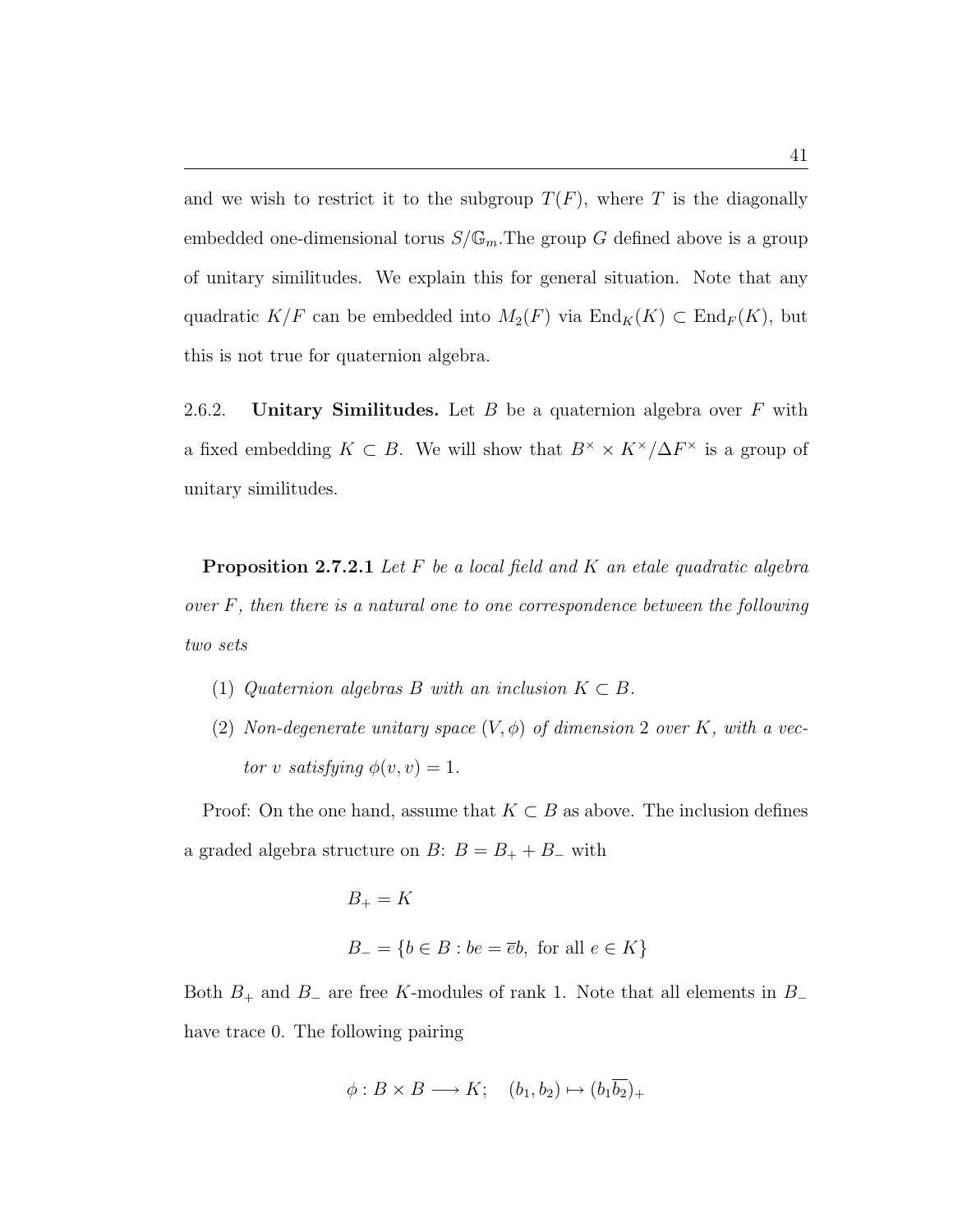is a non-degenerate Hermitian form on the free  $K$  module  $B$  of rank 2. The group  $GU(B, \phi)$  of unitary similitudes has F-valued points isomorphic to  $B^{\times} \times$  $K^{\times}/\Delta F^{\times}$ . Recall that by definition

$$
GU(B, \phi) = \Big\{ g \in GL(B) \mid \phi(gv, gw) = \lambda(g)\phi(v, w), \text{ for some } \lambda(g) \in F^{\times} \Big\},\
$$

where  $\lambda$  is called a similitude factor and is a  $F^{\times}$ -valued character of  $GU(B, \phi)$ .

To give a specific isomorphism, we define an action of  $B^{\times} \times K^{\times}$  on B by

$$
(b, e)x = e^{-1}xb
$$
, for all  $(b, e) \in B^{\times} \times K^{\times}$ ,  $x \in B$ .

Then  $\Delta F^{\times}$  acts trivially on B, and the similitude factor for  $\phi$  is Nb/Ne in  $F^{\times}$ . It is easy to see that we have obtained an injective homomorphism

$$
B^{\times} \times K^{\times}/F^{\times} \longrightarrow GU(B, \phi).
$$

Now we show it is surjective. Note that

$$
Ng(1) = \phi(g(1), g(1)) = \lambda(g)\phi(1, 1) = \lambda(g) \in F^{\times},
$$

we have that  $b := g(1) \in B^{\times}$ . It is easy to check that  $h := r_{b^{-1}} \circ g \in SU(B, \phi) \subset$  $GU(B, \phi)$  and we only need to show that h has form of  $h(v) = e^{-1}ve$ . Let's now compute h:

- (1)  $(hv)_+ = \phi(hv, h1) = \phi(v, 1) = v_+,$
- (2) Choose any element  $u \in B_-,$  we have  $(hu)_+ = u_+ = 0$ , so  $hu \in B_-,$ then  $hu = ue_0$ , for some  $e_0 \in K = B_+$ . For any  $v \in B$ , we have

$$
hv\overline{e_0u} = \phi(hv, hu) = \phi(v, u) = (v\overline{u})_+ = v_-\overline{u},
$$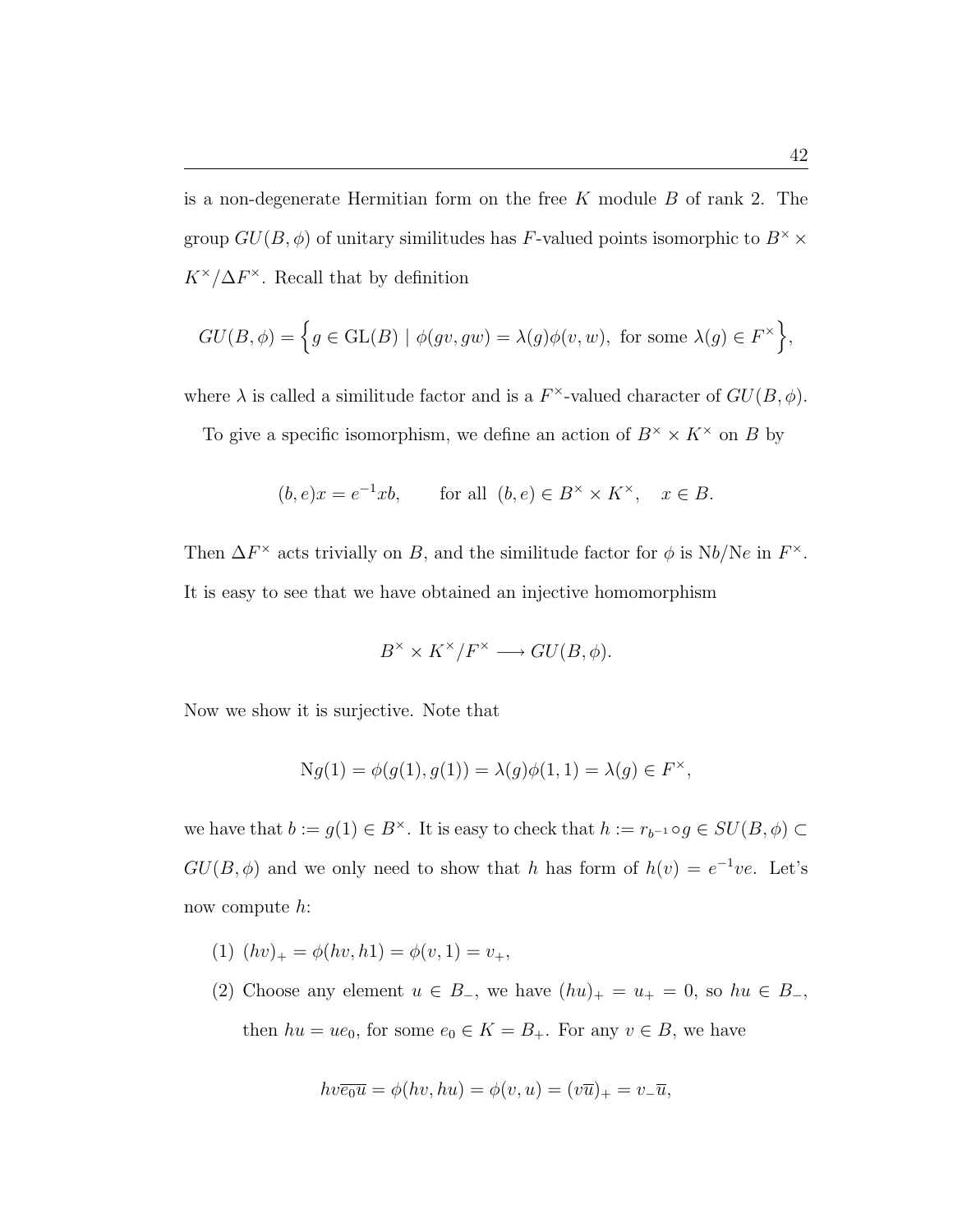thus  $(hv)$ <sub>−</sub> =  $v_-\overline{e_0}^{-1} = e_0^{-1}v_-\$ , and  $hu = ue_0 = u\overline{e_0}^{-1}$ . Then N $e_0 = 1$ , and therefore by Hilbert 90, there exists an element  $e \in K$  such that  $e_0 = e\overline{e}^{-1}.$ 

Thus  $hv = v_+ + e^{-1}\overline{e}v_- = e^{-1}ve$ .

On the other hand, if  $(V, \phi)$  is a non-degenerate unitary space of dimension 2 over K, with a vector  $v \in V$  satisfying  $\phi(v, v) = 1$ . We give V the structure of a quaternion algebra over  $F$ , with an inclusion  $K \subset B$ . Indeed

$$
V = K \cdot v + (K \cdot v)^{\perp}
$$

and we define multiplication by

$$
(ev + u)(e'v + u') = (ee' - \phi(u, u'))v + (eu' + \overline{e}'u).
$$

The group  $GU(V, \phi)(F)$  is then isomorphic to  $B^{\times} \times K^{\times}/\Delta F^{\times}$ , with B the quaternion algebra so defined.  $\square$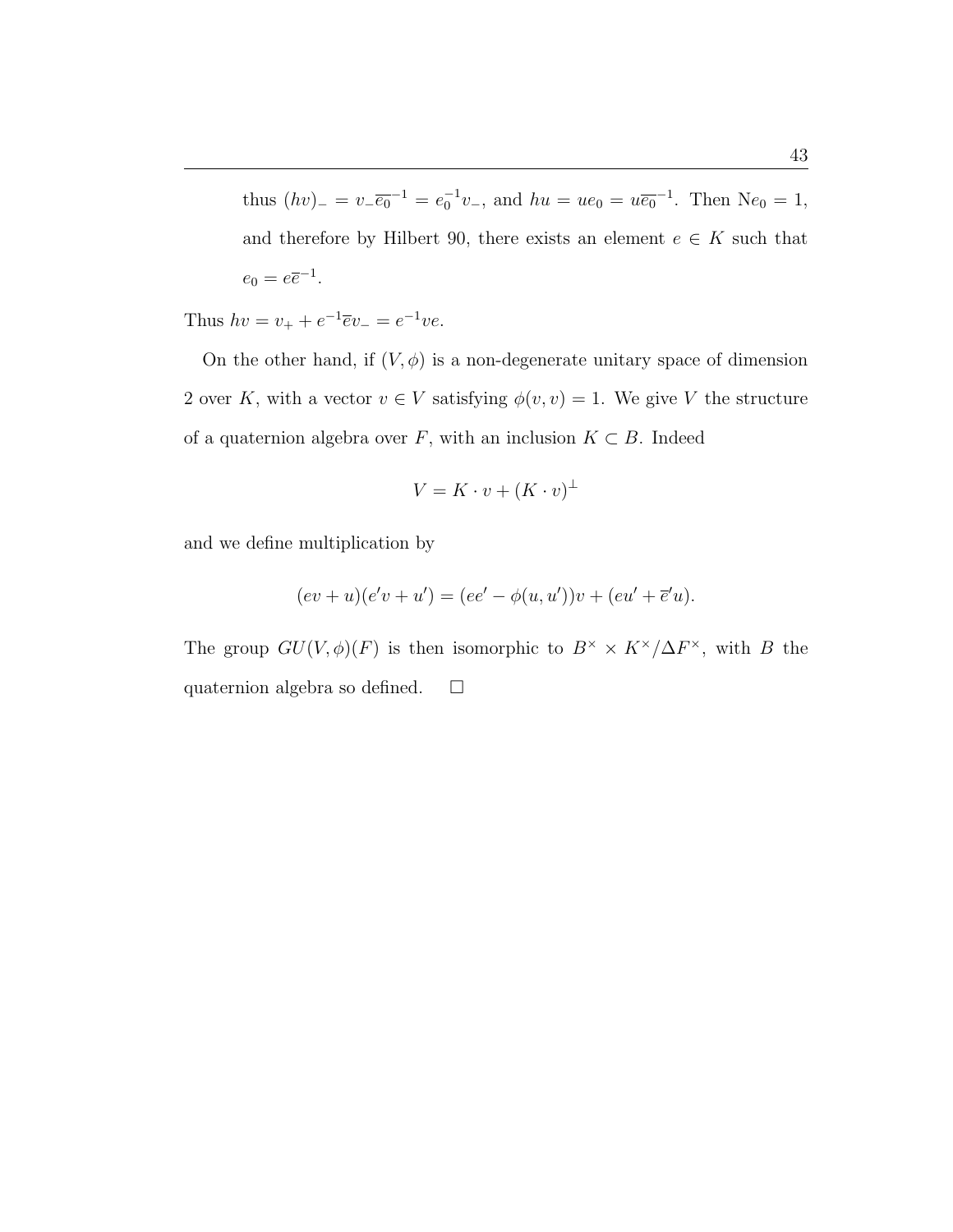## 3. Special value formula of level ND

We shall explain briefly the proof of the formula of level ND due to Hui Xue [20] in this chapter. Using Rankin-Selberg method, Gross and Zagier represent the L-function  $L(s, \phi, \chi)$  as the inner product of  $\phi$  with  $\theta_{\chi}E$ , where  $\theta_\chi$  is the theta series associated to  $\chi$  and  $E$  certain Eisenstein series. Since  $\theta_\chi E$ is of level ND, taking trace of  $\theta_{\chi}E$  from ND to N, they obtain a form of level  $N:$ 

$$
\Phi_s(g)=\text{Tr}_{ND/N}\big(\overline{d_F^{\frac{1}{2}-s}\theta_\chi(g)E(g)}\big)=\sum_{\gamma\in U_0(N)/U_o(ND)}\big(\overline{d_F^{\frac{1}{2}-s}\theta_\chi(g)E(g)}\big),
$$

with the property that

$$
L(s, \phi, \chi) = (\phi, \Phi_s)_{U_0(N)} = (\phi, \text{pr}(\Phi_s)),
$$

where  $pr(\Phi_s)$  is the projection of  $\Phi_s$  into the space  $\pi(\phi)$ . Hence  $L'(s, \phi, \chi)$  is the inner product of  $\phi$  with  $\Phi'_s$ . The form  $\Phi'_s$  is not holomorphic. So one needs to get the holomorphic projection  $\Psi_s$  of  $\Phi'_s$ . One has

$$
L'(s, \phi, \chi) = (\phi, \Psi_s) = (\phi, \text{pr}(\Psi_s)),
$$

where  $pr(\Psi_s)$  is the projection of  $\Psi_s$  into the space of  $\pi(\phi)$ . By newform theory, One has  $pr(\Psi_s) = \lambda \phi$ . Thus

$$
\lambda = \frac{L(\frac{1}{2}, \phi, \chi)}{||\phi||^2}.
$$

On the other hand, let x be the CM-point on the modular curve  $X_0(N)$ . One can show that the form Φ whose Fourier coefficient is given by

$$
\widehat{\Phi}(a) = |a| < x, \mathrm{T}_a x > ,
$$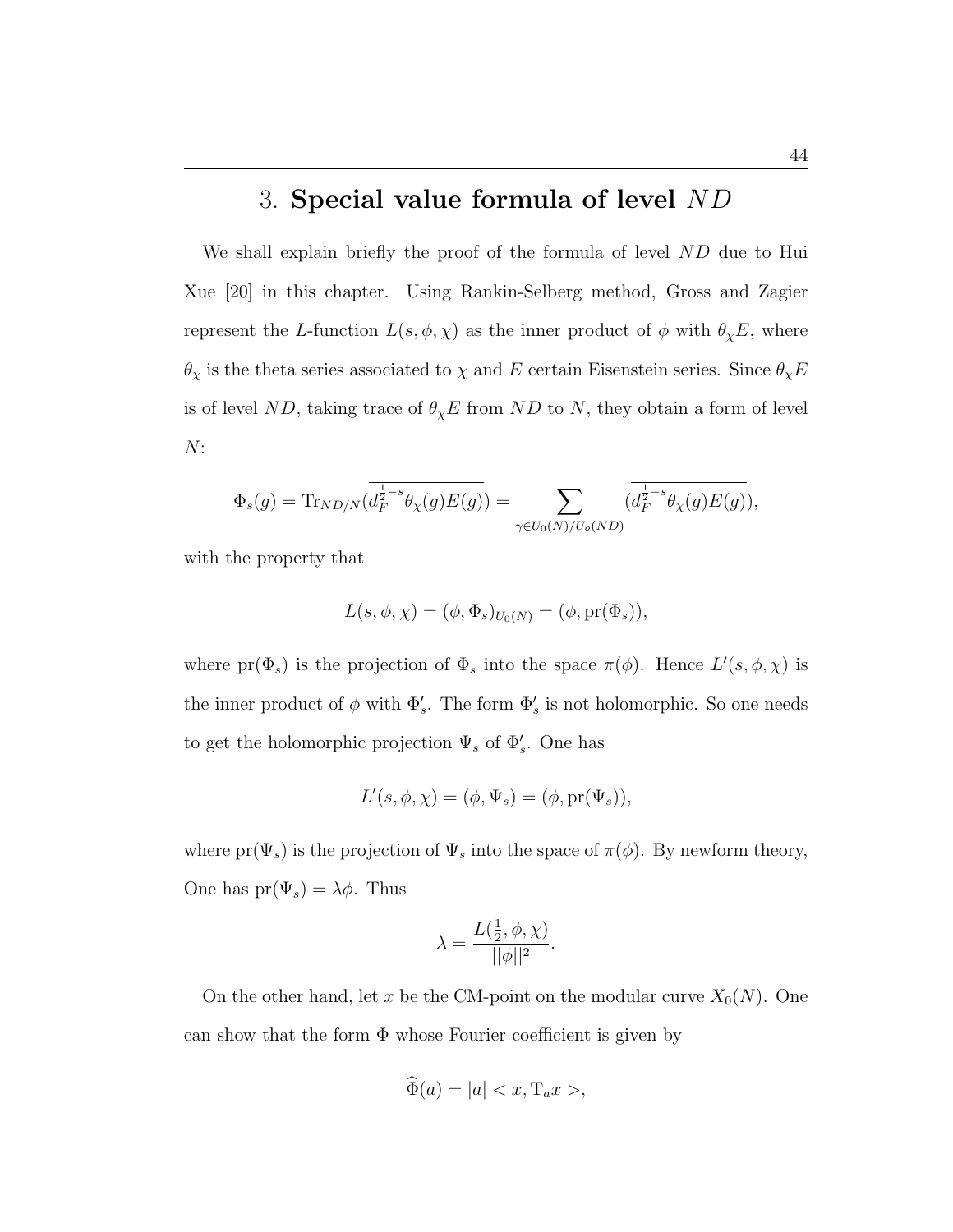is actually a cusp form of level N. The inner product of  $\phi$  and  $\Phi$  gives  $(x_{\phi}, x_{\phi}) ||\phi||^2$ . They show that  $\Phi - \Psi$  is an old form by computing the Fourier coefficient at a for  $N|a$ . Thus follows the formula

$$
L'(\frac{1}{2}, \chi, \chi) = \frac{2^{g+1}}{\sqrt{N(D)}} ||\phi||^2 ||x_{\chi}||^2.
$$

Generalizing the formula to Hilbert modular forms of weight  $(2, \dots, 2)$ , one encounters the difficulty that the trace  $\text{Tr}_{ND/N} \theta_{\chi} E$  is very hard to compute when  $\chi$  is ramified as well as other geometric technical difficulties, instead Shou-Wu Zhang works directly on level ND. So naturally one would expect to have some other form to replace the role of  $\phi$  in the level ND. Zhang uses quasi-newform  $\phi^{\#}$ , see the definition below, to replace  $\phi$ . By developing a notion of geometric pairing, he computes the geometric pairing  $(T_a \eta, \eta)$  of  $\phi$  and a special CM-cycle η. The computation shows that there is a close relationship between local Fourier coefficient of  $\Phi_{\frac{1}{2}}$  and local geometric pairing  $(T_a \eta, \eta)$ , which he calls the local Gross-Zagier formula. The special value formula of level ND follows from this local Gross-Zagier formula.

3.1. **Kernel function and quasi-newform.** We have explained in last chapter that the L-function  $L(s, \phi, \chi)$  can be represented as inner product of  $\phi$  with  $\theta_{\chi}E$ , i.e.,

$$
L(s, \phi, \chi) = |\delta|^{s - \frac{1}{2}} \int_{Z(\mathbb{A}) \mathrm{GL}_2(F) \mathrm{GL}_2(\mathbb{A})} \phi(g) \theta_{\chi}(g) E(s, g) dg
$$
  
=  $|\delta|^{s - \frac{1}{2}} (\phi, \overline{\theta_{\chi} E}).$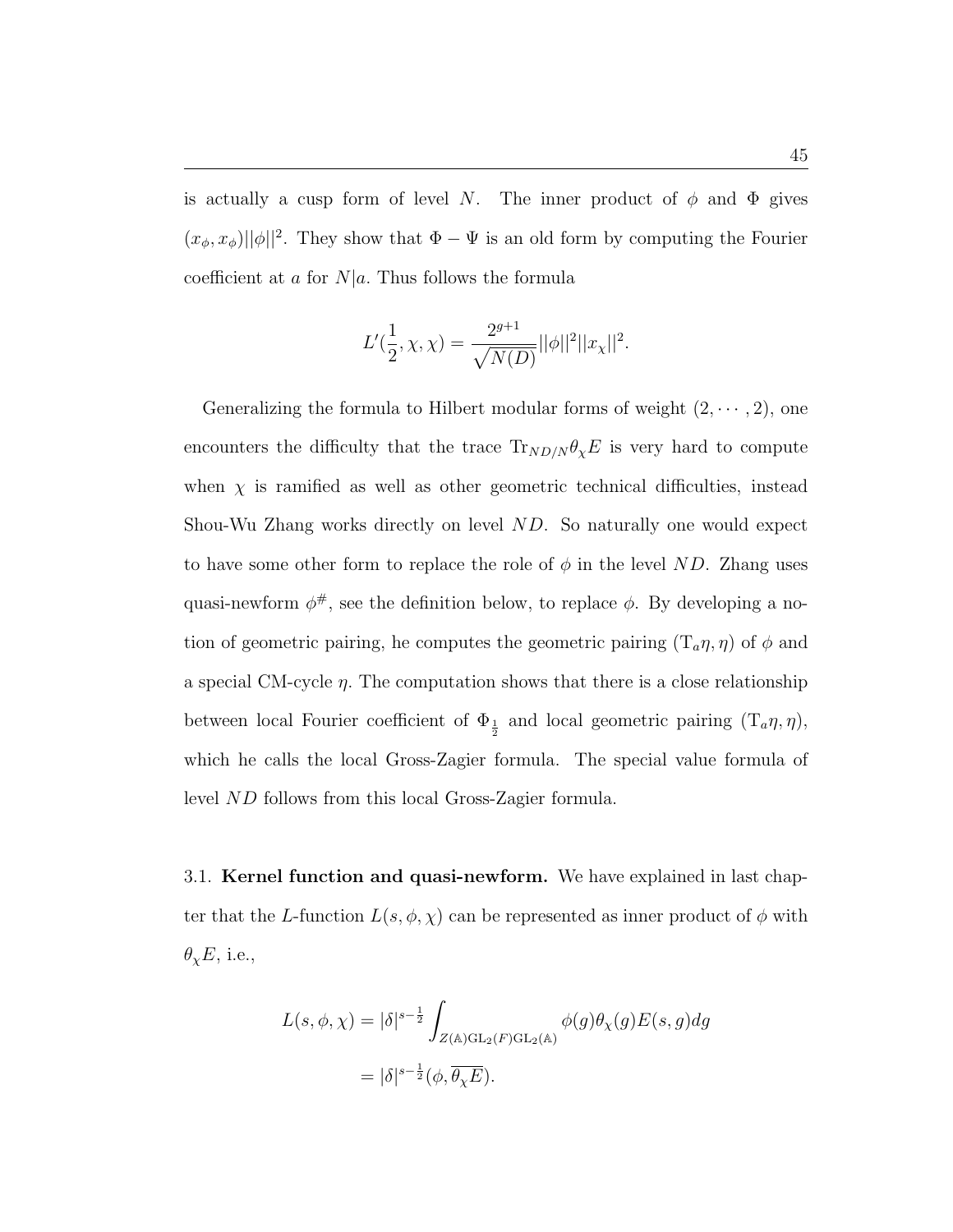In order to get a more symmetric form, Zhang applies Atkin-Lehner operator to  $\theta_{\chi}E$ . Let S be the set of finite places ramified in K. Recall that for each subset T of S, the Atkin-Lehner operator is an element  $h_T$  in  $GL_2(\mathbb{A})$  whose v-th component is 1 for  $v \notin T$  and  $\begin{bmatrix} 0 & 1 \\ 0 & 1 \end{bmatrix}$  $-t_v$  0 , where  $t_v$  has the same order as  $c(\epsilon)$  such that  $\epsilon_v(t_v) = 1$ , for  $v \in \overrightarrow{T}$ . One can show that

$$
L(s,\phi,\chi)=\frac{\gamma_T(s)}{\text{vol}(U_0(ND))}\int_{Z(\mathbb{A})\text{GL}_2(F)\backslash\text{GL}_2(\mathbb{A})}\phi(g)\theta(gh_T^{-1})E(s,gh_T^{-1})dg
$$

with  $\gamma(s)$  certain exponential function of s. Thus if we define

$$
\Theta(s,g) = 2^{-|S|} |\delta|^{s-\frac{1}{2}} \sum_{T \subset S} \gamma_T(s) \theta_\chi(gh_T^{-1}) E(s, gh_T^{-1})
$$

and call it the kernel function. Then one has

$$
L(s, \phi, \chi) = (\phi, \overline{\Theta})_{U_0(ND)}.
$$

The kernel function has functional equation

$$
\Theta(s,g) = \epsilon(s,\chi)\Theta(1-s,g)
$$

from which the functional equation of  $L(s, \phi, \chi)$ 

$$
L(1-s, \phi, \chi) = (-1)^{\# \Sigma} N_{F/\mathbb{Q}} (ND)^{1-2s} L(s, \phi, \chi)
$$

follows. Note that the kernel function  $\Theta(s,g)$  is of level ND. What Gross and Zagier do is that they take trace of  $\Theta(s,g)$  from ND to N to have a form of level N. Because of the technical difficulty-the trace is very massy if  $\chi$  is ramified, so instead of taking trace, Zhang works directly on level ND. In this case, one needs to find an analogue of  $\phi$  for the level ND. The analogue is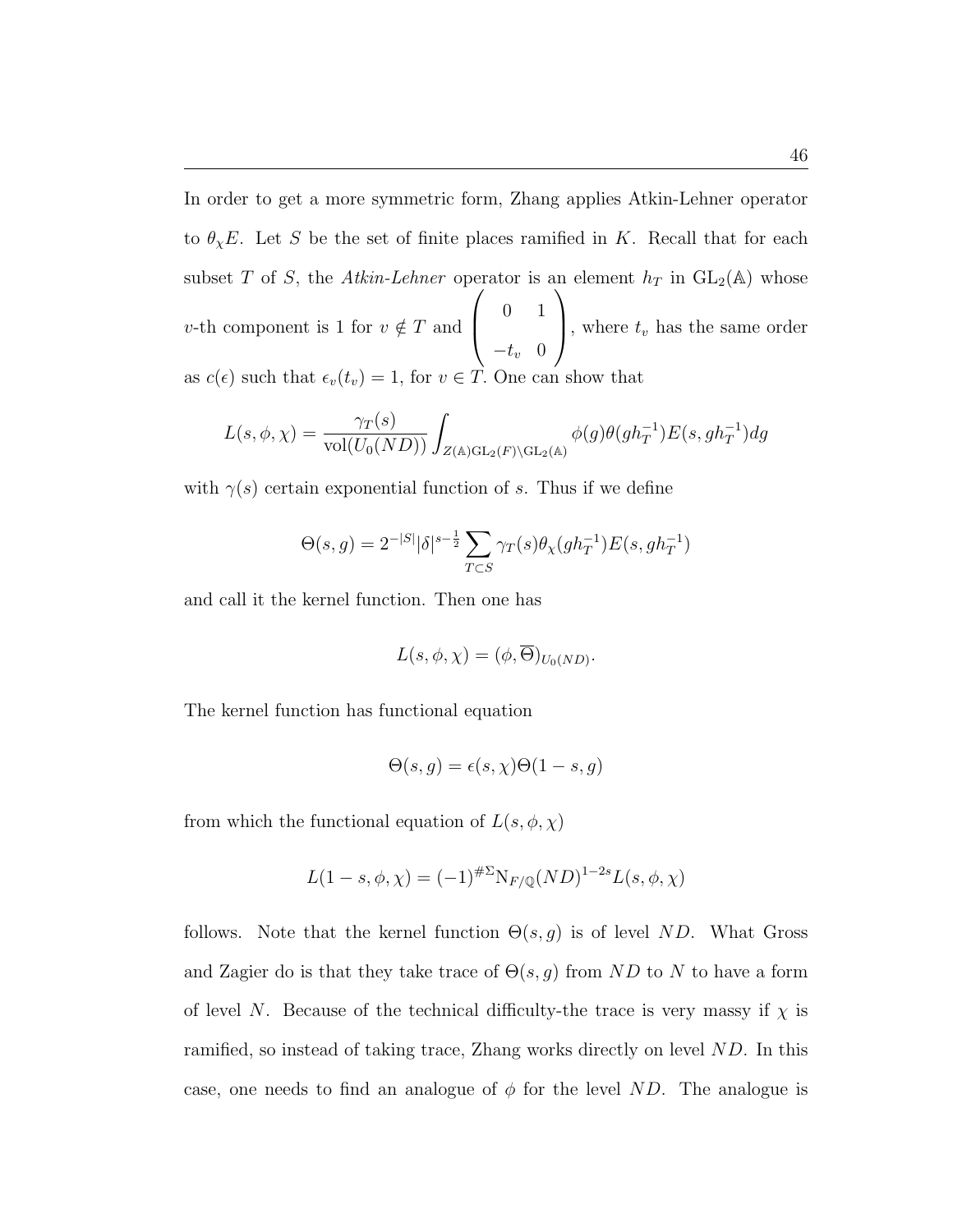called *quasi-newform* associated to  $\chi$ . It is defined as follows. Let pr( $\Theta$ ) be the projection of the kernel function  $\Theta$  into the space  $\pi(\phi)$ . The quasi-newform  $\phi_s^{\#}$  is the projection of  $\phi$  into the line spanned by  $pr(\Theta)$ , i.e.,  $\phi_s^{\#}$  is the unique nonzero form in the space  $\pi(\phi)$  of level ND satisfying the following identities

$$
(\phi_s^{\#}, \phi_a) = \nu^*(a)(\phi_s^{\#}, \phi_s^{\#}), a|D,
$$
  
where 
$$
\nu^*(a) = \prod_{v \in S} \frac{|a|_v^{s-\frac{1}{2}} + |a|_v^{\frac{1}{2}-s}}{2} \cdot \begin{cases} \nu(a), & \text{if } a|c(\epsilon); \\ 0, & \text{otherwise.} \end{cases}
$$
  
and 
$$
\phi_a := \rho \left( \begin{pmatrix} a^{-1} & 0 \\ 0 & 1 \end{pmatrix} \right) \phi.
$$

Note that the kernel function  $\Theta(s, g)$  is non-holomorphic if  $k > 1$ . Thus one needs to consider the holomorphic projection of  $\Theta(s, g)$ . We still denote it by Θ(s, g). Let's write the Fourier expansion of the kernel function Θ(s, g) as follows:  $\overline{\phantom{a}}$  $\overline{\phantom{a}}$  $\mathbf{r}$  $\mathbf{r}$ 

$$
\Theta(s,g) = C(s,g) + \sum_{\alpha \in F^\times} W\left(s, \left(\begin{array}{cc} \alpha & 0 \\ 0 & 1 \end{array}\right) g\right).
$$

Since  $\Theta(s, g)$  is a linear combination of the form

$$
\Theta(s,g) = \sum_{i} \theta_i(g) E_i(g)
$$

by definition. The constant and Whittaker function of  $\Theta(s, g)$  can be expressed in terms of Fourier expansions of  $\theta_i$  and  $E_i$ .

Let

$$
\theta_i(g) = \sum_{\xi \in F} W_{\theta_i}(\xi, g), \quad E_i(g) = \sum_{\xi \in F} W_{E_i}(\xi, g),
$$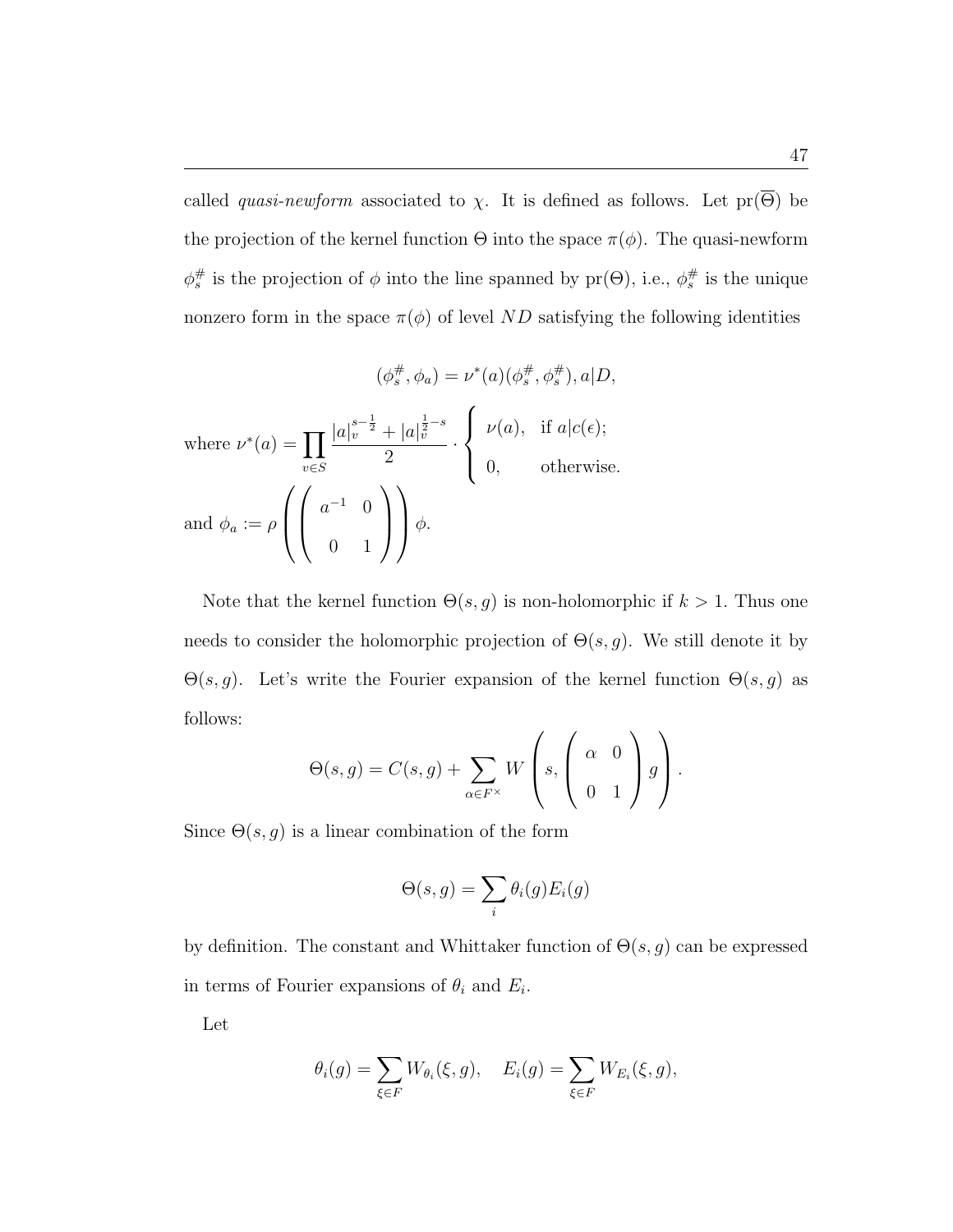be Fourier expansions of  $\theta_i$  and  $E_i$ . Then

$$
C(s,g) = \sum_{\xi \in F} C(s,\xi,g),
$$
  

$$
W(s,g) = \sum_{\xi \in F} W(s,\xi,g),
$$

where

$$
C(s,\xi,g)=\sum_i W_{\theta_i}(-\xi,g)W_{E_i}(\xi,g),
$$

and

$$
W(s, \xi, g) = \sum_{i} W_{\theta_i} (1 - \xi, g) W_{E_i}(\xi, g).
$$

Furthermore, one can decompose  $W(s,\xi,g)$  into

$$
W(s,\xi,g)=\otimes_v W_v(s,\xi_v,g_v).
$$

The local Fourier coefficients  $W_v(\frac{1}{2})$  $(\frac{1}{2}, \xi, g)$  is related to certain local height pairing of some special CM cycle via local Gross-Zagier formula.

3.2. Geometric pairing and local Gross-Zagier formula. Let  $B$  be the quaternion algebra over F ramified at exactly in  $\Sigma$ . We denote by G the algebraic group  $B^{\times}/F^{\times}$ , and by T the torus given by  $K^{\times}/F^{\times}$  embedded in G. The set

$$
C := T(F) \backslash G(\mathbb{A}_f)
$$

is called the set of CM points. For any open compact subgroup  $U \subset G(\mathbb{A}_f)$ , we also denote by  $C_U$  the set  $T(F)\backslash G(\mathbb{A}_f)/U$ . Gross defines an intersection pairing, for some fixed maximal order  $R$  of  $B$ ,

$$
(,): C_U \times C_U \to \mathbb{R},
$$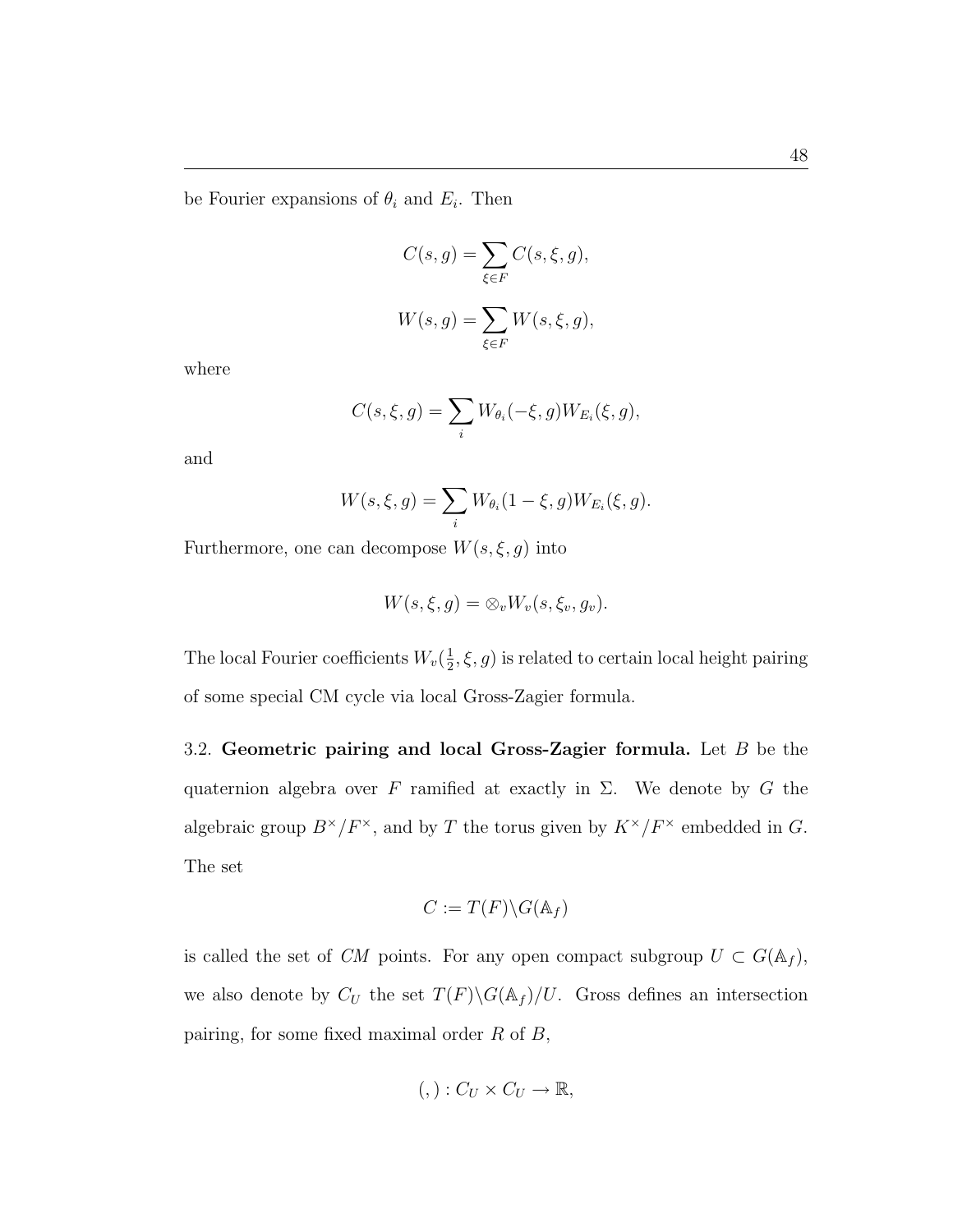such that given two points  $P, P' \in C_U,$ 

$$
(P, P') = \begin{cases} 0, & \text{if } \pi(P) \neq \pi(P'); \\ \#(R_P^{\times}), & \text{if } \pi(P) = \pi(P'). \end{cases}
$$

Here  $\pi: C_U \to G(F) \backslash G(\mathbb{A}_f)/U$ , and  $R_P$  is the oriented order of B corresponding to the point  $P \in C_U$ , i.e.,  $R_P := B \cap P \widehat{R} P^{-1}$ . A vast generalization is introduced by Zhang via his geometric pairing. Using this geometric pairing, Zhang proves a local version of Gross-Zagier formula which relates the local Fourier coefficients of the kernel function to the local geometric pairing of some special CM-cycle. This local Gross-Zagier formula is the key to proving special value formula of both  $L(\frac{1}{2})$  $\frac{1}{2}$ ,  $\phi$ ,  $\chi$ ) and  $L'(\frac{1}{2})$  $\frac{1}{2}, \phi, \chi$ ). We briefly review Zhang's theory of geometric pairing.

Let m be a real-valued locally constant function on  $G(\mathbb{A}_f)$ . In Zhang's definition, he requires the function m first defined on  $G(F)$  and invariant under  $T(F)$  such that  $m(\gamma) = m(\gamma^{-1})$ , and then extend it to a function m on  $G(\mathbb{A}_f)$ by requiring  $\overline{a}$ 

$$
m(\gamma, g_f) = \begin{cases} m(\gamma), & \text{if } g_f = 1; \\ 0, & \text{otherwise.} \end{cases}
$$

Now the kernel function

$$
k(x, y) = \sum_{\gamma \in G(F)} m(x^{-1} \gamma y)
$$

is a function on  $C \times C$ . Let  $S(C)$  denote the set of locally constant functions with compact support and call it the space of  $CM-cycles$ . Note that C admits a natural action of  $T(\mathbb{A}_f)(G(\mathbb{A}_f))$  on the left (right), which induces an action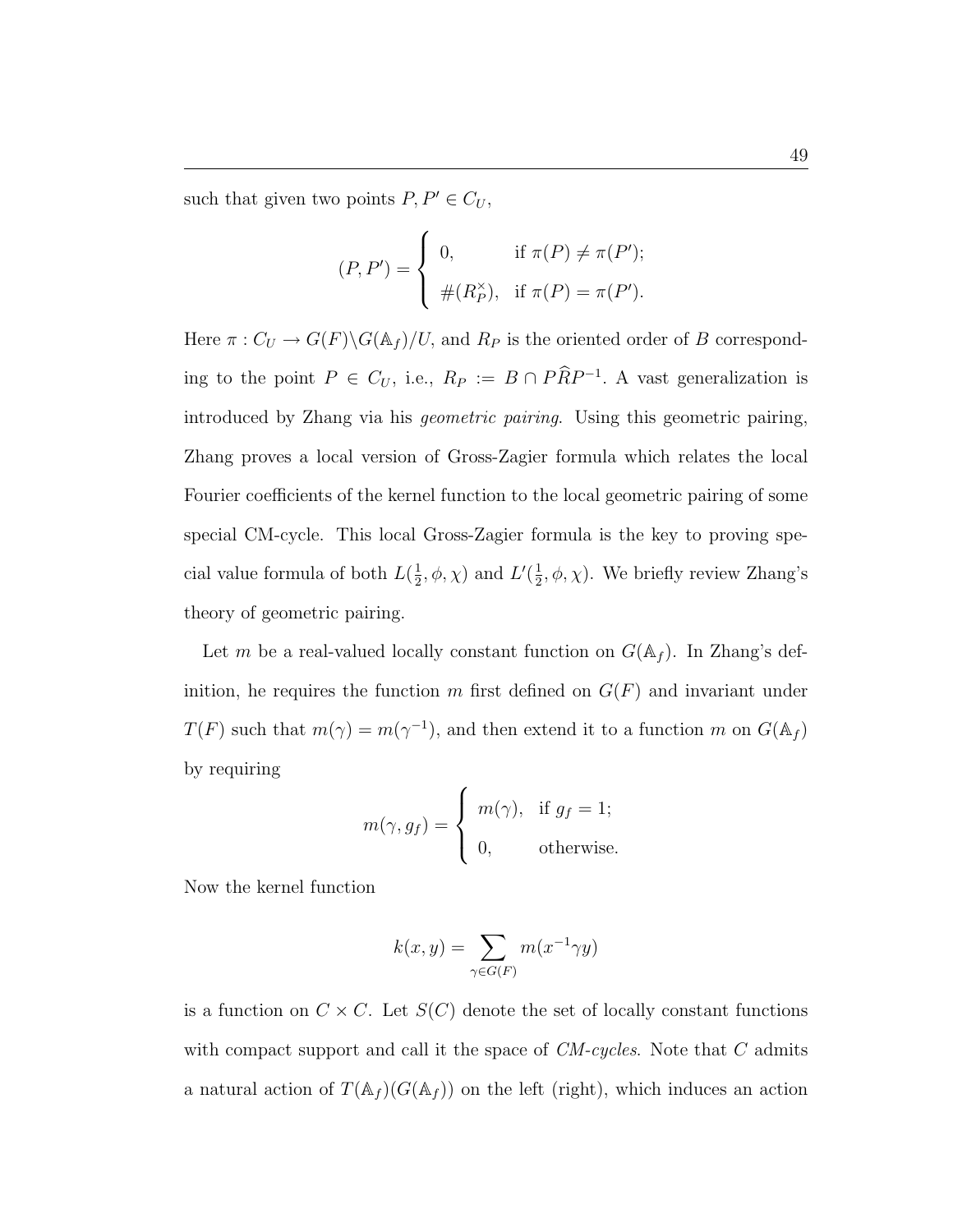of  $T(\mathbb{A}_f)$  on  $S(C)$ . Since  $T(F)\backslash T(\mathbb{A}_f)$  is compact, the set  $S(C)$  is decomposed as

$$
S(C) = \bigoplus_{\chi} S(C, \chi)
$$

where  $\chi$  runs through characters of  $T(F)\T(\mathbb{A}_f)$ . For any given CM-cycles  $\alpha,\beta\in S(C),$ Zhang defines

$$
\langle \alpha, \beta \rangle = \int_{C^2} \alpha(x) k(x, y) \overline{\beta}(y) dx dy
$$

$$
= \lim_{U \to 1} \int_{C^2} \alpha(x) k_U(x, y) \overline{\beta}(y) dx dy.
$$

where  $U$  runs over open subgroups of  $G(\mathbb{A}_f)$  and

$$
k_U(x, y) = \text{vol}(U)^{-2} \int_{C^2} k(xu, yv) du dv.
$$

It's called the geometric pairing with multiplicity function m.

*Remark* 3.2.1 In particular, let  $m$  be the characteristic function of the open compact subgroup  $U$  given by a maximal order  $R$  of  $B$  considered by Gross. For two points  $P, P' \in C$ , let  $\alpha$  and  $\alpha'$  be the characteristic function of P and P' respectively. Thus  $\alpha, \alpha' \in S(C)$ , then one can easily see that

$$
\langle \alpha, \alpha' \rangle = \begin{cases} 0, & \text{if } \pi(P) \neq \pi(P'); \\ \#(R_P^{\times}), & \text{if } \pi(P) = \pi(P'). \end{cases}
$$

By identifying  $P(P')$  with  $\alpha(\alpha')$ , one thus recovers Gross' intersection pairing.

It is not hard to see that the geometric pairing

$$
\langle \alpha, \beta \rangle = \sum_{\gamma \in T(F) \backslash G(F)/T(F)} m(\gamma) < \alpha, \beta > \gamma,
$$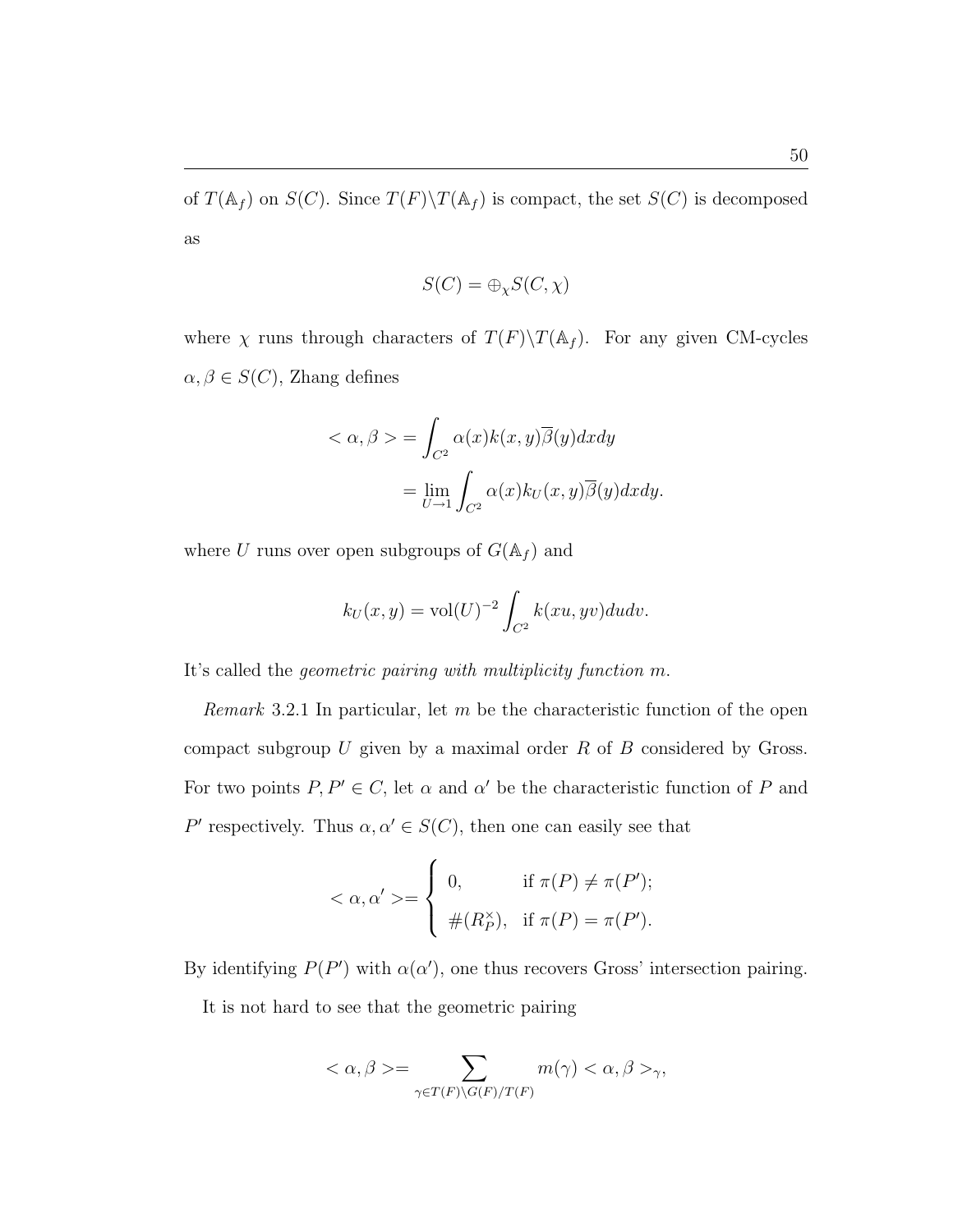where  $\langle \alpha, \beta \rangle_{\gamma} =$ R  $T_{\gamma(F) \setminus G(\mathbb{A}_f)} \alpha(\gamma y) \beta(y) dy$  and

$$
T_{\gamma} = \begin{cases} T, & \text{if } \gamma \in N_T; \\ 1, & \text{if } \gamma \notin N_T. \end{cases}
$$

with  $N_T$  the normalization of T in G. Since  $\langle \alpha, \beta \rangle$  only depends on the class of  $\gamma$  in  $T(F)\backslash G(F)/T(F)$ , one may pass from  $T(F)\backslash G(F)/T(F)$  to F by the following embedding

$$
\xi: T(F) \backslash G(F) / T(F) \longrightarrow F
$$
  

$$
a + b\epsilon \longrightarrow \frac{N(b\epsilon)}{N(a + b\epsilon)}
$$

One thus defines

$$
\langle \alpha, \beta \rangle_{\xi} = \begin{cases} \langle \alpha, \beta \rangle_{\gamma}, & \text{if } \xi = \xi(\gamma); \\ 0, & \text{else.} \end{cases}
$$

Hence

$$
\langle \alpha, \beta \rangle = \sum_{\xi \in F} m(\gamma) \langle \alpha, \beta \rangle_{\xi} .
$$

If both  $\alpha =$  $\overline{a}$  $_v \alpha_v$  and  $\beta =$  $\overline{a}$  $v_y$ ,  $\beta_v$  are decomposable, then  $\langle \alpha, \beta \rangle_{\xi}$  can be further decomposed as

$$
\langle \alpha, \beta \rangle_{\xi} = \prod_{v} \langle \alpha_v, \beta_v \rangle_{\xi}
$$

with  $\langle \alpha_v, \beta_v \rangle_{\xi} =$ R  $\int_{G(F_v)} \alpha_v(\gamma y) \beta_v(y) dy$ . It is this local geometric pairing of some special CM-cycle that is related to the local Fourier coefficient of the kernel function Φ, which Zhang calls the local Gross-Zagier formula. To state the formula, we need to define the special CM-cycle.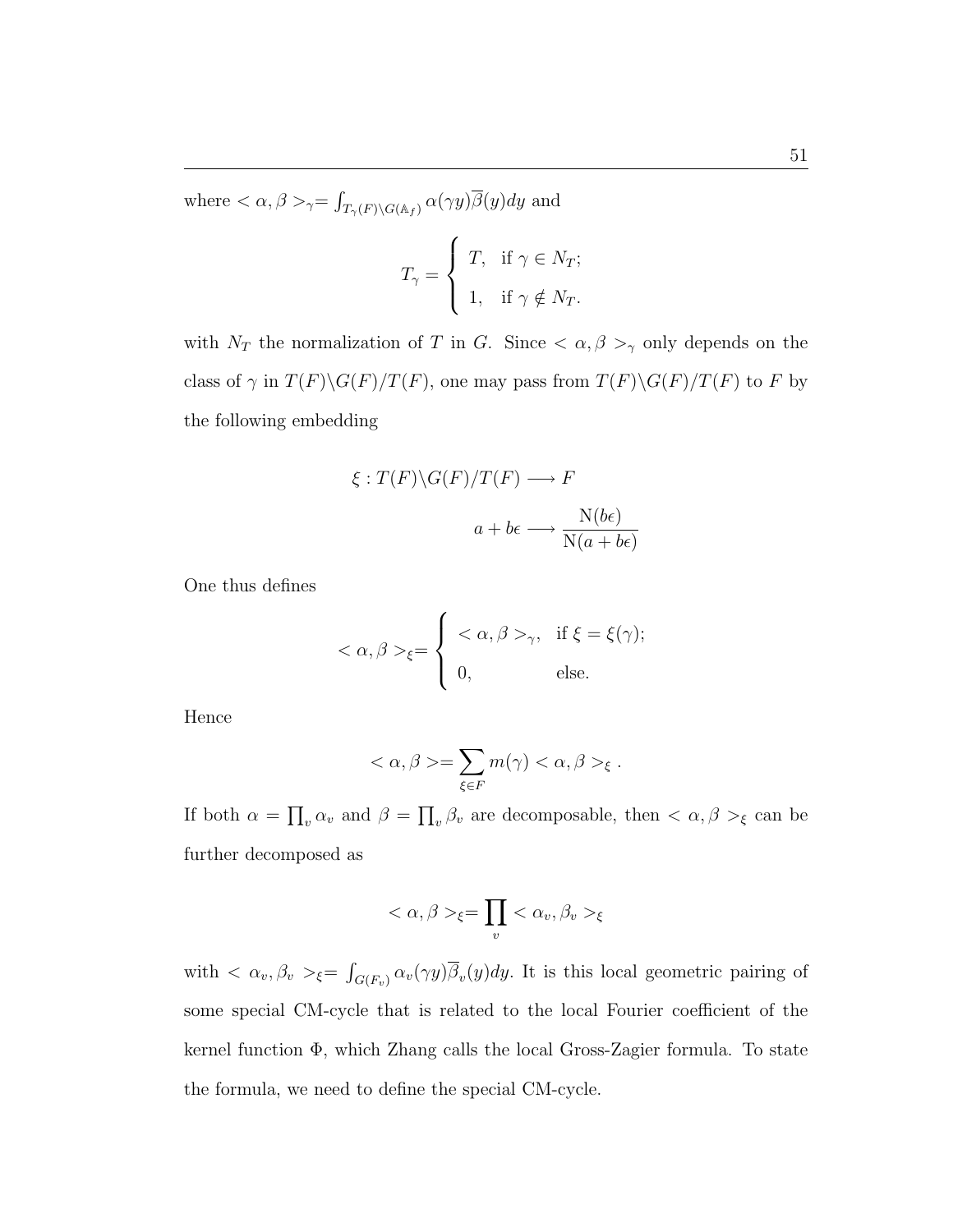52

Let  $A$  be an order of  $B$  such that, locally for each finite place  $v$ ,

$$
A_v = \mathcal{O}_{K,v} + \lambda_v c(\chi_v) \mathcal{O}_{K,v},
$$

where  $\lambda_v \in B_v$  with the properties that

(1) 
$$
\lambda_v x = \bar{x} \lambda_v, \forall x \in K_v
$$
,

(2) 
$$
\mathrm{ord}_v(\mathrm{det}\lambda_v) = \mathrm{ord}_v(N)
$$
.

We denote by  $\Delta$  the subgroup of  $G(\mathbb{A}_f)$  such that

$$
\Delta = \prod_{v \nmid c(\chi)} A_v^\times F_v^\times / F_v^\times \cdot \prod_{v \mid c(\chi)} A_v^\times K_v^\times / F_v^\times.
$$

Notice that one has a natural isomorphism

$$
A_v/\lambda_v c(\chi_v) A_v \cong \mathcal{O}_{K,v}/\lambda_v c(\chi_v) \mathcal{O}_{K,v}.
$$

Thus one may extend  $\chi$  to a character, still denoted by  $\chi$ , of  $\Delta$ . Now the special CM-cycle is the character  $\eta =$  $\overline{a}$  $v \eta_v$  with

$$
\eta_v: T(F_v)\Delta_v \longrightarrow \mathbb{C}^\times
$$
  

$$
tu \longrightarrow \chi_v(t)\chi_v(u).
$$

For  $a \in \mathbb{A}_f^{\times}$  $f \nightharpoonup f$  an integral idéle prime to ND, the Hecke operator is defined to be

$$
T_a \eta = \prod_v T_{a_v} \eta_v
$$

$$
T_{a_v} \eta_v(x) = \int_{H(G_v)} \eta_v(xg) dg,
$$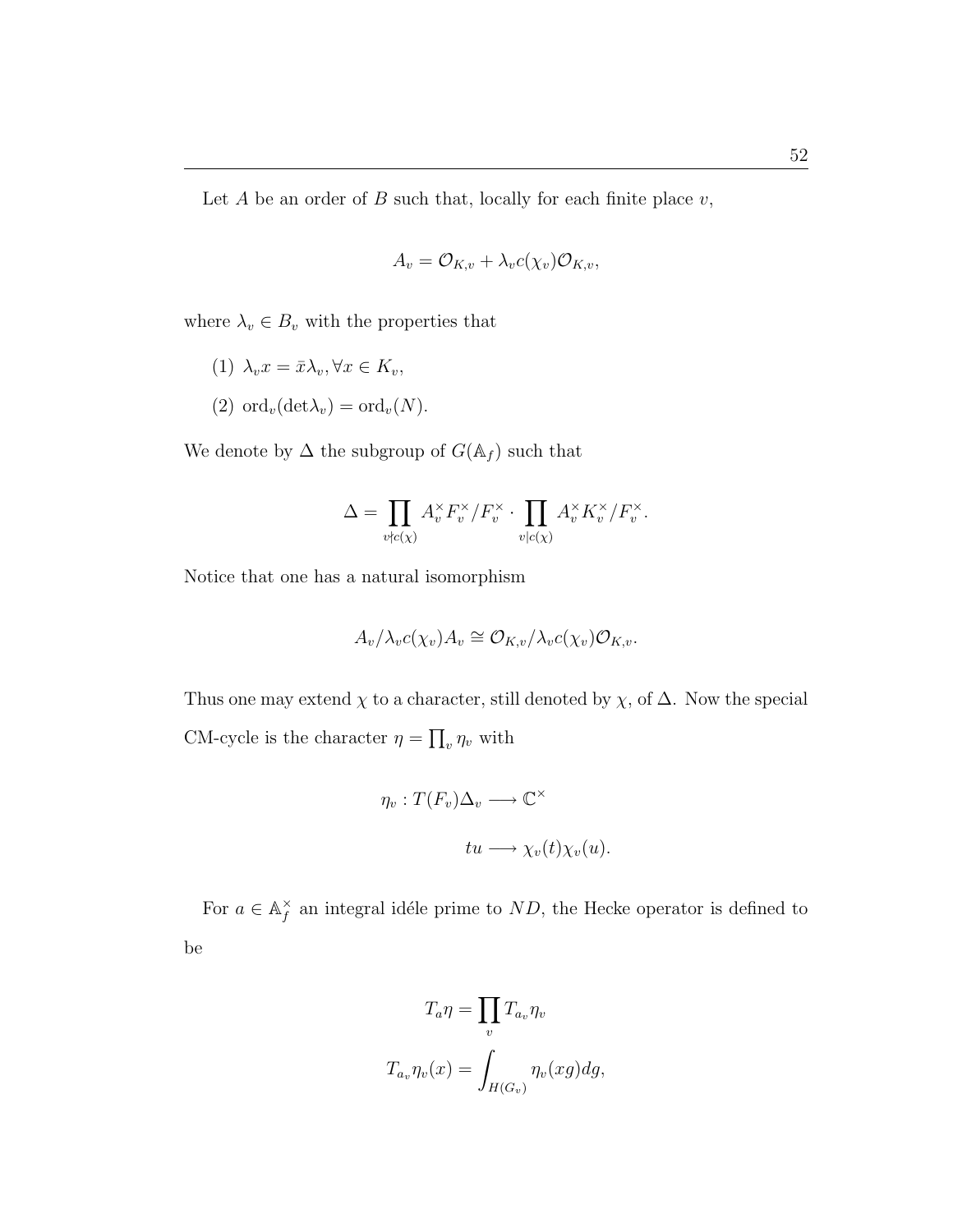where  $H(G_v) = \{g \in M_2(\mathcal{O}_v) | |\det(g)| = |a_v|\}$  and we choose the measure dg such that  $vol(GL_2(\mathcal{O}_v)) = 1$ . The local Gross-Zagier formula is the following

**Proposition 3.2.3** Let 
$$
g = \begin{pmatrix} a_v \delta_v^{-1} & 0 \\ 0 & 1 \end{pmatrix}
$$
, then

$$
\overline{W_v}(\frac{1}{2},\xi,g) = |c(\omega_v)|^{\frac{1}{2}} \epsilon(\omega_v,\psi_v)\chi_v(u) |(1-\xi)\xi|^{\frac{1}{2}} |a_v|_v \text{vol}(\Delta_v)^{-1} \langle T_{a_v}\eta_v, \eta_v \rangle_{\xi},
$$

where u is any trace free element in  $K_v$ .

In particular, globally one obtains

Corollary 3.2.4 Let  $\langle \cdot, \cdot \rangle$  be the geometric pairing on the CM-cycle with multiplicity m on F such that  $m(\xi) = 0$  is  $\xi$  is not in the image of the map  $\xi$ . Assume that  $\delta_v = 1$  for  $v | \infty$ . Then there exist constants  $c_1$  and  $c_2$  such that for  $a$  an integral idéle prime to  $ND$ ,

$$
|c(\omega)|^{\frac{1}{2}}|a| < T_a \eta, \eta > \Delta = (c_1 m(0) + c_2 m(1))|a|^{\frac{1}{2}} W_f(g) \\
+ i^g \sum_{\xi \in F - \{0, 1\}} |\xi(1 - \xi)|_{\infty}^{\frac{1}{2}} \overline{W}_f(\frac{1}{2}, \xi, g) m(\xi).
$$

Now we need to choose the right multiplicity function  $m$ . For each archimedean place  $v$ , define

$$
m(\gamma, g_f) = 2CP_{k-1}(1 - 2\xi(\gamma))W_v(g_v),
$$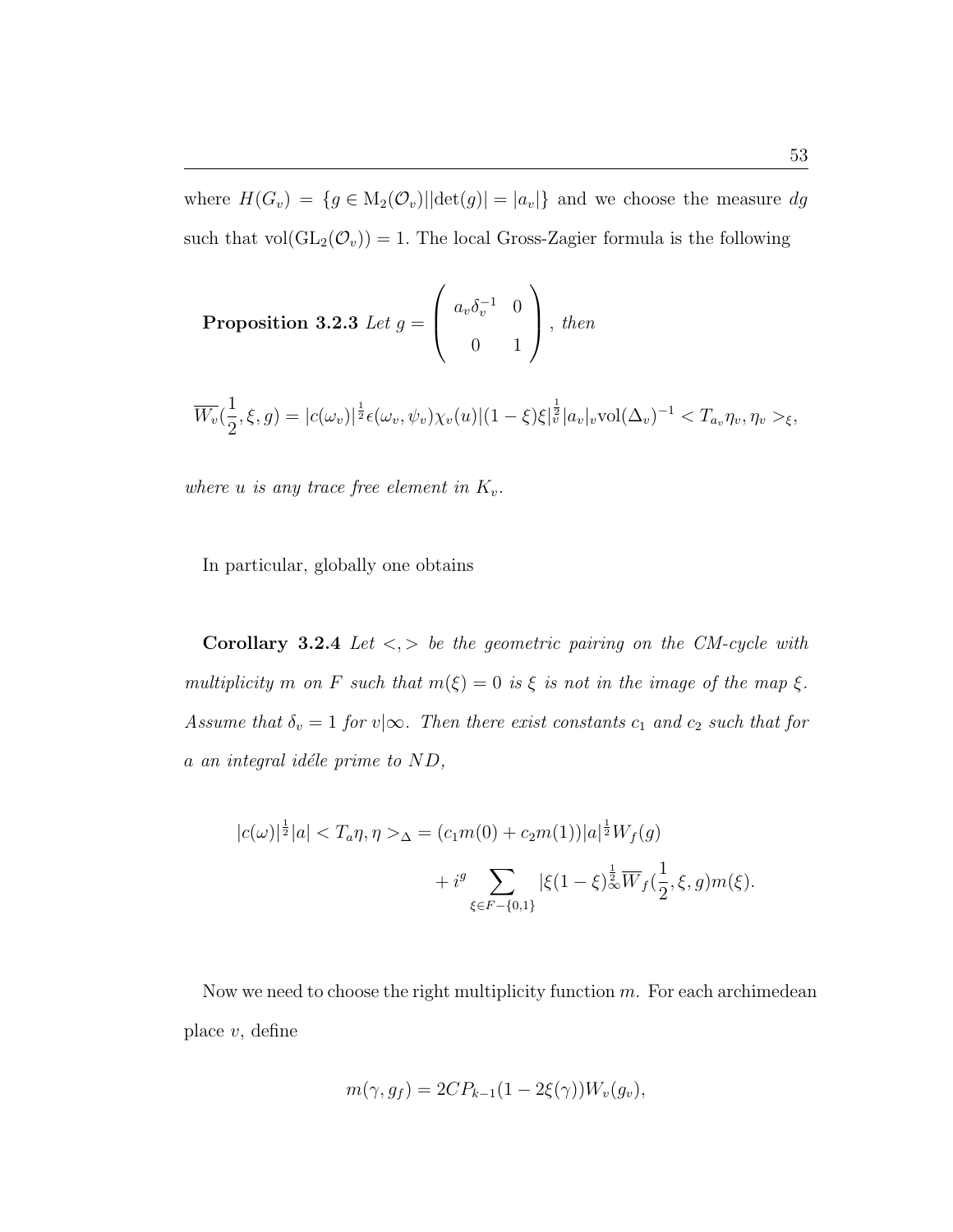where  $C = \frac{4^{k-1}[(k-1)!]^2}{(2k-1)!}$ ,  $P_{k-1}(g)$  is a function on  $G(F_v) \cong SO_3(\mathbb{R})$  such that

$$
\int_{\text{SO}_3(\mathbb{R})} P_{k-1}^2 dg = \frac{1}{2k-1},
$$

and  $W_v$  is the standard Whittaker function of weight 2k at v, i.e.,  $W_v$  is a function in  $\mathcal{W}(\pi_v,\psi_v)$  such that

$$
W_v \left( \left( \begin{array}{cc} a & 0 \\ 0 & 1 \end{array} \right) \right) = \left\{ \begin{array}{ll} 2a^k e^{-2\pi a}, & \text{if } a > 0; \\ 0, & \text{else.} \end{array} \right.
$$

Here we view the multiplicity function parameterized by the continuous parameter  $g_{\infty}$ . Now we look at the spectral decomposition of the geometric pairing  $< \alpha, \beta > (g_{\infty})$  as a Whittaker function on  $GL_2(\mathbb{R})$ . For that, it suffices to determine the spectral decomposition of the kernel function  $K_U(x, y)$ .

**Proposition 3.2.5** As a Whittaker function on  $GL_2(\mathbb{R})$ ,

$$
K_U(x,y) = C \cdot \sum_i W_i(g_{\infty}) \phi_i(x) \overline{\phi}_i(y) + C \int_{\mathfrak{M}} W_{\mathfrak{M}}(g_{\infty}) E_{\mathfrak{M}}(x) \overline{E}_{\mathfrak{M}}(y) d\mathfrak{M}.
$$

Where the sum runs over all cuspidal eigenforms  $\phi_i$  of Hecke operators and Laplace operators, and  $W_i$  is the Whittaker function of  $\phi_i^{\text{new}}, \phi_i^{\text{new}}$  being the newform of weight  $(2k, \dots, 2k)$  in the representation  $\pi$  of  $\mathrm{PGL}_2(\mathbb{A})$  corresponding to the representation  $\pi'_i$  of  $G(\mathbb{A})$  generated by  $\phi_i$  via Jacquet-Langlands correspondence. In particular, let  $\alpha = \beta = \eta$ , then the form

$$
\Psi = C|c(\omega)|^{\frac{1}{2}}\sum_{i}\phi_{i}^{\text{new}}|(\phi,\eta)|^{2} + C|c(\omega)|^{\frac{1}{2}}\int_{\mathfrak{M}}E_{\mathfrak{M}}^{\text{new}}|(E_{\mathfrak{M}},\eta)|^{2}d\mathfrak{M}
$$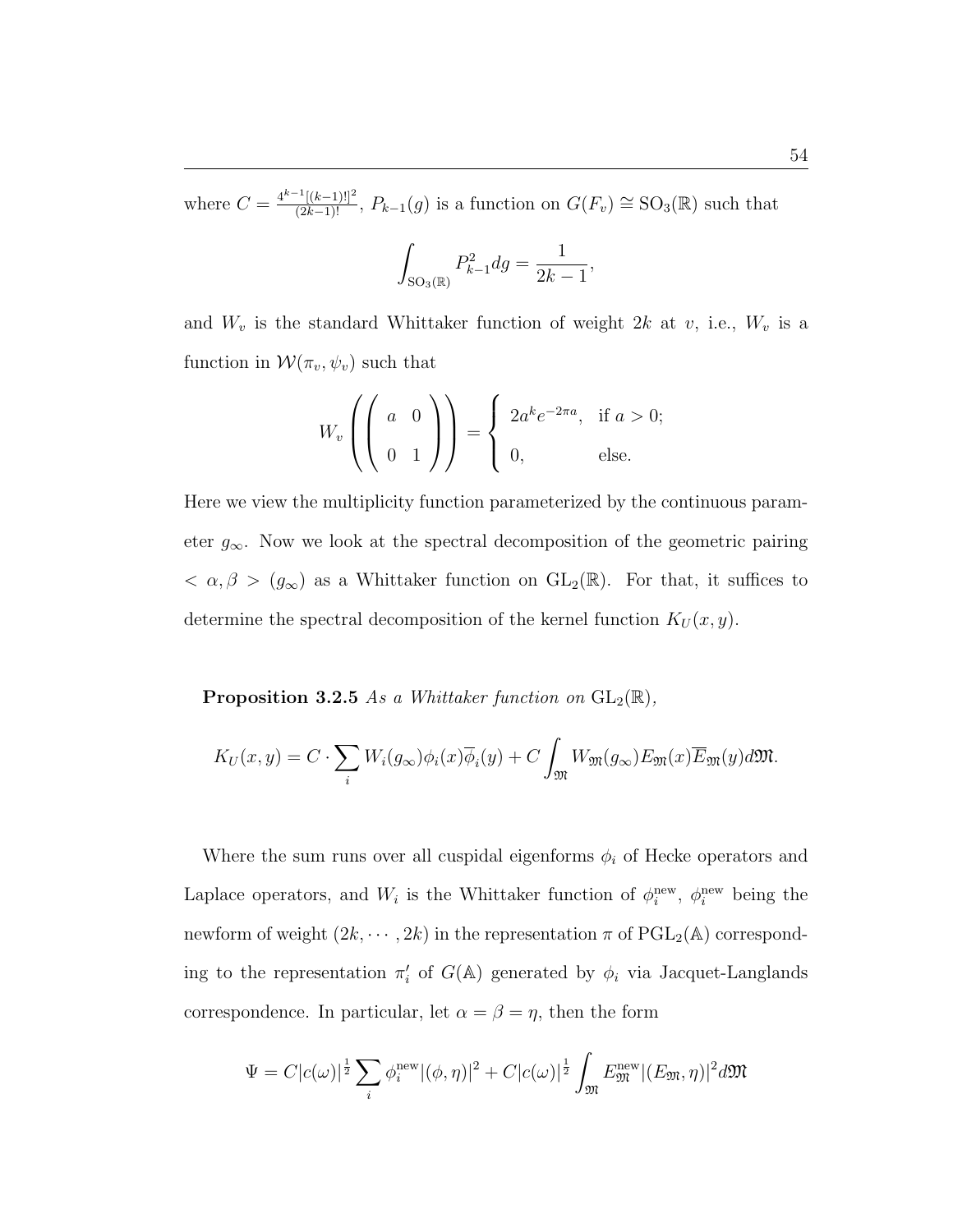has the same a-th Fourier coefficients with the kernel function  $\Phi$  for a prime to ND. Thus  $\Phi - \Psi$  is an old form. On the other hand, since  $\eta$  has character  $\chi$ under the action of  $T(\mathbb{A})$ , so we may assume that  $\phi_i$  has the same character  $\chi$ under the action of  $T(\mathbb{A}_f)$ , which turns out to be exactly the toric newform  $\phi_\chi$ defined in chapter 1.

The projection of  $\Phi - \Psi$  on the space  $\pi(\phi)$  is still an old form. By taking the first Fourier coefficient, the desired formula is obtained, i.e.,

$$
\phi^{\#}(1)L(\frac{1}{2},\phi,\chi)=C|c(\omega)|^{\frac{1}{2}}||\phi^{\#}||^2|(\phi_{\chi},\eta)|^2.
$$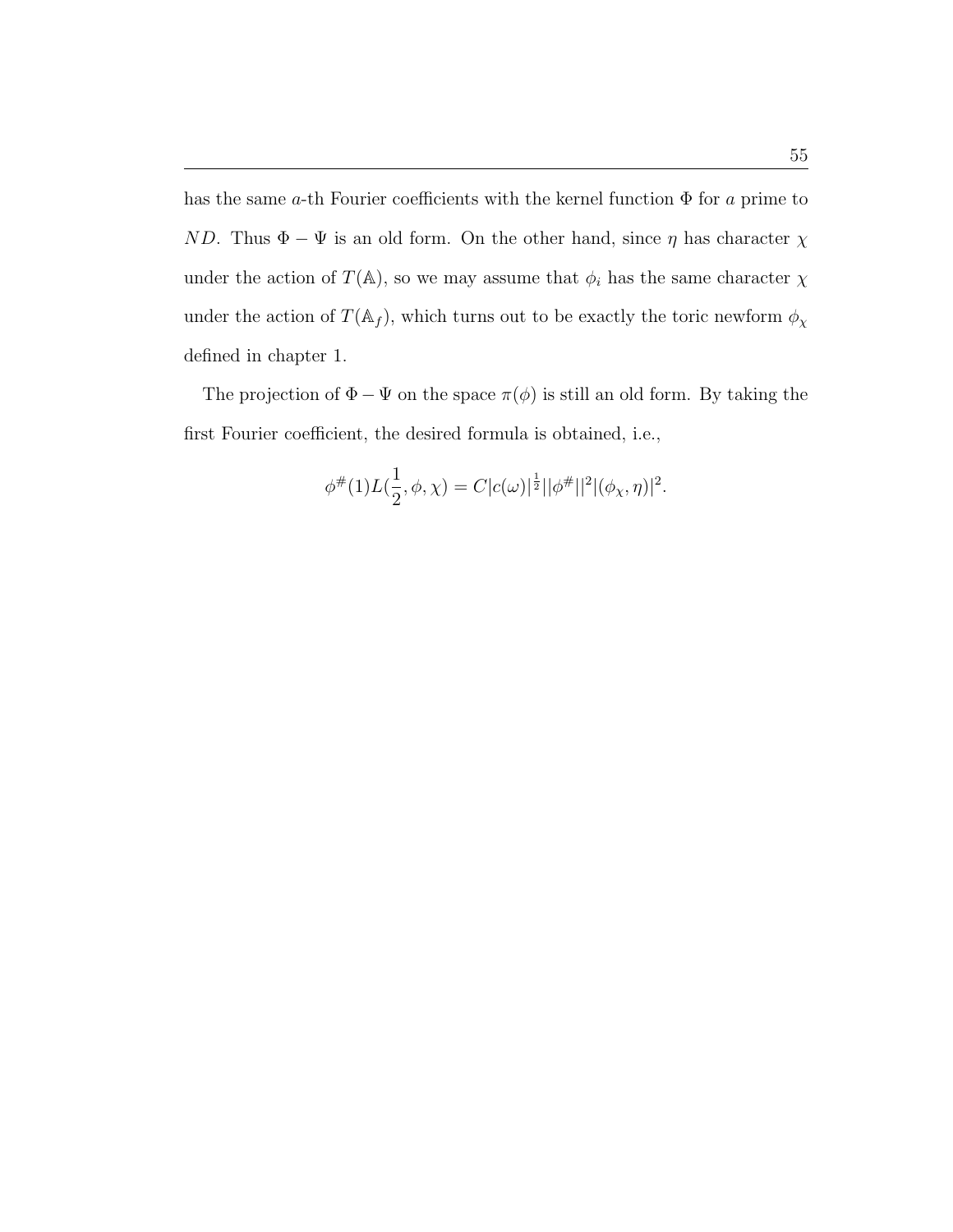## 4. Special value formula of level N

In this section, we shall deduce the final formula, i.e., the special value formula of level N from the formula of level  $ND$  in last section. We shall express the special value of  $L(s, \phi, \chi)$  at  $s = \frac{1}{2}$  $\frac{1}{2}$  in terms of certain test form on a Shimura variety evaluated at certain CM-point. Let's explain the CM-divisor  $P_{\chi}$  occurring in the formula of level N. Recall that our formula is

$$
L(\frac{1}{2}, \phi, \chi) = \frac{C}{\sqrt{\mathrm{N}(D)}} ||\phi||^2 \cdot |(\widetilde{\phi}, P_{\chi})|^2.
$$

To define  $P_{\chi}$ , let R be an order of B containing  $\mathcal{O}_K$  with reduced discriminant N. One may construct such an order as follows. Choose a maximal order  $\mathcal{O}_B$ of B containing  $\mathcal{O}_K$  and an ideal N of  $\mathcal{O}_K$  such that

$$
N_{K/F}(\mathcal{N}) \cdot \operatorname{disc}_{B/F} = N.
$$

Then take  $R = \mathcal{O}_K + \mathcal{NO}_B$ . The group

$$
U_v = R_v^\times/\mathcal{O}_v^\times
$$

defines an open compact subgroup of  $G(F_v)$ . Let  $U =$  $\overline{a}$  $_{v\nmid\infty}$   $U_v$ . It is an open compact subgroup of  $G(\mathbb{A}_f)$ . The Shimura variety defined by G is isomorphic to  $G(F)\backslash G(\mathbb{A}_f)/U$ , since B is ramified at all archimedean places. Thus it is 0dimensional. We first define a CM point  $P_c \in G(F) \backslash G(\mathbb{A}_f)/U$ . Let  $i_c \in G(\mathbb{A}_f)$ such that

$$
U_T := i_c U i_c^{-1} \cap T(\mathbb{A}_f)^\times = \widehat{\mathcal{O}}_{c(\chi)^\times}/\widehat{\mathcal{O}_F}^\times.
$$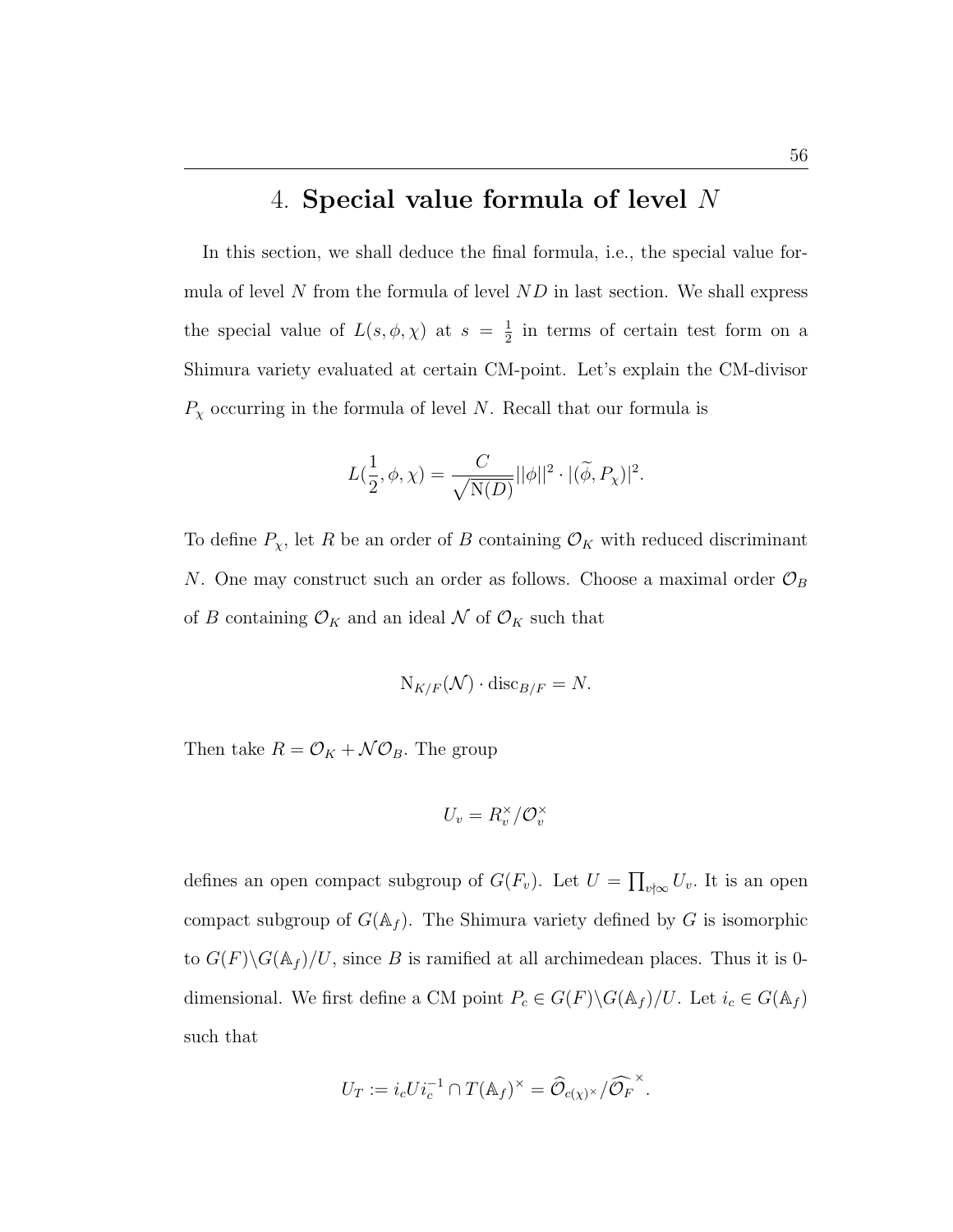Set  $P_c = [i_c] \in G(F) \backslash G(\mathbb{A}_f) / U$ . Finally

$$
P_{\chi} = \sum_{t \in T(F) \backslash T(\mathbb{A}_f)/U_T} \chi(t)[ti_c].
$$

As we see from last section that the formula of level ND has an extra term  $\phi^{\#}$  involved which is an obstruction to arithmetic applications. To deduce the formula of level N from the formula of level ND. One rewrites the formula of level ND in the following way:

$$
\frac{\widehat{\phi^{\#}}(1)}{N(c(\chi))}\frac{||\phi||^2}{||\phi^{\#}||^2}\frac{|\langle \widetilde{\phi},P_{\chi}\rangle|^2}{|(\phi_{\chi},\eta)|^2}L(\frac{1}{2},\chi,\phi)=\frac{C}{\sqrt{N(D)}}||\phi||^2|(\widetilde{\phi},P_{\chi})|^2.
$$

We shall prove that

$$
\frac{\widehat{\phi^{\#}}(1)}{N(c(\chi))}\frac{||\phi||^2}{||\phi^{\#}||^2}\frac{|\widetilde{\phi},P_\chi)|^2}{|(\phi_\chi,\eta)|^2}L(\frac{1}{2},\chi,\phi)=C(\chi)\prod_{v|D}Q_v(\lambda_v),
$$

where  $\lambda_v$  is the parameter in the local L-factor  $L_v(s, \phi) = (1 - \lambda_v |\varpi_v|^s +$  $|\varpi_v|^{2s})^{-1}$ , and  $C(\chi)$  is a constant depending only on  $\chi$  and for each  $v|D, Q_v$  is a rational function in  $\mathbb{C}(t)$  depending only on  $\chi_v$  which takes value 1 at  $t = 0$ and is regular for  $t \leq |\varpi_v|^{\frac{1}{2}} + |\varpi_v|^{\frac{-1}{2}}$ . The idea is that we view  $\phi$  as a form varying in the space  $L_0^2(\text{GL}_2(F)\backslash \text{GL}_2(\mathbb{A}))$ , a space consisting of discrete part (cusp forms) and continuous part (continuous sum of Eisenstein series). The form

$$
\frac{\widehat{\phi^{\#}}(1)}{\mathrm{N}(c(\chi))}\frac{||\phi||^2}{||\phi^{\#}||^2}\frac{|(\widetilde{\phi},P_{\chi})|^2}{|(\phi_{\chi},\eta)|^2}L(\frac{1}{2},\chi,\phi)
$$

can be viewed as a formula associated to each form in the space  $L_0^2(\text{GL}_2(F) \backslash \text{GL}_2(\mathbb{A}))$ . The above shows exactly that

$$
\frac{\widehat{\phi^{\#}}(1)}{\mathrm{N}(c(\chi))}\frac{||\phi||^2}{||\phi^{\#}||^2}\frac{|\widetilde{(\phi},P_{\chi})|^2}{|(\phi_{\chi},\eta)|^2}L(\frac{1}{2},\chi,\phi)
$$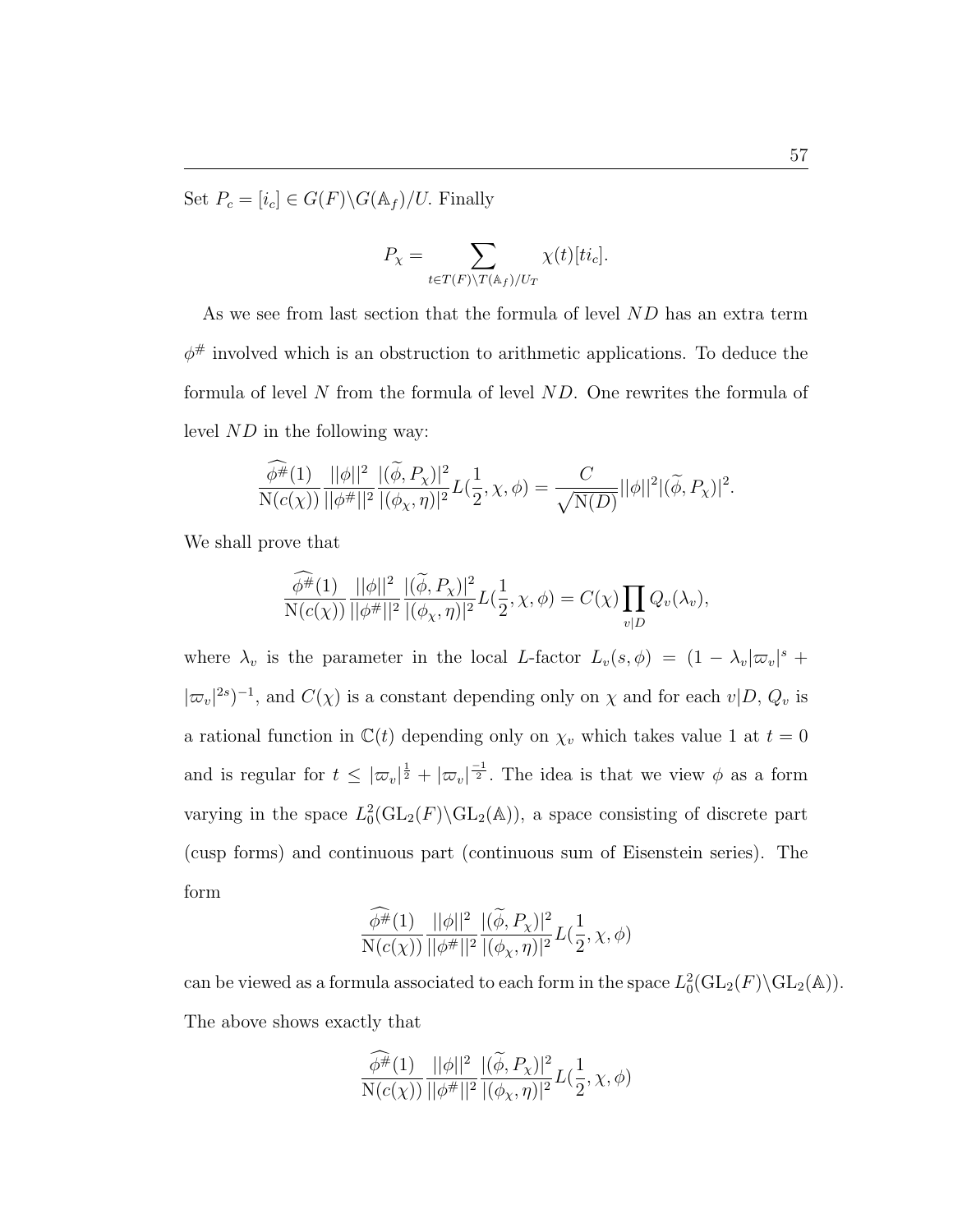is independent of the choices of  $\phi$ . Thus one can use Eisenstein series to determine  $C(\chi)$  $\overline{a}$  $v_{|D} Q_v(\lambda_v)$ . To that end, a similar special value formula of Rankin-Selberg L-function associated to an Eisenstein series and  $\chi$  will be deduced to explicitly determine the constant  $C(\chi)$  $\overline{a}$  $_{v|D} Q_v(\lambda_v)$ . The proof consists of the following two steps:

- (1) compare two formulae of level N and  $ND$  and show they are equal up to universal constants;
- $(2)$  obtain a special value formula of level D for Rankin-Selberg L-function  $L(s, E, \chi)$  associated to an Eisenstein series E and  $\chi$  and explicitly compute the universal constants, thus prove the final formula.

4.1. Universal constants. In this subsection, we shall prove that both formulae of level  $N$  and  $ND$  are equal up to some universal constants. We have

**Proposition 4.1.1** For each v|D, there exists a rational function  $Q_v \in \mathbb{C}(t)$ , depending only on  $\chi_v$ ,  $Q_v(0) = 1$ , and being regular for  $t \leq |\varpi_v|^{\frac{1}{2}} + |\varpi_v|^{-\frac{1}{2}}$ , such that

$$
\frac{\widehat{\phi^{\#}}(1)}{\mathrm{N}(c(\chi))}\frac{||\phi||^2}{||\phi^{\#}||^2}\frac{|\widetilde{\phi},P_\chi)|^2}{|(\phi_\chi,\eta)|^2}=C(\chi)\prod_{v|D}Q_v(\lambda_v),
$$

where  $C(\chi)$  is a constant depending only on  $\chi$  and  $\lambda_v$  is the parameter in the local L-factor

$$
L(s, \phi) = (1 - \lambda_v |\varpi_v|^s + |\varpi_v|^{2s})^{-1}.
$$

Proof. We first reduce it to local case, then show everything locally. We need the local version of quasi-newform. Before that, Let's fix a hermitian form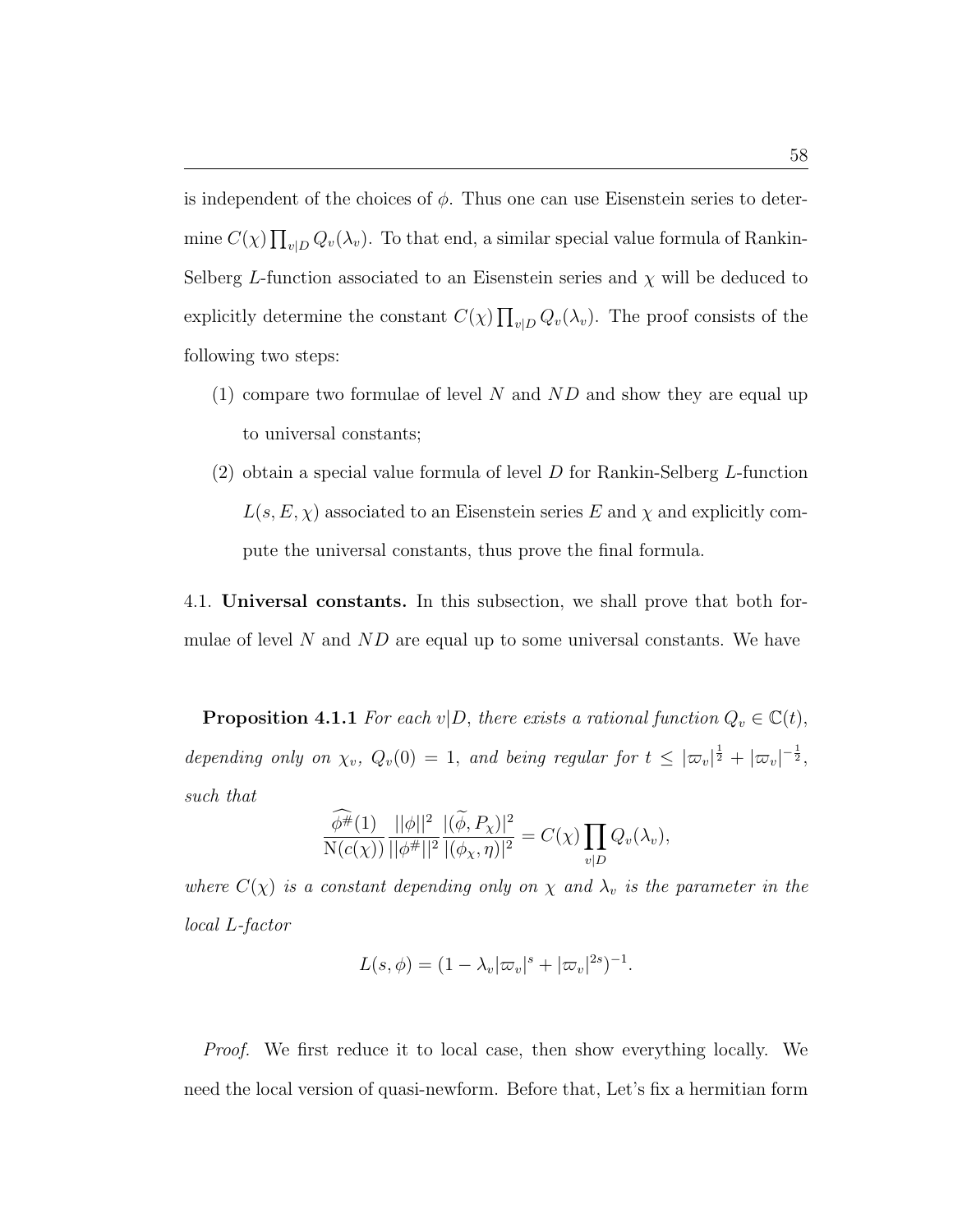on the Whittaker model  $W(\pi_v, \psi_v)$ . By the discussion in Chapter 1, one sees that the irreducible cuspidal representation  $\pi = \otimes \pi_v$  is unitary. Thus  $\pi_v$  is unitary for each v. We choose a hermitian form (,) on  $\mathcal{W}(\pi_v, \psi_v)$  for each v, such that  $||W_v||^2 = 1$ , for almost all v, where  $W_v$  is the normalized newform of  $W(\pi_v, \psi_v)$ . Hence the global hermitian form is proportional to  $L^2$ -norm. For each v, the Whittaker model  $\mathcal{W}(\pi_v, \psi_v)$  has the normalized newform  $W_v$  of level  $N_v := \varpi_v^{\text{ord}_v(N)}$  and the quasi-newform  $W_v^{\#}$  with respect to  $\chi_v$  is the form of  $\text{level} N_v D_v = \varpi_v^{\text{ord}_v(N) + \text{ord}_v(D)}$  satisfying

$$
(W_v^{\#}, W_{v,i}) = \nu^{i}(W_v^{\#}, W_v^{\#}), \quad i = 0, 1, \cdots, \text{ord}_v(D),
$$

where

$$
\nu = \begin{cases} 0, & \text{if } v | c(\omega); \\ \chi_v(\varpi_{K,v}), & \text{if } v \nmid c(\omega). \end{cases}
$$

 $\overline{ }$ 

In particular, if  $v \nmid D$ , so  $W_v^{\#}$  is of level  $\varpi_v^{\text{ord}_v(N)}$  and the relation above implies that  $W_v^{\#} = W_v$ . The uniqueness of the global quasi-newform  $\phi^{\#}$  implies that  $\phi^{\#} = \otimes_{v} W_{v}^{\#}$ . Now we divide the proof into three steps showing that each term has the property in proposition.

 $(1)$   $\frac{||\phi||^2}{||\phi^{\#}||^2}$ . From the above, one sees that

$$
\frac{||\phi||^2}{||\phi^{\#}||^2} = \frac{\prod_v(W_v, W_v)}{\prod_v(W_v^{\#}, W_v^{\#})} = \frac{\prod_v(W_v, W_v)}{\prod_v(W_v^{\#}, W_v^{\#})}.
$$

We now show that there exists, for each  $v|D$ , a rational function  $Q_{1,v}(t) \in \mathbb{C}(t)$ , depending only on  $\chi_v$ ,  $Q_{1,v}(0) = 1$ , and  $Q_{1,v}(t)$  is regular for  $t \leq |\varpi_v|^{\frac{1}{2}} + |\varpi_v|^{-\frac{1}{2}}$ such that

$$
\frac{(W_v, W_v)}{(W_v^{\#}, W_v^{\#})} = C_{1,v}(\chi_v) Q_{1,v}(\lambda_v).
$$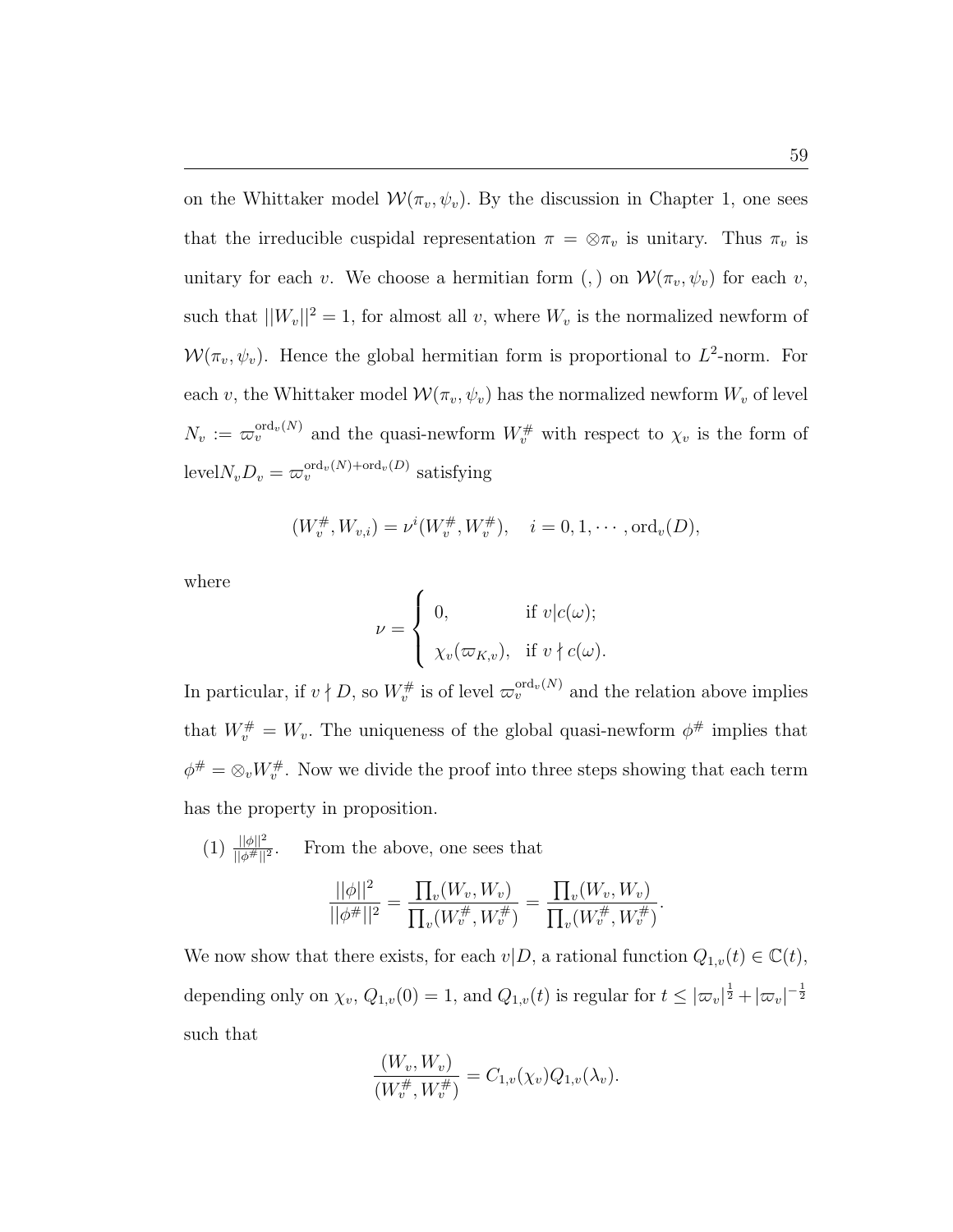Write  $W_v^{\#} =$  $\bigwedge^{\mathrm{ord}_v(D)}$  $\int_{i=0}^{\text{ord}_v(D)} \alpha_{v,i} W_{v,i}$ . The definition of quasi-newform can be translated into the system of following equations

$$
\sum_{i=0}^{\text{ord}_v(D)} \alpha_{v,i} \frac{(W_{v,i-j}, W_v)}{(W_v, W_v)} = \nu_j \sum_{i=0}^{\text{ord}_v(D)} \alpha_{v,i} \frac{(W_{v,i}, W_v)}{(W_v, W_v)}, j = 1, \cdots, \text{ord}_v(D)
$$

$$
\frac{(W_v \# , W_v)}{(W_v, W_v)} = \frac{(W_v^{\#}, W_v^{\#})}{(W_v, W_v)} = \sum_{i=0}^{\text{ord}_v(D)} \nu^i \alpha_{v,i} \frac{(W_v \# , W_v)}{(W_v, W_v)} \Leftrightarrow \sum_{i=0}^{\text{ord}_v(D)} \nu^i \alpha_{v,i} = 1.
$$

Hence each  $\alpha_{v,i}$  is a rational function in  $\frac{(W_{v,j}, W_v)}{(W_v, W_v)}$  for  $j = 0, \cdots, \text{ord}_v(D)$ . It remains to show that  $\frac{(W_{v,j}, W_v)}{(W_v, W_v)}$  is a polynomial in  $\lambda_v$ . Let  $U_v = GL_2(\mathcal{O}_v)$ . Define  $H_{v,j}$  be vol $(H_{v,j})^{-1}$  times the characteristic function of  $U_v\left\lceil \begin{array}{cc} \varpi_v^{-j} & 0 \end{array} \right\rceil$ 0 1  $U_v$  and  $T(\varpi_v^{-j}$  to be the Hecke operator corresponding to  $H_{v,j}$ . One obtains that

$$
\frac{(W_{v,j}, W_v)}{(W_v, W_v)} = (W_v, W_v)^{-1} \text{vol}(U_v)^{-1} \int_{U_v} (\pi(u)W_{v,j}, \pi(u)W_v) du
$$

$$
= (W_v, W_v)^{-1} \text{vol}(H_{v,j})^{-1} \int_{H_{v,j}} (\pi(u)W_v, W_v) du
$$

Since  $T(\varpi_{v}^{-j})$  is generated by usual Hecke operators:  $T_{v}$ ,  $R_{v}$  and  $R_{v}^{-1}$  which correspond to  $U_v$ 3e:  $\Big| \begin{array}{cc} \varpi_v & 0 \end{array}$ 0 1  $\frac{5}{2}$  $\big| U_v, U_v$ H,  $\Big\downarrow \begin{array}{cc} \varpi_v & 0 \end{array}$  $0 \quad \varpi_v$ at<br>` and  $U_v$  $\frac{1}{2}$  $\begin{pmatrix} \varpi_v^{-1} & 0 \end{pmatrix}$ 0  $\varpi_v^{-1}$ wr<br>、 respectively, See Bump [3]. The action of  $R_v$  on  $W_v$  is trivial and  $T_v \cdot W_v =$  $\lambda_v|\varpi_v|^{\frac{1-k}{2}}W_v$ . Hence  $\mathrm{T}(\varpi_v^{-j})\cdot W_v=Q_{1,v}'(\lambda_v)W_v$ , where  $Q_{1,v}'(t)$  is a polynomial independent of  $\pi_v$ . In fact, one has explicit relation

$$
\mathcal{T}(\varpi_v^j) = \mathcal{T}_v(\varpi_v^{j+1}) + |\varpi_v|^{-1} \mathcal{R}_v \mathcal{T}(\varpi_v^{j-1}).
$$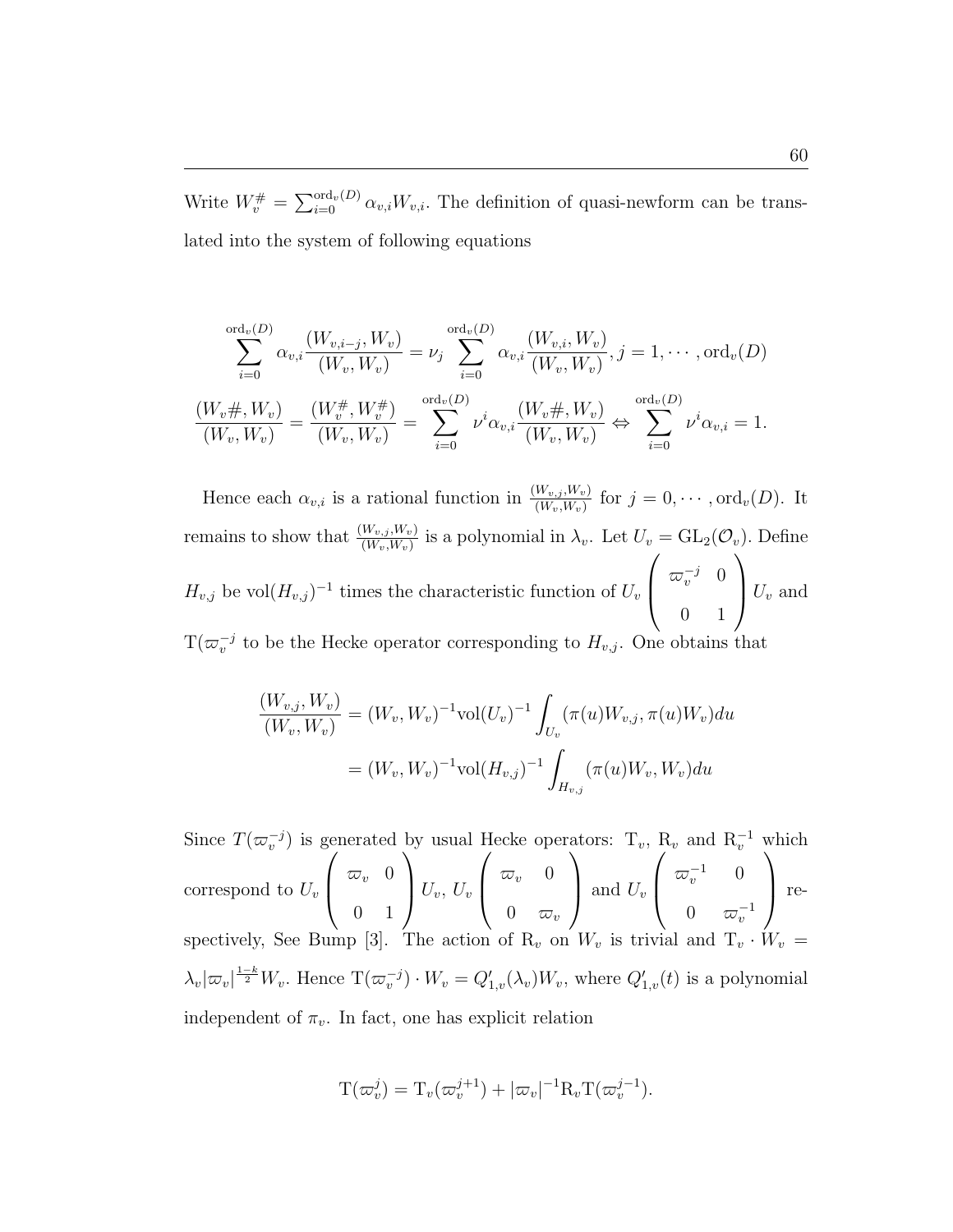Thus  $Q'_{1,v}(0)$  is a constant depending only on  $\chi_v$ . Finally we may simply take  $Q_{1,v}(t) = Q'_{1,v}$  $^{-1}(0)Q'_{1,v}(t).$ 

(2)  $\widehat{\phi}^{\#}(1)$ . Applying the definition of  $\widehat{\phi}^{\#}(1)$  directly, we have

$$
\hat{\phi}^{\#}(1) = \frac{W_{\phi^{\#}} \begin{pmatrix} y_{\infty} \delta^{-1} & 0 \\ 0 & 1 \end{pmatrix}}{W_{\infty} \begin{pmatrix} y_{\infty} & 0 \\ 0 & 1 \end{pmatrix}} \\
= \frac{\prod_{v} W_{v}^{\#} \begin{pmatrix} y_{\infty} \delta_{v}^{-1} & 0 \\ 0 & 1 \end{pmatrix}}{W_{\infty} \begin{pmatrix} y_{\infty} & 0 \\ 0 & 1 \end{pmatrix}}
$$

$$
= \frac{\prod_{v \nmid D} W_v^{\#} \left( \begin{array}{c} y_{\infty} \delta_v^{-1} & 0 \\ 0 & 1 \end{array} \right) \cdot \prod_{v \mid D} W_v^{\#} \left( \begin{array}{c} y_{\infty} \delta_v^{-1} & 0 \\ 0 & 1 \end{array} \right)}{W_{\infty} \left( \begin{array}{c} y_{\infty} & 0 \\ 0 & 1 \end{array} \right)}
$$
\n
$$
= \frac{\prod_{v \nmid D} W_v \left( \begin{array}{c} y_{\infty} \delta_v^{-1} & 0 \\ 0 & 1 \end{array} \right) \prod_{v \mid D} \sum_{i=0}^{\text{ord}_v(D)} \alpha_{v,i} W_{v,i} \left( \begin{array}{c} y_{\infty} \delta_v^{-1} & 0 \\ 0 & 1 \end{array} \right)}{W_{\infty} \left( \begin{array}{c} y_{\infty} & 0 \\ 0 & 1 \end{array} \right)}.
$$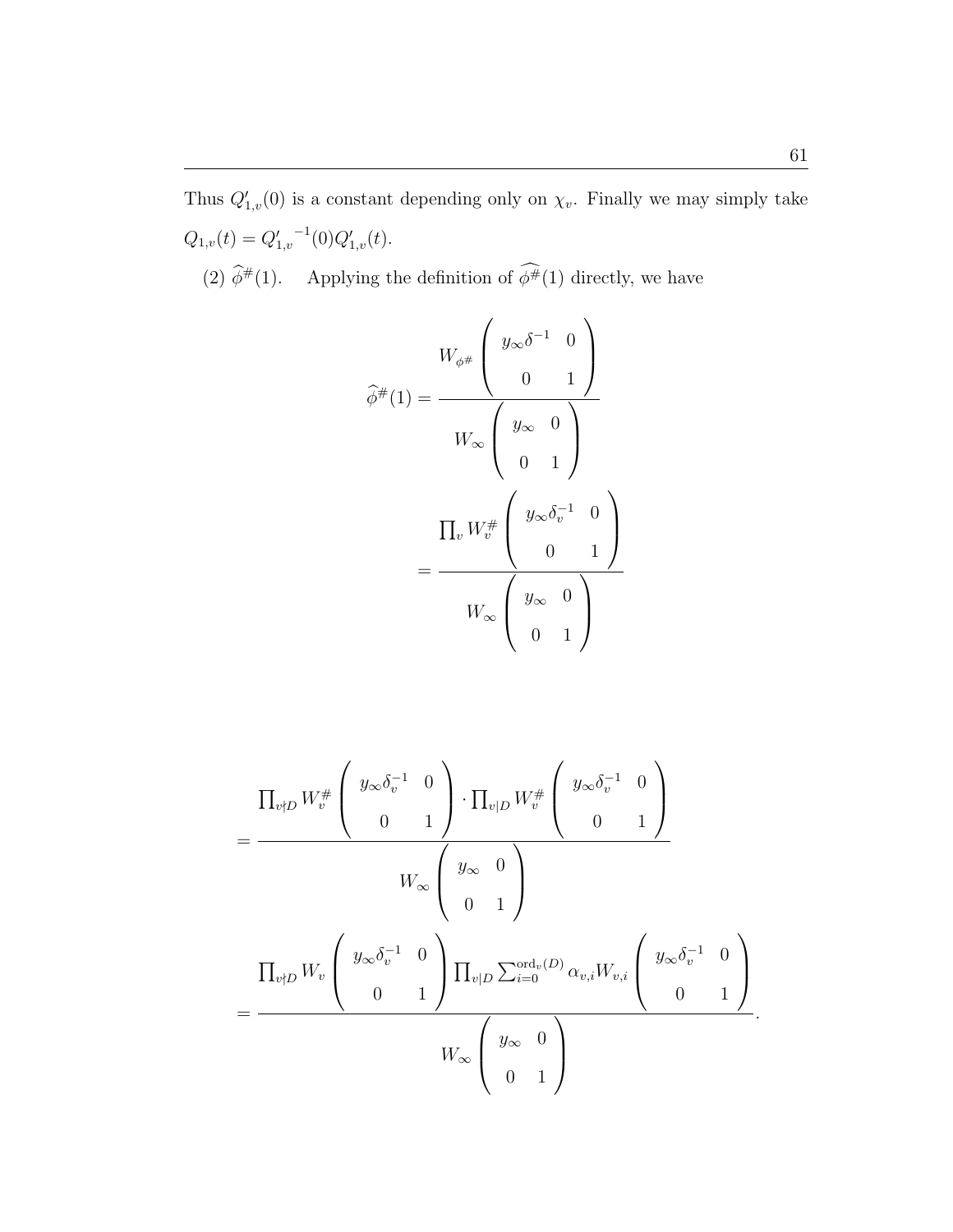Where the last equality is obtained, since for any  $a|D, \phi_a := \pi$  $\overline{\phantom{a}}$  $\begin{pmatrix} a^{-1} & 0 \\ 0 & 0 \\ 0 & 0 \end{pmatrix}$ 0 1  $\mathbf{r}$  $\vert \phi$ is an old form, therefore  $\phi_a(1) = 0$ .

 $(3) \frac{|(\widetilde{\phi},P_\chi)|^2}{|(d-p)|^2}$  $|(\phi_X,\eta)|^2$ . To show that the above quantity has the desired property, one needs to analyze both  $\widetilde{\phi}$  and  $\phi_\chi.$  First notice that the point  $P_\chi$  corresponds to the following CM-cycle  $\xi : T(\mathbb{A}_f)i_cU, ti_cu \mapsto \chi(t)$ . Thus one sees that  $(\widetilde{\phi}, P_\chi) =$  $(\phi, \xi)$ , where the right hand side of the equality is regarded as the pairing between a form on  $G(F)\backslash G(A)$  and a CM-cycle. So the idea is to compare both CM-cycles  $\xi$  and  $\eta$ , more precisely, there exists  $h: U \to \mathbb{C}^{\times}$ , such that

$$
\rho(h)\eta = \zeta,
$$

and then we replace  $\eta$  by  $\zeta$  in the decomposition of the geometric pairing  $\Phi(\zeta,\zeta)$ to deduce the desired property. Let  $\xi$  be the function on  $T(\mathbb{A}_f)i_c$ ,

$$
\xi: T(\mathbb{A}_f)i_c U \to \mathbb{C}^\times
$$
  

$$
t i_c u \mapsto \chi(t), \forall t \in T(\mathbb{A}_f), u \in U.
$$

We first show that  $(\widetilde{\phi}, P_c)_\chi = (\widetilde{\phi}, \xi).$  We have

$$
(\tilde{\phi}, \xi) = \text{vol}(U)^{-1} \int_{T(F)\backslash G(\mathbb{A}_f)} \overline{\xi}(x) \tilde{\phi}(x) dx
$$
  

$$
= \text{vol}(U)^{-1} \int_{T(F)\backslash T(\mathbb{A}_f)i_cU} \overline{\xi}(x) \tilde{\phi}(x) dx
$$
  

$$
= \int_{T(F)\backslash T(\mathbb{A}_f)/U_T} \chi^{-1}(t) \tilde{\phi}(tP_c)
$$
  

$$
= (\tilde{\phi}, P_c)_{\chi}.
$$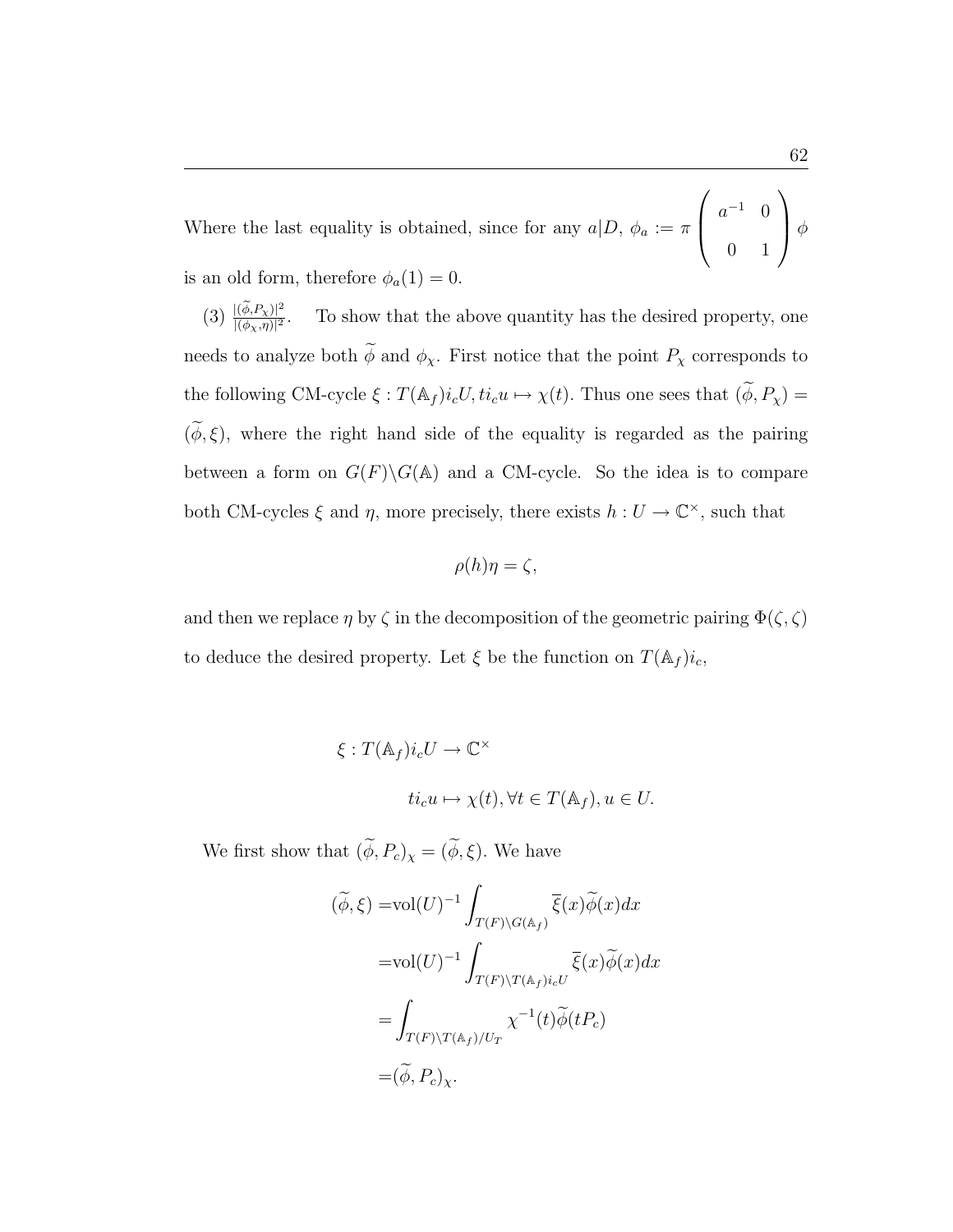Now we compare the CM-cycles  $\xi$  and  $\eta$ . Let h be the characteristic function on  $Ui_c^{-1}$ . We claim that

$$
\rho(h)\eta = \zeta.
$$

This is a local problem. For any finite place v, let  $h_v$  be vol $(U_v)$  times the characteristic function on  $U_v i_{c,v}^{-1}$ . We want to verify that  $\rho(h_v)\eta_v = \zeta_v$ .

If B is ramified at v, then  $v|N$ , thus  $v \nmid c(\chi)$ . We shall determine  $i_{c,v}$ . Recall that  $i_{c,v}$  is an element of  $G(F_v)$  such that

$$
i_{c,v}U_vi_{c,v}^{-1}\cap T(F_v)=\mathcal{O}_{c_v}^{\times}/\mathcal{O}_v^{\times}.
$$

Since  $v \nmid c(\chi)$ , thus  $\mathcal{O}_{c_v} = \mathcal{O}_v$ . Therefore we may take  $i_{c,v} = I$ . Hence if

$$
\rho(h_v)\eta_v(g) = \frac{1}{\text{vol}(U_v)} \int_{G(F_v)} \eta_v(gx)h_v dx
$$
  
= 
$$
\frac{1}{\text{vol}(U_v)} \int_{U_v} \eta_v(gui_{c,v}) du
$$
  
= 
$$
\frac{1}{\text{vol}(U_v)} \int_{U_v} \eta_v(gu) du \neq 0,
$$

then  $gu \in T(F_v)\Delta_v$ , hence  $g \in T(F_v)\Delta_v = T(F_v)U_v$ , since  $\Delta_v = U_v$ , for  $v \nmid c(\chi)$ , i.e.,  $\rho(h_v)\eta_v$  is supported on  $T(F_v)U_v$ . For any  $g = tu \in T(F_v)U_v$ , one has

$$
\rho(h_v)\eta_v(g) = \frac{1}{\text{vol}(U_v)} \int_{U_v} \eta_v(gx)dx
$$
  
= 
$$
\frac{1}{\text{vol}(U_v)} \int_{U_v} \eta_v(tux)dx
$$
  
= 
$$
\frac{1}{\text{vol}(U_v)} \chi_v(t) \int_{U_v} \chi_v(x)dx
$$
  
= 
$$
\chi_v(t),
$$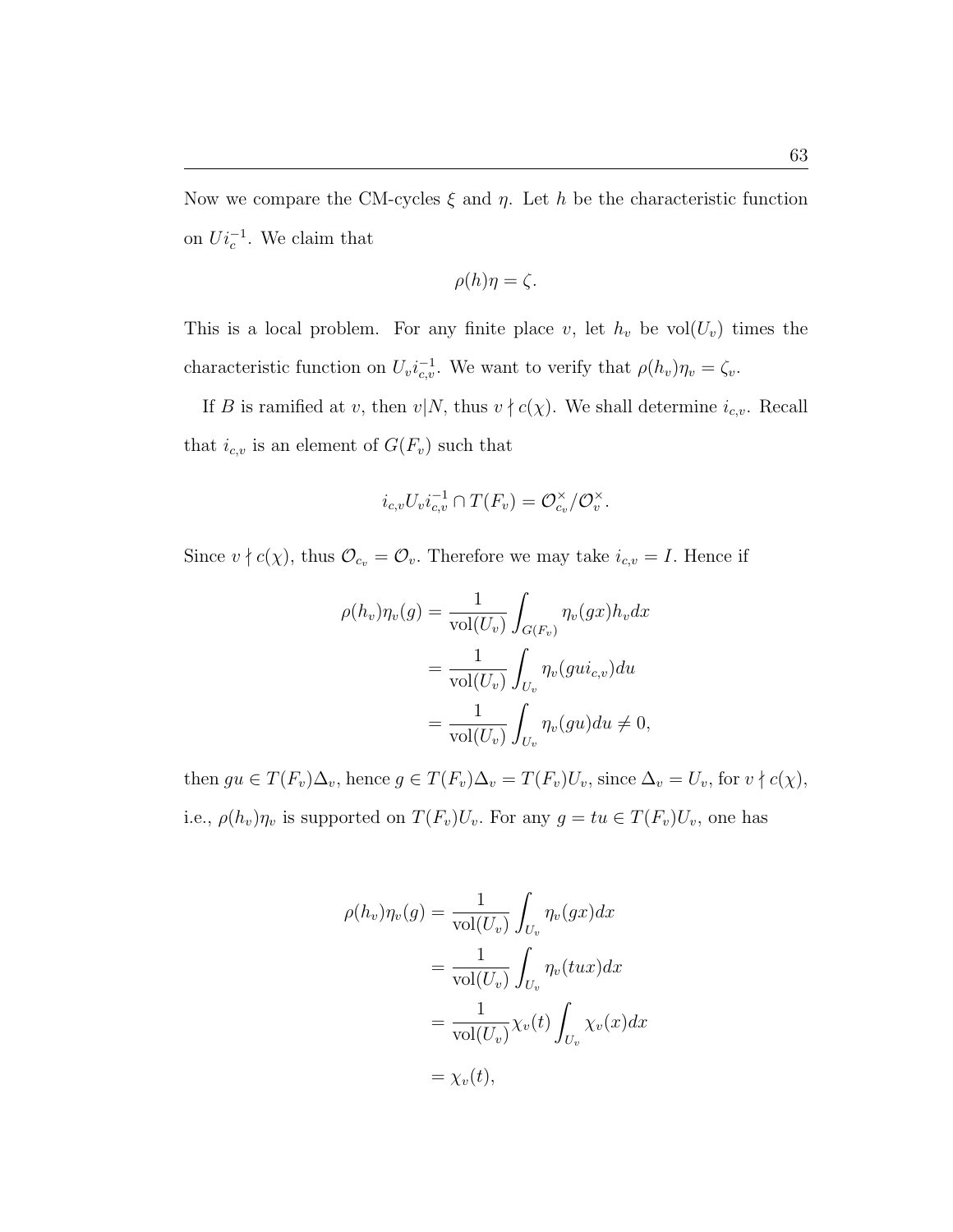i.e.,  $\rho(h_v)\eta_v = \xi_v$ .

If B splits at v. Let  $U'_v = \mathcal{O}_{c_v} + c_v \lambda_v \mathcal{O}_{K,v}$ . If  $\rho(h_v)\eta_v(g) = \int_{U_v} \eta_v(gxi_{c,v})dx \neq 0$ . Then one has  $gxi_{c,v} \in T(F_v)U'_v$ , i.e.,  $g \in T(F_v)\Delta_v i_{c,v}$ . Using the lemma in Zhang $\tilde{c}$ iteZh2, we see that  $i_{c,v}U_v = U'_v i_{c,v}$ . Therefore  $g \in T(F_v)i_{c,v}^{-1}U_v$ . Now for any  $g = ti_{c,v}^{-1}u \in T(F_v)i_{c,v}^{-1}U_v,$ 

$$
\rho(h_v)\eta_v(g) = \frac{1}{\text{vol}(U'_v)} \int_{U_v} \eta_v(t_i_{c,v}^{-1} uxi_{c,v}) dx
$$
  
= 
$$
\frac{1}{\text{vol}(U'_v)} \int_{U_v} \eta_v(t_i_{c,v}^{-1} x i_{c,v}) dx
$$
  
= 
$$
\int_{U'_v} \eta_v(tu) dx = \chi_v(t),
$$

i.e.,  $\rho(h_v)\eta_v = \zeta_v$ .

We prove the final step now. Recall that we have defined a geometric pairing  $\Psi(\alpha, \beta)$  associated to two CM-cycles  $\alpha$  and  $\beta$  and have obtained the spectral decomposition of  $\Psi(\alpha, \beta)(g_{\infty})$  with  $g_{\infty}$  a continuous parameter varying in  $GL_2(F_{\infty})$ . We have

$$
\Psi(\alpha,\beta) = C|c(\omega)|^{\frac{1}{2}} \sum_{i} \phi_i^{\text{new}}(\phi_i,\overline{\alpha}) \Delta(\overline{\phi_i},\beta) \Delta + C|c(\omega)|^{\frac{1}{2}} \int_{\mathcal{M}} E_{\mathcal{M}}^{\text{new}}(E_{\mathcal{M}},\overline{\alpha}) (\overline{E_{\mathcal{M}}},\beta) d\mathcal{M}.
$$

In particular, let  $\alpha = \beta = \xi$ , we see that

$$
\Psi(\xi,\xi) = C|c(\omega)|^{\frac{1}{2}} \sum_{i} \phi_i^{\text{new}}|(\phi_i,\overline{\xi})_{\Delta}|^2
$$
  
+ 
$$
C|c(\omega)|^{\frac{1}{2}} \int_{\mathcal{M}} E_{\mathcal{M}}^{\text{new}}|(E_{\mathcal{M}},\overline{\xi})|^2.
$$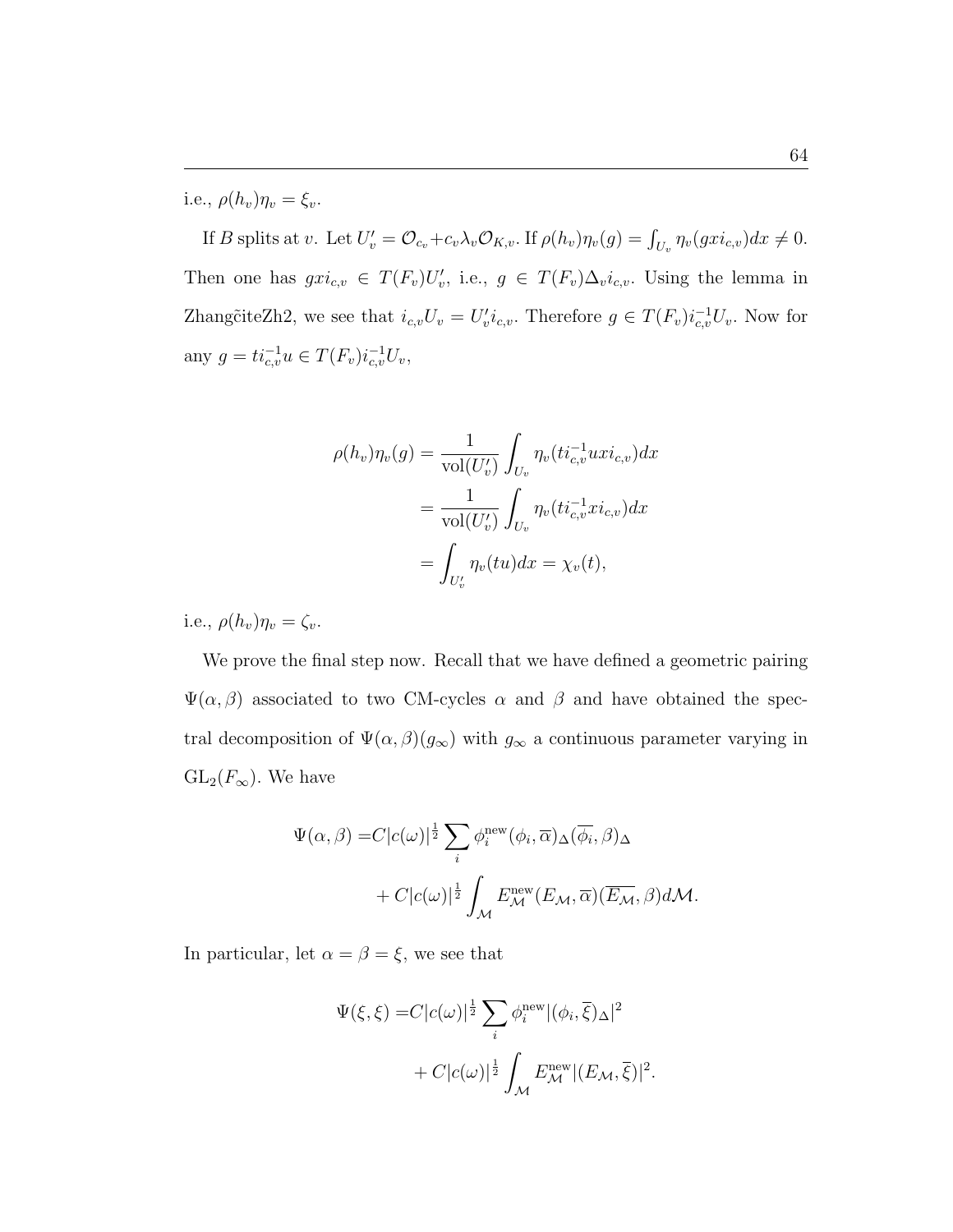Since  $\xi$  is fixed by U, we may assume that  $\phi_i$  is fixed by U as well. For  $\phi_i$ such that the representation generated by  $\phi_i$  corresponds to  $\phi$  via Jacquet-Langlands correspondence, this  $\phi_i$  must be test form  $\widetilde{\phi}$ . Now write  $H(\xi, \xi)$  =  $\sum \phi_i^{\text{new}} |(\phi_i, \xi)_{\Delta}|^2$  + continuous spectrum. Using the relation

$$
|a| < T_a \alpha, \beta > (g_\infty) = CW_{H(\alpha, \beta)} \left( g_\infty \left( \begin{array}{cc} a\delta^{-1} & 0 \\ 0 & 1 \end{array} \right) \right),
$$

and simple fact that  $\langle \alpha, \rho(h) \beta \rangle = \langle \rho(h^{\vee}) \alpha, \beta \rangle$ , it follows that

$$
H(\xi, \xi) = H(\rho(h^{\vee} * h)\eta, \eta).
$$

By the decomposition  $S(T(F)\backslash G(\mathbb{A}_f)) = \bigoplus_{\tau} S(T(F)\backslash G(\mathbb{A}_f), \tau)$ , one has

$$
h^{\vee} * h = \sum_{\tau} h_{\tau},
$$

where  $\tau$  runs through all characters of  $T(\mathbb{A}_f)$ . If  $\tau \neq \chi$ , then it is easy to see that

$$
\langle \rho(h_{\tau})\eta, \eta \rangle = 0,
$$

since  $\eta$  has character  $\chi$  under the action of  $T(\mathbb{A}_f)$ . Therefore, we obtain

$$
H(\rho(h^{\vee} * h)\eta, \eta) = H(\rho(h_{\chi})\eta, \eta)
$$
  
= 
$$
\sum_{i} \phi_i^{\text{new}}(\phi_i, \overline{\rho(h_{\chi})\eta})(\overline{\phi_i}, \eta) + \text{continuous spectrum}
$$
  
= 
$$
\sum_{i} \phi_i^{\text{new}}(\rho(h_{\chi})\phi_i, \overline{\eta})(\overline{\phi_i}, \eta) + \text{continuous spectrum.}
$$

Once again, observing that  $\eta$  has character  $\chi$  under the action of  $T(\mathbb{A})$ . We may assume that  $\phi_i$  has same character  $\chi$  under the action of  $T(\mathbb{A})$ . Thus  $\phi_i$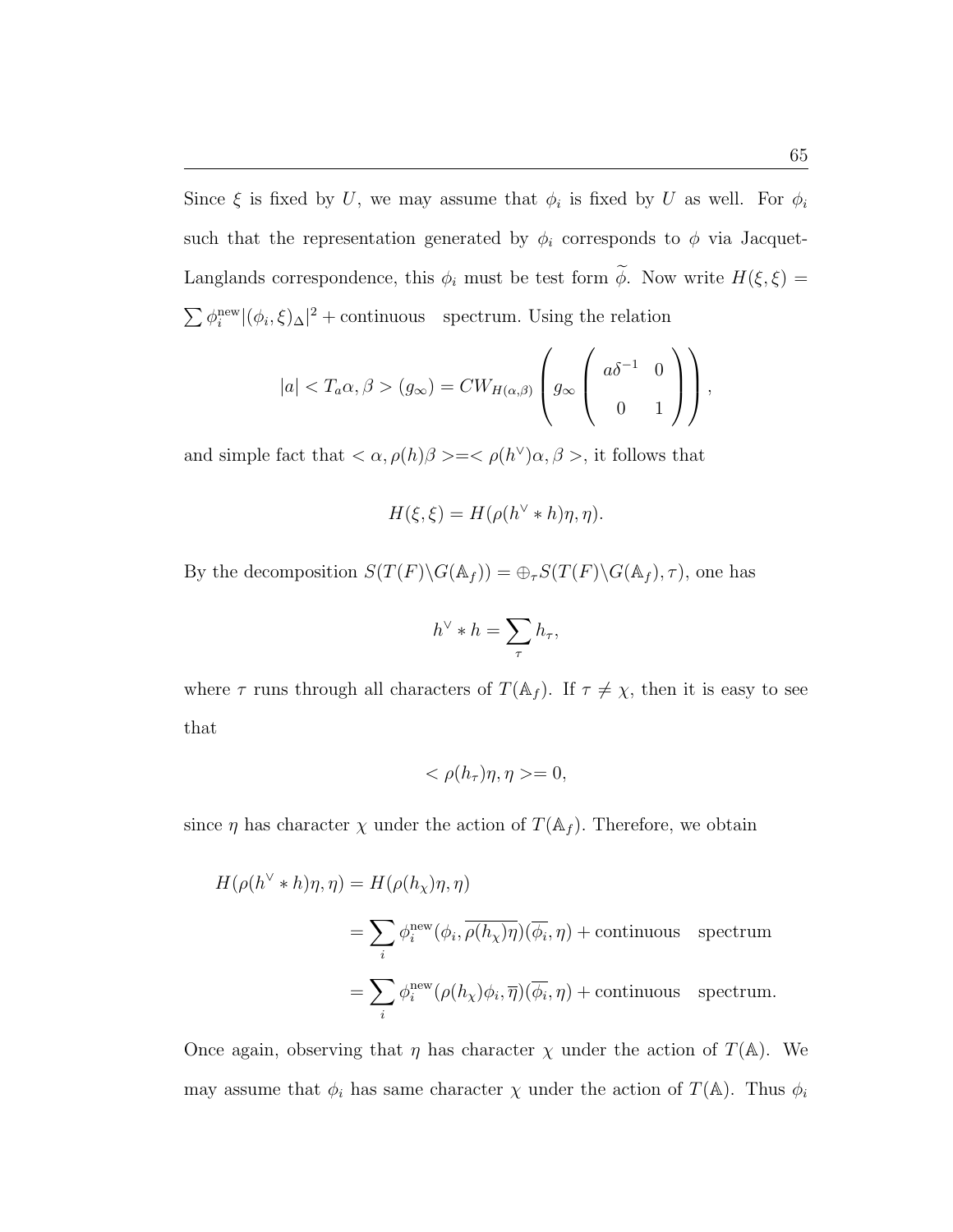is exactly the toric newform  $\phi_{\chi}$ , if  $\phi_i^{\text{new}} = \phi$ . Now we claim that

$$
\rho(h_{\chi})\phi_i = \prod_{v|D} Q_{2,v}(\lambda_v)\phi_i
$$

,

where  $Q_{2,v}$  is certain rational function.

To that end, notice that for  $v \nmid D = c(\chi)^2 c(\epsilon)$ , one has  $\mathcal{O}_{c_v} = \mathcal{O}_{K,v}$ , hence we may take  $i_{c,v} = I$ , then  $h^{\vee} * h$  is the characteristic function of  $U_v$ , which may be regarded as the identity element in the algebra  $\mathcal{H}_{U_v}$  of bi- $U_v$  invariant functions on  $G(F_v)$ . Hence the action is trivial.

If  $v|D$ , it is easy to show that

$$
h_v^{\vee} * h_v \in \mathcal{H}_{U_v}.
$$

Thus

$$
\rho(h_{\chi})\phi_i = \prod_{v|D} Q_{2,v}(\lambda_v)\phi_i,
$$

here we use the explicit construction that  $\pi_v = \pi'_v$  if B is ramified at v. Therefore finally we obtain that

$$
\frac{|(\widetilde{\phi},P_\chi)|^2}{|(\phi_\chi,\eta)|^2}=C\prod_{v|D}Q_v(\lambda_v).
$$

 $\Box$ 

4.2. Determination of universal constants. We shall use the continuous spectrum to compute the universal constants. First we deduce a similar special value formula for the L-function  $L(s, E, \chi)$  associated to a continuous family E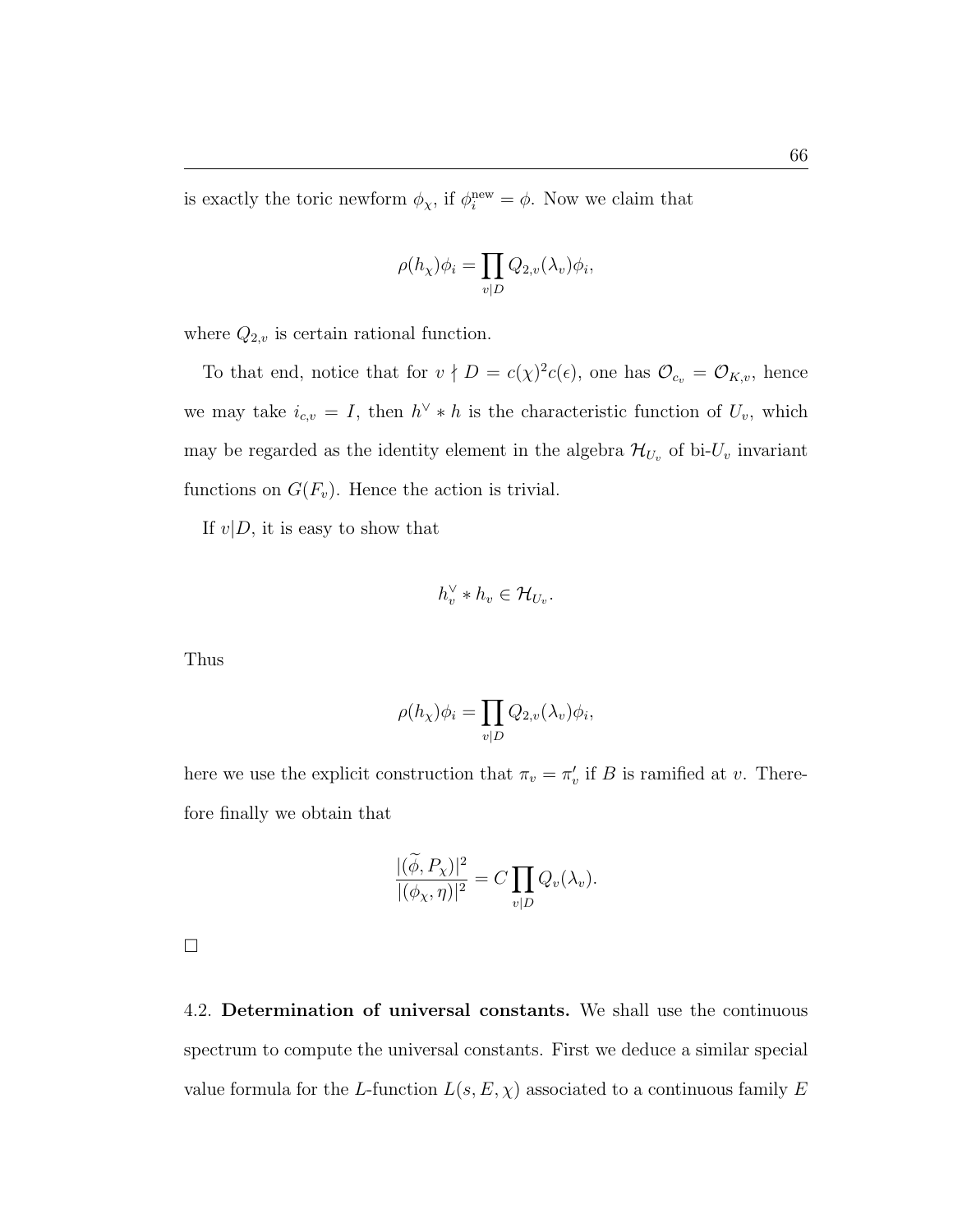and character  $\chi$ . The explicit construction of E allows us to compute the universal constants and finally show that the product of these universal constants is 1. Hence the formula of level  $N$  is proved.

4.2.1. Special value formula of  $L(s, E, \chi)$ . we now deduce a formula for  $L(s, E, \chi)$ associated to an form  $E \in L^2_{cont}(\text{GL}_2(F) \backslash \text{GL}_2(\mathbb{A}_F))$  and  $\chi$  in terms of quasinewform  $E^{\#}$ . The idea follows exactly as before. For a fixed character  $\mu$ :  $\mathbb{A}_F^\times$  $\mathcal{F}_F^{\times}/F^{\times} \to \mathbb{C}^{\times}$ , we shall use the two forms  $\Phi$  and  $\Psi$  constructed in [Zh1]:

- (1) the form  $\Phi$  is the holomorphic projection of  $\overline{\Theta}_{\frac{1}{2}}$ ;
- (2) the form  $\Psi$  comes from the spectral decomposition of certain geometric pairing.

The difference  $\Phi$  -  $\Psi$  is an old form via local Gross-Zagier formula. So is the projection of  $\Phi$  -  $\Psi$  on the space  $\text{Eis}(\mu)$ , a subspace of  $L^2_{cont}(\text{GL}_2(F) \backslash \text{GL}_2(\mathbb{A}_F))$ chosen appropriately, from which the desired formula follows.

Let's fix a character  $\mu$  of  $\mathbb{A}_F^{\times}$  $\int_F^{\times}/F^{\times}$  such that  $\mu^2$  is not of form  $|\cdot|^t$ , for some  $0 \neq t \in \mathbb{R}$ . Let  $Eis(\mu)$  be the space of forms E in  $L^2_{cont}(\text{GL}_2(F) \backslash \text{GL}_2(\mathbb{A}))$  so that

$$
E(g) = \int_{-\infty}^{\infty} E_t(g) dt,
$$

with  $E_t(g) := E(it, g)$  certain Eisenstein series in  $\pi_t := \pi(\mu | \cdot |^{it}, \mu^{-1} | \cdot |^{-it}), \forall t \in$ R. For two such forms  $E_1$  and  $E_2$ , one has inner product

$$
(E_1, E_2) = \int_{-\infty}^{\infty} (E_{1,t}, E_{2,t})_t dt,
$$

where  $(,)$ <sub>t</sub> is some Hermitian form on the space  $\pi(\mu | \cdot |^{it}, \mu^{-1} | \cdot |^{-it}).$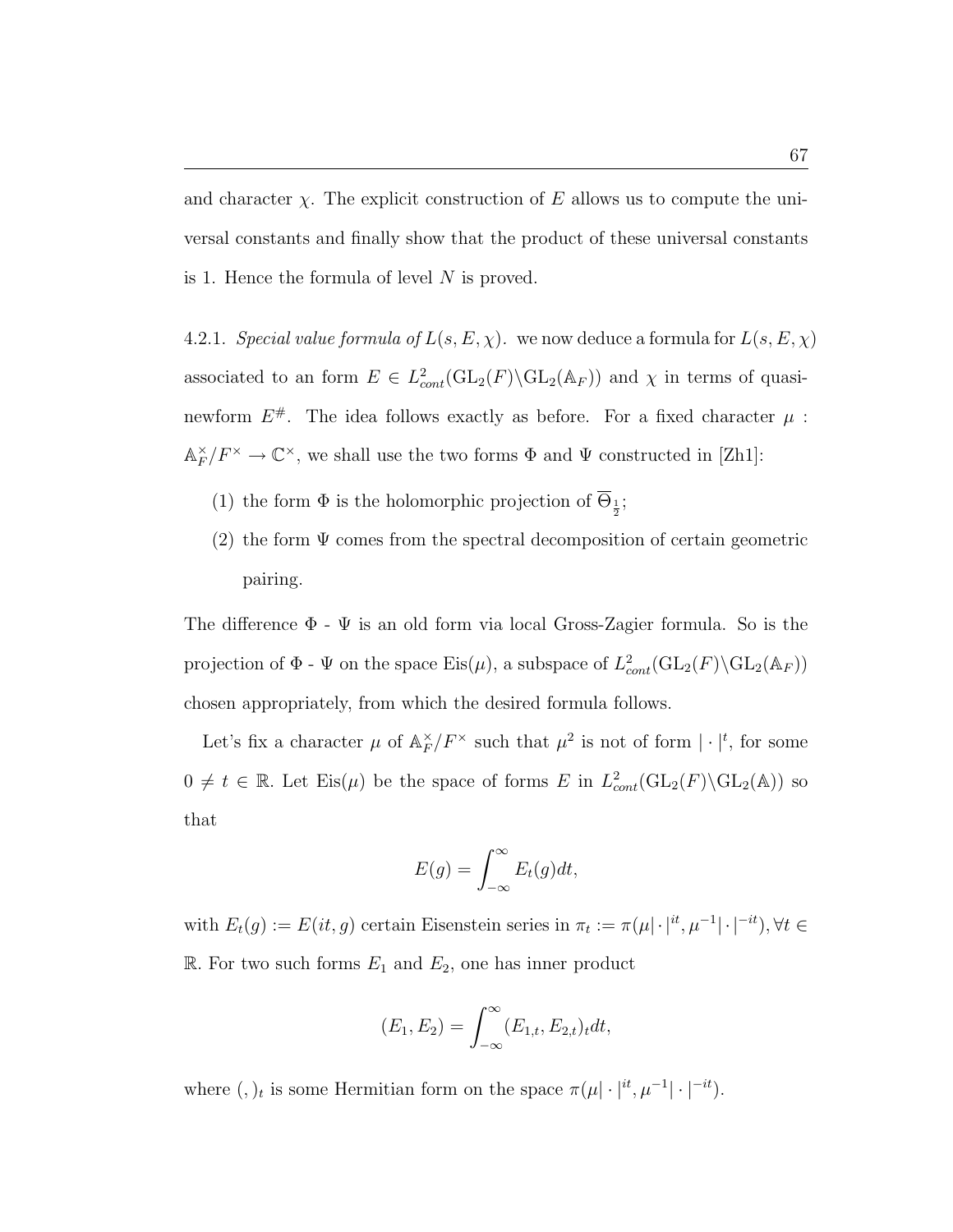For any form  $E(g) = \int_{-\infty}^{\infty} E_t(g) dt \in Eis(\mu)$ , and a continuous function  $\varphi$  on R, one obtains another form  $E_{\varphi}$  twisted by  $\varphi$  by

$$
E_{\varphi}(g) = \int_{-\infty}^{\infty} \varphi(t) E_t(g) dt.
$$

In particular, let  $E_t^{\text{new}}$  be the newform of the representation  $\pi(\mu|\cdot|^{\textit{it}}, \mu^{-1}|\cdot|^{-\textit{it}})$ . One has

$$
E_{\varphi}^{\text{new}}(g) = \int_{-\infty}^{\infty} \varphi(t) E_t^{\text{new}}(g) dt.
$$

We now compute the inner product  $(E_{\varphi}^{\text{new}}, \Phi_s)$ . Assume that  $\chi$  is not of the form  $\iota \cdot N_{K/F}$ , thus  $\theta = \theta_{\chi}$  is a cusp form and the kernel function  $\Phi_s$  is squareintegrable since its constant term has exponential decay. Hence we have

$$
(E_{\varphi}^{\text{new}}, \Phi_s) = (E_{\varphi}^{\text{new}}, \overline{\Theta}_s) = \int_{Z(\mathbb{A})\text{GL}_2(F)\backslash\text{GL}_2(\mathbb{A})} E_{\varphi}^{\text{new}} \Theta_s(g) dg
$$
  
= 
$$
\int_{Z(\mathbb{A})\text{GL}_2(F)\backslash\text{GL}_2(\mathbb{A})} \int_{-\infty}^{\infty} \varphi(t) E_{\varphi}^{\text{new}}(it, g) \Theta_s(g) dt dg
$$
  
= 
$$
\int_{-\infty}^{\infty} \int_{Z(\mathbb{A})\text{GL}_2(F)\backslash\text{GL}_2(\mathbb{A})} \varphi(t) E_{\varphi}^{\text{new}}(it, g) \Theta_s(g) dg dt
$$
  
= 
$$
\int_{-\infty}^{\infty} \varphi(t) L(s, \pi_t, \chi) dt.
$$

We need to compute  $L_v(s, \pi_t, \chi)$ . One has

$$
L_v(s, \pi_t, \chi) = \prod_{w|v} (1 - \mu(\varpi_v) \chi(\varpi_w) |\varpi_v|^{s+it})^{-1} \cdot \prod_{w|v} (1 - \mu^{-1}(\varpi_v) \chi(\varpi_w) |\varpi_v|^{s-it})^{-1}
$$
  
=  $L_v(s + it, \mu_K \otimes \chi) \cdot L_v(s - it, \mu_K^{-1} \otimes \chi),$ 

here,  $\mu_K = \mu \cdot N_{K/F}$ . Therefore one obtains

$$
(E_{\varphi}^{\text{new}}, \Phi_s) = \int_{-\infty}^{\infty} \varphi(t) L(s + it, \mu_K \otimes \chi) \cdot L(s - it, \mu_K^{-1} \otimes \chi).
$$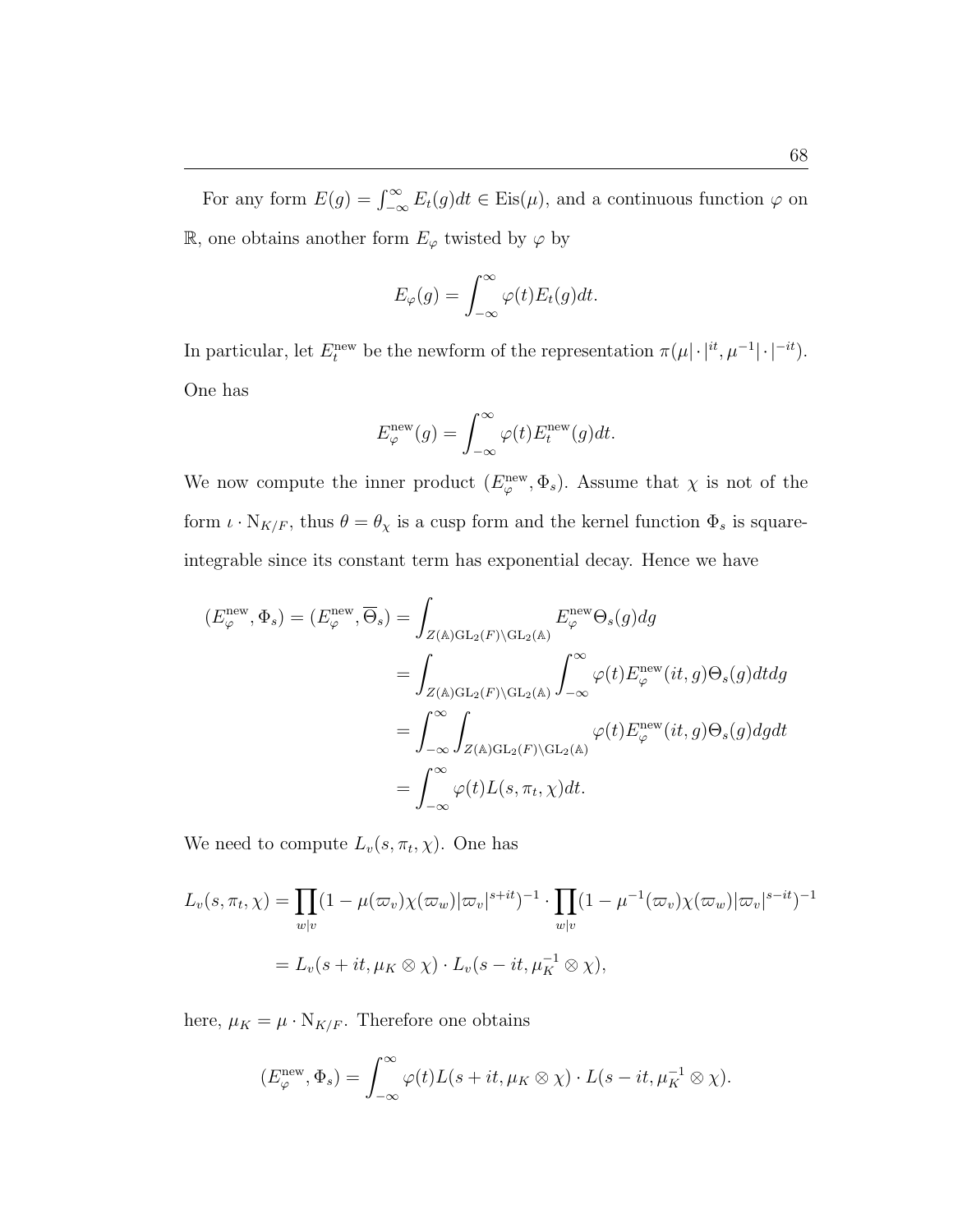In particular, for  $s=\frac{1}{2}$  $\frac{1}{2}$ , applying the fact that  $\chi$  is of finite order as well as  $\chi|_{\mathbb{A}^{\times}} \equiv 1$ , one has

$$
L(\frac{1}{2} - it, \mu_K \otimes \chi) = \prod_w L_w(\frac{1}{2} - it, \mu_K \otimes \chi)
$$
  
= 
$$
\prod_w (1 - \mu_K^{-1}(\varpi_w)\chi(\varpi_w)|\varpi_w|^{\frac{1}{2} - it})^{-1}
$$
  
= 
$$
\overline{\prod_w (1 - \mu_K(\varpi_w^{\sigma})\chi(\varpi_w^{\sigma})|\varpi_w^{\sigma}|^{\frac{1}{2} + it})^{-1}}
$$
  
= 
$$
L(\frac{1}{2} + it, \mu_K \otimes \chi),
$$

Here  $\sigma$  is the nontrivial automorphism in  $Gal(K/F)$ . Hence

$$
(E_{\varphi}^{\text{new}}, \Phi) = \int_{-\infty}^{\infty} \varphi(t) |L(\frac{1}{2} + it, \mu_K \otimes \chi)|^2 dt.
$$

Now we need to compute the projection of both  $\Phi$  and  $\Psi$  on the space  $\mathrm{Eis}(\mu)$ . Let's start with the projection of  $\Phi$  on Eis $(\mu)$  first.

Recall that the projection of  $\Phi$  on  $Eis(\mu)$  is the unique form  $pr(\Phi) \in Eis(\mu)$ , satisfying

$$
(E, pr(\Phi)) = (E, \Phi), \forall E \in Eis(\mu).
$$

And the quasi-newform  $E_t^{\#}$  of  $\pi_t$  with respect to  $\chi$  is the form satisfying

$$
(E_t^{\#}, E_{t,a}^{\text{new}})_t = \nu(a) (E_t^{\#}, E_t^{\#})_t, \forall a | D,
$$

where  $E_{t,a}^{\text{new}} = \rho$  $\overline{\phantom{a}}$  $\begin{pmatrix} a^{-1} & 0 \\ 0 & 0 \\ 0 & 0 \end{pmatrix}$ 0 1  $\mathbf{r}$  $E_t^{\text{new}}$ . We have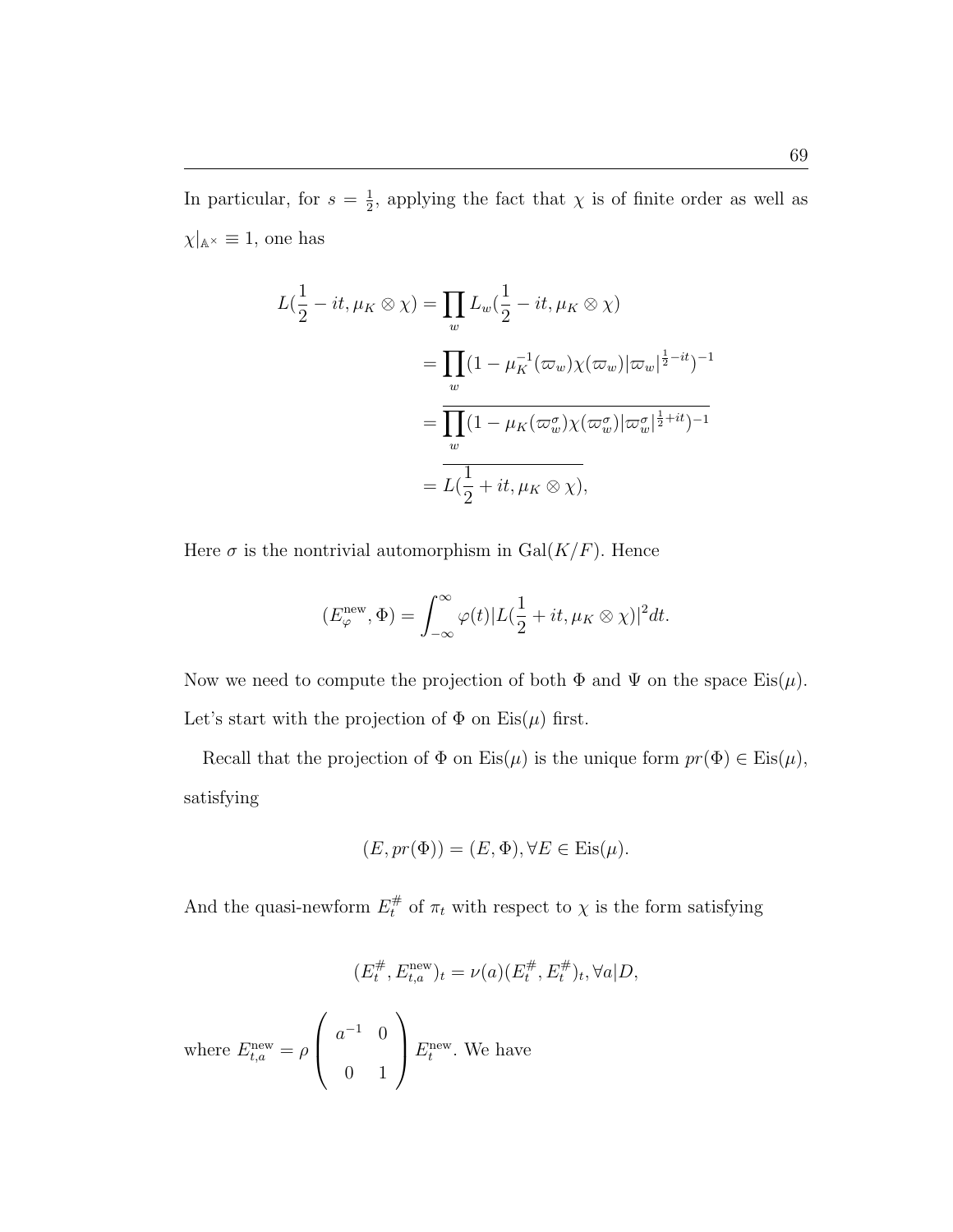$$
\varphi(t) = \frac{|L(\frac{1}{2} + it, \mu_K \otimes \chi)|^2}{||E_t^{\#}||_t^2}.
$$

*Proof.* We first compute  $(E, \Phi), \forall E = \int_{0}^{\infty}$  $\sum_{-\infty}^{\infty} E_t dt \in \text{Eis}(\mu)$ . One has

$$
(E, \Phi) = (E, \overline{\Theta}_{\frac{1}{2}}) = \int_{Z(\mathbb{A})\mathrm{GL}_2(F)\backslash \mathrm{GL}_2(\mathbb{A})} \int_{-\infty}^{\infty} E_t(g) \Theta_{\frac{1}{2}}(g) dt dg
$$
  
= 
$$
\int_{-\infty}^{\infty} E_t(g) \Theta_{\frac{1}{2}}(g) dg dt.
$$

Thus the linear map  $E_t \mapsto$ R  $Z(\mathbb{A})\text{GL}_2(F)\backslash \text{GL}_2(\mathbb{A})$   $E_t(g)\Theta_{\frac{1}{2}}(g)dg$  is well defined, and by Riesz representation theorem, there exists  $E_t^{\Theta} \in \pi_t$  such that

$$
|L(\frac{1}{2} + it, \mu_K \otimes \chi)|^2 = \int_{Z(\mathbb{A})\mathrm{GL}_2(F)\backslash \mathrm{GL}_2(\mathbb{A})} E_t(g)\Theta_{\frac{1}{2}}(g)dg = (E_t, E_t^{\Theta}).
$$

One easily sees that

$$
E_t^{\Theta} = \frac{|L(\frac{1}{2} + it, \mu_K \otimes \chi)|^2}{||E_t^{\#}||_t^2} E_t^{\#}.
$$

Thus

$$
(E, \Phi) = \int_{-\infty}^{\infty} \varphi(t) (E_t, E_t^{\#})_t dt = (E, E_{\varphi}^{\#}),
$$

i.e.,  $E_t^{\#} = pr(\Phi)$ .  $\Box$ 

The projection  $pr(\Psi)$  of  $\Psi$  on Eis $(\mu)$  is easier. It's the continuous contribution for  $Eis(\mu)$  in  $\Psi$ . One has

$$
pr(\Psi) = 2^{2g} |c(\omega)|^{\frac{1}{2}} E_{\psi}^{\text{new}}
$$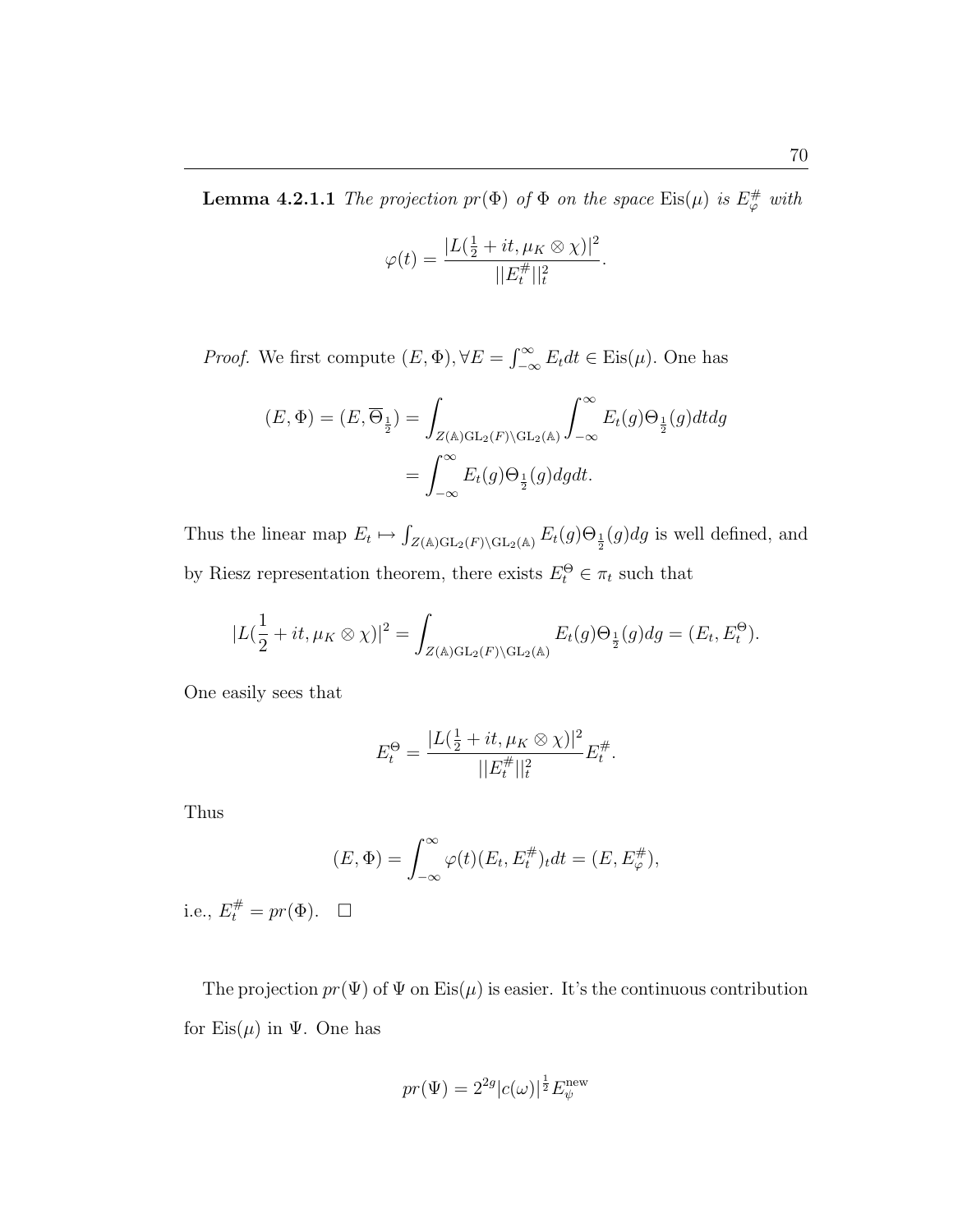with  $\psi(t) = |(E_{t,x}, \eta)_{\Delta}|^2$ . By local Gross-Zagier formula,  $\Phi - \Psi$  is an old form. Thus  $pr(\Phi) - pr(\Psi)$  is also an old form. Hence

$$
\varphi(t)E_t^{\#}-2^{2g}|c(\omega)|^{\frac{1}{2}}\psi(t)E_t^{\rm new}
$$

is an old form too. Therefore we obtain

**Proposition 4.2.1.2** Assume that  $\chi$  is not of the form  $\iota \cdot N_{K/F}$  with  $\iota$  a character of  $\mathbb{A}^{\times}/F^{\times}$ . Then

(4.1) 
$$
\widehat{E_t^{\#}}(1)|L(\frac{1}{2} + it, \mu_K \otimes \chi)|^2 = 2^{2g}|c(\varepsilon)|^{\frac{1}{2}}||E_t^{\#}||_t^2 |(E_{t,\chi}^{\text{new}}, \eta)_{\Delta}|^2.
$$

Rewrite the formula (4.1) in the following way:

$$
\frac{\widehat{E^{\#}_t}(1)}{\mathrm{N}(c(\chi))}\cdot\frac{||E^{\mathrm{new}}_t||^2_t}{||E^{\#}_t||^2_t}\cdot\frac{|\widetilde{(E^{\mathrm{new}}_t, P_\chi)}|^2}{|(E^{\mathrm{new}}_{t,\chi}, \eta)_{\Delta}|^2}=\frac{2^2g}{\sqrt{\mathrm{N}(D)}}\frac{||E^{\mathrm{new}}_t||^2_t|(\widetilde{E^{\mathrm{new}}_t}, P_\chi)|^2}{|L(\frac{1}{2}+it, \mu_K\otimes \chi)|^2}.
$$

Then the universality of the functions  $Q_v$  implies

**Proposition 4.2.1.3** Assume that  $\chi$  is not of form  $\iota \cdot N_{K/F}$  with  $\iota$  a character of  $\mathbb{A}^{\times}/F^{\times}$ , let

$$
\lambda_v(t) = \mu_v(\varpi_v)|\varpi_v|^{it} + \mu_v^{-1}(\varpi_v)|\varpi_v|^{-it},
$$

and  $E_t^* := ||E_t^{\text{new}}||_t \widetilde{E_t^{\text{new}}}$ . Then

$$
C(\chi) \prod_{v|D} Q_v(\lambda_v(t)) = \frac{2^{2g}}{\sqrt{\mathrm{N}(D)}} \left| \frac{(E_t^*, P_\chi)}{L(\frac{1}{2} + it, \mu_K \otimes \chi)} \right|^2.
$$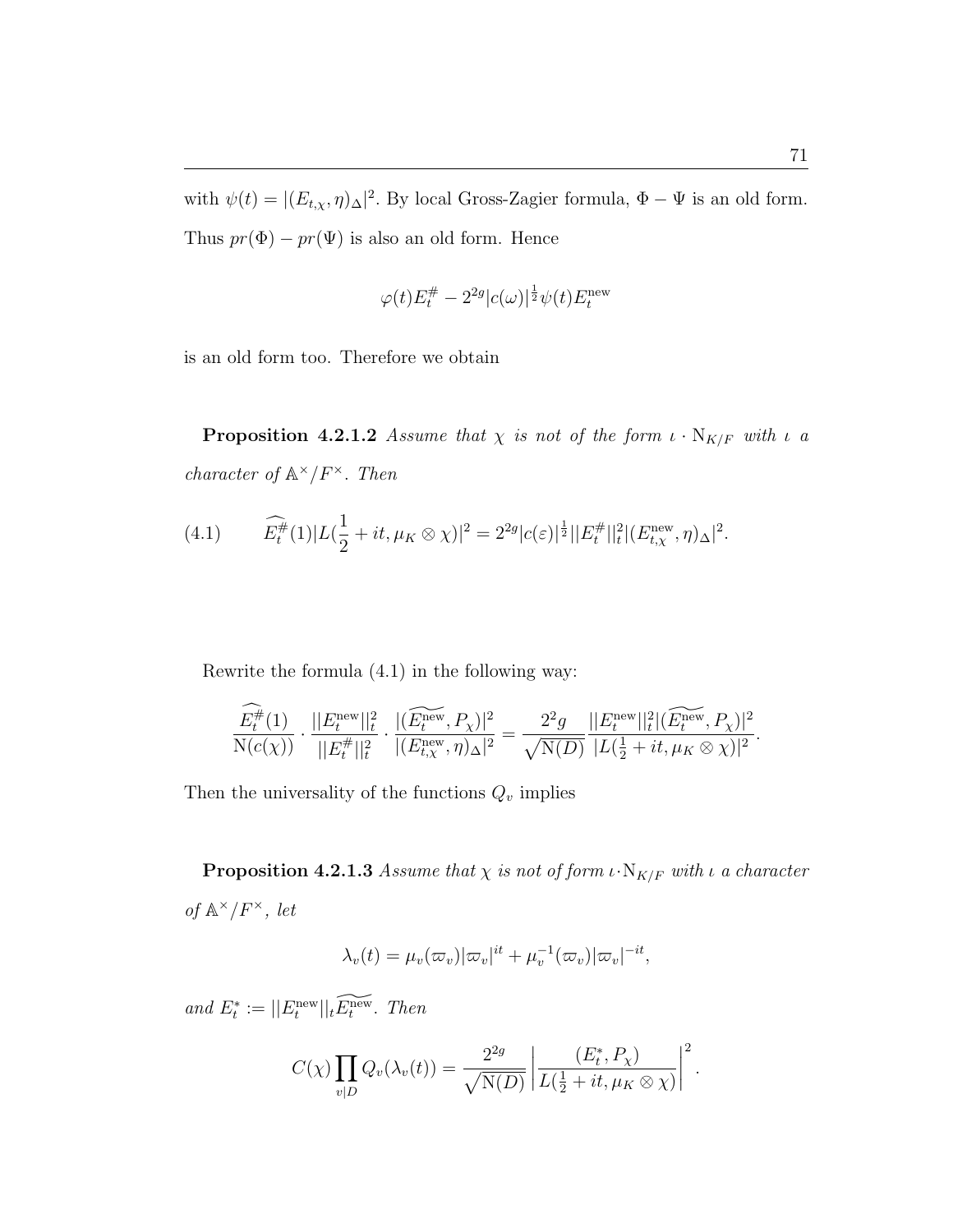4.2.2. Determination of universal constants. We shall finally compute the universal constants. We need to compute the pairing  $|(E_t^*, P_\chi)|^2$ . By the universality of the constants, we may assume that the character  $\mu$  is unramified, thus the quaternion algebra B splits everywhere, i.e.,  $B = M_2(F)$ . We first simplify the form  $E_t^*$ .

Lemma 4.2.2.1 Let  $j = j_f \otimes$  $\overline{a}$  $v_{\infty} j_v \in G(\mathbb{A})$  such that  $j_f \in G(\mathbb{A}_f)$  with  $j_f^{-1}U(N,K)j_f = GL_2(\widehat{O}_F)$ , and for  $v | \infty, j_v \in G(F_v)$  with

$$
j_v(\text{SO}_2(F_v)/\{\pm I\})j_v^{-1} = T(F_v).
$$

Then we have

$$
E_t^* = \rho(j) E_t^{\text{new}}.
$$

*Proof.* Recall that the test form  $\widetilde{E_t^{\text{new}}}$  is a form fixed by U and normalized such that  $||E_t^{\text{new}}||^2 = 1$ . We show first that  $\rho(j)E_t^{\text{new}}$  is fixed by  $U(N, K)$ . For any  $h \in U(N,K)$ ,

$$
\rho(h)(\rho(j)E_t^{\text{new}})(g) = E_t^{\text{new}}(ghj)
$$

$$
= E_t^{\text{new}}(gjj^{-1}hj)
$$

$$
= \rho(j)E_t^{\text{new}}(g).
$$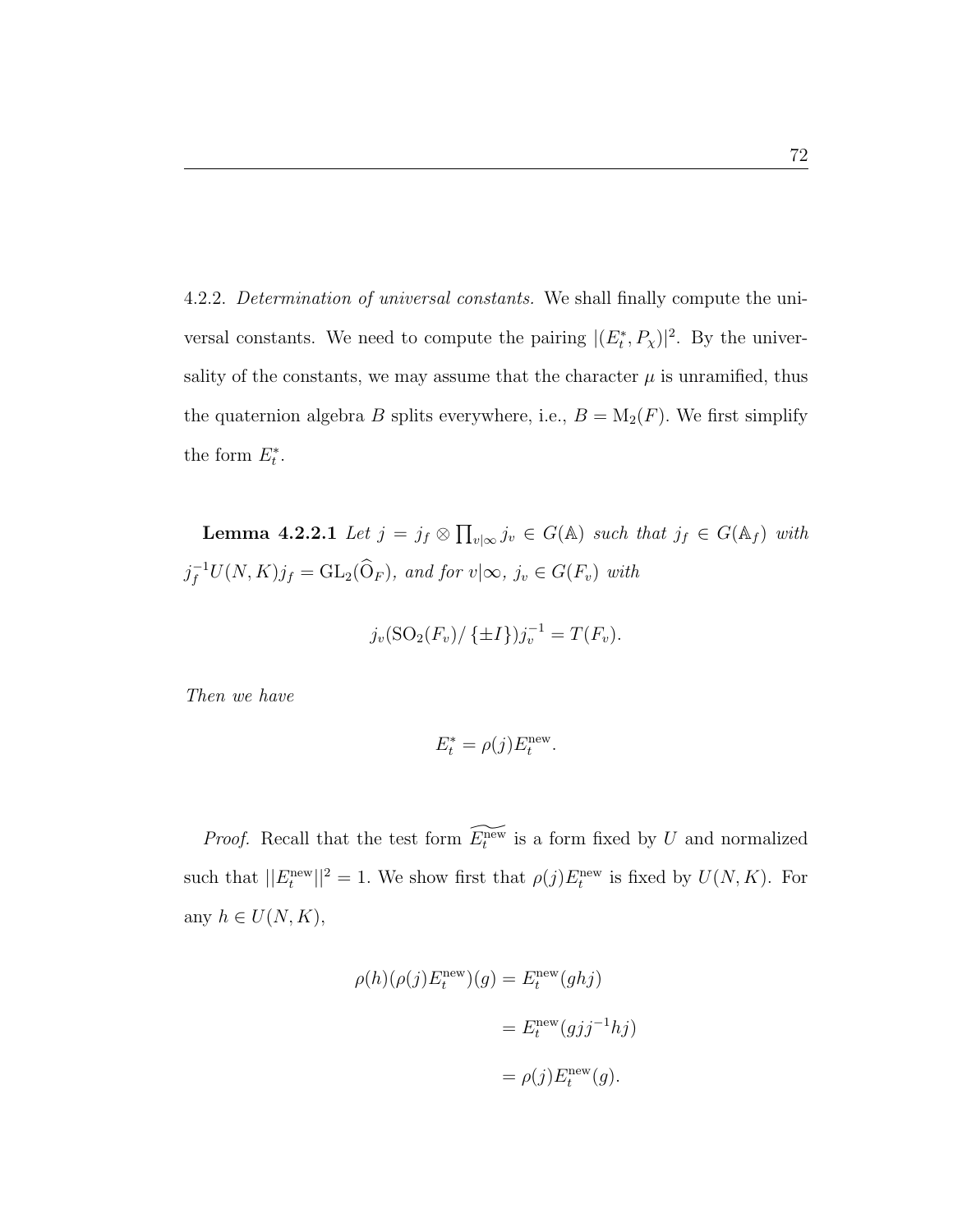Since the dimension of the forms fixed by  $U(N, K)$  is one, so

$$
\frac{\rho(j)E_t^{\text{new}}}{||\rho(j)E_t^{\text{new}}||^2} = \pm \widetilde{E_t^{\text{new}}}.
$$

We may assume that

$$
\frac{\rho(j)E_t^{\text{new}}}{||\rho(j)E_t^{\text{new}}||^2} = \widetilde{E_t^{\text{new}}},
$$

i.e.,

$$
\rho(j)E_t^{\text{new}} = ||\rho(j)E_t^{\text{new}}||^2 \widetilde{E_t^{\text{new}}} = ||E_t^{\text{new}}||^2 \widetilde{E_t^{\text{new}}},
$$

since the representation  $\pi$  is hermitian and we only need to compute  $|(E_t^*, P_\chi)|^2$ .  $\Box$ 

**Proposition 4.2.2.2** Assume that the character  $\mu$  is unramified and  $\chi$  is not of the form  $\mu_K := \mu \circ \mathrm{N}_{\mathrm{K}/\mathrm{F}},$  then

$$
(E_t^*, P_\chi) = 2^{-g} \mu (\delta^{-1} \sqrt{\frac{4\lambda}{D}}) |4\lambda/D|^{\frac{1}{4}(1+2it)} 2^{it} L(\frac{1}{2}, \overline{\chi} \cdot \mu_K),
$$

where  $\lambda$  is a trace-free element of K.

*Proof.* Recall that 
$$
P_{\chi} = \sum_{\sigma \in \text{Gal}(H_K/K)} \chi^{-1}(\sigma) P_c^{\sigma}
$$
. We have

$$
(E_t^*, P_\chi) = \int_{T(F)\backslash T(\mathbb{A})} \chi^{-1}(s) E_t^*(sP_c) ds
$$
  
= 
$$
\int_{T(F)\backslash T(\mathbb{A})} \chi^{-1}(s) E_t^{\text{new}}(sP_cj) ds.
$$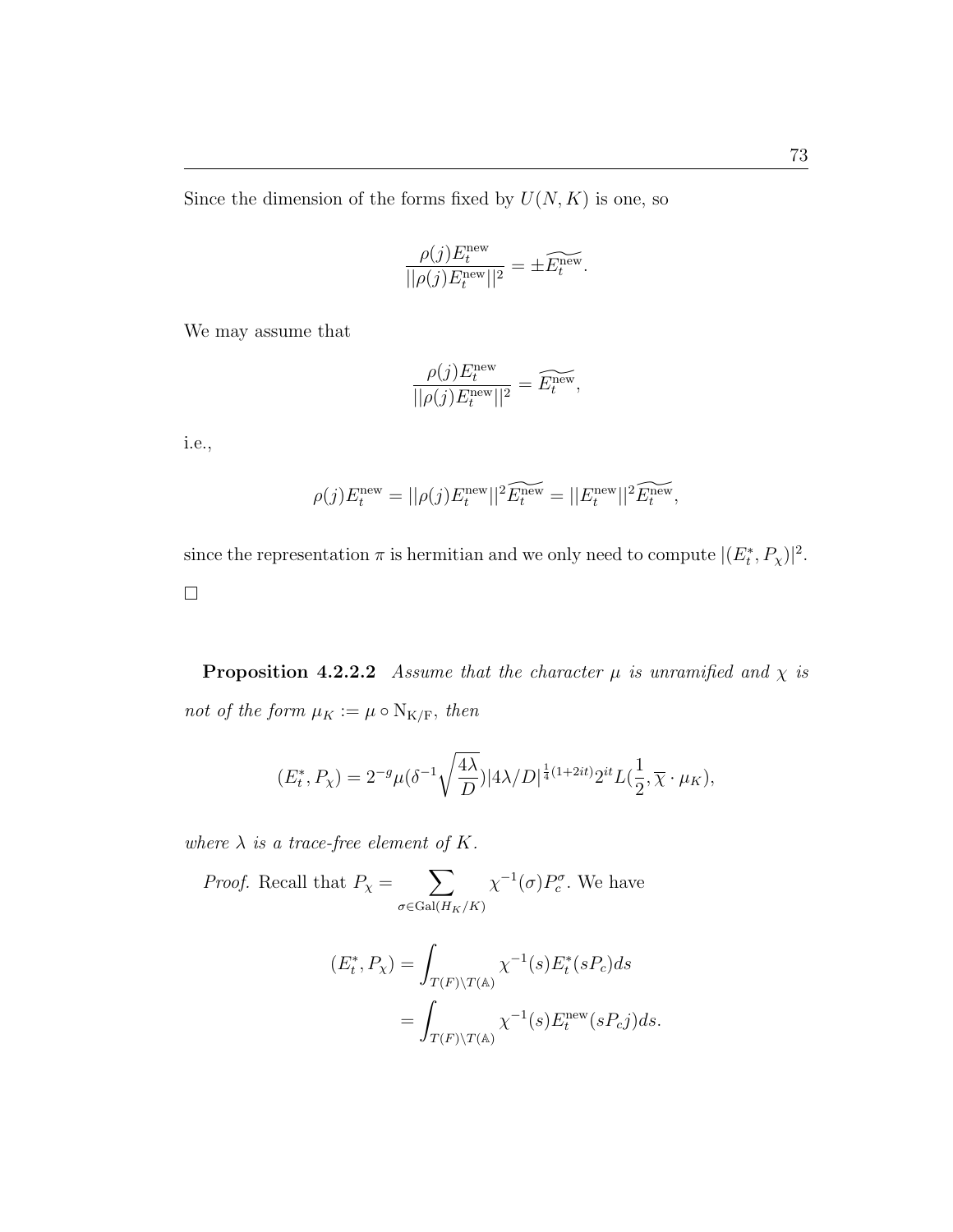here we choose the Haar measure  $ds = \otimes ds_v$  such that if v is non-archimedean, then  $vol(\mathcal{O}_{c_v}) = 1$ ; if v is archimedean, then  $vol(T(F_v)) = 1$ . Recall that

$$
E_t^{\text{new}}(g) = \sum_{\gamma \in P(F) \backslash \text{GL}_2(F)} \mu^{-1}(\delta) f_{\Omega,t}(\gamma s P_c j),
$$

where

$$
f_{\Omega,t}(g) = \mu_1(\det g) |\det g|^{t+\frac{1}{2}} \int_{\mathbb{A}^\times} \Omega[(0, x)g] \mu_1 \mu_2^{-1}(x) |x|^{1+2t} d^\times t
$$

with  $\Omega$  a Schwartz-Bruhat function on  $\mathbb{A}^2$  and  $\mu_i$  being character of  $\mathbb{A}^{\times}$ ,  $i = 1, 2$ . In particular, we choose the Schwartz-Bruhat function  $\Omega = \otimes \Omega_v$ , such that for v non-archimedean,  $\Omega_v$  is the characteristic function of the set  $\mathcal{O}_v^2$ , for v archimedean,  $\Omega_v = e^{-\pi(x^2 + y^2)}$ . Therefore, we have

$$
(E_t^*, P_\chi) = \mu(\det(P_c j)) |\det(P_c j)|^{\frac{1}{2}+it} \int_{T(\mathbb{A})} \int_{\mathbb{A}^\times} \chi^{-1}(s) \mu(\det s) |\det s|^{\frac{1}{2}+it}
$$
  

$$
\cdot \Omega((0, x) s P_c j) \mu^2(x) |x|^{1+2it} d^\times x ds
$$
  

$$
= \mu(\det(P_c j)) |\det(P_c j)|^{\frac{1}{2}+it} Z(\frac{1}{2}, \mu \cdot | \cdot |^{it}, \Omega).
$$

So it suffices to compute the local zeta function  $Z_v(s, \mu \cdot | \cdot |^{it}, \Omega)$  as well as  $\det(P_c j)$ . We start with the local zeta function.

Since the function  $\Omega_v$  is supported on  $\mathcal{O}_v \oplus \mathcal{O}_v$  for v non-archimedean, one easily sees that

$$
Z(\frac{1}{2}, \mu \cdot | \cdot |^{it}, \Omega) = \int_{\mathcal{O}_{c_v} - 0} \chi^{-1}(x) \mu_{K_v}(x) |x|^{\frac{1}{2} + it} d^{\times} x.
$$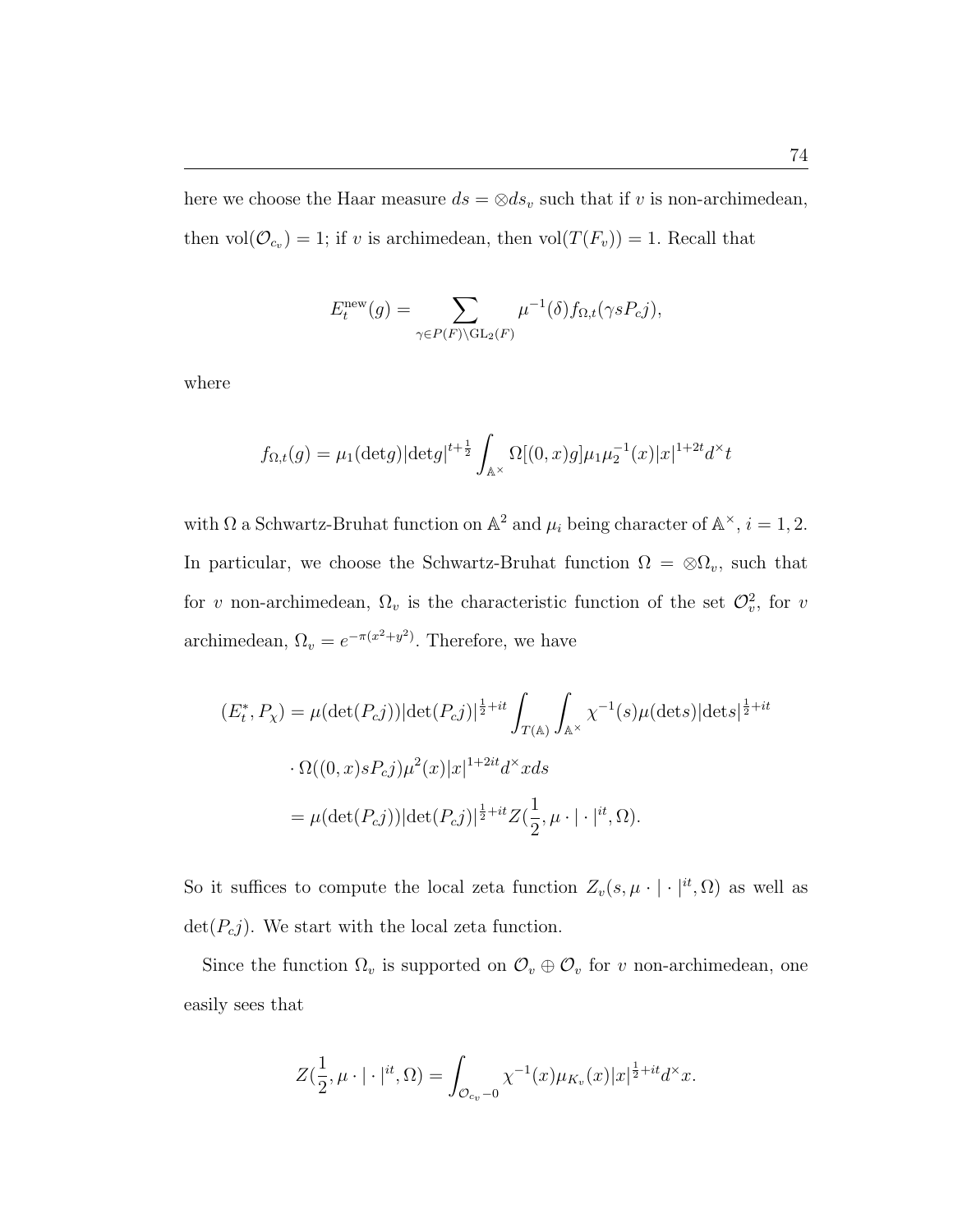I. If v is non-archimedean place.

(1) If  $v|c(\chi)$ , then  $\mathcal{O}_{c_v} = \mathcal{O}_v$ . Thus

$$
Z(\frac{1}{2}, \chi^{-1}\mu_{K_v}|\cdot|^{it}, \Omega) = \int_{\mathcal{O}_v - 0} \chi^{-1}(x)\mu_{K_v}(x)|x|^{\frac{1}{2} + it}d^{\times}x
$$
  
=  $L(\frac{1}{2}, \chi^{-1}\mu_{K_v}|\cdot|^{it})$ 

(2) If  $v \nmid c(\chi)$ , write  $\mathcal{O}_{c_v} - 0 = \bigcup_{i=1}^{\infty}$  $n=0$  $\mathcal{O}_{c_v,n}$ , where  $\mathcal{O}_{c_v,n}$  is the set of elements of order *n* in  $\mathcal{O}_{c_v}$ .

i) If v is inert in K, then  $K_v$  is a field. Let's write  $\mathcal{O}_{K_v} = \mathcal{O}_v + \mathcal{O}_v \lambda$ . We have

$$
\int_{\mathcal{O}_{c_v}-0} \chi^{-1} \mu_K(x)|x|^{\frac{1}{2}+it} d^{\times} x = \sum_{n=0}^{\infty} \int_{\mathcal{O}_{c_v,n}} \chi^{-1} \mu_K(x)|x|^{\frac{1}{2}+it} d^{\times} x.
$$

Case 1.  $n = 0$ , then  $\mathcal{O}_{C_v,0} = \mathcal{O}_{c_v}^{\times}$ . We obtain

$$
\int_{\mathcal{O}_{c_v,0}} \chi^{-1}(x)\mu_K(x)|x|^{\frac{1}{2}+it} = \text{vol}(\mathcal{O}_v^{\times}) = 1.
$$

Case 2.  $0 < n < \text{ord}_v(c(\chi))$ , It's easy to see that

$$
\mathcal{O}_{c_v,n}=\varpi_v^n\mathcal{O}_v^\times+c_v\mathcal{O}_{K_v}=\varpi_v^n(\mathcal{O}_v^\times+c_v\varpi_v^{-n}\mathcal{O}_{K_v}).
$$

Hence

$$
\int_{\mathcal{O}_{c_v,n}} \chi^{-1}(x) \mu_{K_v}(x) |x|^{\frac{1}{2}+it} d^{\times} x = 0,
$$

since  $\chi$  restricted to  $\mathcal{O}_v^{\times} + c_v \varpi^{-n} \mathcal{O}_{K,v}$  is not identically one.

Case 3.  $n \geq \text{ord}_v(c_v)$ . One sees easily that  $\mathcal{O}_{c_v,n} = \varpi_v^n \mathcal{O}_K^{\times}$  $\mathcal{X}_{K_v}$ . Now applying χ  $\big|_{\mathcal{O}_{K_v}^{\times}} \equiv 1$  and  $\mu$  being unramified, we have

$$
\int_{\mathcal{O}_{c_v,n}} \chi^{-1}(x) \mu_{K_v}(x) |x|^{\frac{1}{2}+it} d^{\times} x = 0.
$$

Hence  $Z(\frac{1}{2})$  $\frac{1}{2}$ ,  $\chi^{-1}\mu_{K_v}|\cdot|^{it}, \Omega_v) = 1$ , for  $v|c(\chi)$  and v is inert in K.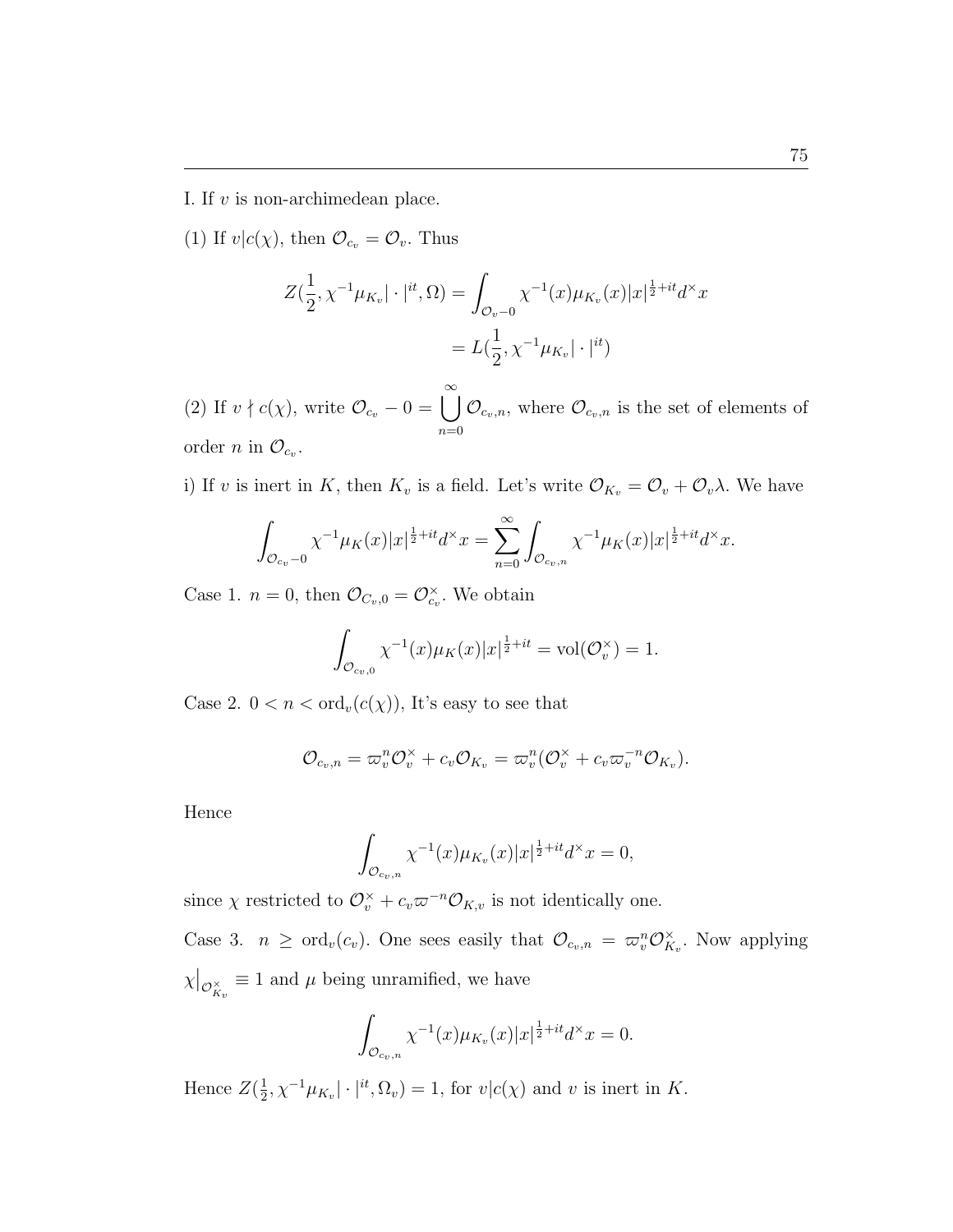ii) If v splits in K. Then  $K_v = F_v \oplus F_v$ , thus  $\mathcal{O}_{K_v} = \mathcal{O}_v \oplus \mathcal{O}_v$ .

Case 1.  $n = 0$ , similarly one has

$$
\int_{\mathcal{O}_{c_v}-0} \chi^{-1}(x)\mu_{K_v}(x)|x|^{\frac{1}{2}+it}d^{\times}x = \text{vol}(\mathcal{O}_{c_v}^{\times}) = 1.
$$

Case 2.  $0 < n < \text{ord}_v(c(\chi))$ , then  $\mathcal{O}_{c_v,n} = \overline{\omega}_v^n \mathcal{O}_v^{\times} + c_v \mathcal{O}_{K_v} = \overline{\omega}_v^n (\mathcal{O}_v^{\times} +$  $c_v \varpi_v^{-n} \mathcal{O}_{K_v}$ ). Hence

$$
\int_{\mathcal{O}_{c_v}-0} \chi^{-1}(x)\mu_{K_v}(x)|x|^{\frac{1}{2}+it}d^{\times}x = 0,
$$

since  $\chi$  $\big|_{\mathcal{O}_v^{\times}+c_v\varpi_v^{-n}\mathcal{O}_{K_v}}\neq 1.$ Case 3.  $n \geq \text{ord}_v(c(\chi))$ . The fact that  $\mathcal{O}_{c_v,n} = \varpi_v^n \mathcal{O}_K^{\times}$  $\chi_{K_v}^{\times}$ , and  $\chi$  $\big|_{\mathcal{O}_{K_v}^\times} \neq 1$  implies that

$$
\int_{\mathcal{O}_{c_v,n}} \chi^{-1}(x) \mu_{K_v}(x) |x|^{\frac{1}{2}+it} d^{\times} x = 0.
$$

Again we obtain that

$$
Z(\frac{1}{2}, \chi^{-1}\mu_{K_v}|\cdot|^{it}, \Omega_v) = 1.
$$

II. If v is archimedean place.

Recall that  $j_v \in GL_2(\mathbb{R})$  such that  $j_v(SO_2(\mathbb{R})/\{\pm I\})j_v^{-1} = T(\mathbb{R})$ . Writing  $K =$  $F + F$ √  $\lambda$ , one may simply take  $j_v =$  $\tilde{\mathcal{C}}$  $\int |\lambda|_v^{\frac{1}{2}}$  0 0 1 ±I<br>∖ . Using the polar coordinate  $(r, \theta)$ , the measure on  $\mathbb{C}^{\times}$  induced from the standard measure on  $\mathbb{R}^{\times}$  and the measure on  $\mathbb{C}^{\times}/\mathbb{R}^{\times}$  such that the volume of  $\mathbb{C}^{\times}/\mathbb{R}^{\times}$  is one has the express  $\frac{drd\theta}{\pi r}$ .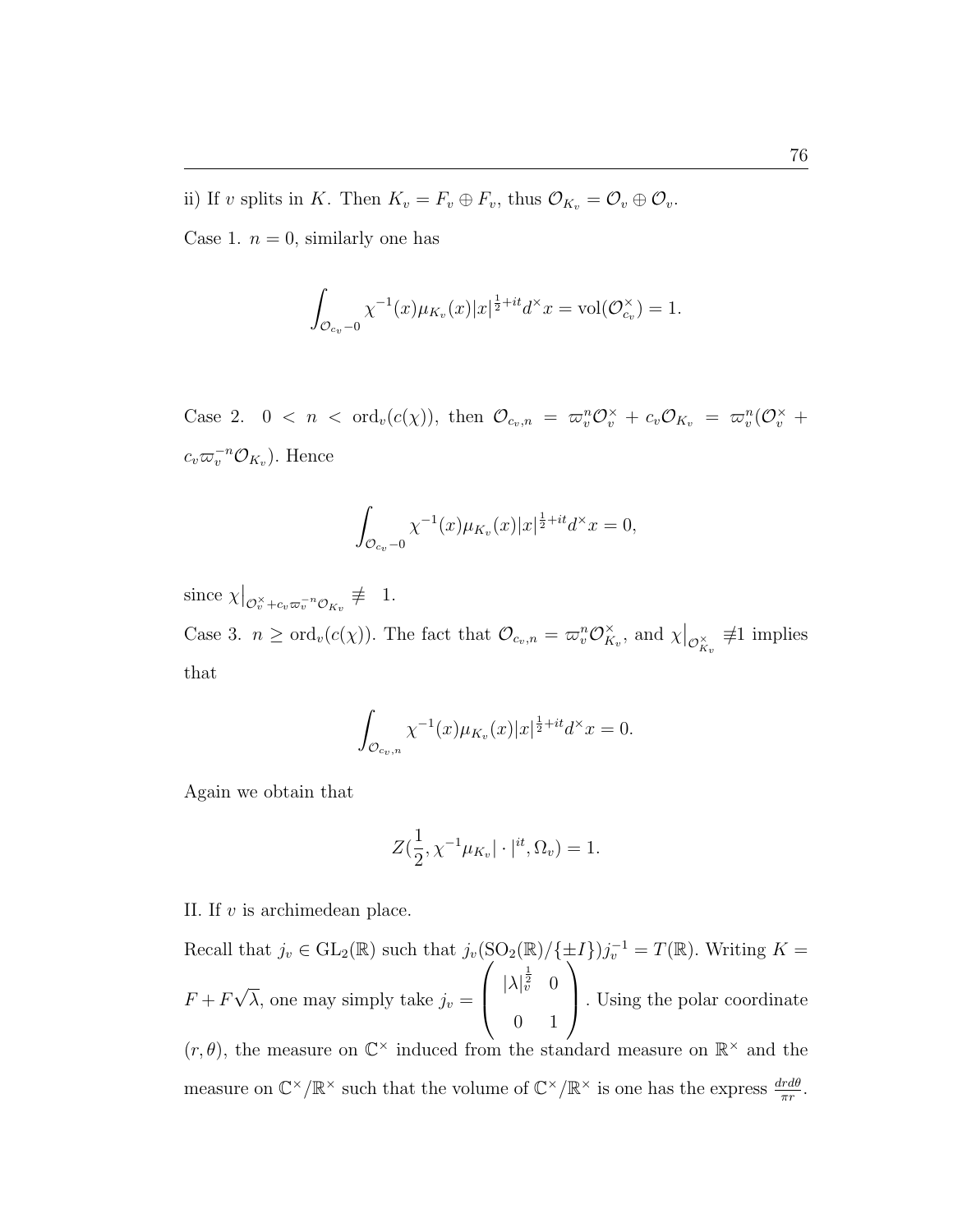Then the function  $\Omega_v((0, x) s j_v)$  is of the form  $e^{-\pi r^2}$ . Therefore we get

$$
Z(\frac{1}{2}, \chi^{-1}\mu_{K_v}|\cdot|^{it}) = \int_0^{2\pi} \int_0^{\infty} \mu(r)|r|^{1+2it} e^{-\pi r^2} \frac{dr d\theta}{\pi r}
$$
  
=  $2 \int_0^{\infty} \mu(r)|r|^{1+2it} e^{-\pi r^2} \frac{dr}{r}$   
=  $\frac{1}{2} \mu(\pi)^{-1} \pi^{-\frac{1}{2}(1+2it)} \Gamma(\frac{1+2it}{2}).$ 

Finally We compute the  $\det(j_fP_c)$  as well as  $\det(j_v)$  for v archimedean. By the definition of  $j_f$  and  $P_c$ , one sees easily that

$$
\mathcal{O}_v + \mathcal{O}_v \sqrt{\lambda} = \mathcal{O}_{c_v} j_f P_c.
$$

Hence taking discriminant both sides, one obtains

$$
4\lambda = D \cdot \det(j_f P_c).
$$

For  $\det(j_v)$ , one has  $\det(j_v) = |\lambda|_v^{\frac{1}{2}}$  by the specific form we have chosen.

Summing up, We have the following formula:

$$
(E_t^*, P_\chi) = \mu \left( \delta^{-1} \sqrt{\left(\frac{4\lambda}{D}\right)} \right) \left| \frac{4\lambda}{D} \right|^{1/4} (1+2it) 2^{-g} \cdot 2^{it} L\left(\frac{1}{2}, \chi^{-1} \cdot \mu_K \cdot |\cdot|^{it}\right).
$$

¤

We now compute the universal constants using the formula just obtained. In particular we choose  $\mu(x) = |x|^{is}$ . Observe that

$$
|L(\frac{1}{2} + it + is, \chi^{-1})|^2 = |L(\frac{1}{2} + it + is, \chi)|^2,
$$

since  $L(\frac{1}{2} + it + is, \chi^{-1}) = L(\frac{1}{2} - it - is, \chi^{-1})$  and  $|L(\frac{1}{2} - it - is, \chi^{-1})|$  =  $|L(\frac{1}{2} + it + is, \chi)|$  by the functional equation of  $L(\frac{1}{2} + it + is, \chi^{-1})$ . Applying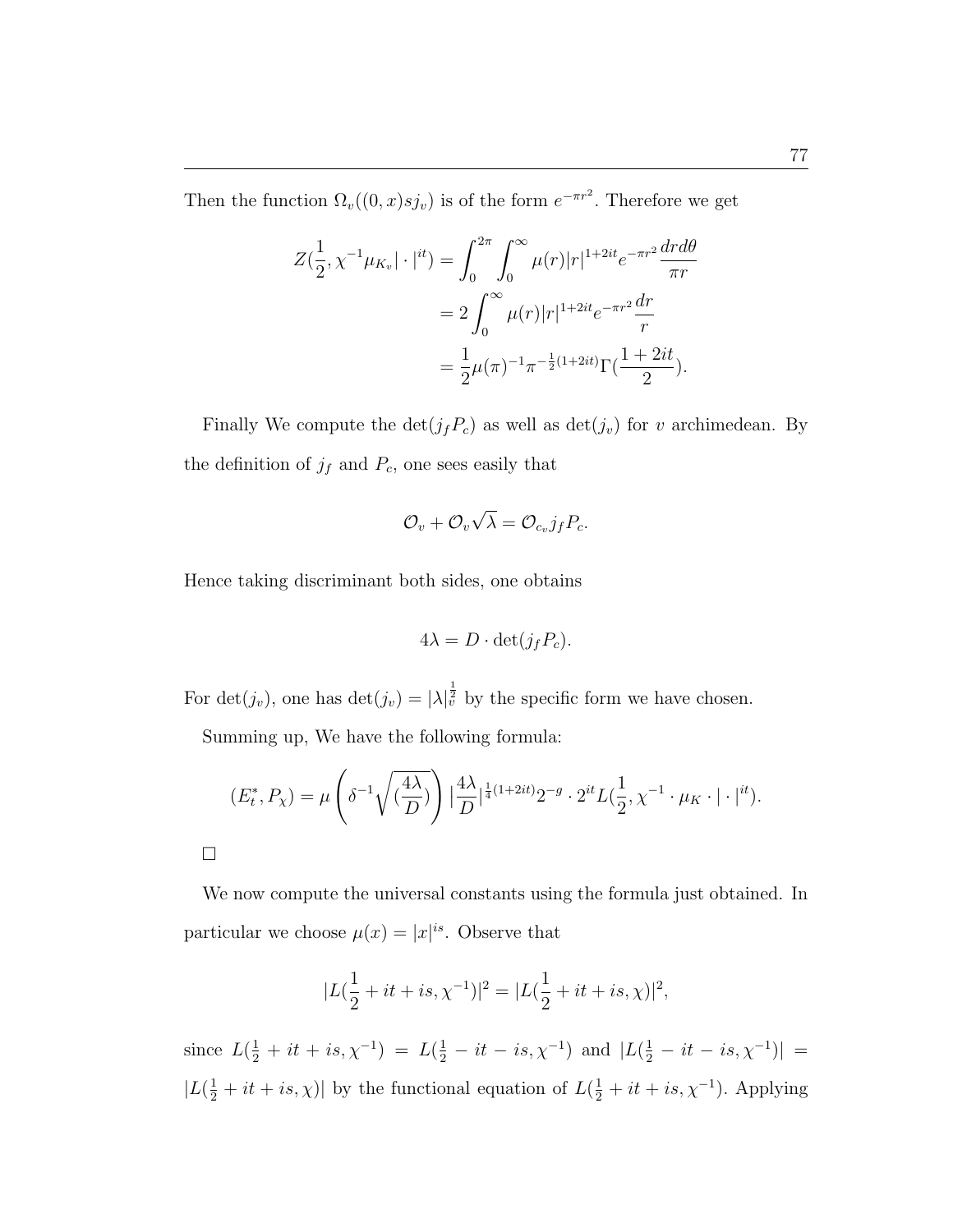the formula in Proposition 4.2.1.3, we have

$$
C(\chi) \prod_{v|D} Q_v(\lambda_v(t)) = 1.
$$

Observe that each  $Q_v(\lambda(t))$  is a rational function in  $p^{nt}$ . One can show that

$$
\prod_{v|D_p} Q_v(\lambda(t)) = \text{const},
$$

where  $D_p$  is the set of places v dividing D and lying over p. We claim that the constant is one. Thus end the proof of special value formula of level N.

To that end, it's known ([1]) that there exists a character  $\chi'$  of finite order of  $\mathbb{A}_K^{\times}/K^{\times}\mathbb{A}^{\times}$  such that  $\chi'$  satisfies all properties that  $\chi$  has except that  $\chi'$  is unramified at w lying over p but ramified at all other places  $w|c(\chi)$ . Applying the above argument to this  $\chi'$ , one obtains that

$$
\prod_{v|D_p} Q_v(\lambda(t)) = 1.
$$

Hence we have

**Theorem 4.2.2.3** The constant  $C(\chi) = 1$  and the polynomial  $Q_v(\lambda(t)) = 1$ , for  $v|D$ .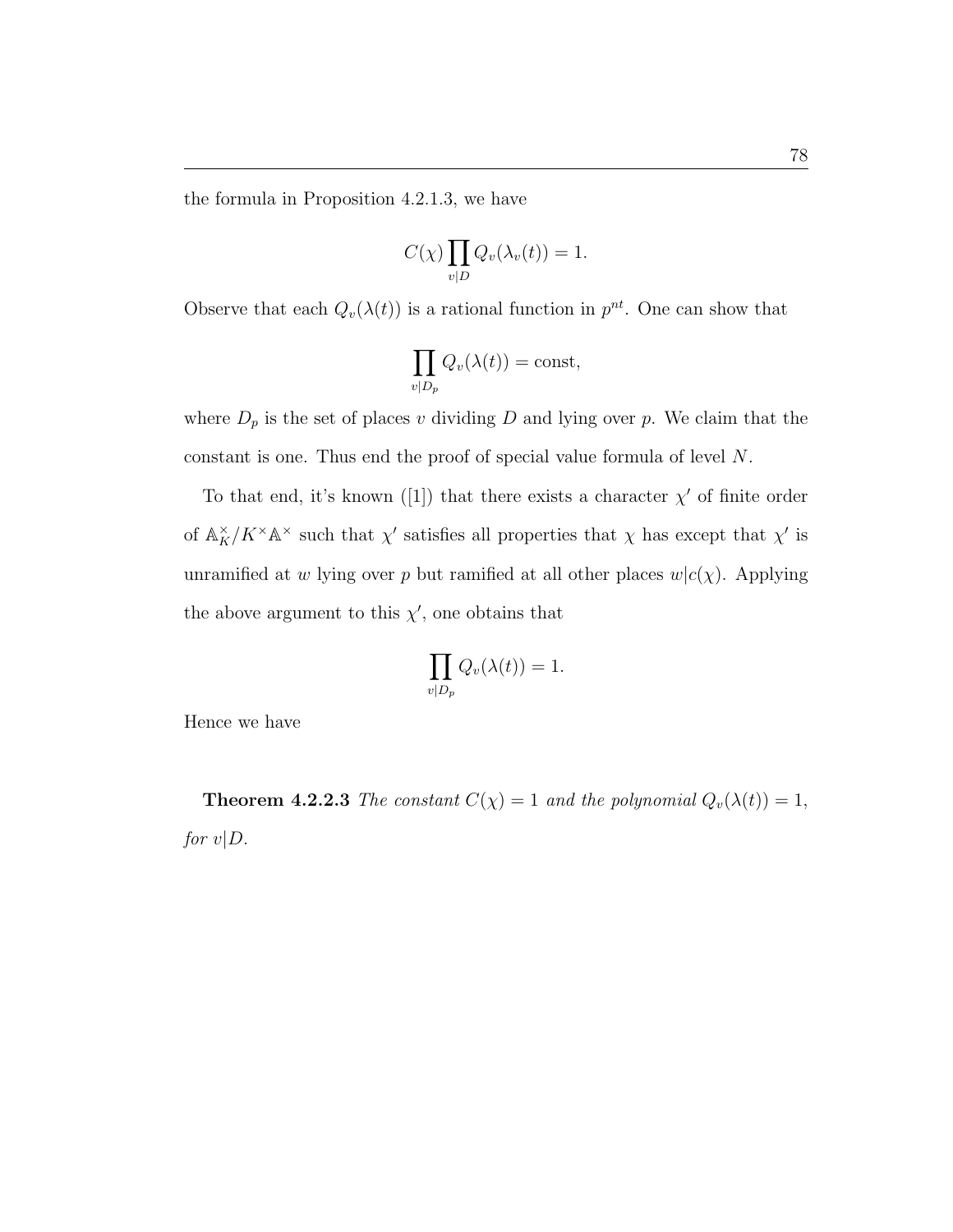## 5. Appendix. Continuous spectrum of

 $L^2(\mathrm{GL}_2(F)\backslash \mathrm{GL}_2(\mathbb{A}),\omega)$ 

We follow the notations in Gelbart and Jacquet  $[6]$ . Let Z be the center of  $GL_2$  and  $\overline{\phantom{a}}$  $\mathbf{r}$  $\overline{\phantom{a}}$  $\mathbf{r}$  $\overline{\phantom{a}}$  $\mathbf{r}$ 

$$
P = \left(\begin{array}{c} * & * \\ 0 & * \end{array}\right), A = \left(\begin{array}{c} * & 0 \\ 0 & * \end{array}\right), N = \left(\begin{array}{c} 1 & * \\ 0 & 1 \end{array}\right).
$$

If  $\omega$  is a (unitary) character of  $\mathbb{A}^{\times}/F^{\times}$ , we denote by  $L^2(\mathrm{GL}_2(F) \backslash \mathrm{GL}_2(\mathbb{A}), \omega)$ the space of the functions  $\varphi$  on  $GL_2(\mathbb{A})$  such that

$$
\varphi(\gamma zg) = \omega(z)\varphi(g), \forall \gamma \in \mathrm{GL}_2(F), z \in Z(\mathbb{A}),
$$

and

$$
\int_{Z(\mathbb{A})\mathrm{GL}_2(F)\backslash\mathrm{GL}_2(\mathbb{A})} |\varphi(g)|^2 dg < \infty.
$$

If, in addition,

$$
\int_{N(F)\backslash N(\mathbb{A})} \varphi(ng) \equiv 0, \forall g \in GL_2(\mathbb{A}),
$$

then we say that  $\varphi$  is a *cuspidal* and the subspace of cuspidal functions is denoted by  $L_0^2(\text{GL}_2(F)\backslash \text{GL}_2(\mathbb{A}), \omega)$ . Let  $\rho_\omega(\rho_{\omega,0})$  be the natural representation of  $GL_2(\mathbb{A})$  in  $L^2(\mathrm{GL}_2(F)\backslash \mathrm{GL}_2(\mathbb{A}), \omega)(L_0^2(\mathrm{GL}_2(F)\backslash \mathrm{GL}_2(\mathbb{A}), \omega))$  via the right translation.

The representation  $\rho_{\omega,0}$  decomposes discretely with finite multiplicity. For details, see Bump[1].

In this section, we would like to give a description of the orthocomplement of  $L_0^2(\text{GL}_2(F)\backslash \text{GL}_2(\mathbb{A}),\omega)$  inside  $L^2(\text{GL}_2(F)\backslash \text{GL}_2(\mathbb{A}),\omega)$  equipped with the inner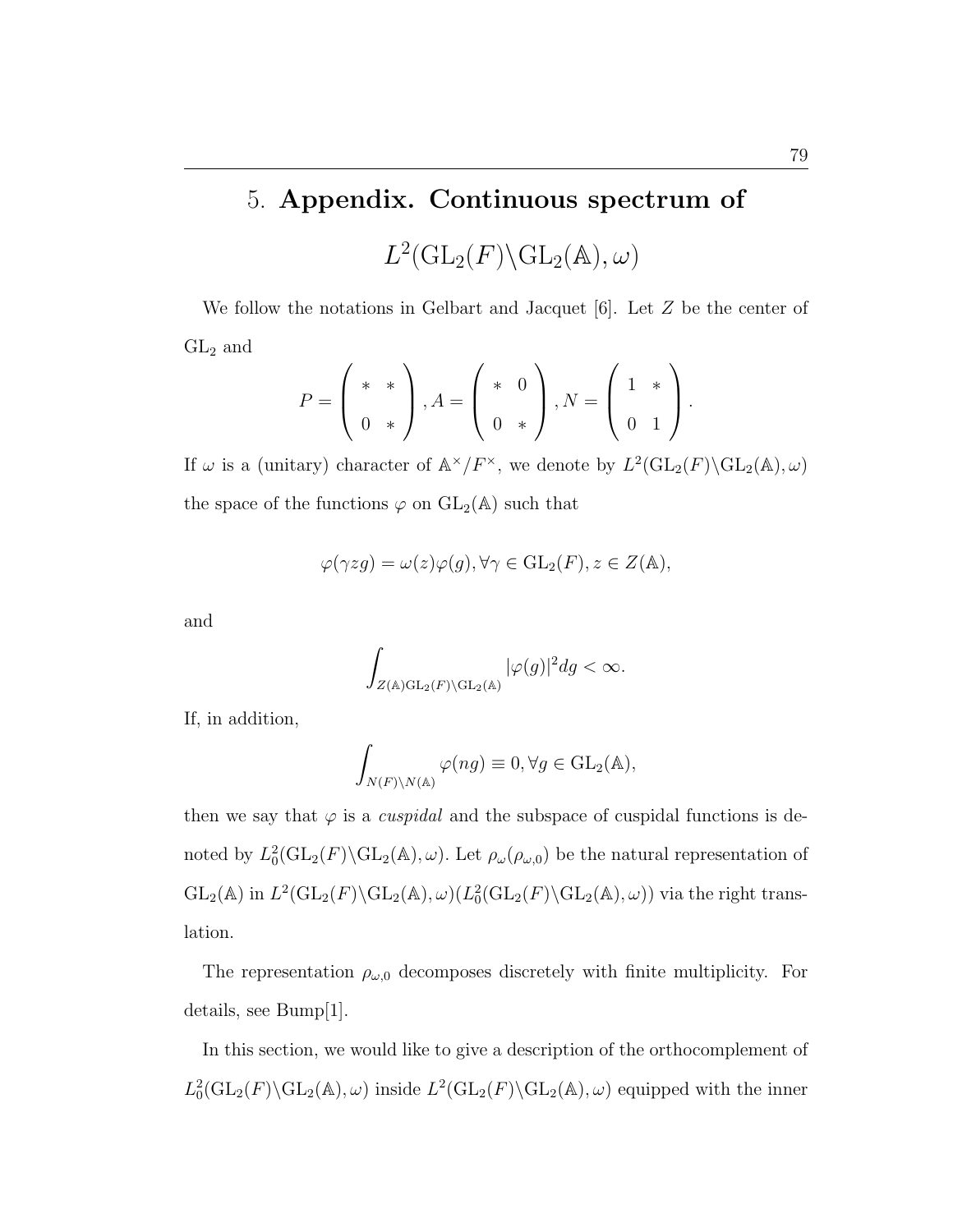product

$$
(\varphi_1, \varphi_2) = \int_{\mathrm{GL}_2(F)Z(\mathbb{A}) \backslash \mathrm{GL}_2(\mathbb{A})} \varphi_1(g) \overline{\varphi_2(g)} dg.
$$

The orthocomplement can be described in terms of P-series, which we now define.

**Definition 5.1** If f is a function in  $C^{\infty}(N(\mathbb{A})P(F) \backslash GL_2(\mathbb{A}))$  such that

(5.1.1) 
$$
f(zg) = \omega(z)f(g), z \in Z(\mathbb{A}).
$$

Then the series

$$
F(g) = \sum_{\gamma \in P(F) \backslash \mathrm{GL}_2(F)} f(\gamma g)
$$

is called a P-series.

One can show  $(6]$ , P. 197) that if the function f is compactly supported mod  $N(\mathbb{A})Z(\mathbb{A})P(F)$ , then the P-series is convergent. So in the rest of the notes, we assume that function  $f$  is compact mod  $N(\mathbb{A})Z(\mathbb{A})P(F).$ 

We shall prove that the space of P-series is a dense subset of the space

$$
L^2(\mathrm{GL}_2(F)\backslash \mathrm{GL}_2(\mathbb{A}_F),\omega)^{\perp}.
$$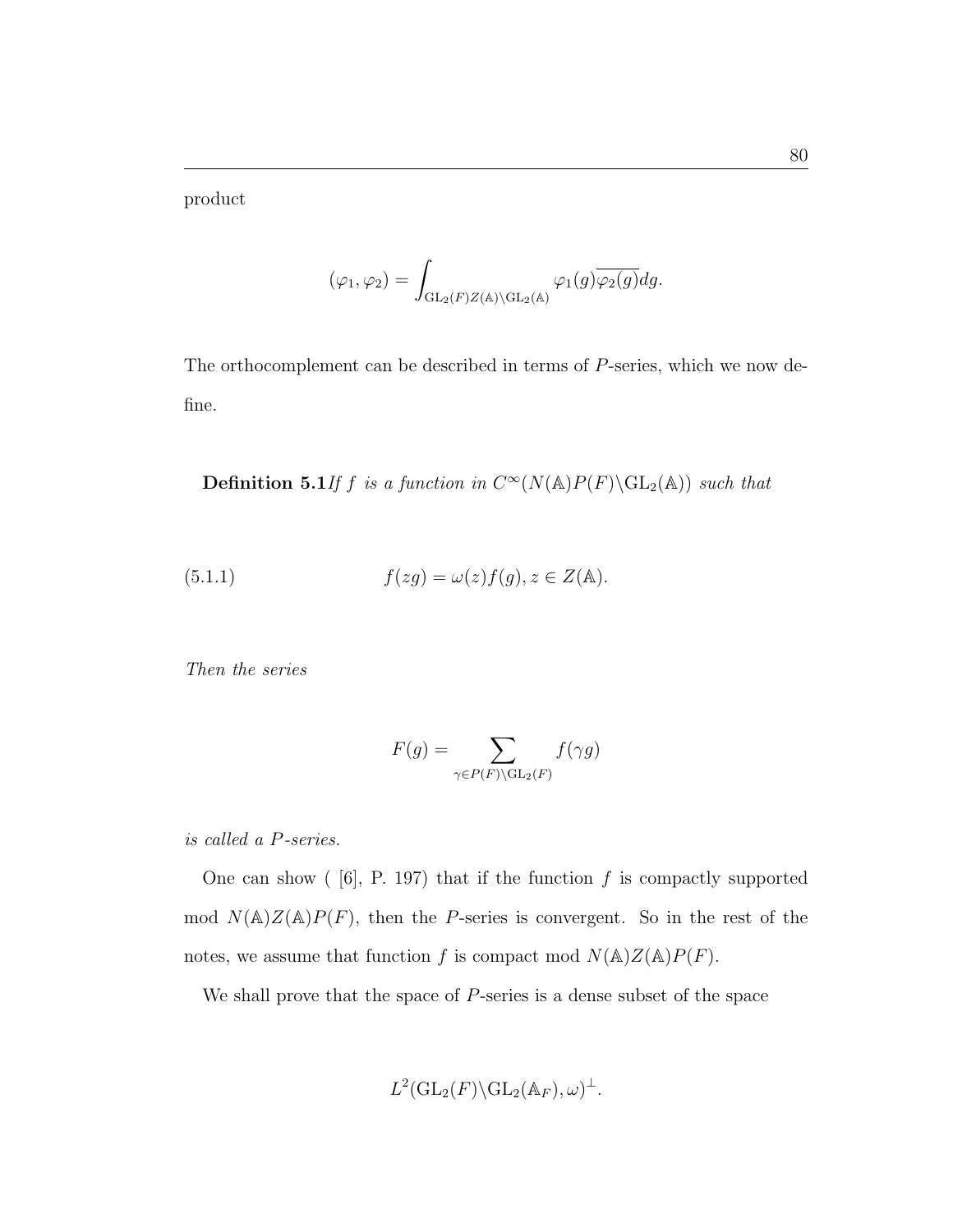We need to compute the inner product of a P-series and a cuspidal function  $\varphi$ . Let  $\varphi$  be a function in  $L^2(\mathrm{GL}_2(F) \backslash \mathrm{GL}_2(\mathbb{A}_F), \omega)$ , then

$$
(\varphi, F) = \int_{Z(\mathbb{A})\mathrm{GL}_2(F)\backslash \mathrm{GL}_2(\mathbb{A})} \varphi(g) \overline{F(g)} dg
$$
  
\n
$$
= \int_{Z(\mathbb{A})\mathrm{GL}_2(F)\backslash \mathrm{GL}_2(\mathbb{A})} \varphi(g) \sum_{\gamma \in P(F)\backslash \mathrm{GL}_2(F)} \overline{f(\gamma g)} dg
$$
  
\n
$$
= \int_{Z(\mathbb{A})P(F)\backslash \mathrm{GL}_2(\mathbb{A})} \varphi(g) \overline{f(g)} dg
$$
  
\n
$$
= \int_{N(\mathbb{A})Z(\mathbb{A})P(F)\backslash \mathrm{GL}_2(\mathbb{A})} dg \int_{N(F)\backslash N(\mathbb{A})} \varphi(ng) \overline{f(g)} dn.
$$

Notice the  $\int_{N(F)\backslash N(A)} \varphi(ng)dn$  is the constant term of  $\varphi$ . Thus if  $\varphi$  is a cuspidal form, then  $(\varphi, F) = 0$ . Therefore  $F \in L^2(\mathrm{GL}_2(F) \backslash \mathrm{GL}_2(\mathbb{A}_F), \omega)^\perp$ . Conversely let  $\varphi$  be any form in  $L^2(\mathrm{GL}_2(F)\backslash \mathrm{GL}_2(\mathbb{A}_F),\omega)$ , if

$$
(\varphi, F) = \int_{N(\mathbb{A})Z(\mathbb{A})P(F)\backslash\mathrm{GL}_2(\mathbb{A})} dg \int_{N(F)\backslash N(\mathbb{A})} \varphi(ng) \overline{f(g)} dn = 0
$$

for any P-series with compact support mod  $N(\mathbb{A})Z(\mathbb{A})P(F)$ , then it is easy to see that the constant term  $\int_{N(F)\backslash N(A)} \varphi(ng)dn$  of  $\varphi$  is 0, i.e.,  $\varphi$  is cuspidal. Thus P-series form a dense subset of  $L^2(\mathrm{GL}_2(F)\backslash \mathrm{GL}_2(\mathbb{A}_F),\omega)^{\perp}$ . For our purposes, we want to express P-series as continuous sums of Eisenstein series. To define Eisenstein series, let's introduce a Hilbert space  $\mathbf{H}(\mathbf{s})$ . Let  $F_{\infty}^{+}$  be the set of ideles whose finite components are all 1 and whose infinite components all equal some positive number (independent of infinite place) and  $\mathbb{A}_{F,1}^{\times}$  be the ideles of norm 1. One has  $\mathbb{A}_F^{\times}$  $_{F}^{\times}/F^{\times} \cong \mathbb{A}_{F}^{\times}$  $_{F,1}^{\times}/F^{\times} \times F_{\infty}^{+}.$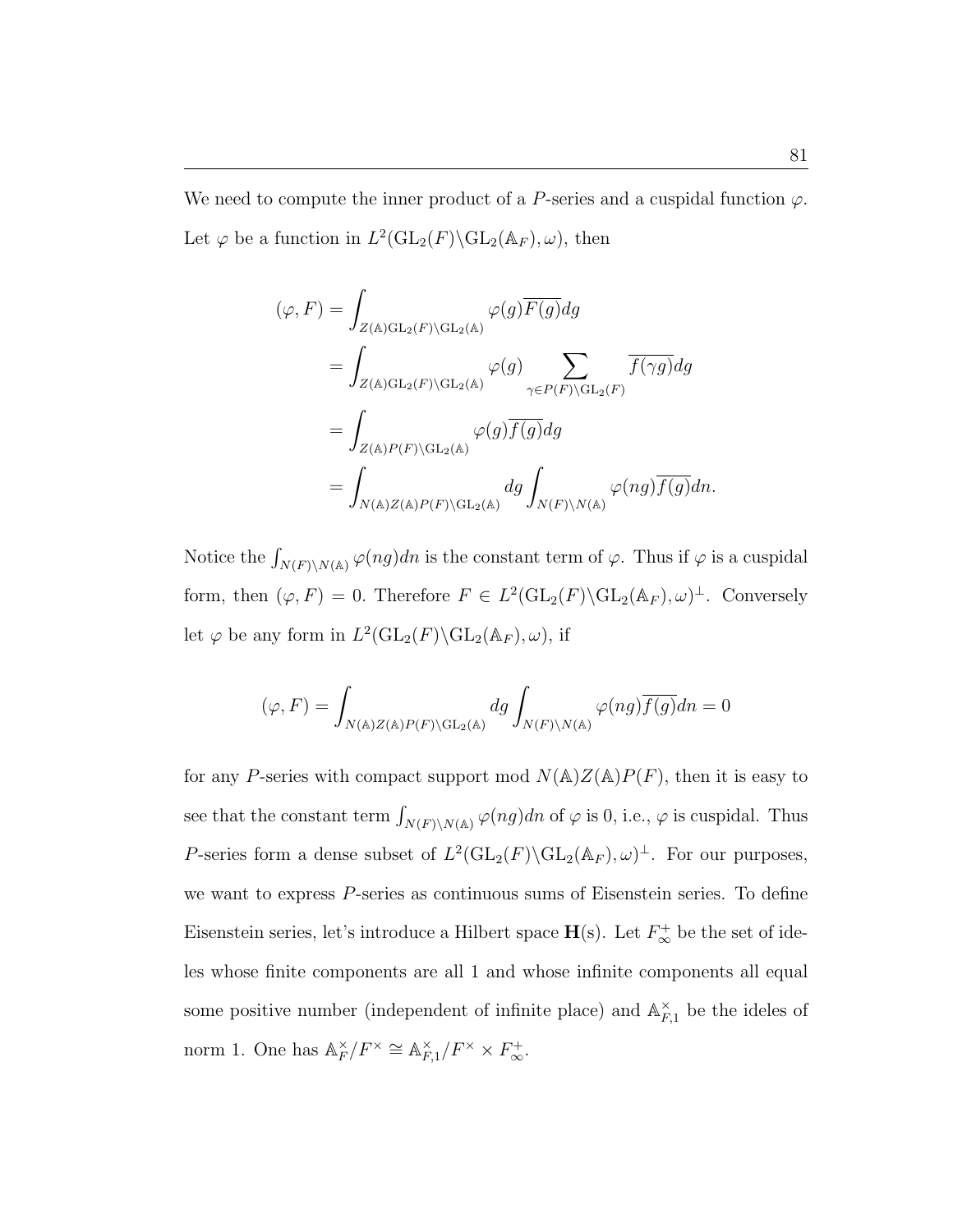**Definition 5.3 H**(s) is the space of functions  $\phi \in C^{\infty}(\text{GL}_2(\mathbb{A}))$  such that

$$
\phi\left(\left(\begin{array}{cc} \alpha a u & x \\ 0 & \beta a v \end{array}\right)\right) = \omega(a) \left|\frac{u}{v}\right|^{s+\frac{1}{2}} \phi(g),
$$

and

$$
\int_{K} \int_{F^{\times} \backslash \mathbb{A}_{F,1}^{\times}} |\phi|^{2} \left( \begin{pmatrix} a & 0 \\ 0 & 1 \end{pmatrix} K \right) da dk < \infty,
$$
\n
$$
a \in \mathbb{A}^{\times} \quad u, v \in F^{+}
$$

where  $\alpha, \beta \in F^{\times}, a \in \mathbb{A}^{\times}, u, v \in F_{\infty}^{+}$ .

The group  $GL_2(\mathbb{A})$  operates on  $H(s)$  via the right translation and the resulting representation is denoted by  $\pi_s$ . The representation  $\pi_s$  is unitary if s is purely imaginary. One may view  $H(s)$  as a trivial fibre bundle of base  $\mathbb{C}$ . For any open subset U of C, the sections are functions  $\phi(g, s)$  on  $GL_2(\mathbb{A}) \times U$  such that  $\overline{\phantom{a}}$  $\overline{\phantom{a}}$  $\mathbf{r}$  $\mathbf{r}$ 

$$
\phi\left(\left(\begin{array}{cc} \alpha a u & x \\ 0 & \beta a v \end{array}\right)g\right) = \omega(a)\left|\frac{u}{v}\right|^{s+\frac{1}{2}}\phi(g,s).
$$

Now we can define the Eisenstein series associated to a section of the trivial fibre bundle  $H(s)$ .

**Definition 5.4.** For a section  $\phi$  of the trivial fibre bundle  $H(s)$ , the series

$$
E(\phi(s), g) = \sum_{\gamma \in P(F) \backslash \mathrm{GL}_2(F)} \phi(s, \gamma g)
$$

are called Eisenstein series.

This series converges only for  $Re(s) > \frac{1}{2}$  $\frac{1}{2}$ . It can be shown ( $\tilde{c}$ iteG-J,  $\S$  5) that the Eisenstein series  $E(\phi(s), g)$  can be analytically continued to the region for which  $\text{Re}(s) \geq 0$ .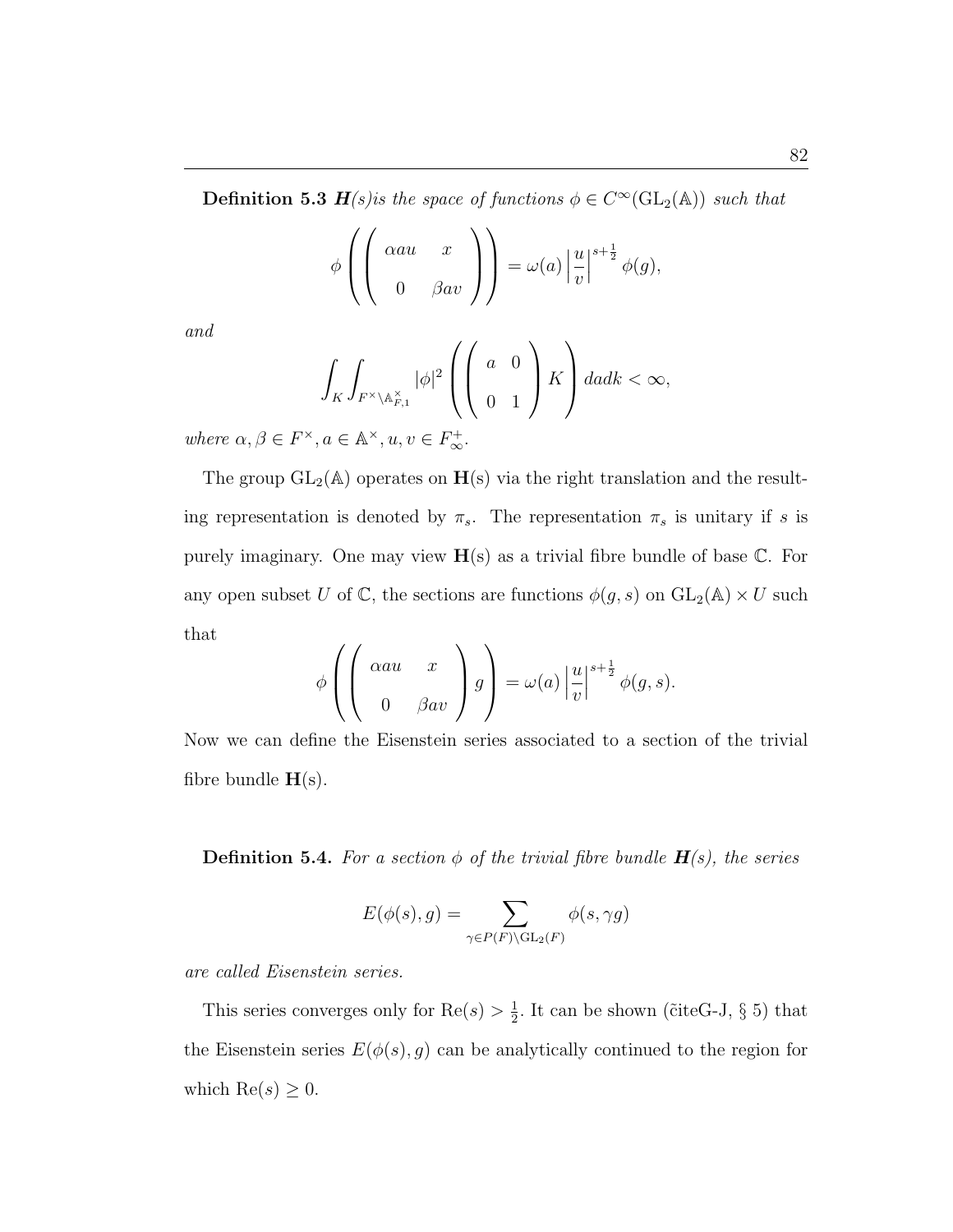To explain the relationship between P-series and Eisenstein series, we now define the Fourier-Laplace transform of a function. For a function  $f$  satisfying  $(5.1.1)$ , one defines the Fourier-Laplace transform of f by

$$
\widehat{f}(g,s) = \int_{F_{\infty}^+} f\left(\begin{pmatrix} t & 0\\ 0 & 1 \end{pmatrix} g\right) |t|^{-s-\frac{1}{2}} d^{\times} t.
$$

By our assumption that f is compactly supported mod  $N(\mathbb{A})Z(\mathbb{A})P(F)$ . then  $\widehat{f}$  defines a section of  $\mathbf{H}(\mathbf{s}).$  Fourier inversion implies that

$$
f(g) = \frac{1}{2\pi i} \int_{x - i\infty}^{x - i\infty} \widehat{f}(g, s) ds,
$$

for any  $x$ . Hence the  $P$ -series

$$
F(g) = \sum_{\gamma \in P(F) \backslash GL_2(F)} f(\gamma g)
$$
  
= 
$$
\frac{1}{2\pi i} \sum_{\gamma \in P(F) \backslash GL_2(F)} \int_{-i\infty}^{+i\infty} \hat{f}(g, s) ds
$$
  
= 
$$
\frac{1}{2\pi i} \int_{-i\infty}^{+i\infty} \sum_{\gamma \in P(F) \backslash GL_2(F)} \hat{f}(g, s) ds
$$
  
= 
$$
\frac{1}{2\pi i} \int_{-i\infty}^{+i\infty} E(\hat{f}(s), g) ds.
$$

Here we use the analytic continuation of  $E(\phi(s), g)$  to shift the integral to the imaginary axis. In other words, any P-series are "continuous sums" of Eisenstein series.

In the rest of the section, we shall briefly describe the relationship between the space  $L^2_{cont}(\text{GL}_2(F) \backslash \text{GL}_2(\mathbb{A}), \omega)$ , a subspace of  $L^2(\text{GL}_2(F) \backslash \text{GL}_2(\mathbb{A}_F), \omega)^\perp$ , and a subspace of sections of H(s). Let's define  $L^2_{cont}(\text{GL}_2(F) \backslash \text{GL}_2(\mathbb{A}), \omega)$  first.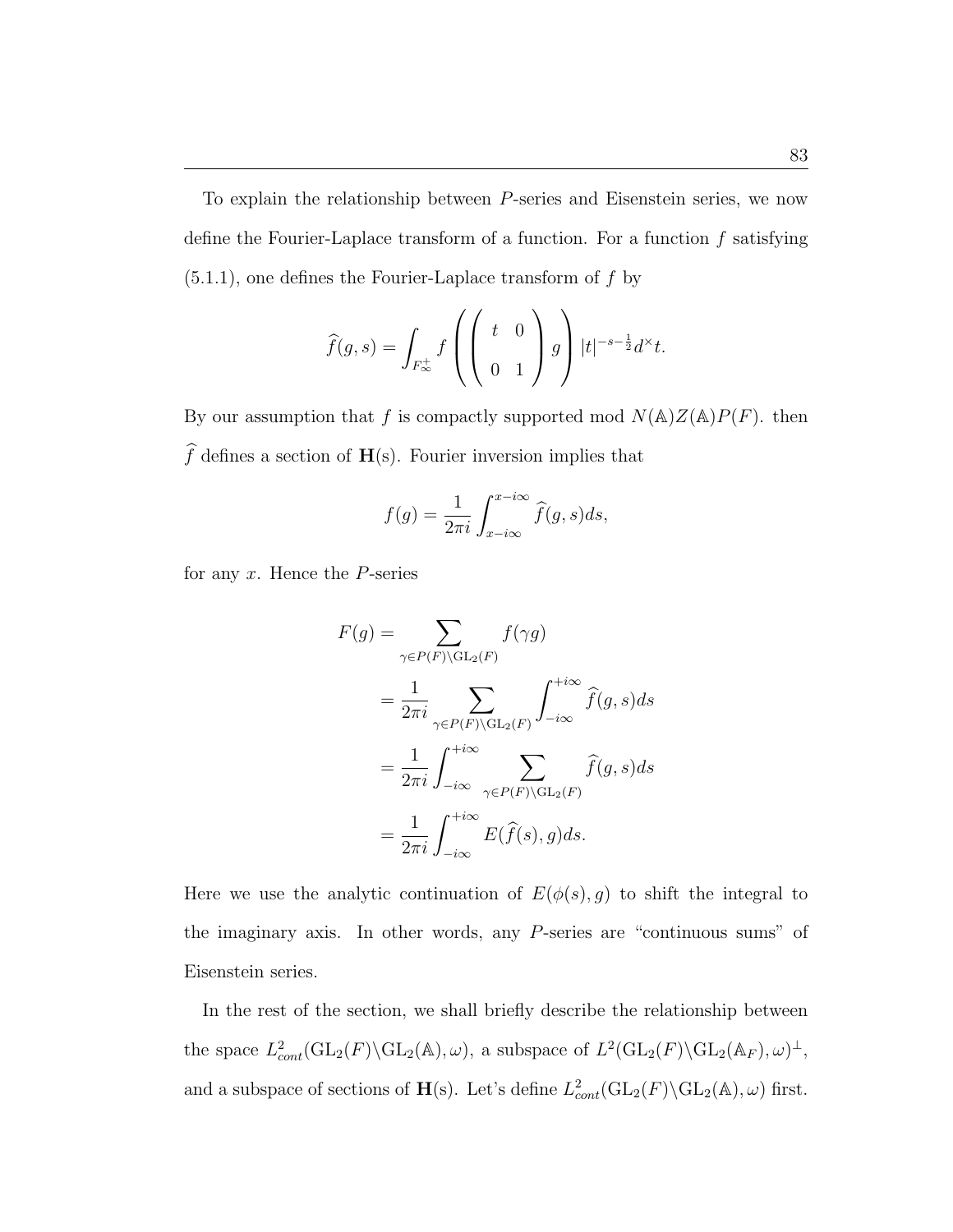Let's denote by  $L^2_{sp}(\text{GL}_2(F)\backslash \text{GL}_2(\mathbb{A}),\omega)$  the space spanned by characters  $\chi$ with  $\chi^2 = \omega$ . The space  $L^2_{cont}(\text{GL}_2(F) \backslash \text{GL}_2(\mathbb{A}), \omega)$  is the orthocomplement of  $L_{sp}^2(\text{GL}_2(F)\backslash\text{GL}_2(\mathbb{A}),\omega)$  in  $L^2(\text{GL}_2(F)\backslash\text{GL}_2(\mathbb{A}_F),\omega)^{\perp}$ . Now let  $\mathcal L$  denote the Hilbert space of square-integrable sections a over  $i\mathbb{R}$  satisfying

$$
M(-it)a(-it) = a(it),
$$

where  $M(s)$  is certain linear operator from  $H(s)$  to  $H(-s)$  which is originally defined for  $\text{Re}(s) > \frac{1}{2}$  $\frac{1}{2}$  and can be analytically continued to the entire plane. And let  $\pi$  denote the representation of  $GL_2(\mathbb{A})$  on  $\mathcal{L}$ , equipped with the inner product

$$
(a_1, a_2) = \frac{1}{\pi} \int_{-\infty}^{\infty} (a_1(it), a_2(it)) dt = \frac{2}{\pi} \int_{0}^{\infty} (a_1(it), a_2(it)) dt,
$$

given by

$$
\pi(g)a(it) = \pi_{it}(g)a(it).
$$

Then one can show ([6], § 4) that  $L^2_{cont}(\text{GL}_2(F) \backslash \text{GL}_2(\mathbb{A}), \omega)$  is isomorphic to  $\mathcal{L}$ . The isomorphism can be explicitly determined. In fact, if  $F(g)$  =

$$
\sum_{\gamma \in P(F) \backslash \mathrm{GL}_2(F)} f(\gamma g)
$$
, then

$$
a(it) = \frac{1}{2} [\widehat{f}(it) + M(-it)\widehat{f}(-it)].
$$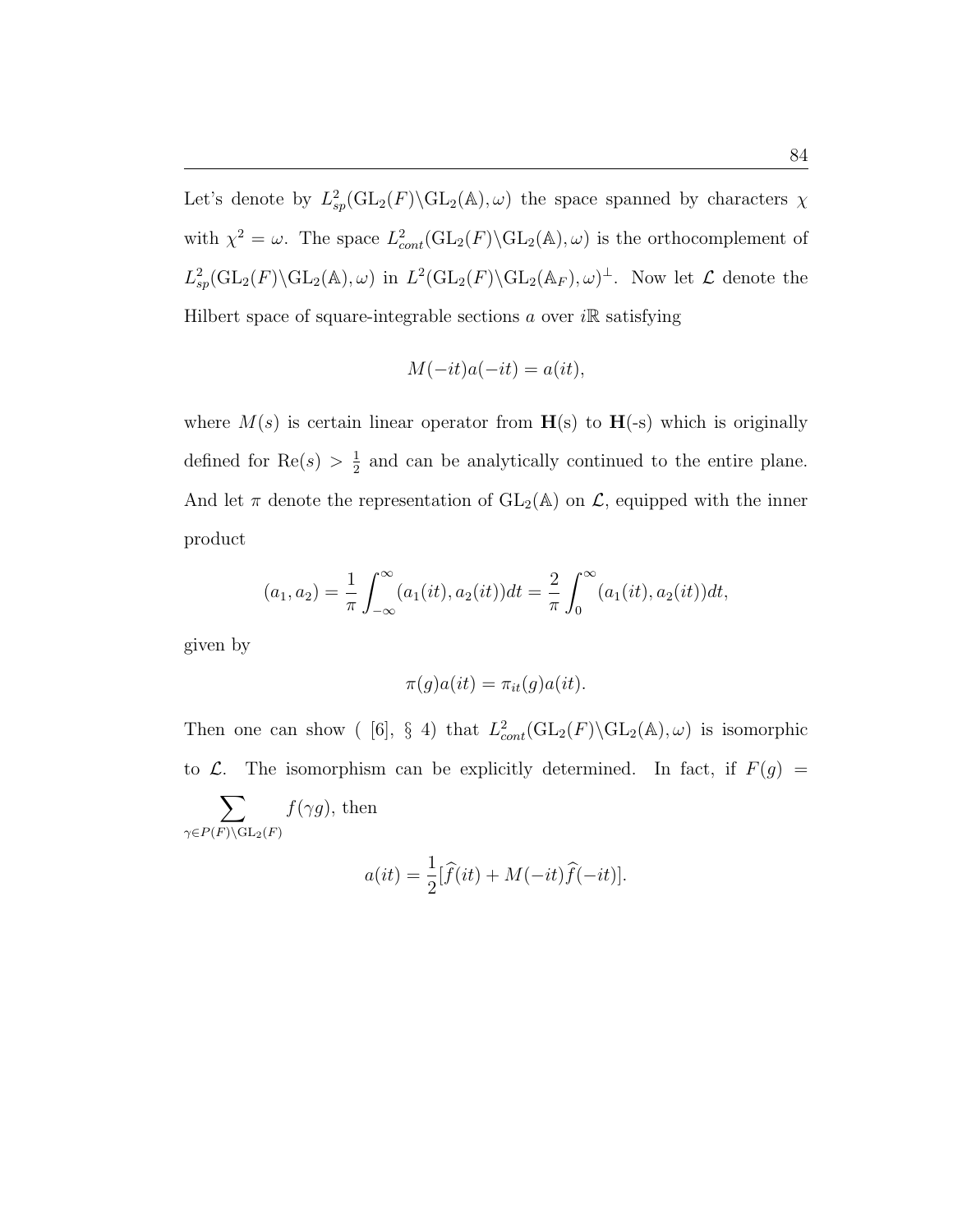## **REFERENCES**

- [1] E. Artin, J. Tate, Class Field Theory, W.A. Benjamin, Inc. 1967.
- [2] M. Bertolini, H. Darmon, Heegner points on Mumford-Tate curves, Invent. Math., 126(1996) pp. 413-456.
- [3] D. Bump, Automorphic forms and automorphic representations, Camb. Univ. Press, 1998.
- [4] W. Casselman, *On some results of Atkin-Lehner*, Math. Ann. 201 (1973), pp. 301-314.
- [5] S. Gelbart, Automorphic forms on Adele groups, Princeton Univ. Press, (1975).
- [6] S. Gelbart, H. Jacquet, Forms of GL(2) from the analytic point of view, Prop. Sympos. Pure Math. (Corvallis), 33, Part I, Amer. Math. Soc., Providence, RI, (1979) pp. 213-251.
- [7] B. Gross, *Heegner points on*  $X_0(N)$ , Modular forms, R.A. Rankin, Ed, Ellis Horwood, 1984, pp. 87-105.
- [8] B. Gross, Heights and special values of L-series, Number Theory (H. Kisilevsky and J. Labute, eds) CMS Conference Proceedings, Vol 7, Amer. Math. Soc., 1987, pp. 115-189.
- [9] B. Gross, Heegner points and Representation theory, Heegner points and Rankin L-series, Camb. Univ. Press, 2003, pp.
- [10] B. Gross, D. Prasad, Test vectors for linear forms, Math. Ann., 291:2 (1991), pp. 343- 355.
- [11] B. Gross, D. Zagier, Heegner points and derivatives of L-series, Invent. Math., 84(1986), pp225-320.
- [12] H. Hida, On a p-adic Hecke algebra for  $GL_2$  over totally real fields, Ann. Math. 128, (1988) pp. 295-384.
- [13] H. Jacquet, Automorphic forms on GL<sub>2</sub> II, Lec. Notes Math. 289, Springer-Verlag(1972).
- [14] H. Jacquet, R. Langlands, Automorphic forms on GL2, Lecture Notes in Math., vol 114, Springer-Verlag, Berlin and New York, 1970.
- [15] H. Shimizu, *Theta series and automorphic forms on*  $GL_2$ , J. Math. Soc. Japan 24 (1972) pp. 638-683.